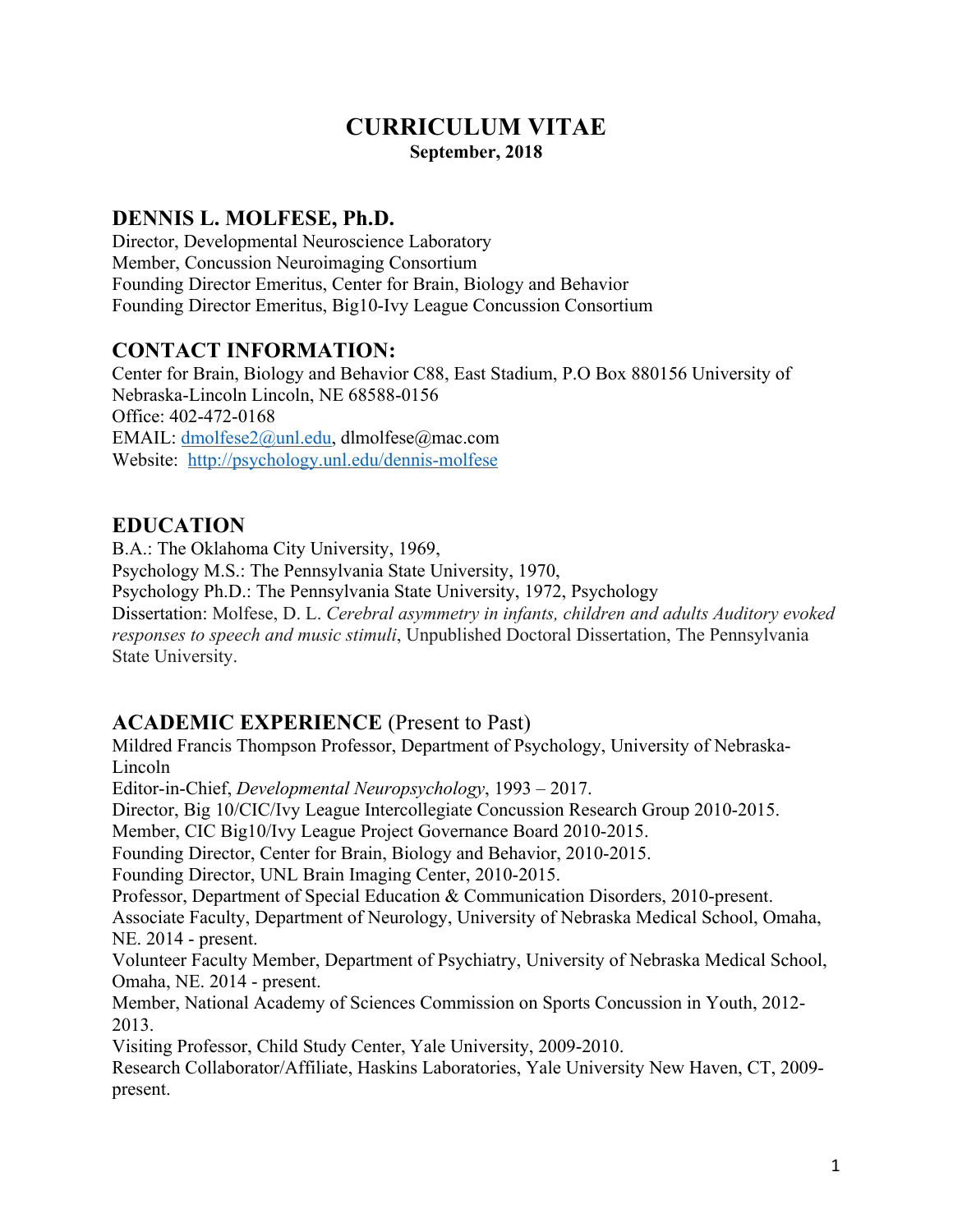Distinguished University Scholar, University of Louisville, 1999 - 2010 Professor, Birth Defects Center, University of Louisville, 2006 - 2010. Professor, Department of Molecular, Cellular and Craniofacial Biology,

University of Louisville, 2006 - 2010.

Chair and Professor, Department of Psychological and Brain Sciences,

University of Louisville, 1999 –2006.

Associative Appointments, University of Louisville (1999-2010):

Department of Psychological and Brain Sciences, College of Arts & Sciences Department of Pediatrics, School of Medicine

Department of Physiology & Biophysics, School of Medicine,

Department of Education and Counseling Psychology, College of Education & Human Development

Collaborative Investigator to the National Institute of Child Health and Human Development, 2005 - present.

Co-Director with Victoria J. Molfese of one of 15 National Laboratories that make up the National Institutes of Health Reading & Learning Disabilities Research Network. Adjunct Professor, Department of, Psychiatry, School of Medicine, Southern Illinois University, 1999 – 2003.

Chair, Behavioral and Social Sciences, School of Medicine, Southern Illinois University, 1992 - 1999.

Professor of Psychology, Southern Illinois University, September, 1980 - 1999. Professor, Departments of Pediatrics, Physiology, Psychiatry, Behavioral and Social Sciences, School of Medicine, Southern Illinois University.

Research Associate, Yerkes Regional Primate Research Center, Emory University, Atlanta, Georgia, 1989 - 1993.

Associate Professor of Psychology, Southern Illinois University, September, 1976 – August, 1980.

Assistant Professor of Psychology, Southern Illinois University, August, 1972 – August, 1976.

# **PROFESSIONAL AWARDS:**

American Psychological Association Distinguished Young Scientist Award-1<sup>st</sup> runner up. American Psychological Association, Fellow, 1980

American Psychological Society, Foundation Fellow, 1990

The Pennsylvania State University: NICHD Predoctoral Research Fellow, 1969-1972.

The University of Minnesota: NSF Summer Fellow: Center for Research in Human Learning, 1970.

The State University of New York at Buffalo: NSF Summer Fellow, 1971. Linguistic Society of America, Linguistic Institute Fellow, 1971.

Postdoctoral Fellow, University of Konstanz, West Germany, 1973.

Southern Illinois University, 1973 Summer Research Salary Award.

Summer Postdoctoral Fellow, University of Konstanz, West Germany, 1975.

Southern Illinois University, Special Research Travel Award, April, 1979.

Visiting Research Scientist, University of Konstanz, West Germany, 1981.

Summer Research Fellowship Award, Southern Illinois University, 1983.

Sigma Xi Kaplan Research Award for Outstanding Contributions in Psychology, 1987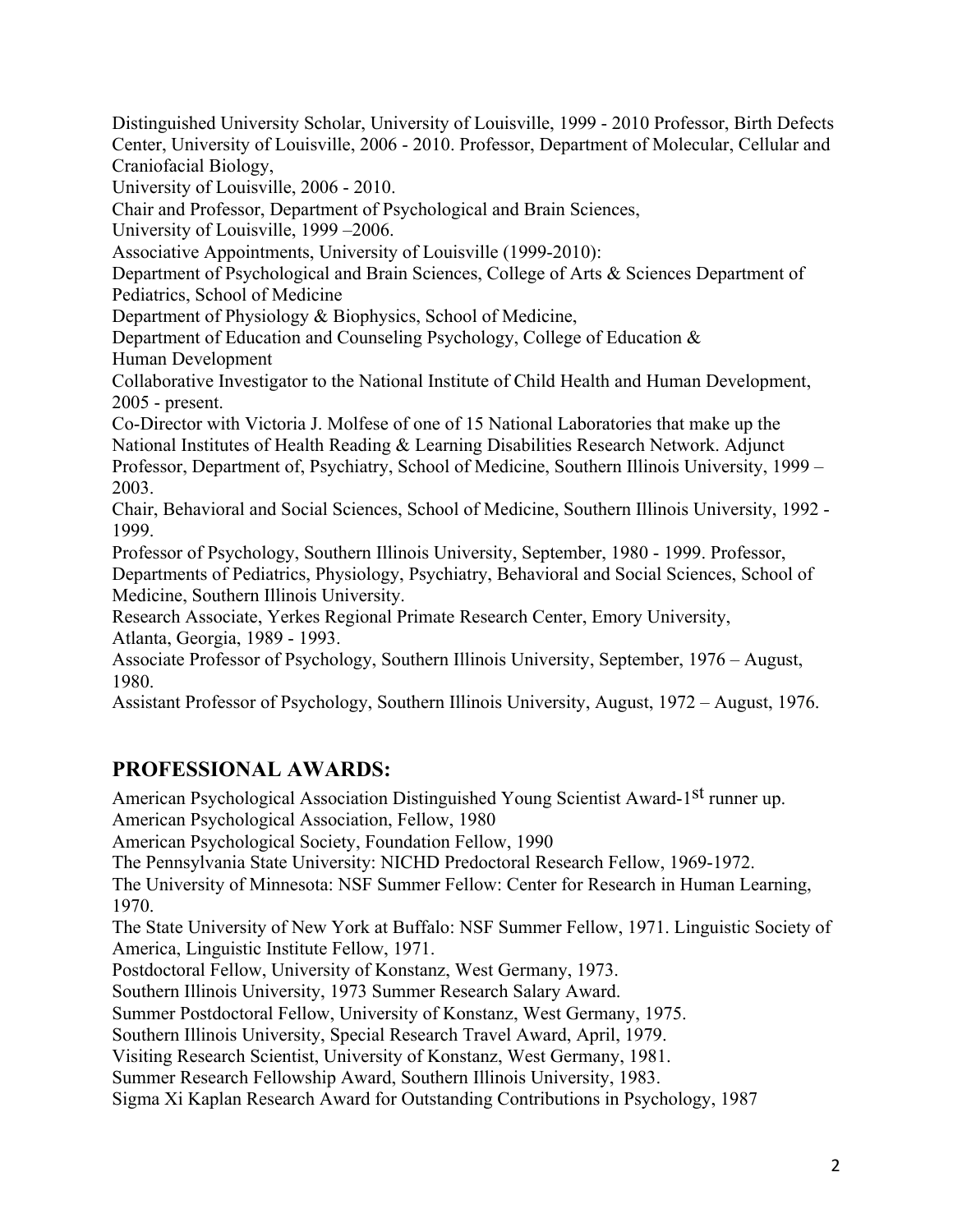Southern Illinois University, University Outstanding Scholar Award, 1990. The Honor Society of Phi Kappa Phi Award for Scholarly Achievement, 1997. Distinguished University Scholar, University of Louisville, 1999 – 2010 Dean's Award for 2004-2005 Outstanding Department Chair, College of Arts & Sciences, University of Louisville. Collaborative Investigator to the National Institute of Child Health and Human Development, 2005- present Kentucky Psychological Association, Psychologist of the Year Award, 2006 Mildred Francis Thompson Professor, Department of Psychology, 2010-Present. The Nebraska Lecture. The New Normal: The Brain After Concussion, 2014 Outstanding Postdoctoral Mentor Award, University of Nebraska-Lincoln, 2014. Nominated: 2015 Garnett-Powers & Associates, National Postdoctoral Mentor Award Inaugural Neuroeducator Award, "Electrical Geodesics Inc. Educator Award", 2015 Life Time Achievement Award For Contributions To The Fields Of Learning Disabilities and Dyslexia. Nebraska Dyslexia Association, October, 2015.

Outstanding Alumni Award, The Pennsylvania State University, May, 2017. University of Nebraska System Outstanding Research & Creative Activity Award (ORCA), May 2018.

#### **HOSPITAL PRIVLEGES (Active)**

Permanent privileges, Dependent Allied Health Professional, St. Elizabeth Regional Medical Center, 2011 - present.

# **SPECIAL WORKING COMMITTEES (National & State)**

Siemens Research Scientific Imaging Collaboration Group, 2014 - present CNC Imaging Consortium, 2014 – present CIC Education & Outreach Working Group, 2014 - present (Vice Chair) Member, CIC Big10/Ivy League Project Governance Board, 2012 – 2015 CARE Consortium Operating Committee, 2014 – 2015 Lincoln Public Schools Sports Medical Advisory Committee, 2011 – present. Brain Injury Association of Nebraska, 2011 – present.

# **JOURNAL EDITORIAL EXPERIENCE**

Editor-in-Chief, *Developmental Neuropsychology*), 1993 - 2017. Annals of Dyslexia, Editorial Board Member, 2010 - present Annals of Behavioral Neuroscience, Editorial Board Member, 2017 - present. Eye and Brain, Honorary Editorial Board Member, 2009-present. ISRN Biomedical Engineering Editorial Board Member, 2012 - present Brain and Language Editorial Board Member (Academic Press),1980 – 1994. Journal of Experimental Child Psychology, Editorial Board Member, 1983 – 1985. Brain and Cognition Editorial Board Member (Academic Press), 1981 – 1988. Ad hoc reviewer: Psychological Bulletin, Psychological Review, Child Development, Journal of Educational Psychology, Psychologische Forschung, Developmental Psychology, Science,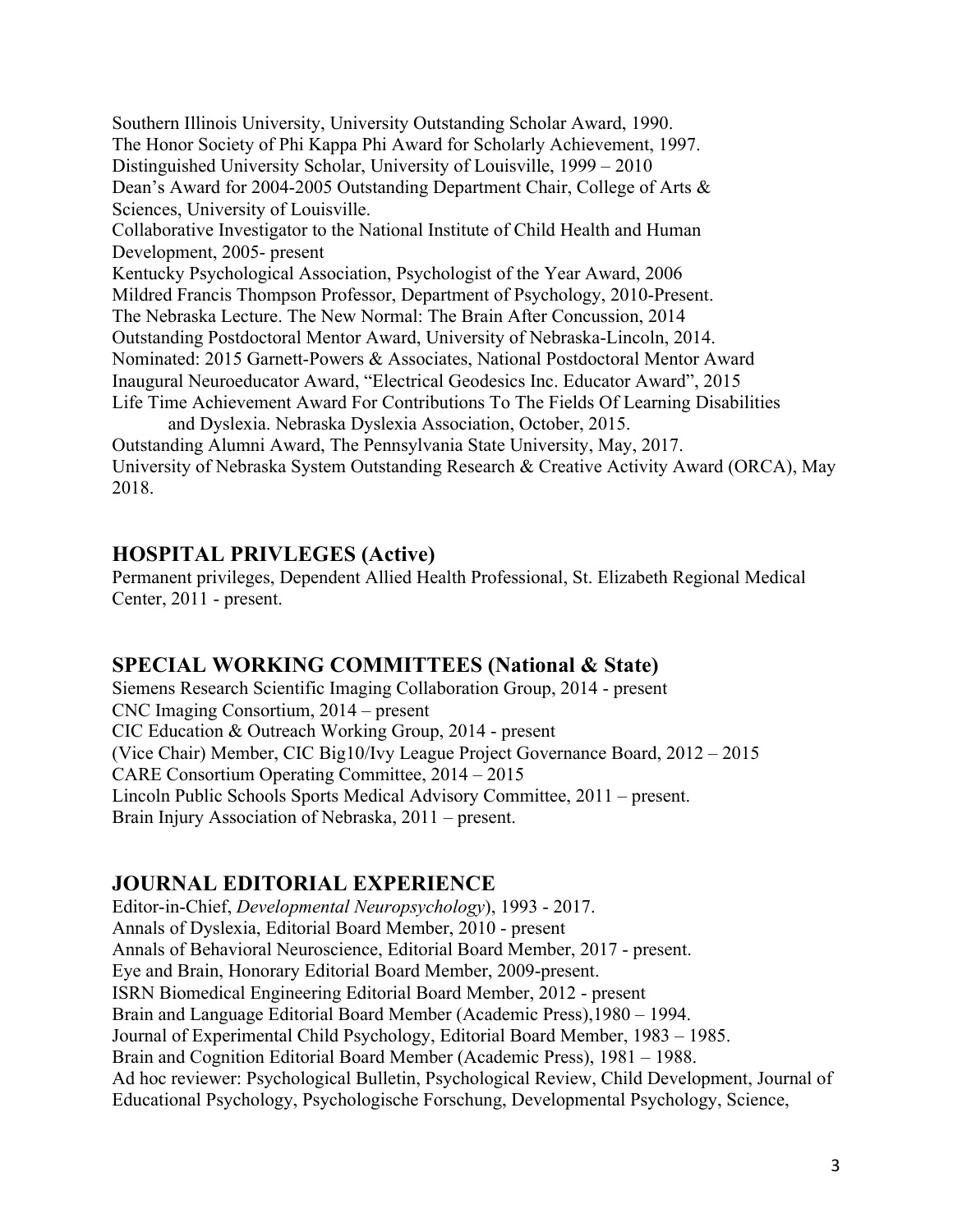Perception and Psychophysics, Journal of Psychophysiology, Journal of Clinical and Experimental Neuropsychology, Journal of Perceptual and Motor Skills, American Journal of Mental Deficiency, Journal of Speech and Hearing Disorders, Child Development Abstracts and Bibliography, Journal of Experimental Child Psychology, Journal of Electroencephalography and Clinical Neurophysiology, Developmental Psychobiology.

## **SERVICE ON NATIONAL SCIENTIFIC REVIEW PANELS**

Chair, Scientific Review Committees (Study Section) for Learning Disabilities Research Centers and Program Projects, NICHD, NIH (1994 - l995). Study Section Member, Perception & Cognition, NIMH, 1994-1998. Special review Program Project Panel member, Department of Education, August, 2001. Special review Program Project Panel member, NIH, November, 2001. BBBP-4 NIH Study Section, June, 2001. NIDCD Brain Disorders and Clinical Neurosciences IRG (BDCN-2), March, 2003. NIH Brain Disorders and Clinical Neurosciences IRG (BDCN-2), March, 2003. NIH Learning Disabilities Center Review, June, 2003. NIH Council Fogarty Pediatric S.E.P. Review, August, 2003. NIH National Institute on Deafness & Other Communicative Diseases, September, 2003. Chair, Special Review Panel on Learning Disabilities Research Centers, NIH, 2005 NSF Site Visit Team member – Learning Centers, 2005 NIH Special Study Section on Learning Interventions, 2005 Member, various NIH special panel reviews, 2006-2008. Canadian Review team Member, National Learning Centers Review, 2007. Chair, Special P01 Review Panel, NIH, 2008 Special Emphasis Panel/Scientific Review Group ZHD1 DSR-H, April, 2008. Chair, Special Review Panel on Learning Disabilities Research Centers, October, 2008 Member, Cognition, Language and Perception Fellowship Study Section, 2008, 2009 NIH Language and Perception Fellowship Review, March, July, 2009 NIH Language and Perception Fellowship Review, March, July, 2010 NIH Language and Communication Study Section (LCOM), February, 2012 NIH Special Panel: NFL Concussion Grant Review Panel, August, 2013. NIH Special Panel: RFA-NS-14-012 to Detect, Define and Measure the Progression of NIH Chronic Traumatic Encephalopathy (CTE), April, 2015 NIH P50 Review, September, 2015 NIH Language Review Panel, 2016. NIH Center Review, July, 2017. Occasional ad hoc reviewer and site visit team member or chair for NIH as well as reviewer for National Science Foundation, National Foundation/March of Dimes, The Ontario Mental Health Foundation, John Simon Guggenheim Memorial Foundation. NICHD Biobehavioral 10 Year Strategic Planning Group, 1999-2001, published in NIH pamphlet, Biobehavioral Development: From Cells to Selves, NICHD Clearinghouse, Rockville, MD, 2001. Occasional text book reviewer: Prentice Hall, John Wiley, Saunders, Wadsworth, Random House, Free Press Publishers, Stanford University Press, Southern Illinois University Press,

M.I.T. Press.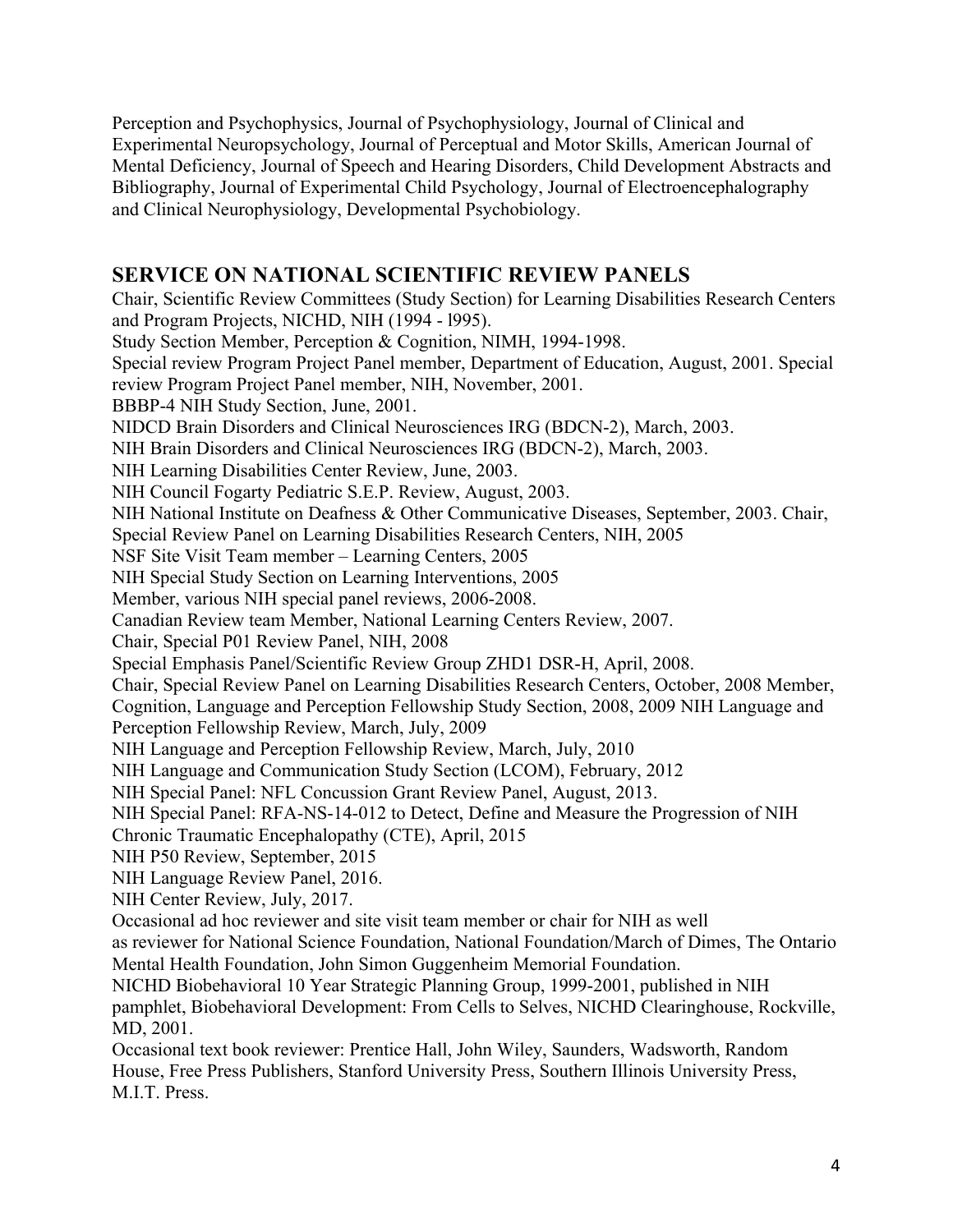Corresponding associate commentator, The Behavioral and Brain Sciences (S. Harnad, Editor). Member, SRCD Boyd McCandless Award Committee for Distinguished Young Scientist. April, 2003.

#### **NATIONAL AND INTERNATIONAL CONFERENCES ORGANIZED**

1. Co-founder and co-organizer with M. Dennis, S. Segalowitz, & H. Whitaker of annual conference, "Body for the Advancement of Brain, Behavior, and Language Enterprises (BABBLE), which reported on research in the neuropsychology of language and cognition. Meetings were held annually at Niagara Falls, Canada, from 1977 to 1989.

2. Co-founder and co-organizer with S. Segalowitz and H. Whitaker of Annual International Neuropsychology Conference, TENNET. Meetings were held in 1990 through 1996 in Montreal, Quebec, Canada.

3. Co-organizer with S. Segalowitz for the Conference on the Developmental Implications of Brain Laterality. Brock University, St. Catharines, Ontario, Canada, May, 1985.

4. Founder and co-organizer, Bi-annual Life Span Development Conference, Southern Illinois University - Carbondale, 1993, 1995, 1997.

5. Conference organizer, Developmental Neuropsychology Conference, New Orleans, LA, March, 1993.

6. Conference organizer, Developmental Neuropsychology. Paris, France, June, 1994.

7. Conference organizer, Developmental Neuropsychology. Indianapolis, IN, March, 1995.

8. Conference organizer with S. A. Segalowitz (July, 1995). Child Neuropsychology and Developmental theory: Mutual Implications. Brock University, St. Catharines, Ontario, Canada.

9. Conference organizer, Developmental Neuropsychology, San Francisco, CA, April, 1996.

10. Conference organizer, Developmental Neuropsychology, Washington, DC, April, 1997.

11. Conference organizer, Developmental Neuropsychology, Atlanta, Georgia, April, 1998.

12. Conference Co-Organizer with Hugo Moser, International Leukodystrophy Conference, DeKalb, IL, July, 1998.

13. Conference organizer, Developmental Neuropsychology, Albuquerque, New Mexico, April, 1999.

14. Conference organizer, Developmental Neuropsychology, Minneapolis, Minnesota, April, 2001.

15. Conference organizer, Kentucky Psychological Association Spring Conference, Louisville, KY. April 2004.

16. Conference organizer, Kentucky Psychological Association Spring Conference, Louisville, KY. April 2005.

17. Conference Organizer with Victoria Molfese & Neil Bohannon, Conference on Human Development, Louisville, KY. April 2006.

18. Conference co-organizer with Neil Bohannon, Conference on Human Development, Indianapolis, IN. April 2008.

19. Conference organizer: CIC/Big10/Ivy League Conference on Concussion. Chicago, IL. July, 2013.

20. Conference organizer: CIC/Big10/Ivy League Conference on Concussion. Philadelphia, PA. July, 2014.

21. Conference Co-Organizer: Think Tank Conference on Sports Concussion, CB3, UNL, Lincoln, NE, August, 2014.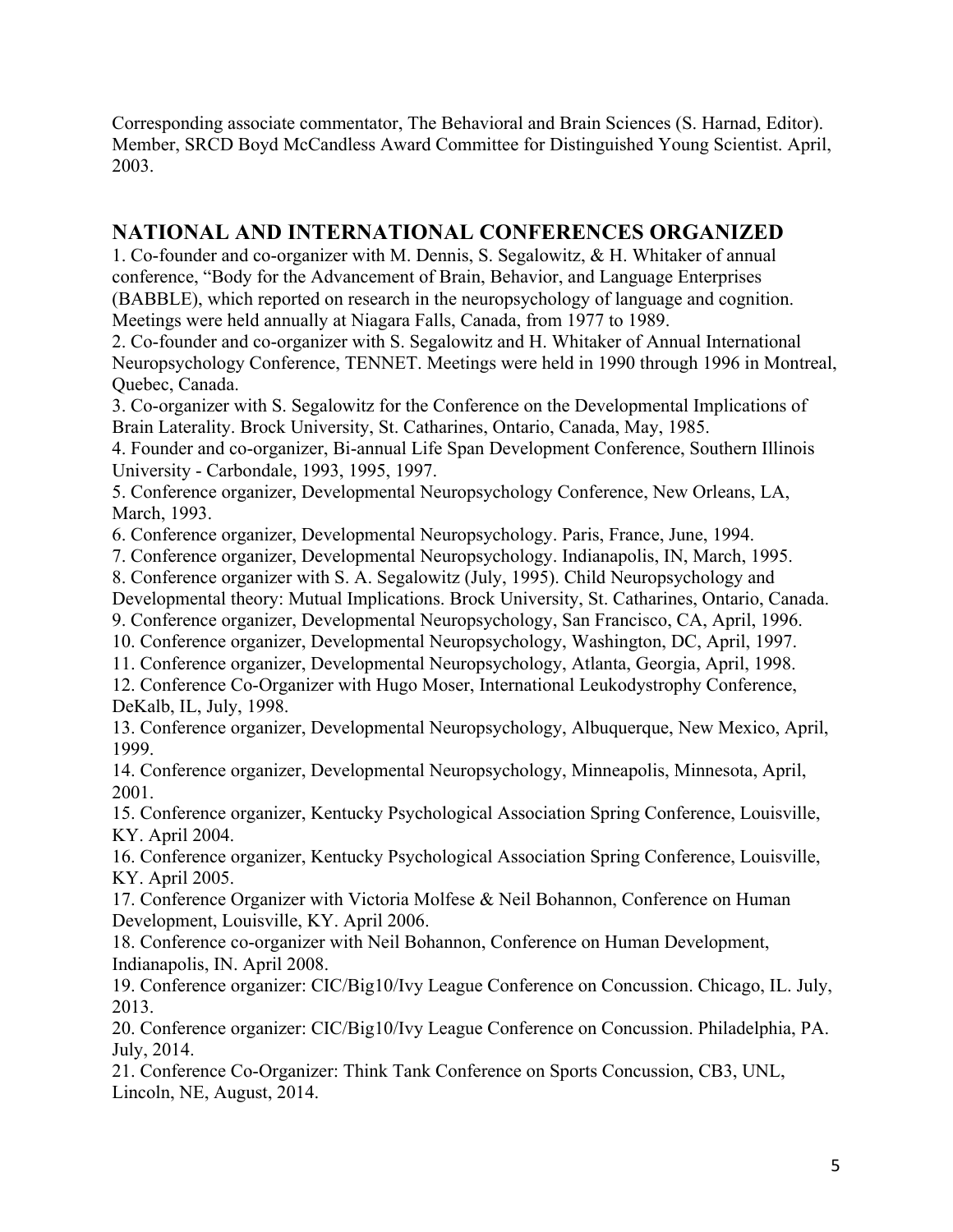22. Conference Co-Organizer: 2015 Educational Neuroscience Conference: Creating Pathways between the Brain & Student Success. UNL, Lincoln, NE, October, 15-16, 2015. 23. Conference Organizer: Concussion Neuroimaging Consortium Conference, UNL, Lincoln, NE, October 20-21, 2015.

## **INTERNATIONAL SERVICE**

1. United Nations Delegation, Belize, CA, at the 27th Special Session of the General Assembly on Children, New York City, NY, April, 2002.

2. Report to Belize Government on Aids/HIV Infection Rates & Recommendations for Interventions, July, 2004.

3. Advisor, Netherlands National multi-site study on Dyslexia.

4. Advisor, Finland National multi-site study on Dyslexia (Dr. Heikki Lyyttinen, PI)

5. USA Department of State, Lead Team Site Review of Joint USA-Soviet Brain Institute.

#### **MEMBERSHIP IN PROFESSIONAL ASSOCIATIONS**

The American Psychological Association (Fellow, 1980, Divisions 3, 7) American Psychological Society (Founding Fellow, 1988) The Dana Alliance for Brain Initiatives (Elected) The Belgian Society of Electromyography and Clinical Neurophysiology (Invited) Sigma Xi (Elected) Phi Kappa Phi (Elected) Psychonomic Society (Elected) American Academy of Sleep Medicine Society for Neuroscience The Acoustical Society of America International Neuropsychological Society Society for Research in Child Development Society for Psychophysiology

Kentucky Psychological Association

Aerospace Medical Association

#### **PROFESSIONAL ASSOCIATION OFFICES HELD**

President, Sigma Xi Honor Society - Southern Illinois Chapter, 1994-1995. President-elect, Sigma Xi Honor Society - Southern Illinois Chapter, 1993-1994. Founding President, Society for Neuroscience - Southern Illinois Chapter, 1993-1994. Committee on Interdisciplinary Affairs Member, Society for Research in Child Development, 1993-1997. President-elect, Phi Kappa Phi Honor Society - Southern Illinois Chapter, 1998-1999. International Neuropsychological Society Scientific Advisory Committee, 2006. Founding Director, Big Ten/CIC Traumatic Brain Injury Research Collaboration, 2011 – 2012

Director, Big Ten/CIC/Ivy League Traumatic Brain Injury Research Collaboration, 2012- 2015 National Academy of Medicine Committee on Sports-Related Concussions in Youth 2012-2013 Nebraska Dyslexia Association Board of Advisors, 2015 - present.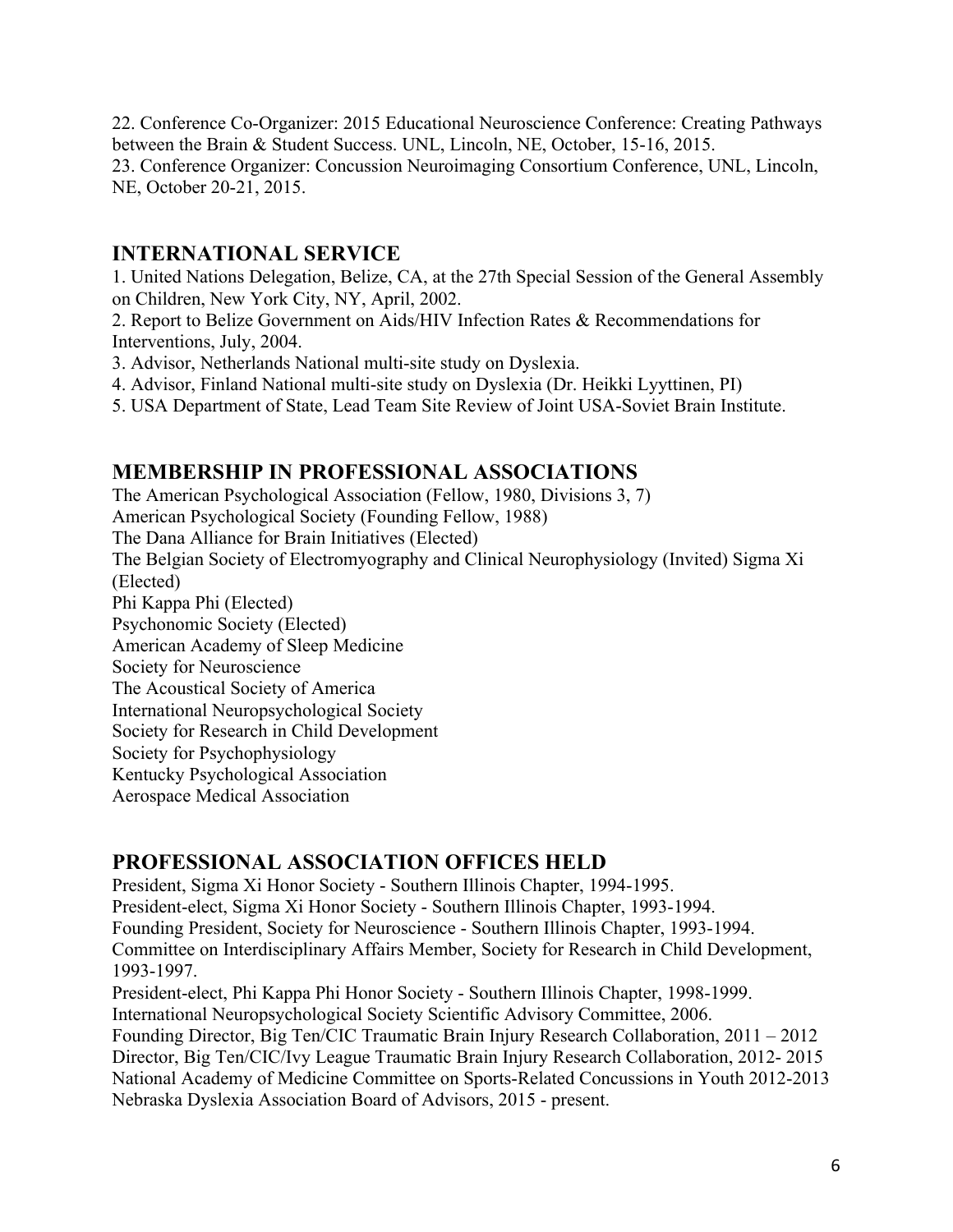LPS Sports Medical Advisory Committee (SMAC), 2012 - preset Nebraska Concussion Coalition, Nebraska School Activities Association, 2011 - present

#### **SOUTHERN ILLINOIS UNIVERSITY SERVICE**

A. Department Committees:

Graduate Admissions Committee, 1972-1974, 1977-1979, 1990; Human Research Committee, 1972-1973; Experimental Psychology Committee, 1972-1999; Developmental Committee, 1972- 1978; Biopsychology Committee, 1976-1999; Tenure- promotions Committee, 1976-1999; Chairperson, Subcommittee on tenure/promotion guidelines concerning research, 1979; Chairperson, Graduate Admissions Committee, 1980; Chair, Biopsychology Search Committee, 1981-1982; Chair, Ad Hoc Graduate Stipends Committee, 1982; Graduate Admissions Committee, 1984-1987; Acting Director Experimental Psychology, 1986; Psychology Merit Review Committee, 1986- 1987; Chair, Developmental Faculty Search Committee, 1988-1989; Admissions Committee, 1990-1992; 1995-1996.

### **B. SOUTHERN ILLINOIS UNIVERSITY: COLLEGE & UNIVERSITY COMMITTEES:**

Chair of the University-wide Institutional Review Board for Research Involving Human Subjects, January, 1977-1992; Chair, University Subcommittee Area A, for Research with Human Subjects, September, 1973-December, 1976; Member, Internal Review Team for the review of the Linguistics Department, 1978; Member, Dissertation Research Awards Committee, College of Liberal Arts, 1979; Member, Chairperson Search Committee, Department of Linguistics, 1979; Member, Internal Review Team for Department of Communication Disorders and Sciences, 1982; Member, University

Computing Affairs Director Search Committee, 1983; Member, Academic Computing Affairs Sub-Committee, 1983-1985; Member, Graduate Faculty Status Committee, 1984- 1987; Member, Honorary Degrees and Distinguished Service Awards Committee, 1984- 1988; Member, Morris Fellowship Award Committee, 1984-1987; Member, Internal Review Team for the Department of Rehabilitation, 1987; Member, Internal Review Team for the Department of Physical Education; Chair, Honorary Degrees and Distinguished Service Awards Committee, 1987-1988; Member, University Scientific Misconduct Committee, 1989-1990; Member, Graduate School Distinguished Scholars Committee, 1990-1991; Member, Honorary Degrees and Distinguished Service Awards Committee, 1991-1995.

## **C. SOUTHERN ILLINOIS UNIVERSITY: SCHOOL OF MEDICINE COMMITTEES:**

Dean's Executive Committee, 1992-present; Chair, Obstetrics, Search Committee, 1994; Dean's Budget Advisory Committee, 1995-1999; Dean's Special Budget Advisory Committee, 1995- 1997; Associate Dean for Curriculum Search Committee, 1995; Associate Dean for Information Systems Search Committee, 1995; Computer Advisory Committee, 1996-1999; Chair, Budget Allocation Committee, 1997-1998; Associate Dean Search Committee, 1998.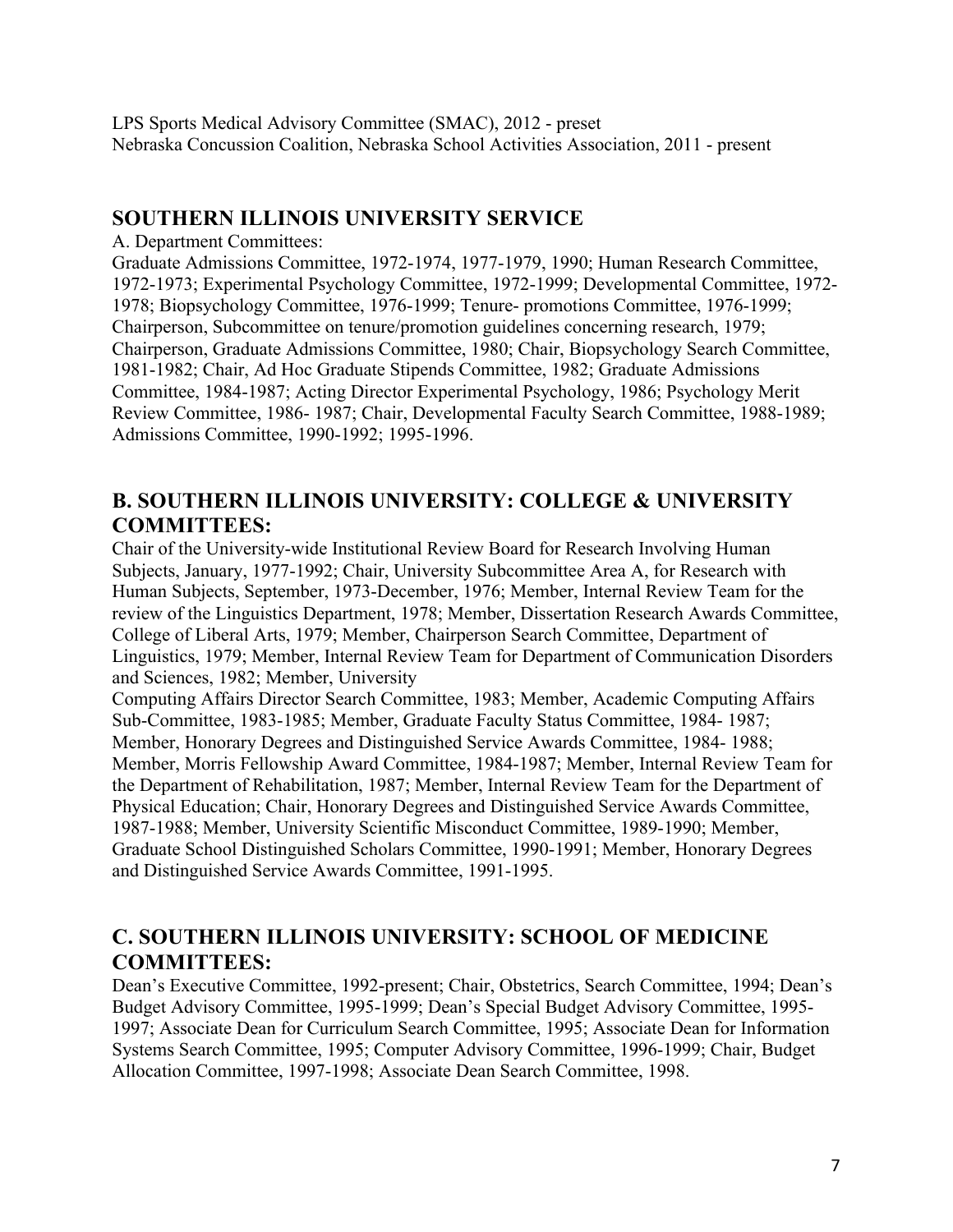# **UNIVERSITY OF LOUISVILLE SERVICE**

Co-Chair, Special Personnel Committee, College of Arts & Sciences, 8/01 – 6/02. Search Committee for Heuser Hearing Institute Research Endowed Chair, 8/01 – 4/02. Undergraduate Research Committee, College of Arts & Sciences, 8/01 – 6/30/06. Member, Special Committee on Department Initiatives, College of Arts & Sciences, 8/01 – 6/30/06. Member, University of Louisville President's Distinguished Research Award Committee, 11/01  $-6/02$ . Member, University of Louisville Search Committee for Director, University Institutional review Board,  $11/02 - 4/03$ . Member, University of Louisville Committee for Scientific Integrity, 10/02 – 9/03. Member, University of Louisville HIPPA Committee, 9/03 – present. Board Member, Heuser Hearing Institute, Louisville, KY, May, 2004 – 2010. Faculty advisor, Psi Chi Honor Society for Psychology, May, 2002 – June, 2005. Member, Special Committee on Commencement, College of Arts & Sciences, 11/02 – 2/03. Member, Povost University Planning and Budget Committee for 2005. Director of University Grawemeyer Undergraduate Research Scholars, 2006 - present. Member, MCCB Department Faculty Search Committee, 2006-2007. Member, University of Louisville's Committee on Technology Commercialization, 2008- 2009 Chair, Department Chair Evaluation, School of Dentistry, 2009.

## **UNIVERSITY OF NEBRASKA-LINCOLN SERVICE**

Center for Brain, Biology & Behavior Development Team

Interface with Construction Engineers, Center for Brain, Biology & Behavior

University of Nebraska Institutional Review Board, 2010-2015

CEHS and EDPS Bullying Search Committees, 2015, 2016

# **RESEARCH INTERESTS AND SPECIALTIES**

Developmental Changes In Brain, Language And Cognitive Processes; Concussion in Athletes: Diagnosis, Intervention & Prevention. Effects of sleep and sleep loss on cognitive and linguistic processing across the lifespan; Predicting Cognitive And Linguistic Skill Development From Infancy; Electrophysiological Measures Of Learning And Intervention Strategies In Infancy Impact of Space Travel on Cognition, Brain Function and Sleep; Development of Intervention Strategies for Learning Disabilities in Infancy. Cognitive Functions in and Interventions for Head Injured Adults; Factors Underlying Lateralization Of Language And Cognitive Functions; Phonological And Semantic Confusions By Aphasics and head injured children and adults; Electrophysiological Techniques To Assess Cognitive and Hearing Abilities In Infants And Children; Mapping brain processing in real time and space across the lifespan; Brain processing correlates of grammatical processing in infants and children; Neural Network Applications To Neuropsychology;

Man - Machine Interactions Using Neuroelectrophysiological Techniques.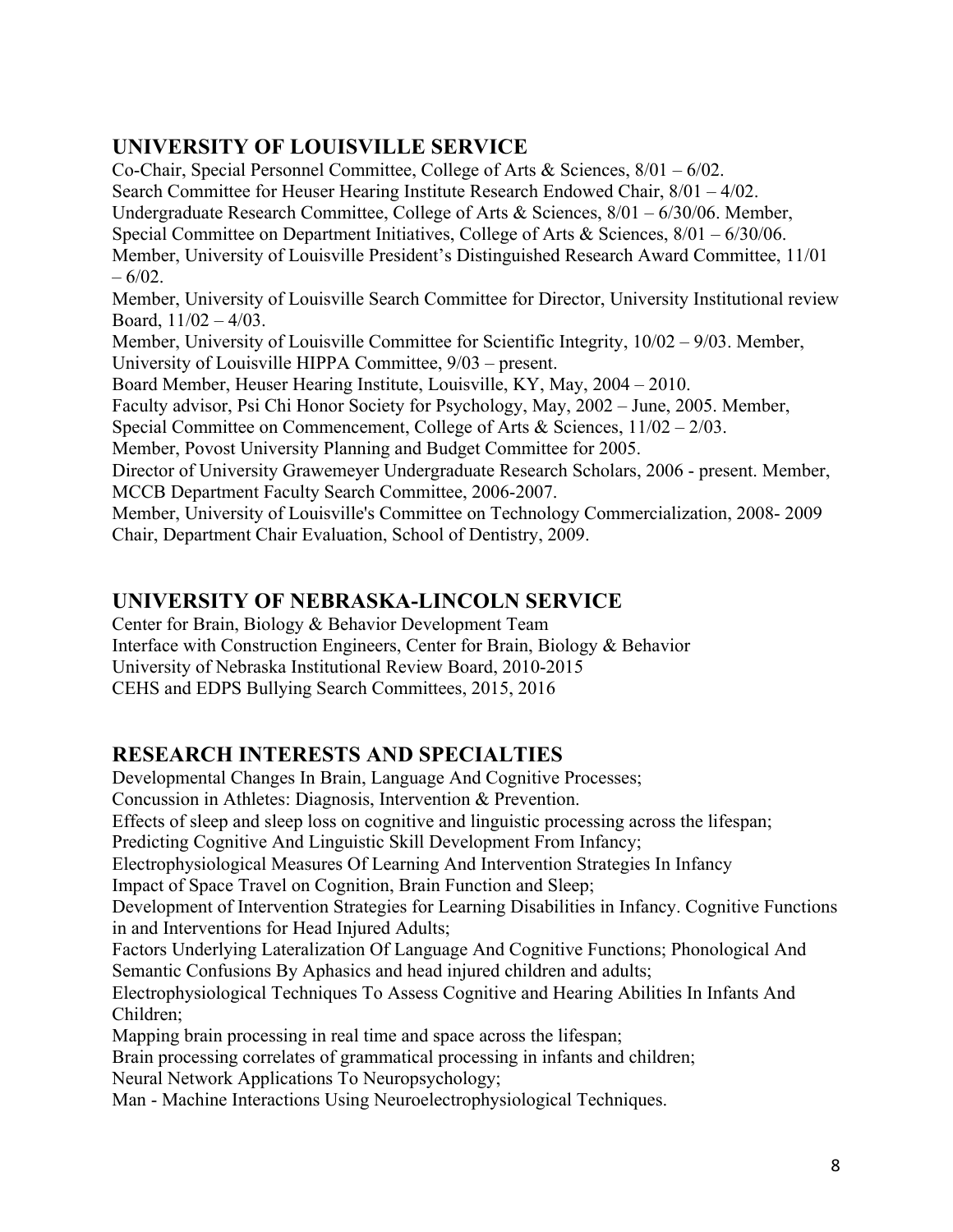Impact of mTBI on brain spatial and temporal processing;

## **TEACHING INTERESTS AND ACCOMPLISHMENTS**

Teaching Areas of Expertise: Brain Injury Across the Lifespan, Cognition, Development (Infancy, Child, Life Span), Developmental Neuropsychology, Electrophysiological research methods, Experimental, Introductory, Neurocognition, Neurolinguistics, Physiological, Developmental Psycholinguistics, Speech Perception.

Teaching Honors: Voted one of the top 19 teachers (out of 360) in the College of Liberal Arts, Southern Illinois University at Carbondale, 1977.

Number of Undergraduate Student Honors Theses Supervised: 92.

UNL UCARE Undergraduate Honors Students: 22.

Number of Masters, and Ph.D. Committees On Which I Served: 102.

#### **STUDENTS WHO COMPLETED DOCTORAL DISSERTATIONS UNDER MY DIRECTION: 26**

A. Papanicolaou, R. Erwin, A. Schmidt, F. Wetzel, S. Linnville, C. Adams, L. Burger-Judish, L. Gill, A. Simos, C. Peters, K. Murray, R. Tammana, S. Key, T. Roblek, K. Harvison, N. Pratt, J. Wu, M. Barnes, M. Ferguson, E. Brian, C. Hudac, K. Kelsey, A. Skinner, I. Peterson, C. Cortesa, P. Ledwidge.

# **STUDENTS WHO COMPLETED MASTER'S THESES UNDER MY DIRECTION: 35**

R. Erwin, S. Segal, S. Seibert, K. Goldberger, G. Shute, G. Nunez, S. Wang, R. Burke, T. Hess, A. Schmidt, L. Burger-Judish, S. Linnville, C. Adams, L. Hans, L. Gill, K. Franklin, K. Muray, A. Tan, M. Ellefson, S. Sakari, T. Wilson, L. Frentis, R. Zheng, K. Peach, J. Wu, N. Pratt, M. Ferguson. C. Warren, M. Barnes, L. Tucker, E. Brian, C. Hudac, K. Kelsey, C. Cortesa, P. Ledwidge.

#### **POSTDOCTORAL FELLOWS: 14**

T. Lorscheid, C. Boliek, D. Narter, S. Kelly, M. Kelley, S. Fonaryova Key, M. Maguire, G. Dove, H. Kook, J. McPherson, D. Sukhodolsky, A. Schermerhorn, S. Kota, C. Malloy.

#### **MENTOR OF GRADUATE STUDENT GRANT PROJECTS EXTERNALLY FUNDED: 4**

NIH NRSA K31Award: M. Barnes (University of Louisville) APA Dissertation Award: M. Barnes, (University of Louisville,) NIH K99 Award: Alice C. Schermerhorn, Ph.D. (University of Vermont) NIH NRSA K31 Award: Isaac Peterson (University of Indiana)

#### **SABBATICAL VISITING FACULTY MENTORED: 6**

T. Bonebright, M.J. Mosely, H. Whitaker, J. Johnson, R. Dykman, J. Dien. NIH Sponsor & Mentor for faculty: 3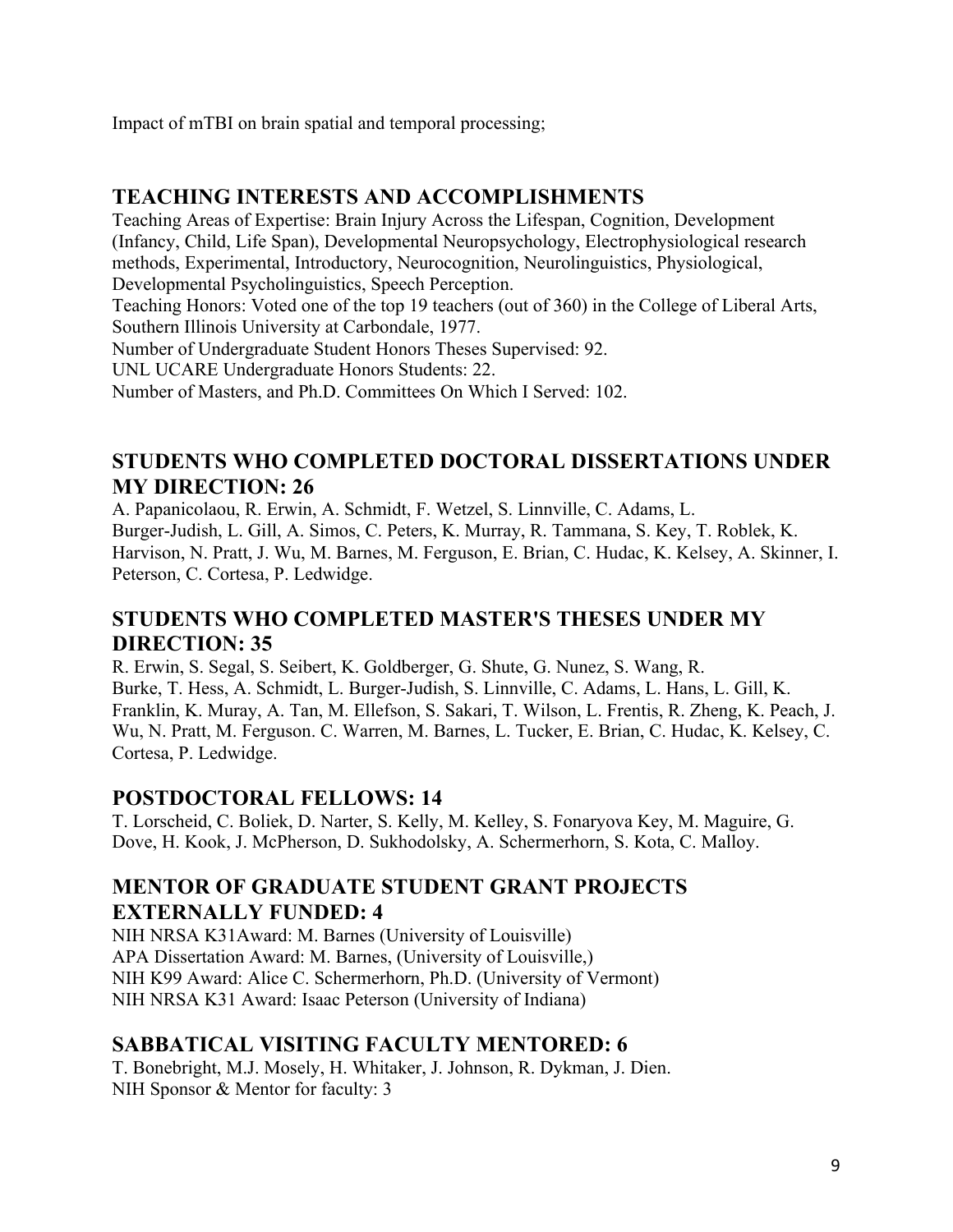*NIH K01* Sponsor & Mentor: D. G. Sukhodolsky, Ph.D. (Yale University), *NIH K23*: Sponsor & Mentor J. McPartland, Ph.D. (Yale University) *NIH K02 Sponsored faculty member mentored:* Linda Mayes, Ph.D. (Yale University Child Study Center). Jennifer Francois, Ph.D., (Kansas State University)

# **EXTERNAL EXAMINER OF DOCTORAL DISSERTATIONS (INTERNATIONAL)**

University of Konstanz, West Germany - 1976 University of Jyvaskyla, Finland – 2003 University of Western Australia - 2006 University of Jyvaskyla, Finland – 2009

## **CURRENTLY FUNDED RESEARCH GRANTS**

NIH 1R01HD087384 Eunice Kennedy Shriver National Institute of Child Health & Human Development (NICHD)/National Institutes of Health (NIH) *Household Income and Child Development in the First Three Years of Life* September 2017 – July 2022. Role: Overall Co-PI & Site PI \$10,031,622.00

Smith Richardson Foundation Research Grant September 2017-July 2018 *Does Money Matter? Poverty Reduction during Early Childhood* UNL Site PIs: D. Molfese, Nelson, Nelson UNL Subcontract total costs: \$11,125 (\$10,415 direct)

# **PAST EXTERNALLY FUNDED RESEARCH GRANTS**

NIH 5R21MH105757-02 D. Molfese 08/01/15- 07/31/18 "Neurocognitive Mechanisms of Developing Executive Control and Risk for ADHD in Preschool Children." Major Goal: To use behavior and neuroimaging tools to investigate the development of executive functions in preschool child at risk for developing ADHD. Role: PI \$415,250.00

NIH R01 HD073202 John Bates (PI) 06/01/12 – 05/31/17 "Developmental Implications of Early Childhood Sleep." Major Goal: Investigate relationship between sleep, temperament and cognitive performance in preschool-age children. \$3,756,742.00 Role: Co-PI

Bill Gates Foundation D.L. Molfese (PI) 08/01/15—05/31/16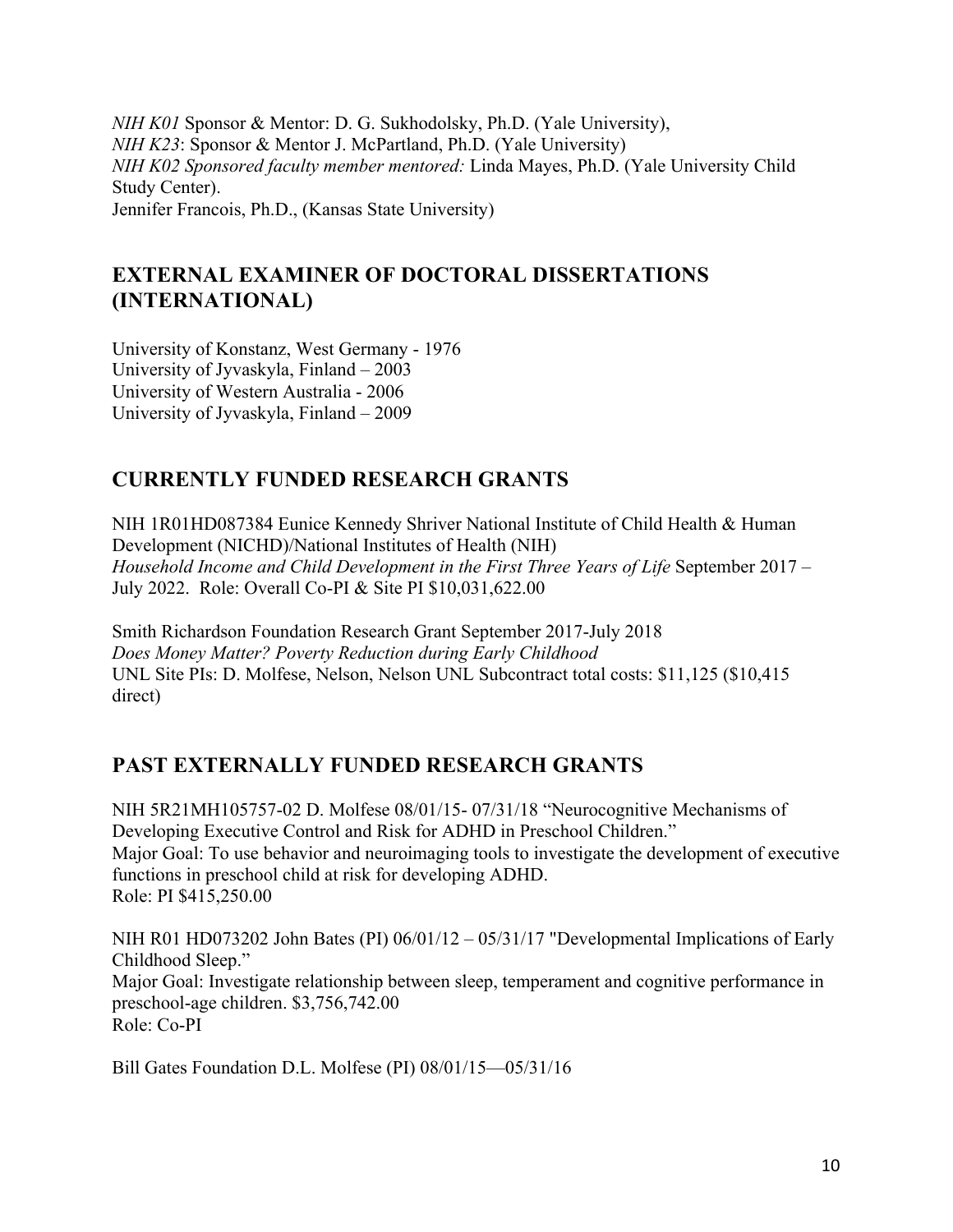EEG Functional Connectivity Assessment of Brain Development (iEEG FCN). Role: Co-PI \$20,000.00

NSF EHR Core Project. L. Perez (PI) 09/01/15—08/31/16 Collaborative Research: Spatial Visualization Skills and Engineering Problem Solving", Role: Co-PI \$1,249,556 (UNL Portion \$645,943)

Nebraska Research Initiative Program Maerlender (PI) 6/1/15-5/31/16 Interdisciplinary-Intercampus Investigation Into the Neurophysiological and Neuropsychological Effects of Concussion in School-Age Children. Role Co-PI. \$100,000.00

BigIdeasSeedGrants21-5730-0003 Pierobon(PI) 11/17/14,-11/16/15 "Neuro TelNet: Telecommunications and Computer Networking in Neuroscience". Goal: Develop technology to utilize human nerves to convey digital signals. Role: Co-PI. \$10,000

NIH R43 HD062072 Poulsen (PI) 9/01/12 to 07/31/15 Integration of High-Density EEG and Hemodynamic Measures to Investigate Neural Functioning. Major Goal: Develop prototype of integrated high density ERP/NIR net and equipment for use with newborn infants (Phasws 1 and 2). Role: Co-PI. \$1,600,000.

NIH 1R01EB007684. Frishkoff (PI) 2/011/10 – 01/31/14. NEMO: Robust Methods For Knowledge Representation, Data Mining And Integration. Major Goal: Develop nosology system ERP nomenclature to characterize all Adult ERP paradigms. \$450,000.00. Role: Co-PI.

UNMC 36-0411-3001-001 Molfese (PI) 10/1/12 - 12/31/13 "The Connections Project Phase II: Language training for infants in high-risk environments." Role: PI. 5% \$36,360.00

NCAA-DOD S. Broglio (PI) 6/01/14 – 6/30/17 "THE NCAA-DOD GRAND ALLIANCE: Concussion Assessment, Research and Education Consortium". Role: Site PI 10% \$335,000.00 NASA SA23-06-015

Molfese, D.L., Molfese, V.J., Gozal, D. & Dykman, R. Impact of Sleep, Microgravity and Stress on Cognition & the Brain. Role: PI 17%, \$1,839,383.00

Mayes, L. & Molfese, D. L. R01 DA017863 Cocaine-Exposed Children & ERP Studies of Neurocognition. NIH/NIDA, 10%. 1-1-04 to 3-31-10 (\$1,850,000.00).

Molfese, D.L., Gozal, D., & Molfese, V.J. NIH 5R01HL070911. Sleep and Psychophysiological Function in Children, NIH: National Heart, Lung, and Blood Institute, 20%. (\$1,837,500.00), 1- 9-04 to 8-31-08.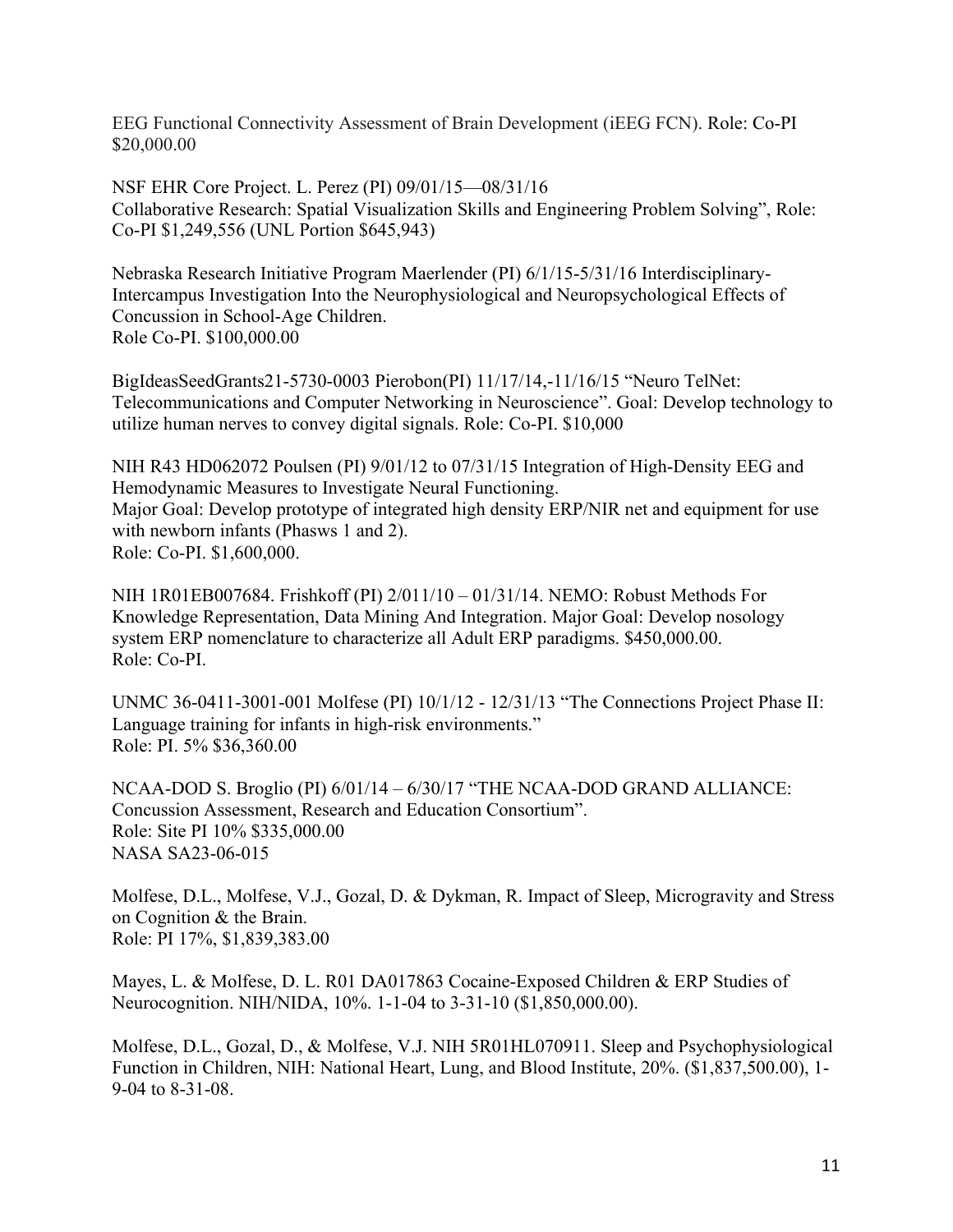Yoder, P. & Molfese, D.L. R01 DC005994-01 ERP and Behavioral predictors of language intervention. NIDCD/NIH, 25%. (\$2,340,268.00), 1/1/04 - 12/31/08.

Molfese, V. & Molfese, D.L IES R305K05186 Scaling Up the Implementation of a Pre-Kindergarten Mathematics Curriculum in Public Preschool Programs. 11/01/06 – 08/31/11 11-01-06 - 08-31-10

Molfese, D.L., Gozal, D. & Molfese, V.J. Space Flight and Exploration: The impact on perception, cognition, sleep, and brain physiology. 17%, NASA SA42-05-018, \$1,984,000.00. 7/15/05 - 7/14/08.

RM Greene – PI – (NIH P20-PRR024932A). Molecular Determinants Of Developmental Defects. NCRR Center For Biomedical Research Excellence, 2009-2014 – (\$9,828,048.00). Molfese subgrant component addresses cleft palate repair in infants from 6 months to 2 years of age (\$350,000 over 5 years).

Molfese, D.L., Fadem, K.C., & Barker, J. Neonatal Dyslexia Screening Device for Clinical Use. NICHD R41 HD47083-01, 10%, (\$126,000.00), 9/9/04 - 7/31/06.

Molfese, V. J., Molfese, D. L., Karp, K., & Thompson, C. R215K000023. Development of Reading and Mathematical Skills in Early Childhood: The Role of Cognitive Development, Education and Social-Environmental Variables. U.S. Department of Education, 20%. 6/1/2000 - 8/1/2006. (\$1,300,000.00).

Molfese, V.J., Molfese, D.L., & Riese, M. 90XA0011. Risk Factors for Abuse, Neglect, and Developmental Delay: Children of Premature and Multiple Birth High Risk Families. U.S.Department of Health and Human Services, 10%. 2000 – 2005 (\$920,000).

Mayes, L. & Molfese, 1 S10 RR019258-01. 256 Channel Geodesic EEG System. NCRR. 4-1-04 to 3-31-05. (\$270,000 Direct Costs).

Molfese, D. L., & Molfese, V. J. R01 HD17860-15. Neonatal predictors of language performance. National Institute of Health, Principal Investigator, 25%, 4/1/1997- 3/31/2003 (\$1,756,248.00).

Molfese, D.L. Brain Plasticity. Jewish Hospital Foundation, 5%. August, 2001-July, 2004.  $($50,000.00)$ .

Yoder, P.J., Molfese, D. L., Molfese, V. J., & Davis, M. R03 DH39361. Evoked potentials and speech and language intervention. National Institute of Health. 5%, 7/1/2000 – 6/30/2002. (\$100,000.00).

Schmidt, R., & Molfese, D. L. EEG Analysis System. Small Business Initiated Research Program, NIH, Phase II, 10%, 7/1/2000-12/31/2001 (Subcontract, \$90,000.00).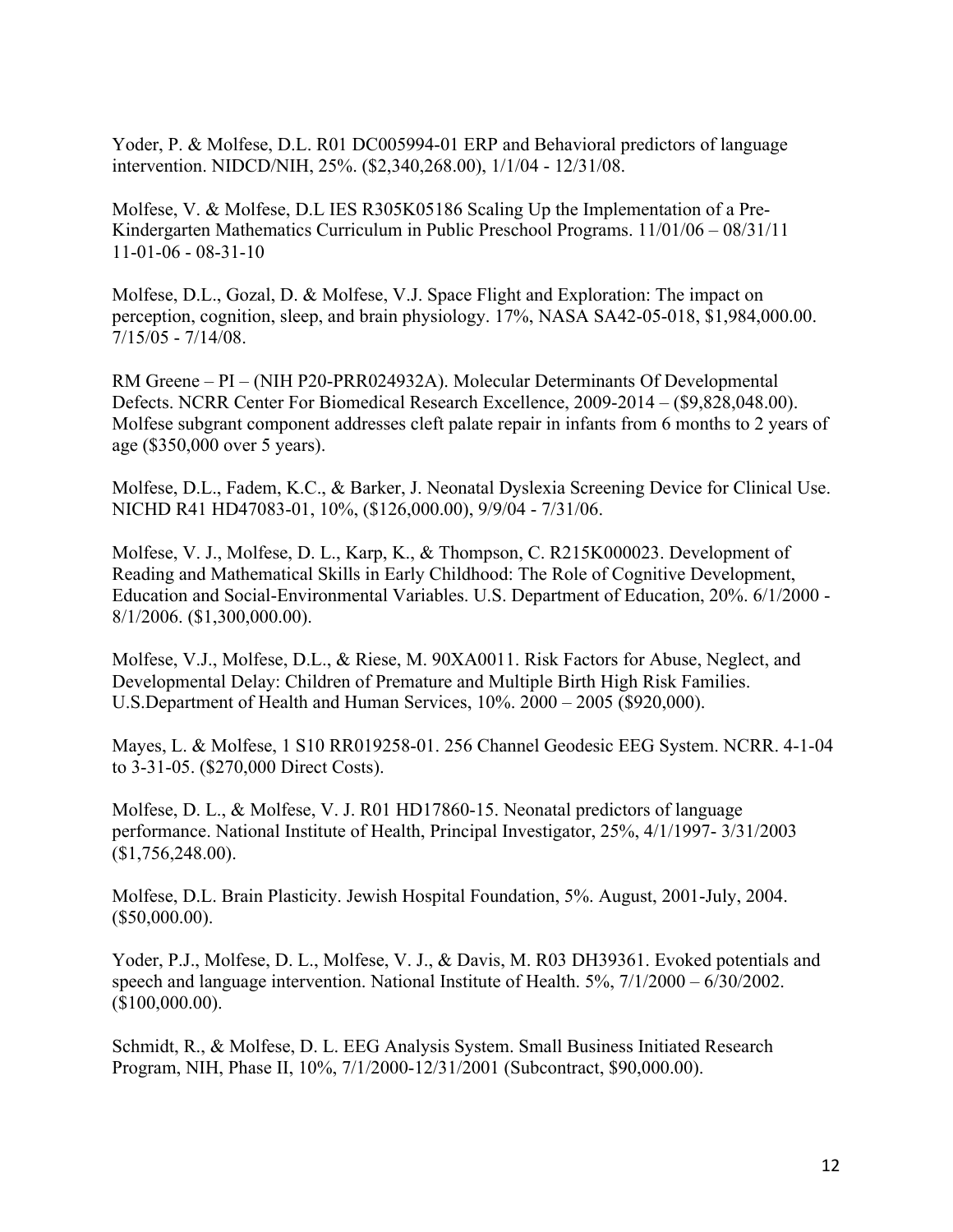Schmidt, R., Molfese, D. L., & Gupta, L. EEG Telemetry System. Small Business Initiated Research Program, NIH Phase 1. Subcontract, 5%, \$6,000.00, 6/1/1995- 6/1/1996.

Schmidt, R., & Molfese, D. L. EEG Collection System. Small Business Initiated Research Program, NIH, Phase II, 10%, 7/1/97-12/31/99 (Subcontract, \$80,000.00).

Molfese, D. L., & Molfese, V. J. (1991-1996). Neonatal predictors of language performance. National Institute of Health (\$470,461.00).

Molfese, D. L., & Murray, K. (1994-1996). The effects of head down tilt on cognitive processing. National Aeronautics and Space Administration (\$44,000.00)

Molfese, D. L., & Molfese, V. J. (October 1, 1994-June 30, 1995). Assessment services for rural, at-risk children. Kellogg Foundation (\$42,200.00).

Molfese, D. L., & Molfese, V. J. (January 1, 1993-March 1, 1994). Mobile unit testing of rural, at-risk children. Kellogg Foundation (\$25,200.00).

Molfese, D. L. (1989-1994). Co-Principal Investigator with R. Morris. Neuropsychological foundations of language project. Duane L. Rumbaugh (Program Project Principal Investigator), Behavioral studies of language and cognition. National Institutes of Health.

Molfese, D. L., & Molfese, V. J. Neonatal predictors of Language Performance. National Institute of Health, HD17860. August, 1986 - September, 1991. (\$550,804.00).

Molfese, V. J., Molfese, D. L., & Hamilton, W. Predicting cognitive and linguistic development from measures taken from birth. March of Dimes Birth Defects Foundation. (\$30,000.00). March 1, 1988 - February 28, 1990.

Molfese, D. L. Hemispheric specialization for voicing and meaning: Cross-language comparisons. NATO. (\$4,000.00) January 1983 - December 1988.

Molfese, D. L., & Morse, P. A. Infant word recognition: Memory and cross modal matching. National Science Foundation. March 1983 - March 1987. BNS 82-10846 (\$280,000.00)

Molfese, D. L. Encouraging interdisciplinary collaboration. John D. and Catherine T. MacArthur Foundation, January, 1981 (1 year). (\$10,000.00)

Molfese, D. L., Pitz, G. F., Smith, D., Haynes, S., & Gannon, L. Analyses of Behavioral and Neural Processes. National Science Foundation, July, 1980 (1 year). NSF-BNS- 8004429 (\$20,000.00)

Molfese, D. L., Molfese, V. J., & Sunshine, P. "Predicting cognitive and linguistic capacities of low birth weight and normal birth weight infants." The National Foundation/March of Dimes. March 1, 1978 - February 29, 1980. Renewed March 1, 1980 - February 28, 1982. (\$54,000.00)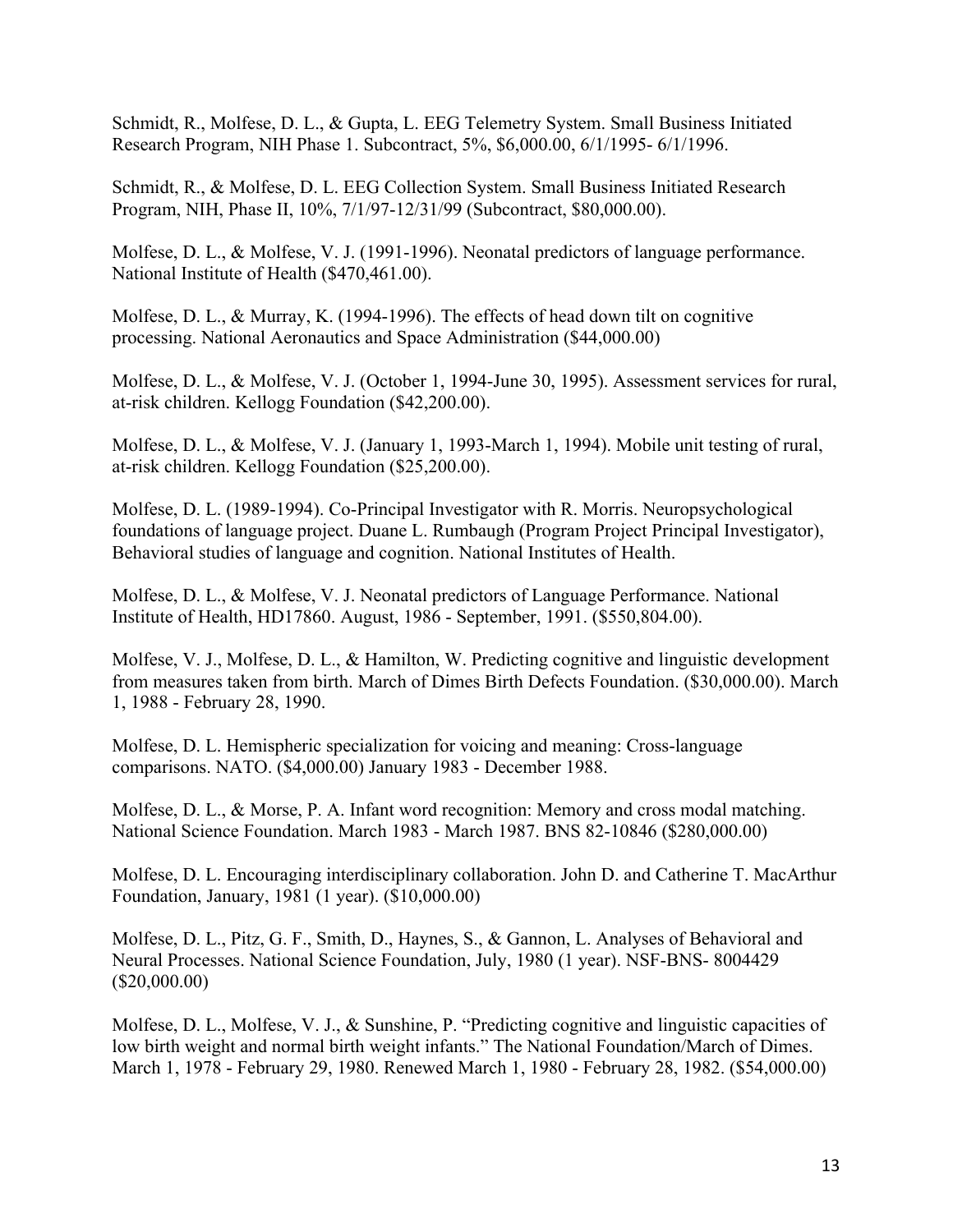Molfese, V. J., & Molfese, D. L. Predicting cognitive and linguistic development from measures taken from birth. March of Dimes Birth Defects Foundation. March 1984 - February 1988. (\$36,000.00).

NSF Two Month Graduate Summer Fellowship, Center for Human Learning, University of Minnesota. James J. Jenkins, Ph.D. (Center Director), Mentor. Summer, 1970.

NSF Two Month Graduate Summer Fellowship, State University of New York – Buffalo, Linguistic Institute 1971. H.A. Whitaker, John Lyons, Ph.D., Mentors, 1971.

## **PAST UNIVERSITY, STATE & FOUNDATION GRANTS**

Molfese, D. (PI). UNL Seed Grant. 10/1/12 to 06/30/15 "Big10/CIC/Ivy League TBI Research Collaboration." Grant: 2157220003, \$100,000.00

Molfese (PI) Biology and Behavior, 5% 07/01/13 – 06/30/18 Grant: 2132420004, \$100,000.00

Molfese D. (PI) Role: PI. 5%, State of Nebraska. "Center for Brain, Biology and Behavior." 07/01/13 – 06/30/14 2157220004, \$300,000.00/year

Molfese D. (PI) Role: PI. Foundation Grant. "Center for Brain, Biology and Behavior." 07/01/12 – 06/30/14 \$1,500,000.00 towards building costs for CB3 complex.

Molfese D. (PI), Using 21st Century Computer Science to Enhance Community-Oriented Minority Health. Major Goal: To enhance research on minority health and special populations. State of Nebraska., 2157050159 Role: PI. 5% \$350,000.00

Molfese D. (PI), State of Nebraska. Molfese (PI) 06/01/11 – 05/31/14 Equipment enhancement grant to purchase 3T fMRI. Role: PI. 5% \$1,300,000.00

Molfese D. (PI), State of Nebraska. 07/01/12 – 06/30/14 Equipment enhancement grant to outfit endocrine laboratory. Role: PI. 1% \$350,000.00

Molfese, D. L. Space travel and brain function: Neuropsychological correlates of time perception in individuals placed in an inverted reclining position to simulate body fluid shifts associated with microgravity conditions in space flight. ORDA, Southern Illinois University at Carbondale, 1990-1992. (\$9,700.00)

Molfese, D. L. Traumatic Brain Injury. ORDA. July 1987-May 1990. (\$9,600.00)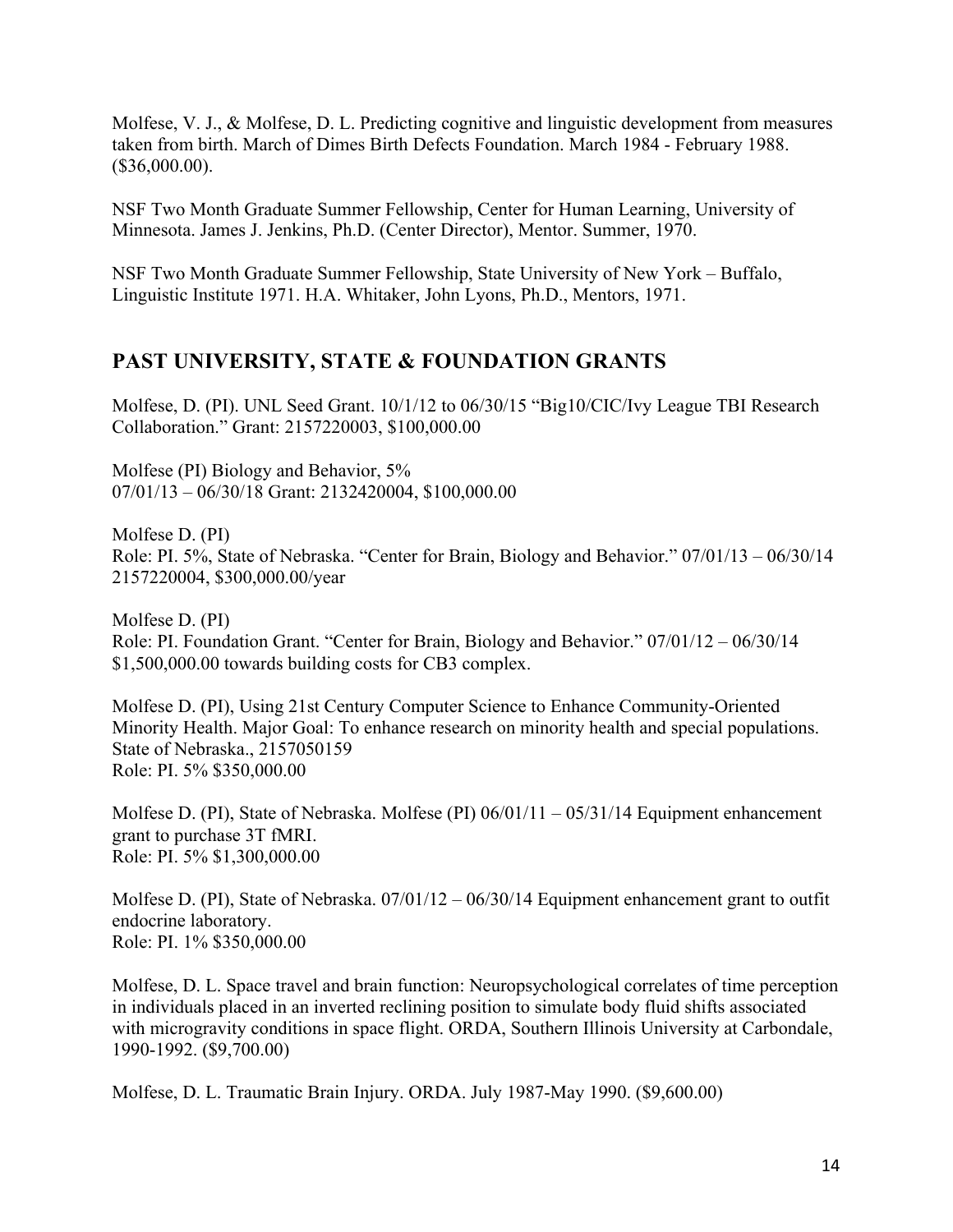Molfese, D. L. How Infants Learn Their First Words, ORDA, Southern Illinois University at Carbondale. July 1, 1984 - June 30, 1987. (\$14,400.00)

Molfese, D. L. Electrophysiological correlates of semantic features: A study of polar adjectives. Southern Illinois University Special Research Award. July 1982 - June 1984. (\$6750.00)

Molfese, D. L. Electrophysiological Correlates of Vofwel Perception. Southern Illinois University Special Research Award, July, 1980 - June, 1982. (\$9,000.00)

Molfese, D. L. (Psychology), Dezendolet S. (Speech Pathology), and Lehr, R. (Medical School), "Electrophysiological correlates of cognitive and semantic cues processed by aphasics." Southern Illinois University at Carbondale, Special Research Award, January 1, 1979 - December 31, 1979. (\$3700.00)

Molfese, D. L. Southern Illinois University at Carbondale, Special Research Award: "Electrophysiological correlates of speech perception in adults," 1978 - 1979. (\$3600.00)

Molfese, D. L. Southern Illinois University at Carbondale, Special Research Award: "Infant Speech Perception." 1973 - 1976. (\$10,200.00) Graduate Student Summer Fellowship Awards

#### **RESEARCH HONORS/AWARDS**

Molfese, D., Price, J., Molnar, A., Snowdy, C., Molfese, P., Beswick, J. & Molfese, V., (October, 2006). Hemispheric Differences in Speech Processing among 4-year-old Males and Females. Poster presented at Research!Louisville, Louisville, Kentucky. First Place Award – Innovations in Behavioral Science. \$500.00 Award.

Mary C. Wagner & Dennis L. Molfese. (2005). Investigating The Relationship Between Early Reading Skills And Phonological Processing. Research!Louisville, November, 2005. First Place Award – Innovations in Behavioral Science. \$500.00 Award.

Research! Louisville First Place Award (2004) Molfese, D.L., Molfese, V.J., Fonaryova,- Key, S., Fergusson, M. Evidence of common brain mechanisms for reading and shape discrimination in children. Straub, S., & Peach, K. (2004, November). University of Louisville and Jewish Hospital Foundation. \$500.00 Award.

Research! Louisville Second Place Award (2003) Ferguson, M., Straub, S., Molfese, V., Molfese, D.L., Fonaryova Key, A., Peach, K., Walker, J. & Neamon, J. (2003, November). University of Louisville and Jewish Hospital Foundation. \$200.00 Award.

Research! Louisville First Place Award for "Dyslexic, Average, And Advanced Readers Engage Different Brain Regions While Reading". D. Molfese, A. Fonaryova Key, S. Kelly, N. Cunningham, C. Rumage, V. Molfese, S. Terrell & M. Ferguson. (October, 2002). University of Louisville and Jewish Hospital Foundation. \$500.00 Award.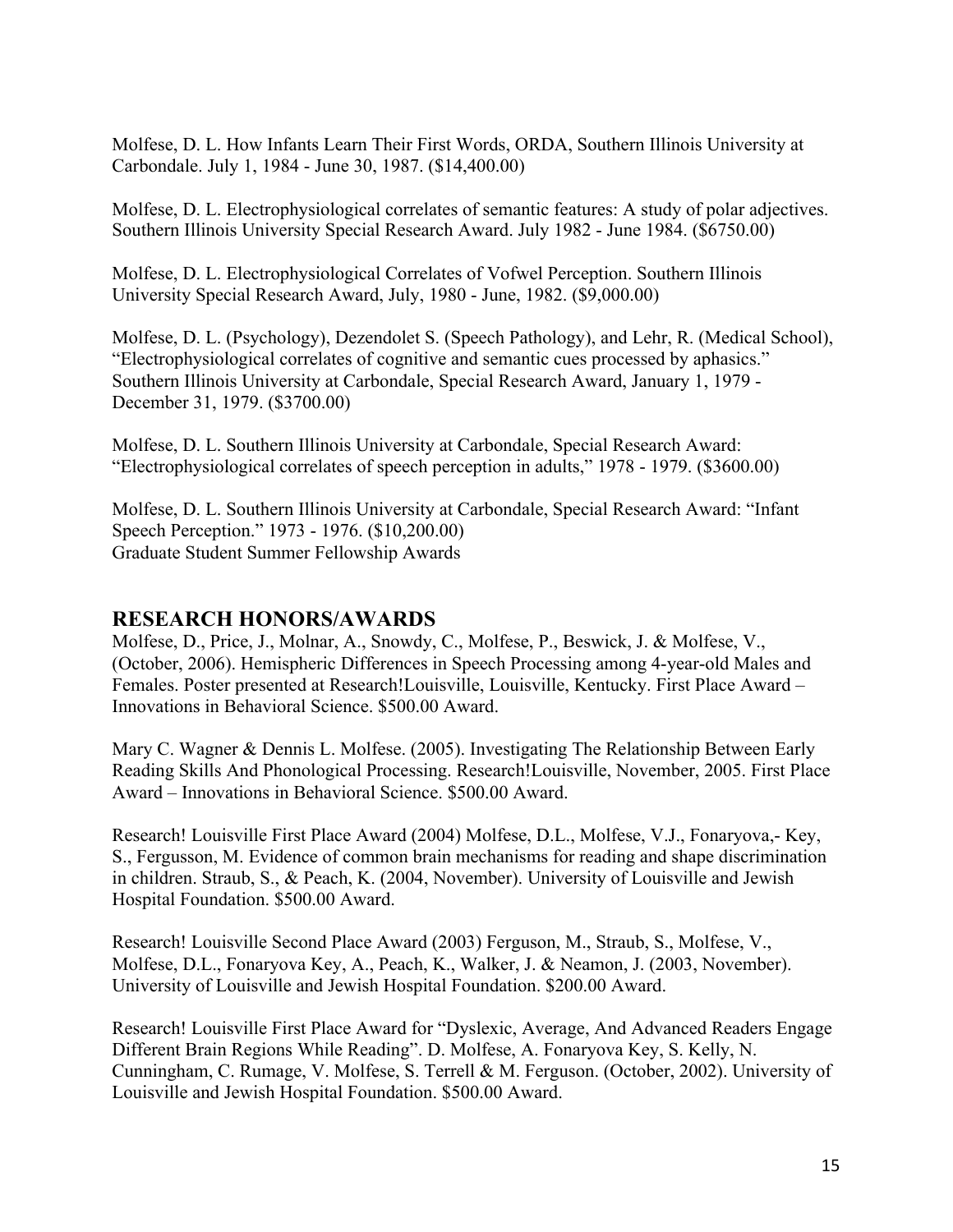Research! Louisville Third Place Award for "Dynamic Brain Processing Of Speech In Newborn Infants". V. Molfese, D. Molfese, A. Fonaryova Key, S. Kelly, M. Kelley, T. Wilson, N. Cunningham, E. Ratajczak, D. Jardine, and C. Rumage (October, 2002). University of Louisville and Jewish Hospital Foundation.

Research! Louisville First Place Award for "Interdisciplinary Collaborative Research Team" (2001). Molfese, V. and Molfese, D. (October, 2001). University of Louisville and Jewish Hospital Foundation. \$500.00 Award.

Research! Louisville Third Place Award for "Innovation in Behavioral Science" (2001). V. Molfese, D., Molfese, S., Terrell, M., Ferguson, A., Key, S., Kelley, N., Cunningham, and C., Rumage, (October, 2001). University of Louisville and Jewish Hospital Foundation.

Research! Louisville First Place Award for "Innovation in Behavioral Science" (2000). Victoria J. Molfese, Dennis L. Molfese, Arlene Modglin and Kirsten Schaper.University of Louisville and Jewish Hospital Foundation. \$500.00 Award.

Outstanding Alumnus, The Pennsylvania State University, May, 2017.

#### **CONSULTANT**

Molfese, D. L. (1974-1999). Audiometric screening of newborn infants, Memorial Hospital of Carbondale, Carbondale, Illinois.

Molfese, D.L. (1997-present). Dr. Heikki Lyytinen, Finland National Longitudinal Study on Dyslexia.

Molfese, D.L. & Molfese, V.J. (2000-present). State of South Carolina Learning Disabilities Assessment and Intervention [Foster Young, M.D. coordinator].

Molfese, D.L. (2000-present). Scientific Advisory Committee for the Arkansas Children's Nutrition Center (ACNC).

Molfese, D.L. Dutch National Longitudinal Study on Dyslexia. (2002-present).

Molfese, D. L. (2002 – present). Consultant, Youth of Promise Project, Dr. Barbara Givens, P.I. Krasnow Institute for Advanced Study, George Mason University, Virginia.

Molfese, D.L. (2003-present). Child Study Center, School of Medicine, Yale University.

Molfese, D.L. (1997-present). Electrical Geodesics Inc. Beta site for ERP equipment and procedure development.

Molfese, D.L. (2002-present). Belize, C.A.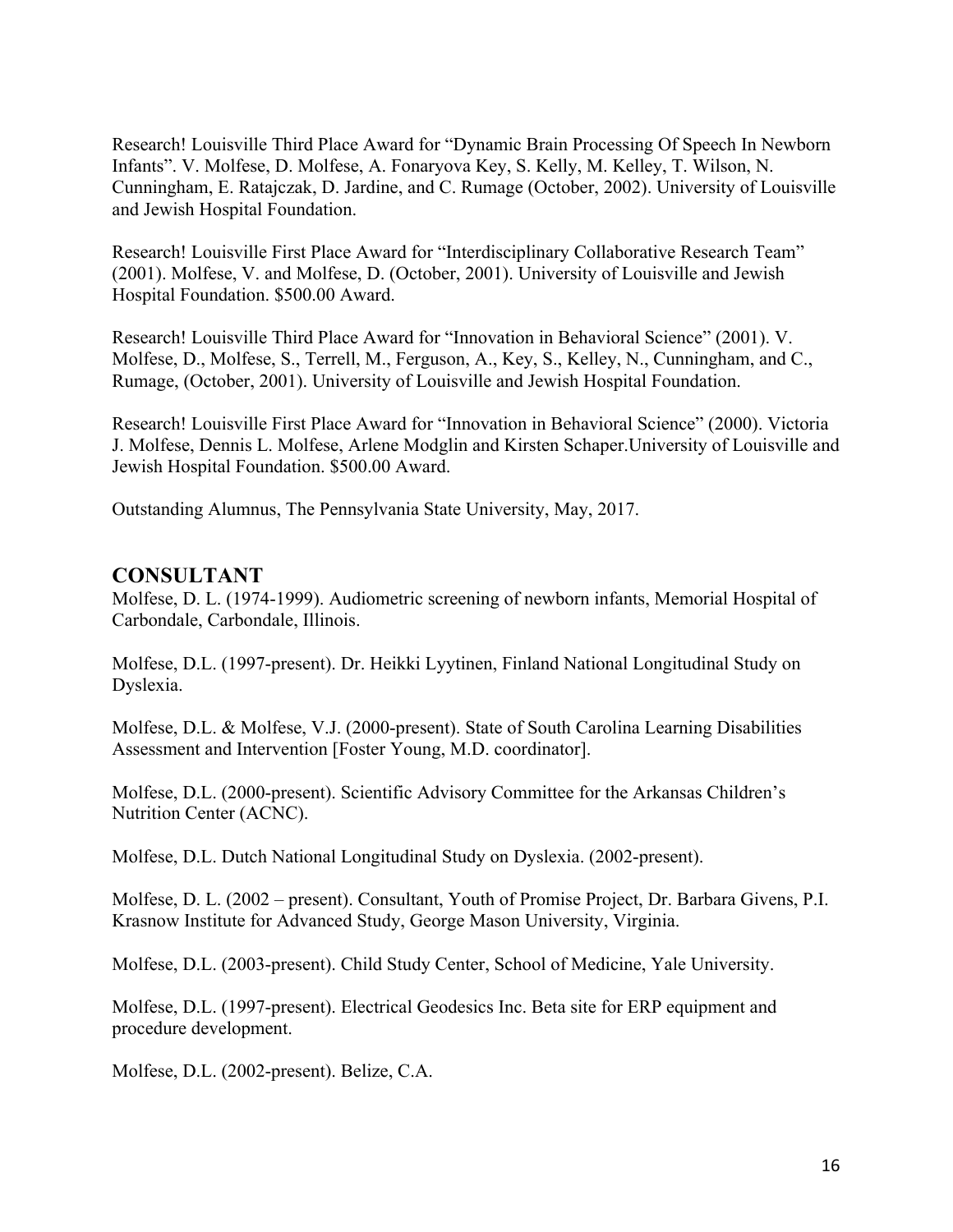Molfese, D.L. (2005-present). External Advisory Board, Language Research Center, Emory University, Atlanta, Georgia.

Molfese, D.L. (2010-present). External Advisory Board Member for a Program Project entitled: "Neurobiological bases of language heterogeneity in school- aged speakers with ASD".

Molfese, D.L. University of Cincinnati Adolescent Sleep Project, 2009-2012. Molfese, D. L. (2012-present) Boys Town Scientific Advisory Panel.

Molfese, D.L. (2014-present) EGI Beta Test site for electrophysiology equipment.

Molfese, D.L. (2003-present). Nebraska Dyslexia Association.

Molfese, D.L. & Molfese, V.J. (2015-16). Centre County Kentucky Reading Intervention Program. (In collaboration with educators moved schools within the County in 2 years from the poorest reading performance in Kentucky Schools to the leading performer of all counties in the state of Kentucky).

Molfese, D.L. & Molfese, V.J. (May, 2018-). State of Kentucky Governor has requested that we develop a program to improve reading training for the State of Kentucky.

### **WORKSHOPS ORGANIZED AND PRESENTED.**

Molfese, D.L. (November, 2000). Grant Writing Workshop Speaker. Research Louisville. Jewish Hospital, Louisville, KY.

Carson, D., Ronau, R. & Molfese, D.L.. (April, 2001). Creating a budget and writing a budget narrative. School of Education sponsored Faculty Grant writing workshop. University of Louisville.

Molfese, D.L. (November, 2001). Grant Review Workshop Speaker. Research Louisville. Jewish Hospital, Louisville, KY.

Molfese, V.J. & Molfese, D.L. (March, 2002). School Readiness Outcomes. Metro United Way. Molfese, D.L. (October, 2002). ERP Testing in Pediatric Populations. Developmental Neuropsychology Laboratory, University of Louisville.

Molfese, D. (October, 2003). How to deal with all the requirements of submitting an external grant application. College of Arts & Sciences, University of Louisville.

Molfese, D.L. (October, 2003). ERP Testing in Pediatric Populations. Developmental Neuropsychology Laboratory, University of Louisville.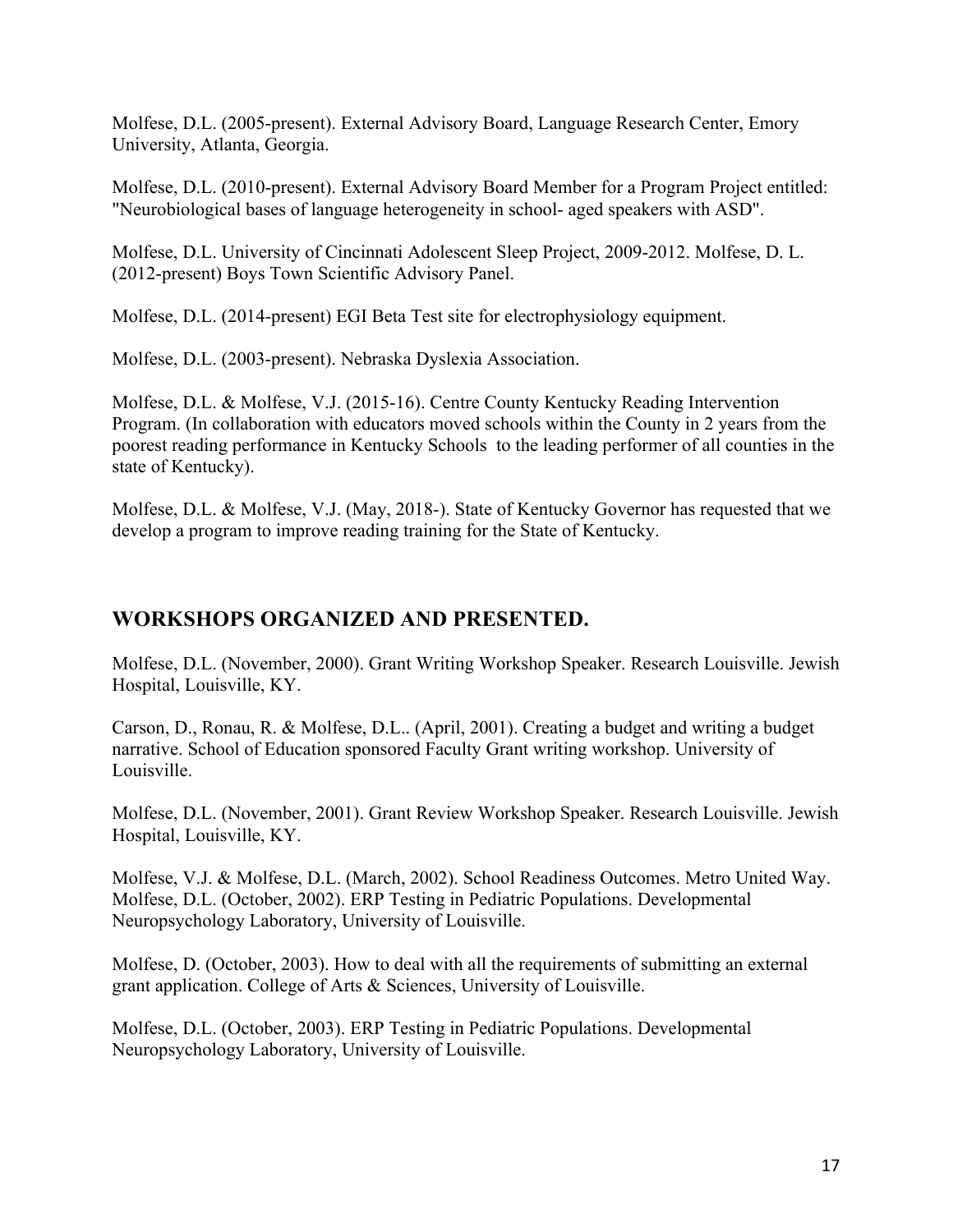Molfese, D.L. (November, 2003). Grant Review Workshop Speaker. Research Louisville. Jewish Hospital, Louisville, KY.

Molfese, D.L. (November, 2004). Grant Review Workshop Speaker. Research Louisville. Jewish Hospital, Louisville, KY.

Molfese, D.L. (September, 2004). Navigating the Road to Tenure: Publications, Presentations, and Professional Service. College of Education & Human Development, University of Louisville.

Molfese, D.L. (October, 2004). To sleep or not to sleep: Impact of sleep loss on cognition. Kentucky Psychological Association, Louisville, Kentucky.

Molfese, D.L. (April, 2005). Learning disabilities; Current research. Kentucky Psychological Association, Louisville, Kentucky.

Molfese, V.J. & Molfese, D.L. (August, 2005). Interventions for dyslexic children in the classroom. Jefferson Town Public School.

Molfese, V.J. & Molfese, D.L. (November, 2005). Reading disabilities: Definitions and strategies for intervention. Kentucky Psychological Association, Louisville, Kentucky.

Molfese, D.L. & Molfese, P.J. (November, 2005). Advances and applications in brain imaging. Kentucky Psychological Association, Louisville, Kentucky.

Molfese, D.L. (March, 2006). Strategies for success as a professor. College of Education, University of Louisville.

Molfese, D.L. (March, 2006). ERP Testing in Pediatric Populations. Developmental Neuropsychology Laboratory, University of Louisville.

Molfese, D.L. & Molfese, V.J. (March, 2006). Writing a successful grant application. Kentucky Psychological Association, Louisville, Kentucky.

Molfese, D.L. (March, 2006). How to succeed in academia. Kentucky Psychological Association, Louisville, Kentucky.

Molfese, D.L. & Molfese, V.J. (September, 2006). Lecture series on "Steps to Successful Grant Writing". Mocomb, IL.

Molfese, D.L. (November, 2006). Invited workshop on "Steps to Writing a Successful Grant Application. Western Kentucky University.

Molfese, D.L. (November, 2006). Invited workshop on "Writing a Successful Grant. Lake forest University. Illinois.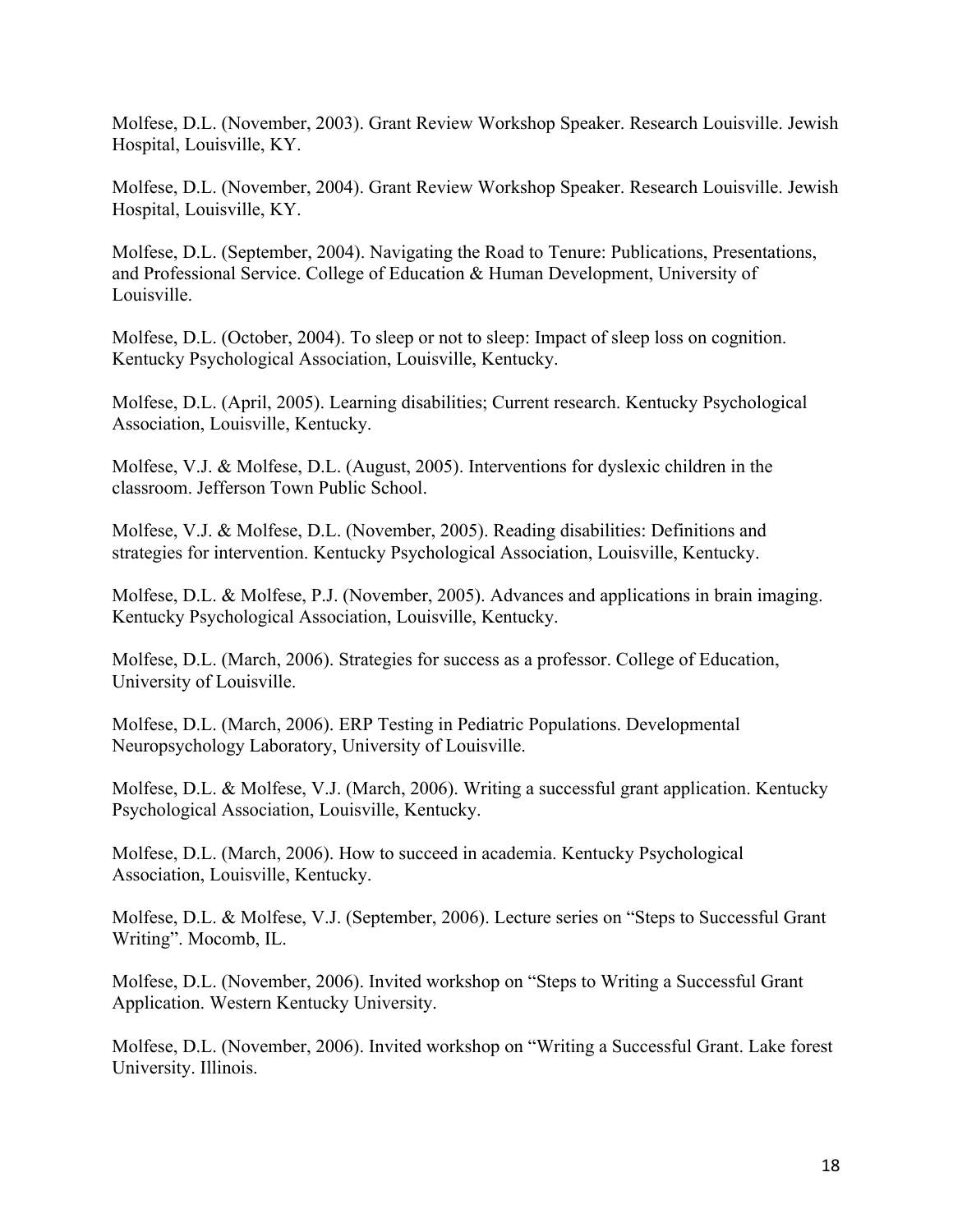Molfese, D.L. & Molfese, V.J. (March, 2008). Invited workshop on "Writing Successful Grant Applications." Kentucky Psychological Association, Louisville, Kentucky.

Molfese, D.L. (September, October, November, 2009). Workshops on "Developing Research Skills: The Design, Conduct, and Analysis of a Research Experiment". Heuser Hearing Institute, Louisville, Kentucky.

Molfese, D.L. Quarterly Workshops on ERP Methods. University of Nebraska- Lincoln, 2010 through 2014.

Molfese, D.L. (2010 – 2018) ERP week-long (40 Hours) workshops were held in Nebraska Hall, Burnett, and CB3 on mastering event-related potential testing and analysis approaches: Theory and Practicum. Ten workshops were held from 2010 through 2018 at no charge to attendees. 245 faculty, students and guests attended these workshops over this time span.

# **PUBLICATIONS**

## **A. BOOKS:**

Molfese, D. L., & Segalowitz, S. (Eds.) (1988). Brain Lateralization in Children: Developmental Implications. New York: Guilford Press.

Molfese, V. J. & Molfese, D.L. (Eds.). (2001). Temperament and Personality Development Across the Life Span. Mahwah, NJ: Lawrence Erlbaum Associates.

Molfese, D.L. & Molfese, V.J. (Eds), (2002). Developmental Variations in Language and Learning: Applications to Social, Executive Function, Language, and Reading Skills. Mahwah, NJ: Lawrence Erlbaum Associates.

D. Gozal & D. L. Molfese (Eds.), (2005). Attention Deficit Hyperactivity Disorder: From Genes to Animal Models to Patients. Totowa, N.J.: Humana Press.

Breznitz, Z., Rubinsten, O., Molfese, V., & Molfese, D. (Eds.) 2012. To Many Voices: Reading, Writing, Mathematics and The Brain. Dordrecht: Springer. In Literacy Studies: Perspectives from Cognitive Neurosciences, Linguistics, Psychology, and Education Series. Springer. Series Editor: R. Malatesha Joshi, Texas A & M University.

Molfese, D.L. & Molfese, V.J. (Eds), (Under Contract: Target Date: Fall, 2020). Handbook of Developmental Neuropsychology, Volumes 1 - 4. London, England: Psychology Press.

#### **B. JOURNAL ARTICLES & BOOK CHAPTERS**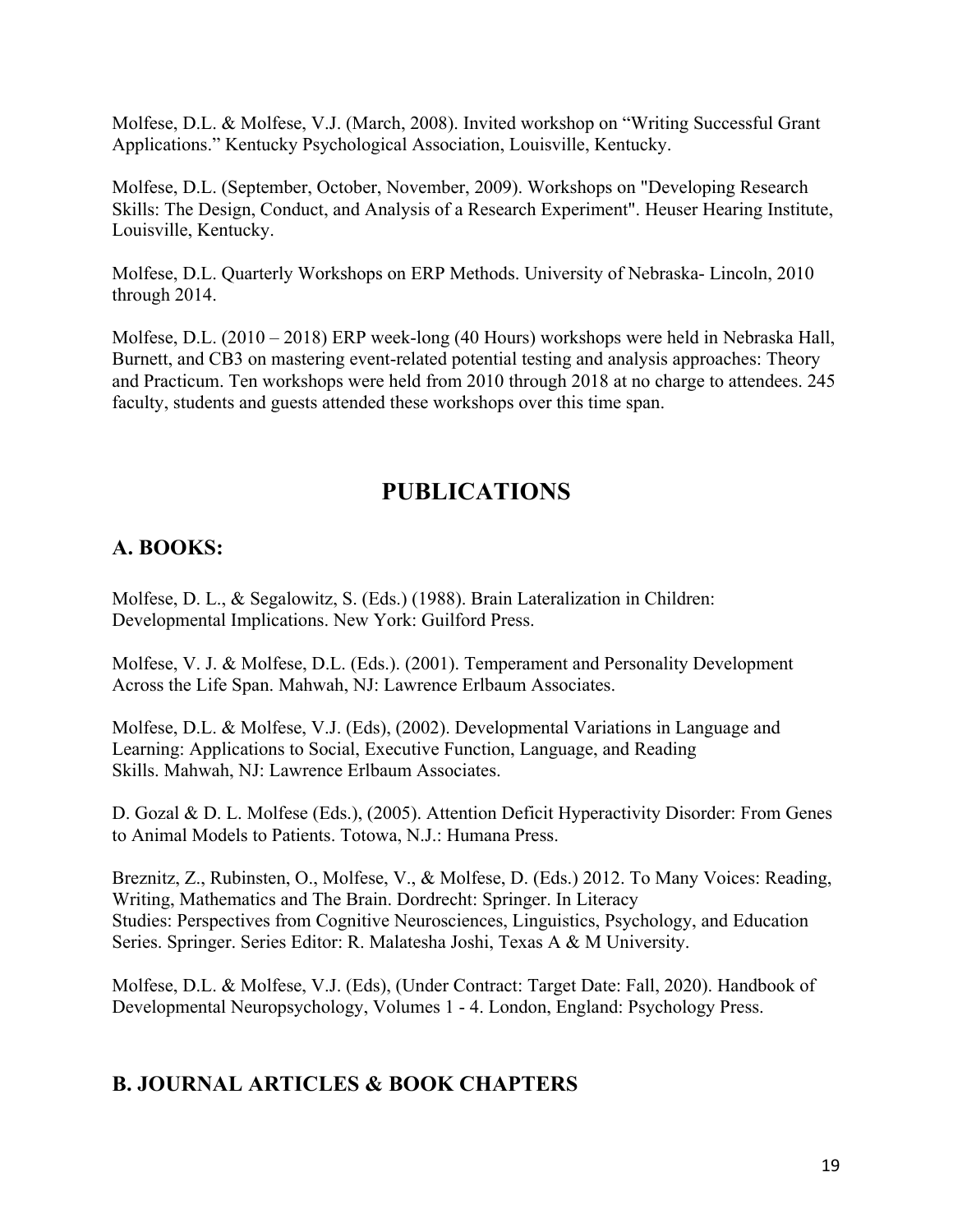Martin, J. E., & Molfese, D. L. (1971). Some developmental aspects of preferred adjective ordering. Psychonomic Science, 22, 219-220.

Martin, J. E., & Molfese, D. L. (1972). Preferred adjective orderings in very young children. Journal of Verbal Learning and Verbal Behavior, 11, 287-292.

Palermo, D. S., & Molfese, D. L. (1972). Language acquisition from age five onward. Psychological Bulletin, 78, 409-420.

Molfese, D. L., Freeman, R. B. Jr., & Palermo, D. S. (1975). The ontogeny of lateralization for speech and non-speech stimuli. Brain and Language, 2, 356-368.

Molfese, D. L., Nunez, G., Seibert, S., & Ramanaiah, N. (1976). Changes in factors affecting differential hemispheric activity in infants. Annals of the New York Academy of Sciences, 280, 821-833.

Molfese, D. L. (1977). Infant Cerebral Asymmetry. In S. Segalowitz & F. Gruber (Eds.), Language Development and Neurological Theory. New York: Academic Press.

Molfese, D. L. (1977). The ontogeny of cerebral asymmetry in man: Auditory evoked potentials to linguistic and nonlinguistic stimuli in infants and children. In J. Desmedt (Ed.), Language and Hemispheric Specialization in Man: Cerebral EPRs. Progress in Clinical Neurophysiology, Vol. 3. Basel: Karger, 188-204.

Molfese, D. L. (1978). Electrophysiological correlates of categorical speech perception in adults. Brain and Language, 5, 25-35.

Papanicolaou, A. C., & Molfese, D. L. (1978). Neuroelectrical correlates of hemisphere and handedness factors in cognitive tasks. Brain and Language, , 236-248.

Molfese, D. L., & Hess, T. M. (1978). Speech perception in nursery school age children: Sex and hemispheric differences. Journal of Experimental Child Psychology, 26, 71-84.

Molfese, D. L. (1978). Left and right hemispheric involvement in speech perception: Electrophysiological correlates. Perception and Psychophysics, 23, 237-243.

Molfese, D. L., & Schmidt, A. L. (1978). Human laterality: Is it unidimensional? The Behavioral and Brain Sciences, 307-308.

Molfese, D. L. (1979). Cortical and subcortical involvement in the processing of coarticulated cues. Brain and Language, , 86-100.

Molfese, D. L., & Molfese, V. J. (1979). Hemisphere and stimulus differences as reflected in the cortical responses of newborn infants to speech stimuli. Developmental Psychology, 15, 505- 511.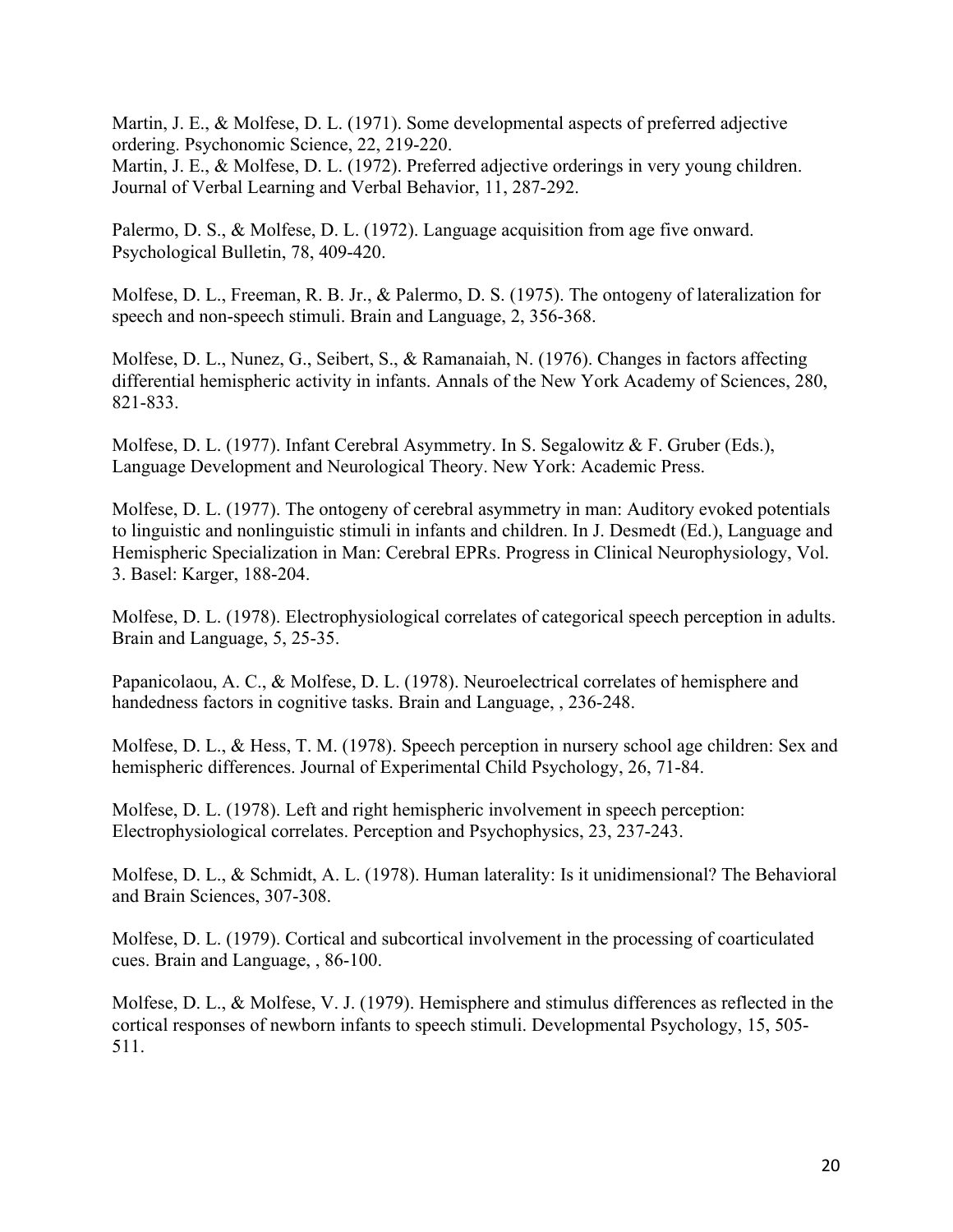Molfese, D. L. (1979). Acoustic correlates of speech perception and evoked potentials. In D. Otto (Ed.), Event related slow potentials of the brain. U.S. Government Publications Office.

Molfese, D. L., & Molfese, V. (1979). VOT distinctions in infants: Learned or innate. In H. A. Whitaker and H. Whitaker (Eds.), Studies Neurolinguistics, Vol. 4, pp. 225-240. New York: Academic Press.

Molfese, D. L., Papanicolaou, A., Hess, T. S., & Molfese, V. (1979). Neuroelectrical correlates of semantic processes. In H. Begleiter (Ed.), Evoked Brain Potentials and Behavior. New York: Plenum Press.

Pace, S., Molfese, D. L., Schmidt, A., Mikula, W., & Ciano, C. (1979). Relationships between behavioral and electrocortical responses of aphasic and non-aphasic brain- damaged adults to semantic materials. In H. Begleiter (Ed.), Evoked Brain Potentials and Behavior. New York: Plenum Press.

Molfese, D. L. (1980). The phoneme and the engram: Electrophysiological evidence for the acoustic invariant in stop consonants. Brain and Language, 11, 372-376.

Molfese, D. L. (1980). Note. Brain and Language, 11, 233-234.

Molfese, D. L. (1980). Hemispheric specialization for temporal information: Implications for the processing of voicing cues during speech perception. Brain and Language, 11, 285-299.

Molfese, D. L., & Molfese, V. J. (1980). Cortical responses of preterm infants to phonetic and nonphonetic speech stimuli. Developmental Psychology, 16, 574-581.

Molfese, D. L. (1980). (Special Guest Editor), Neuroelectrical correlates of language processes: Evidence from scalp recorded evoked potential research. Brain and Language, 11, 233-402.

Molfese, D. L., & Erwin, R. J. (1981). Intrahemispheric differentiation of vowels: Principal component analysis of auditory evoked responses to computer synthesized vowel sounds. Brain and Language, 13, 333-344.

Molfese, D. L., & Radtke, R. C. (1982). Statistical and methodological flaws in auditory evoked potentials and sex related differences in brain development. Brain and Language, 16, 338-341.

Molfese, D. L., Molfese, V., & Carrell, P. (1982). Infant language development. In B. B. Wolman & G. Stricker (Eds.), Handbook of Developmental Psychology. New York: Prentice Hall.

Molfese, D. L., & Schmidt, A. L. (1983). An auditory evoked potential study of consonant perception. Brain and Language, 18, 57-70.

Molfese, D. L., Molfese, V. J., Buhrke, R. A., Shute, G., & Wang, S. (1983).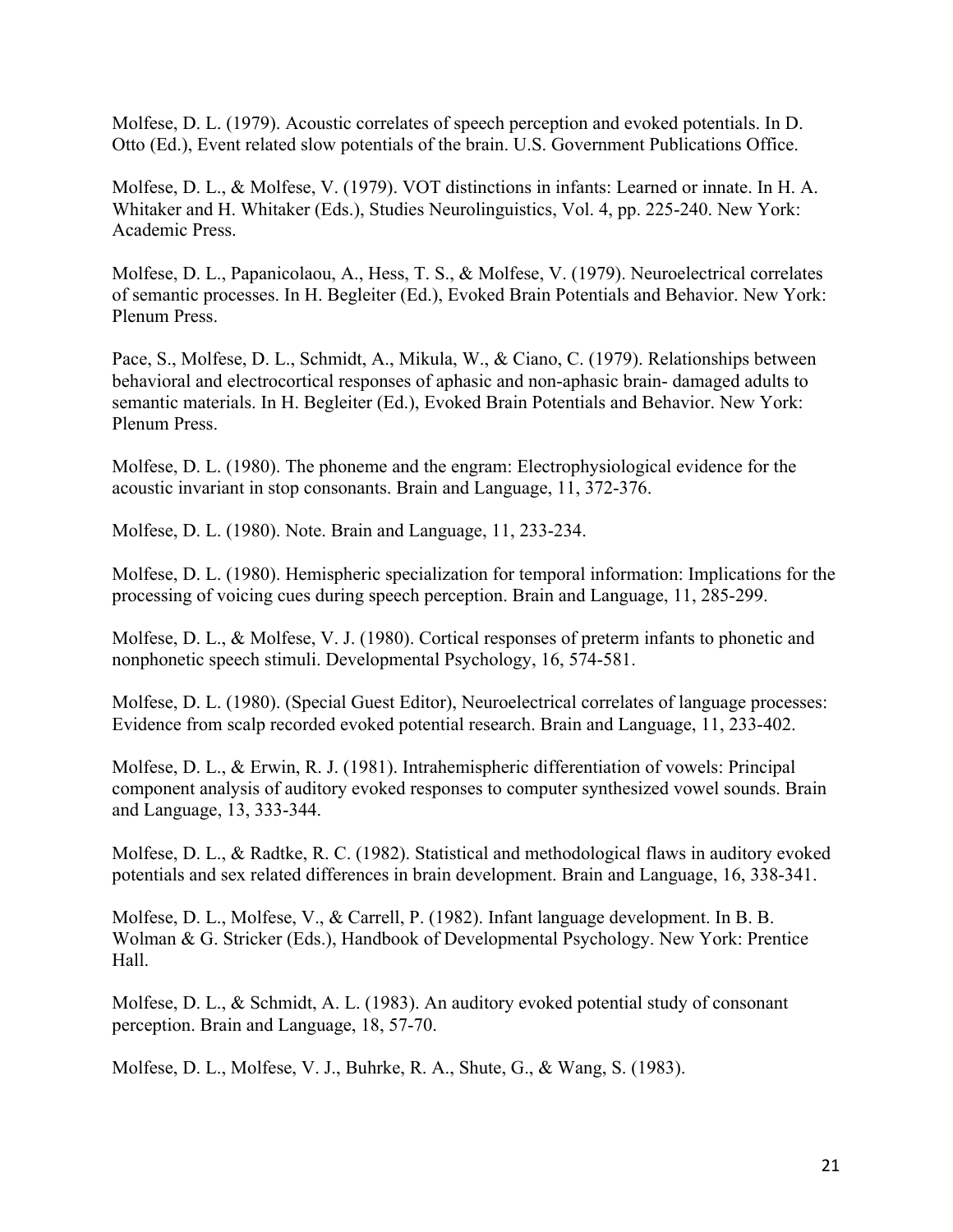Electrophysiological correlates of adult decisions made during a conservation of quantity task. Brain and Cognition, , 77-88.

Molfese, D. L. (1982). Neural mechanisms underlying the processing of speech information in infants and adults: Suggestions of differences in development and structure from electrophysiological research. In U. Kirk (Ed.), Neuropsychology of language, reading and spelling. New York: Academic Press.

Molfese, D. L., Erwin, R. J., & Deen, M. E. (1983). AER correlates of temporal cues related to language perception in preschool age children. In R. Sinz (Ed.), Proceedings of Psychophysiology, XXII International Congress of Psychology. Berlin: Gustav Fischer Publishers.

Molfese, D. L., & Molfese, V. J. (1983). Development of Symmetrical and asymmetrical hemispheric responses to speech sounds: Electrophysiological correlates. In E. Z. Lasky and J. Katz (Eds.), Central Auditory Processing Disorders: Problems of speech, language, and learning. University Park Press.

Molfese, D. L., & Molfese, V. J. (1983). Hemispheric lateralization in infancy. In G. Young (Ed.), Manual specialization and the developing brain: Longitudinal research. New York: Academic Press.

Molfese, V. J., Molfese, D. L., & Parsons, C. (1983). Hemispheric involvement in phonological perception. In S. Segalowitz (Ed.), Language Functions and Brain Organization. New York: Academic Press.

Molfese, D. L. (1983). Event related potentials and language processes. In A. W. K. Gaillard & W. Ritter (Eds.), Tutorials in ERP Research - Endogenous Components., pp. 345-368. Holland: Elsevier.

Molfese, D. L. (1984). Left hemisphere sensitivity to consonant sounds not displayed by the right hemisphere: Electrophysiological correlates. Brain and Language, 22, 109-127.

Molfese, D. L., Linnville, S. E., Wetzel, W. F., & Leicht, D. (1985). Electrophysiological correlates of handedness and speech perception contrasts. Neuropsychologia, 23, 77-86.

Molfese, D. L. (1985). Electrophysiological correlates of semantic features. Journal of Psycholinguistic Research, 14, 289-299.

Molfese, D. L., Buhrke, R. A., & Wang, S. L. (1985). The right hemisphere and temporal processing of consonant transition durations: Electrophysiological correlates. Brain and Language, 26, 49-62.

Molfese, D. L., & Molfese, V. J. (1985). Electrophysiological indices of auditory discrimination in newborn infants: The bases for predicting later language development. Infant Behavior and Development, 8, 197-211.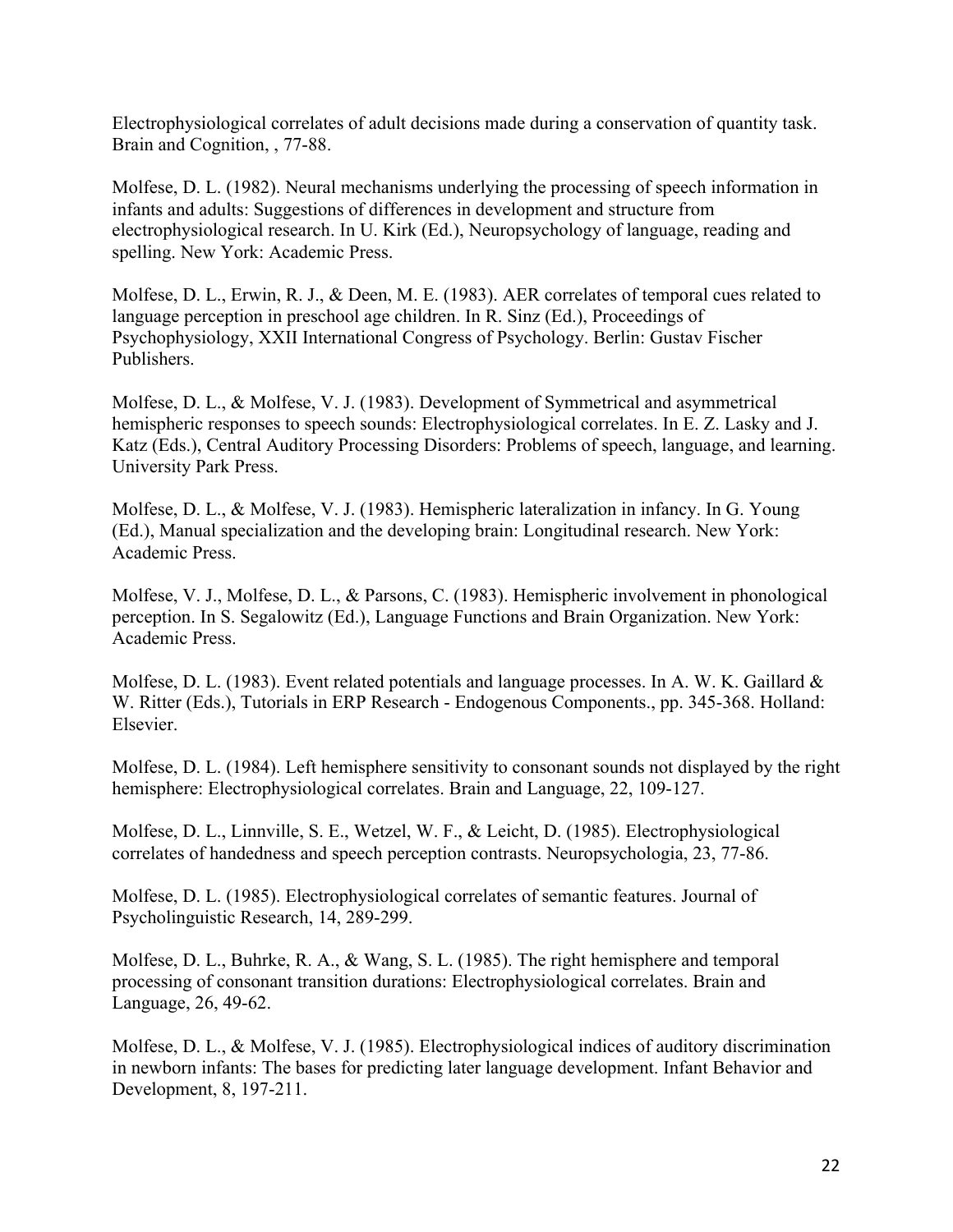Molfese, V. J., & Molfese, D. L. (1985). Individual differences in language development as predicted by the analysis of brain responses recorded at birth. In R. Dillon (Ed.), Individual Differences in Cognition, Vol. 2. New York: Academic Press.

Molfese, D. L. (1985). What's in a word. Psychology Today, 19, 10-12. Molfese, D., & Searock, K. (1986). The use of auditory evoked responses at one year of age to predict language skills at 3 years. Australian Journal of Communication Disorders, 14, 35-46.

Molfese, D. L., Laughlin, N. K., Morse, P. A., Linnville, S., Wetzel, F., & Erwin, R. (1986). Neuroelectrical correlates of categorical perception for place of articulation in normal and leadtreated rhesus macaques. Journal of Clinical and Experimental Neuropsychology, 8, 680-696.

Molfese, D. L., & Molfese, V. J. (1986). Psychophysiological indices of early cognitive processes and their relationship to language. In J. E. Obrzut & G. W. Hyrd (Eds.), Child Neuropsychology: Theory and Research, Vol. 1, Pp. 95-115. New York: Academic Press.

Molfese, D. L., & Linnville, S. E. (1986). Lateralization and Motor Development. In H. Whiting and M. Wade (Eds.), Motor skills acquisition: Aspects of coordination and control. Dordrecht, The Netherlands: Martinus Nijhoff.

Morse, P. A., Molfese, D. L., Laughlin, N. K., Linnville, S., & Wetzel, F. (1987). Categorical perception for voicing contrast in normal and lead-treated macaques: Electrophysiological indices. Brain and Language, 30, 63-80.

Molfese, D. and Molfese, V. (1987). Predicting later language development based on responses recorded at birth. In A. Glass (Ed.). Individual Differences in Hemispheric Specialization. New York: Plenum Press.

Adams, C., Molfese, D. L., & Betz, J. C. (1987). Electrophysiological correlates of categorical speech perception for voicing contrasts in dogs. Developmental Neuropsychology, 3, 175-189. Molfese, D. L. (1987). Auditory evoked responses to temporal cues in speech and non- speech stimuli: Correlates of categorical perception. In S. Harnad (Ed.), Categorical Perception. London: Cambridge University Press, 421-443.

Molfese, D. L. (1988). Evoked Potential Analysis and Collection System. U.S.A. Copyright. Molfese, D. L., & Molfese, V. J. (1988). Right hemisphere responses from preschool children to temporal cues contained in speech and nonspeech materials: Electrophysiological correlates. Brain and Language, 33, 245-259.

Molfese, D. L., & Molfese, V. J. (1988). Language Development and Biological Programming. In M. Lansberg (Ed.), The Genesis of Language: A different judgment of evidence. Amsterdam: Mouton Press.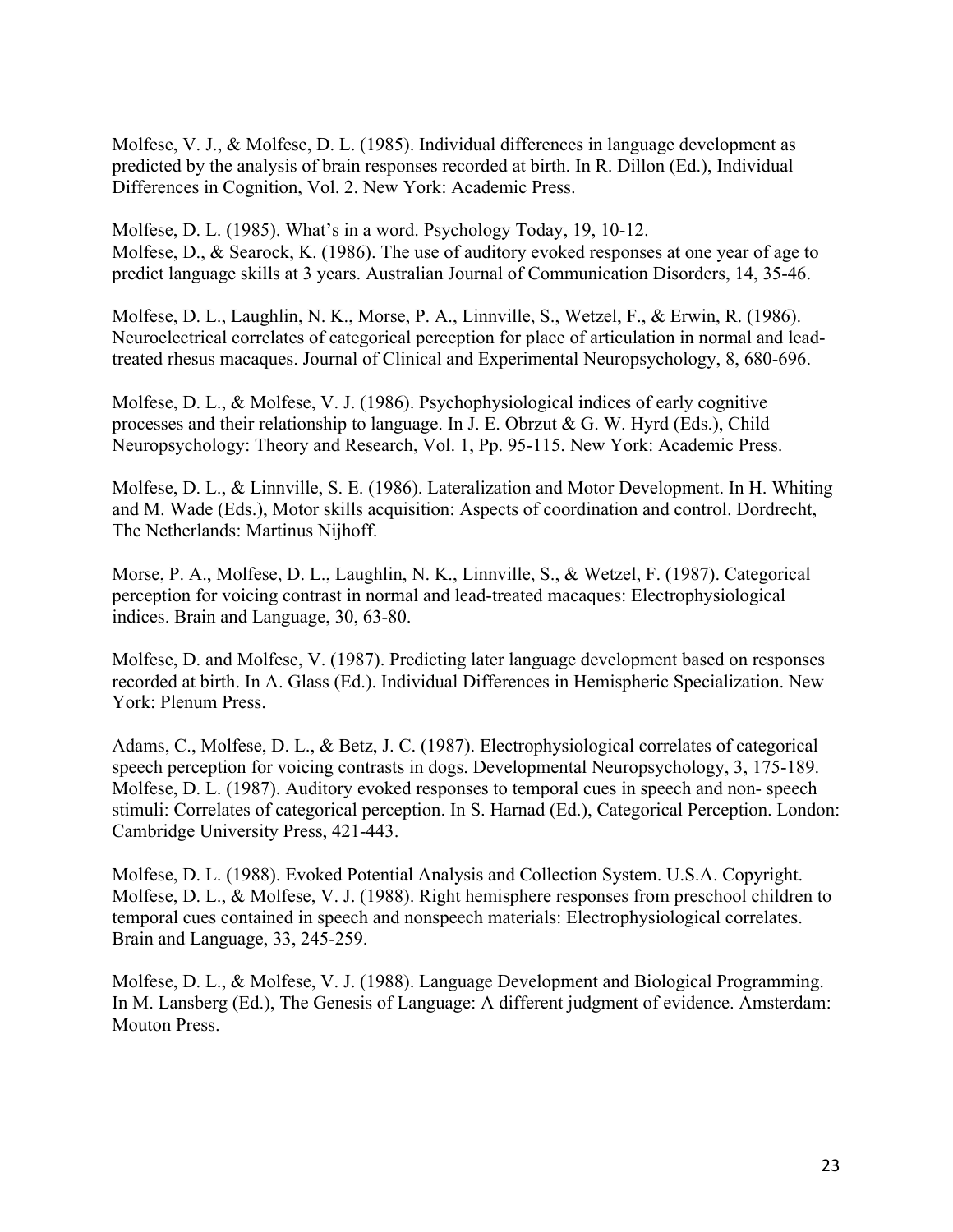Molfese, D. L., & Adams, C. (1988). Auditory evoked responses as an index of laterality: Findings from studies of speech perception. In K. Hugdahl (Ed.), Handbook of Dichotic Listening: Theory, Methods, and Research. New York: John Wiley, pp. 375-395.

Molfese, D. L., & Betz, J. C. (1988). Electrophysiological indices of the early development of lateralization for language and cognition and their implications for predicting later development. In D. L. Molfese and S. J. Segalowitz (Eds.), The Developmental Implications of Brain Lateralization for Language and Cognitive Development. New York: Guilford Press, pp. 171- 190.

Molfese, D. L. (1989). Electrophysiological correlates of word meanings in 14-month- old human infants. Developmental Neuropsychology, 5, 79-103.

Molfese, D. L. (1989). The use of auditory evoked responses recorded from newborns to predict later language skills. In N. Paul (Ed.), Research in Infant Assessment. White Plains: March of Dimes, 68-81.

Molfese, D. L. (1990). Auditory evoked responses recorded from 16-month-old human infants to words they did and did not know. Brain and Language, 38, 345-363.

Molfese, D. L., Morris, R. D., & Romski, M. A. (1990). Semantic discrimination in nonspeaking youngsters with moderate or severe retardation: Electrophysiological correlates. Brain and Language, 38, 61-74.

Molfese, D. L., Morse, P. A., & Peters, C. J. (1990). Auditory evoked responses from infants to names for different objects: Cross modal processing as a basis for early language acquisition. Developmental Psychology, 26, 780-795.

Molfese, D. L., & Peters, C. (1990). Laterality, manual dominance and asymmetry as factors in children's visuo-motor control. In C. Bard, M. Fleury, & L. Hay (Eds.), Development of Eye-Hand Coordination Across the Life Span. Asterdam: Elsevier.

Molfese, D. L., Burger-Judisch, L. M., & Hans, L. L. (1991). Consonant discrimination by newborn infants: Electrophysiological differences. Developmental Neuropsychology, 7, 177- 195.

Molfese, D. L. (1991). Developmental changes in non-human primate patterns of brain lateralization for speech perception. In N. Krasnegor (Ed.), Biobehavioral Foundations of Language Development (pp. 189-208). Mahwah, NJ: Lawrence Erlbaum.

Molfese, D. L., & Burger-Judisch, L. (1991). Evidence for dynamic processes in the development for lateralization. In F. Kitterle (Ed.), Cerebral Lateralization New York: Wiley, pp. 71-102.

Wetzel, W. F., & Molfese, D. L. (1992). The processing of presuppositional information contained in sentences: Electrophysiological correlates. Brain and Language, 42, 286- 307.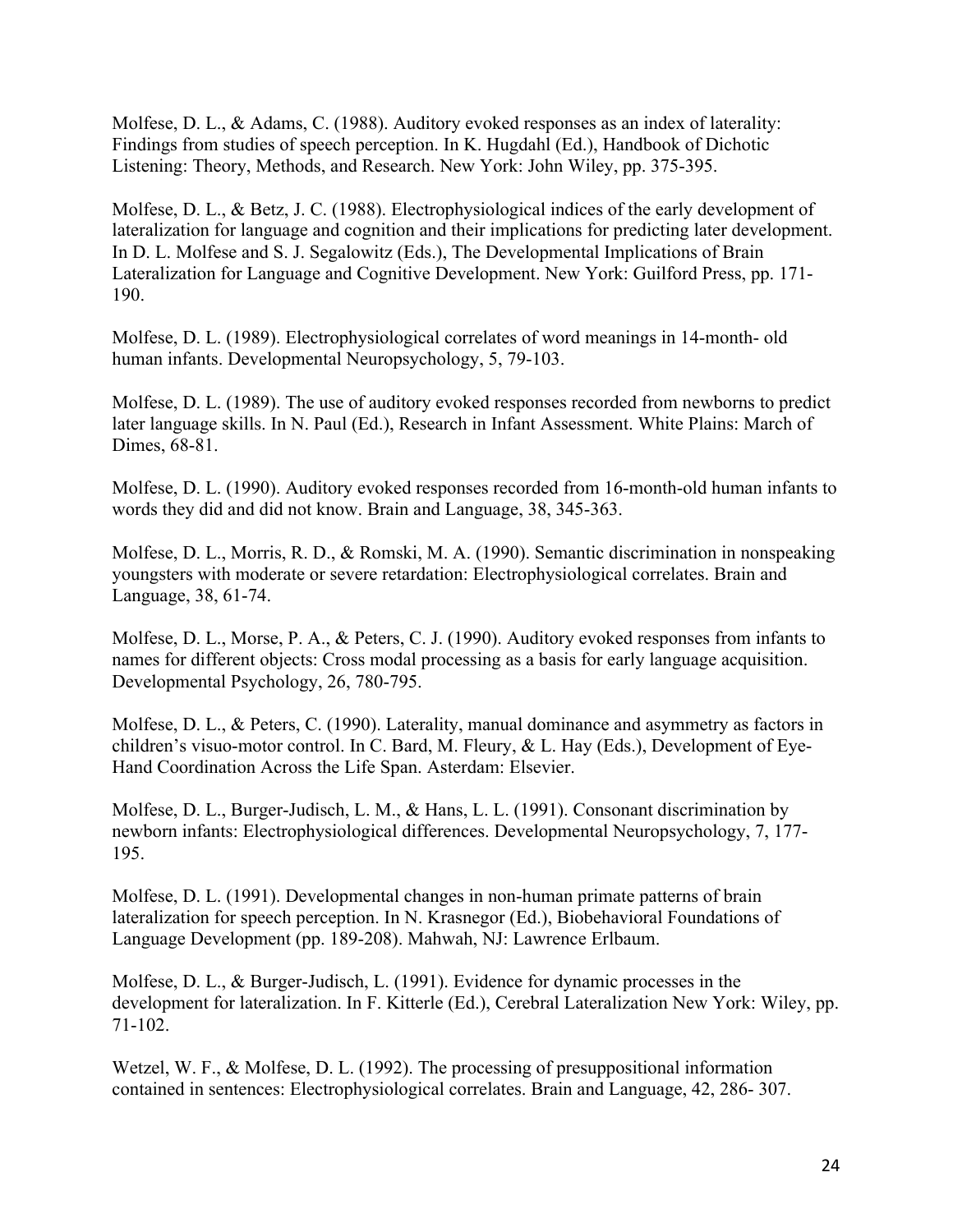Molfese, D. L. (Guest Ed.). (1992). Special issues: Neuroelectrical correlates of infant cognition. Developmental Neuropsychology 8(2-3), 115-323.

Molfese, D. L., & Wetzel, W. F. (1992). Short and long term memory in 14 month old infants: Electrophysiological correlates. Developmental Neuropsychology, 8(2-3), 135- 160.

Molfese, D. L. (1992). Electrophysiological correlates of developmental neurocognition: An overview. Developmental Neuropsychology, 8, 115-118.

Molfese, D. L. (1992). The use of neuropsychological measures to predict long term outcomes in newborn human infants. In M. G. Tramontana & S. R. Hooper (Eds.), Advances in Child Neuropsychology, Vol. 1 (pp. 1-23). New York: Springer-Verlag.

Molfese, D. L., Wetzel, W. F., & Gill, L. A. (1993). Known versus unknown word discrimination in 12-month-old human infants: Electrophysiological correlates. Developmental Neuropsychology, 3-4, 241-258.

Molfese, D. L., & Molfese, V. J. (1993). Predicting long-term development from electrophysiological measures taken at birth. In G. Dawson & K. Fischer (Eds.), Human Behavior and Brain Development. New York: Guilford Press, pp. 493-517.

Samar, V. J., & Molfese, D. L. (1995). Contemporary trends in neurometric waveform analysis. Brain and Cognition, 27, 253-255.

Gupta, L., Molfese, D. L., & Tammana, R. (1995). An artificial neural net approach to ERP classification. Brain and Cognition, 27, 311-330.

Molfese, D. L., Gill, L.A., Simos, Panagiotis G., & Tan, A. (1995). Implications of biological mechanisms for assessing and modifying development. In L. DiLalla & S. Clancy (Eds.), The Assessment of Biological Mechanisms across the Life Span. Mahway, NJ: Lawrence Erlbaum & Associates, 173 - 190.

Molfese, D. L. (1995). Electrophysiological responses obtained during infancy and their relation to later language development: Further findings. In M. G. Tramontana & S. R. Hooper (Eds.), Advances in Child Neuropsychology, Vol. 3. New York: Springer- Verlag, pp. 1-11.

Molfese, D. L., Simos, P. G., & Sarkari, S. (1995). Electrophysiological correlates of orthographic and phonological processing using the probe paradigm. In V. W. Berninger (Ed.), The varieties of orthographic knowledge: II. Relationships in phonology, reading, and writing. Kluwer Publishing, pp. 113-150.

Gupta, L., Molfese, D.L. Tammana, R. & Simos, P. G. (l996). Non-linear alignment and averaging for estimating the evoked potential. IEEE Transactions on Biomedical Engineering, vol. 43, No. 4, 348-356.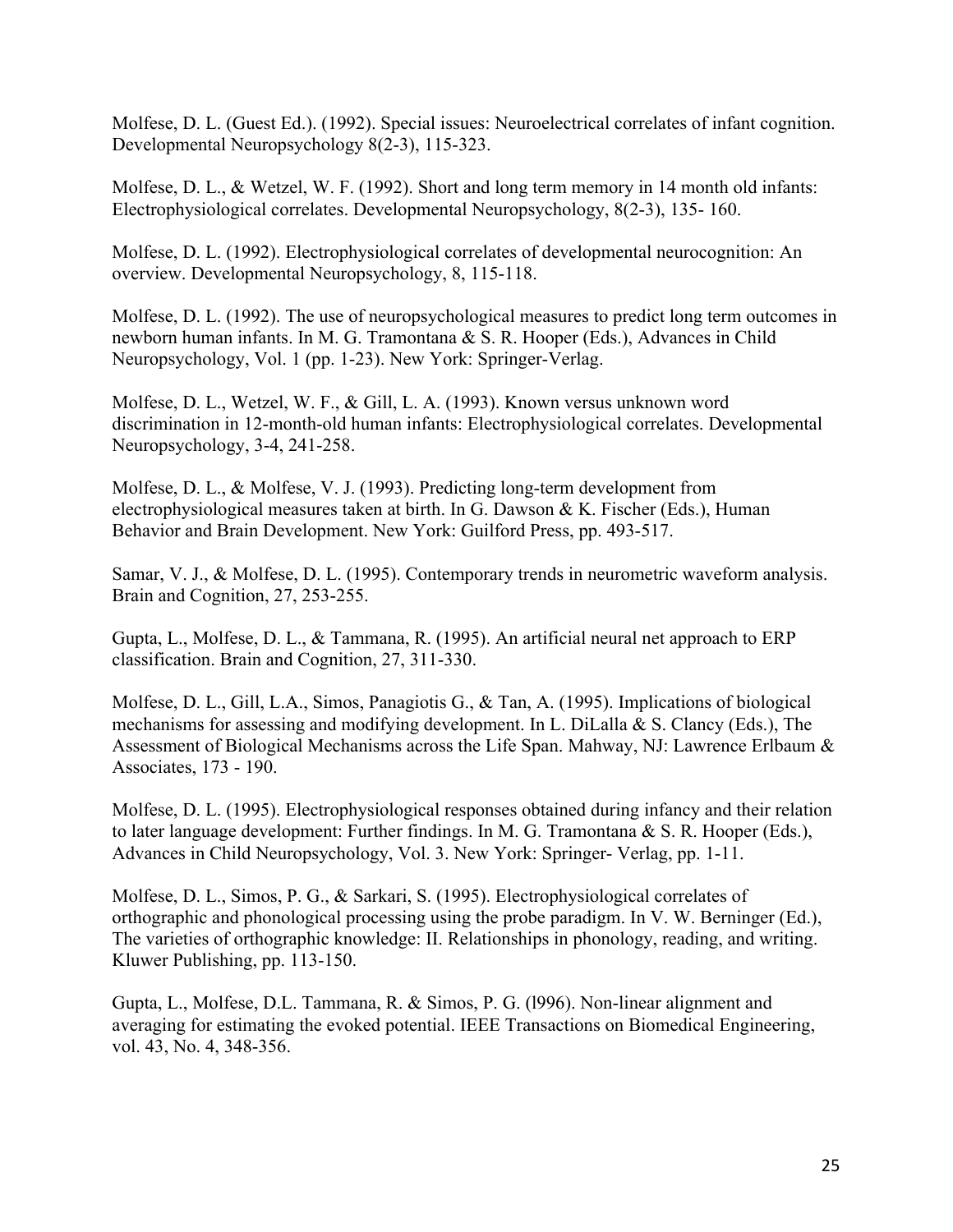Molfese, D. L., Burger-Judisch, L., Gill, L. A., Golinkoff, R. M., & Hirsh-Pasek, K. (1996). Electrophysiological correlates of noun-verb processing in adults. Brain and Language, 54, 388- 413.

Molfese, D. L., Murray, K., Martin, T., Peters, C., Tan, A., Gill, L. A., & Simos, P. G. (1996). Coordinating a research team: Developing and maintaining a good working laboratory. In F. Leong (Ed.), The Psychology Research Handbook: A primer for graduate students and research assistants. Newbury Park, CA: Sage Publishers, 311-324.

Molfese, D. L., Molfese, V. J., Gill, L. A., & Benshoff, S. J. (1996). Correlates of language development: Electrophysiological and behavioral measures. In H. W. Reese & M. D. Franzen (Eds.), Life-span developmental psychology: Biological and neuropsychological mechanisms. Mahwah, NJ: Lawrence Erlbaum & Associates.

Simos, P. G., Molfese, D. L., & Brenden, R. A. (1997). Behavioral and electrophysiological indices of voicing cue discrimination: Laterality patterns and development. Brain and Language, 57, 122-150.

Molfese, D. L., & Molfese, V. (1997). Discrimination of language skills at five years of age using event related potentials recorded at birth. Developmental Neuropsychology, 13, 135-156.

Molfese, D. L., & Fox, D. R. (1997). Neurophysiology and neurogenic early brain and language development. Speech and language disorders: Early brain and language development. American Speech and Hearing Association Newsletter, 7, 11-17.

Simos, P. G., & Molfese, D. L. (1997). Electrophysiological responses from a temporal order continuum in the newborn infant. Neuropsychologia, 35, 89-98.

Simos, P. G., & Molfese, D. L. (1997). Event related potentials in a two choice task involving within form comparisons of pictures and words. International Journal of Neuroscience, 90, 233-254.

Molfese, D. L., Tan, A., Sarkari, S., & Gill, L. A. (1997). Prediction and intervention of school age language problems using electrophysiological measures obtained at birth. In S. M. Clancy Dollinger & L. DiLalla (Eds.), Assessment and intervention across the lifespan. Mahwah, NJ: Lawrence Erlbaum Associates.

Molfese, D. L., & Molfese, D. L. (1997). The use of brain recordings to assess learning. Proceedings of the International Conference on Engineering Education: Progress through partnerships, Vol. 2. Carbondale, IL: Southern Illinois University Press.

Molfese, D. L., & Narter, D. B. (1998). Cognitive development during infancy: Electrophysiological correlates. In S. Christman (Ed.), Cerebral asymmetries in sensory and perceptual processing. Amsterdam: North Holland.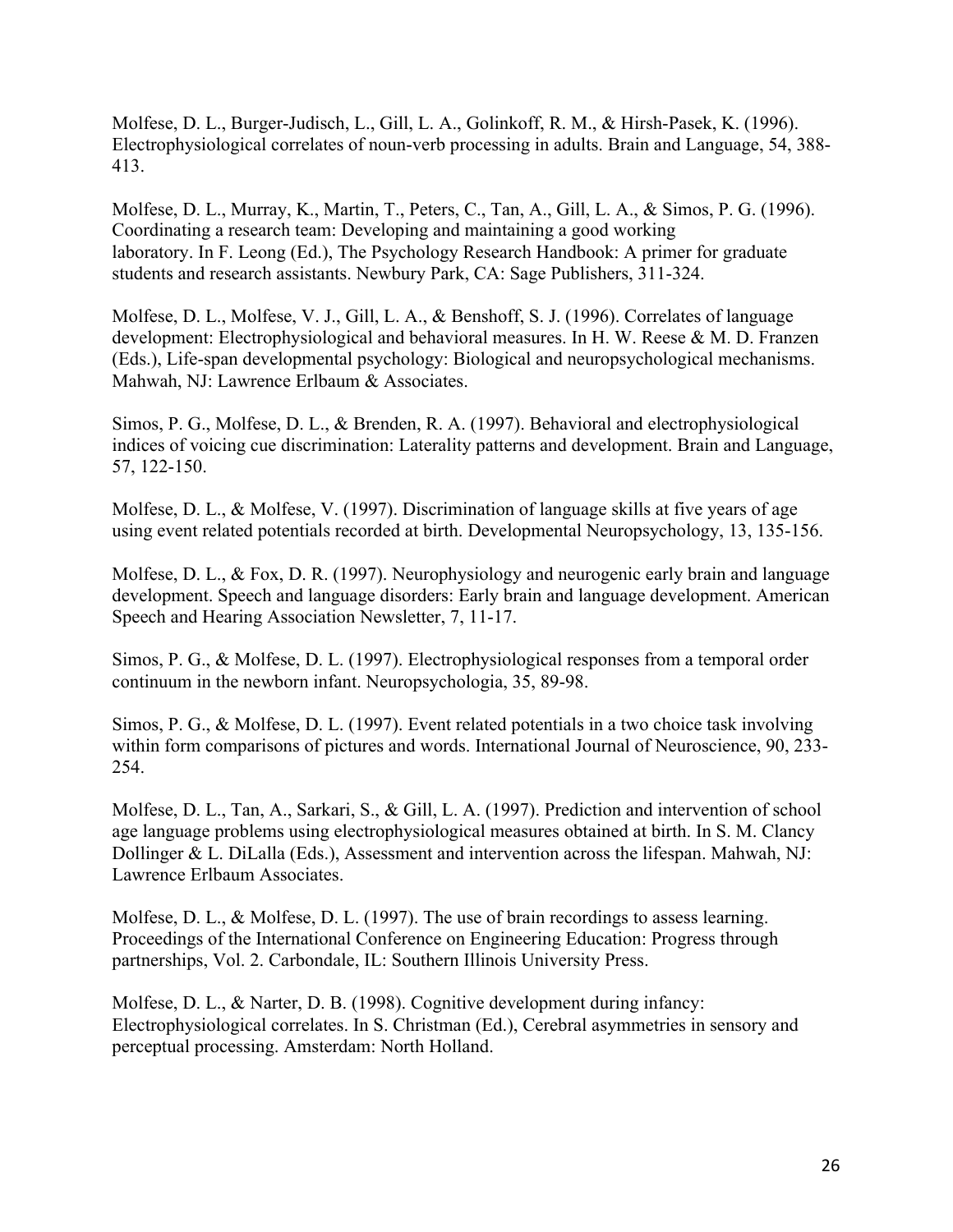Molfese, D. L. (1998). Electrophysiological correlates of early speech perception and language development during infancy and early childhood. In N. Raz (Ed.), Insights into neural foundations of cognition from life span development perspective. Amsterdam: North Holland.

Tan, A. M., Sarkari, S., & Molfese, D. L. (1998). The development of language in some neurological diseases. In H. A. Whitaker & B. Stemmer (Eds.), The Handbook of Neurolinguistics. New York: Academic Press.

Molfese, D L., Molfese, V.J. & Espy, K.A. (1999). The Predictive Use of Event-Related Potentials in Language Development and the Treatment of Language Disorders. Developmental Neuropsychology, 16, 373-377.

Molfese, D.L. and Ellefson, M.E. (1999). The use of event-related potentials to study cognitive disorders in patients with demyelinating diseases. Journal of Molecular Neuroscience, 13, 3. 263  $-264.$ 

Molfese, D. L., & Molfese, V. J. (2000). The Continuum Of Language Development During Infancy and Early Childhood: Electrophysiological Correlates. In C. Rovee- Collier, L. P. Lipsitt, and H. Hayne (Eds.), Progress in Infancy Research, Vol. 1. Mahwah, NJ: Lawrence Erlbaum Associates, 251-287.

Molfese, Dennis L., Molfese, David L., & Molfese, Victoria J. (2000). Advancing brainlanguage models in the next millennium. Brain and Language, 71, 164-166.

Molfese, D. L (2000). Predicting Dyslexia at 8 Years of Age Using Neonatal Brain Responses. Brain and Language, 72, 238-245.

Molfese, D.L. and Molfese, V. (2001). Cortical electrophysiology and language processes in infancy. In L. Singer and P. Zeskind (Eds). Biobehavioral Assessment of the Infant. New York: Guilford Press (323 – 340).

Molfese, D.L., Molfese, V.J., & Kelly, S. (2001). The use of brain electrophysiology techniques to study language: A basic guide for the beginning consumer of electrophysiology information. Learning Disabilities Quarterly, 24, 177-188.

Molfese, D. L., Narter, D. B., Van Matre, A. J., Ellefson, M., & Modglin, A. (2001). Language development during infancy and early childhood: Electrophysiological correlates. In Juergen Weissenborn and Barbara Hoehle (Eds.), Approaches to Bootstrapping in Early Language Development. John Benjamins: Amsterdam- Philadelphia.

Molfese, V.J., Molfese, D.L., and Modglin, A (2001). Newborn and Preschool Predictors of Second Grade Reading Scores: An Evaluation of Categorical and Continuous Scores. Journal of Learning Disabilities, 34, 545-554.

Molfese, D. L., Narter, D. B., & Tan-Modglin, A. M. (2002). The relationship between language development and brain electrical activity. In D. L. Molfese & V.J. Molfese (Eds.),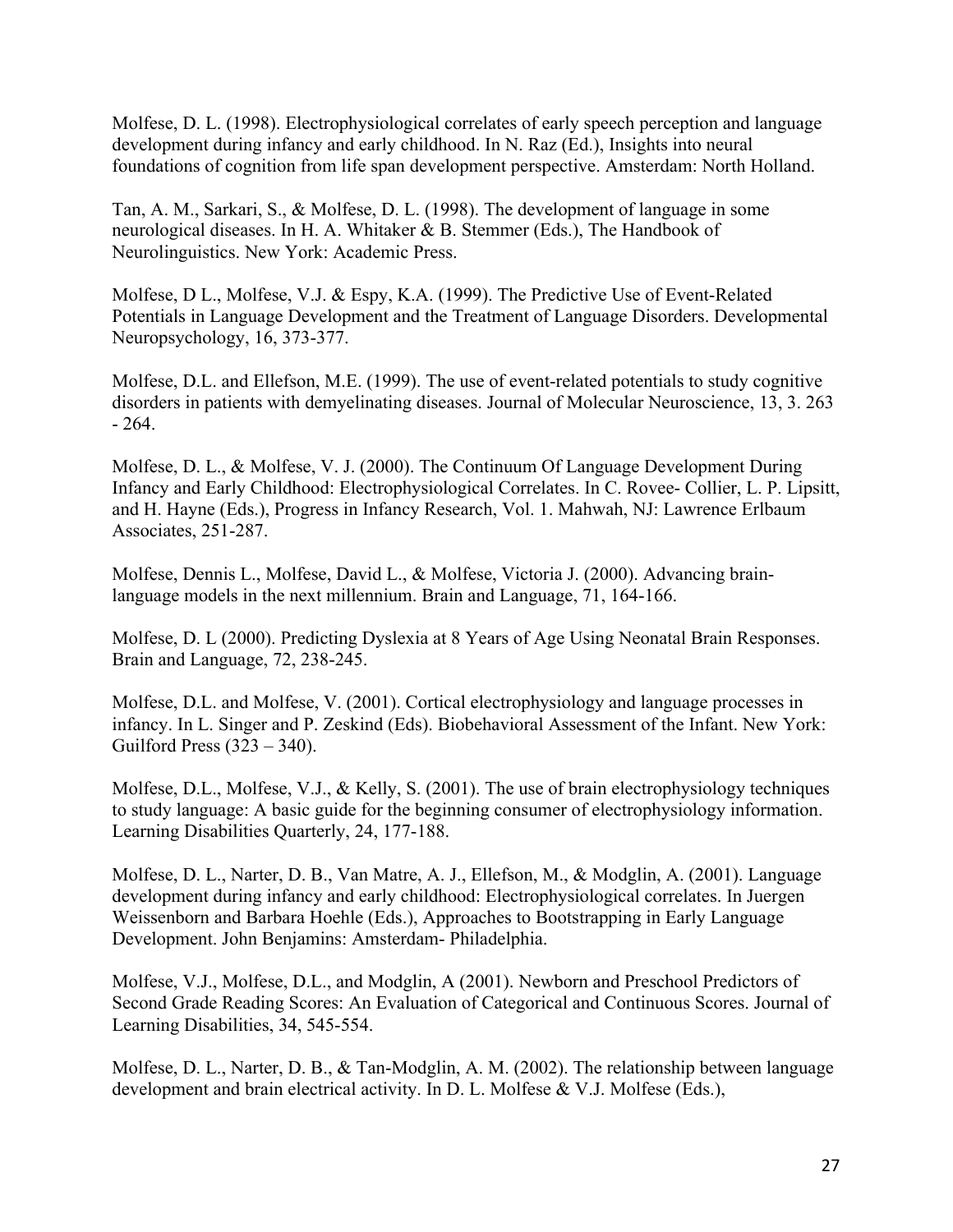Developmental Variations in Language and Learning: Applications to Social, Executive Function, Language, and Reading Skills.. New York: Academic Press.

Molfese, D., Molfese, V., and Robinson, J. (2002). Symbolic Thought. In N. Salkind (Ed). Child Development. Farmington Hills, MI: Macmillan Psychology Reference Series, pp 399-400.

Gupta, L., Phegley, J., & Molfese, D.L. (2002). Robust classification of evoked potentials through signal transformations and combinations. In Recent Research Developments in Biomedical Engineering. Transworld Research Network, Kerala, India.

Gupta, L., Phegley, J. & Molfese, D.L. (2002). Parametric Classification of Multichannel Averaged Event-Related Potentials. IEEE Transactions on Biomedical Engineering, 49, 905-911. Correction, IEEE Transactions on Biomedical Engineering, 49, 1070.

Molfese, D. L., Molfese, V., Modglin, A., Kelly, S., and Terrell, S. (2002). Reading and Cognitive Abilities: Longitudinal Studies of Brain and Behavior Changes in Young Children. Annals of Dyslexia, 52, 99-119.

Molfese, V. and Molfese, D. (2002). Environmental and Social Influences on Reading Skills as Indexed By Brain and Behavioral Responses. Annals of Dyslexia, 52, 121-137.

Molfese, V., Modglin, A., and Molfese, D., (2003). The role of environment in the development of reading skills: A longitudinal study of preschool and school-age measures. Journal of Learning Disabilities. 36, 59-67.

Molfese, D.L., Molfese, V.J., Fonaryova Key, A., & Kelly, S. (2003). Influence of Environment on Speech Sound Discrimination: Findings From A Longitudinal Study. Developmental Neuropsychology, 24, 541-558.

Andrews-Espy, K., Molfese, D., Molfese, V., Simos, P. & Modglin, A. (2004). Development of Auditory Event-Related Potentials in Young Children and Relations to Word-Level Reading Abilities at Age 8 Years. Annals of Dyslexia, 54, 9-38

Molfese, V., Molfese, D., Modglin, A., Walker, J., & Neamon, J. (2004). Screening Early Reading Skills in Preschool Children: Get Ready To Read. Journal of Psychoeducational Assessment. 22, 136-150.

.

Fonaryova Key, A., Fergusson, M., & Molfese, D.L. (2005). Electrophysiological indices of processing factors in children with ADHD. In. D. Gozal & D. Molfese (Eds.), Attention Deficit Hyperactivity Disorder: From Genes to Animal Models to Patients. Totowa, N.J.: Humana Press.

Molfese, D. L., Fonaryova-Key, A., Maguire, M., Dove, G., & Molfese, V. J. (2005). The use of event-related evoked potentials (ERPs) to study the brain's role in speech perception from infancy into adulthood. In D. Pisoni (Ed.), Handbook of Speech Perception. London, England: Blackwell Publishers, pp. 99-121.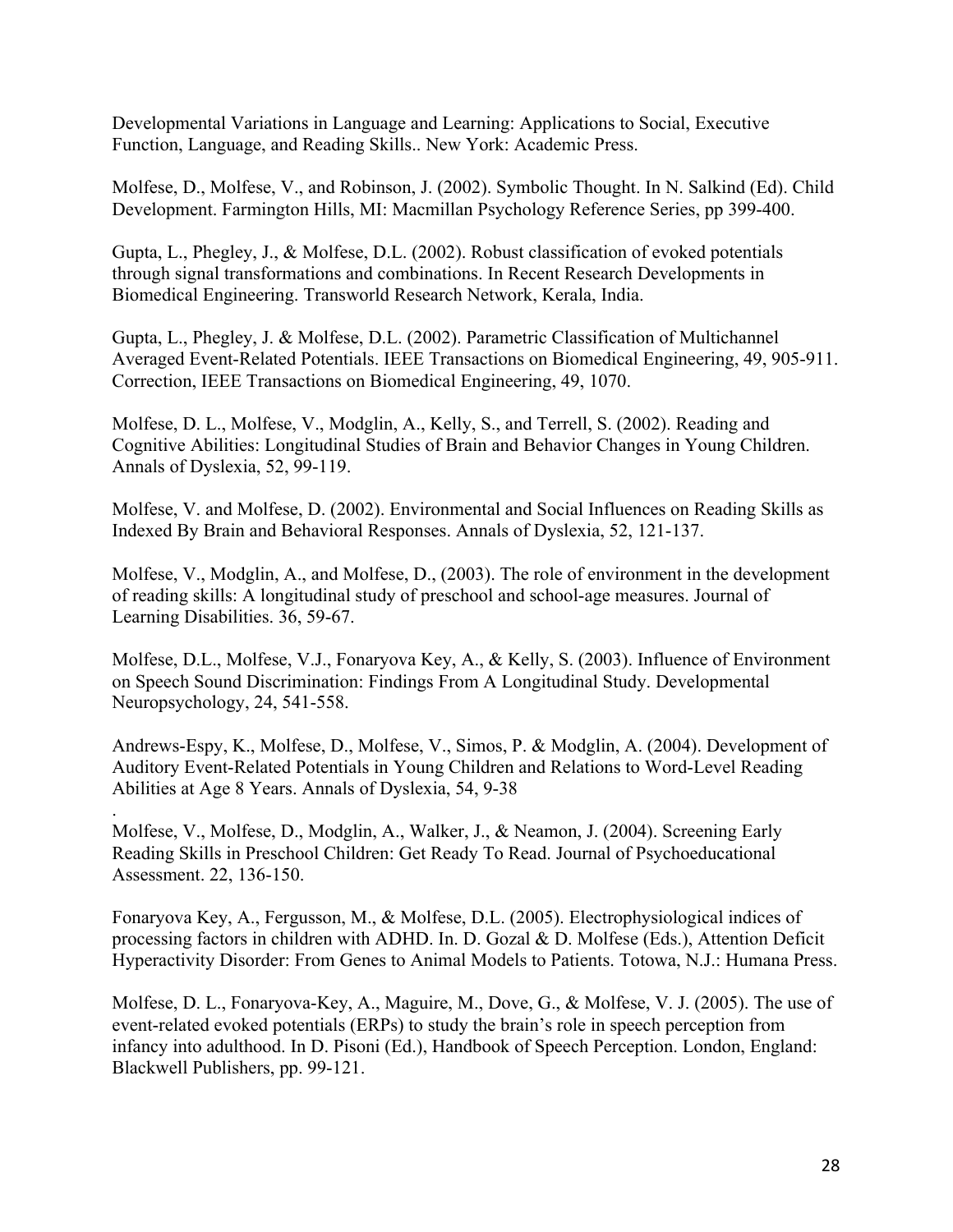Gupta, L., Kook, H., Molfese, D.L., Fadem, K.C. Multi-stimuli multichannel data and decision fusion strategies for dyslexia prediction using neonatal ERPs, Pattern Recognition. 28 (11) (2005) 2174–2184.

Gupta, L. Chung, B., Srinath, M.D., Molfese, D.L. & Kook, H. (2005). Multichannel fusion models for the parametric classification of differential brain activity. IEEE Transactions on Biomedical Engineering, 52, 1869-1881.

Molfese, D. L., Fonaryova Key, A., Maguire, M., Dove, G., Peach, K., Fergusson, M., Straub, S., Mosely, M.J., Wettig, C., & Ratajczak, E. (2005). Coordinating a Research Team: Maintaining and Developing a Good Working Laboratory. In F.T. Leong & J.T. Austin (Ed.), The Psychology Research handbook: A Primer for Graduate Students and Research Assistants, 2nd. Edition. Newbury Park, CA: Sage Publishers. Pp. 389 – 400.

Molfese, V., Molfese, D., Molnar, A. & Beswick, J. (2005). Developmental Dyslexia and Dysgraphia. In K. Brown (Ed.), Encyclopedia of Language and Linguistics, Second Edition. New York: Elsevier. Pp 485-491.

Molfese, D. L. Maguire, M. J., Molfese, V. J., Pratt, N., Ratajczak, E. D., Fentress, L. F., & Molfese, P. J. (2005). Brain and Language: Phonological, Lexical, Syntactic And Semantic Disorders In Children. In K. Brown (Ed.), Encyclopedia of Language and Linguistics, Second Edition, Oxford, England: Elsevier Ltd. Pp 535-545.

Mayes, L., Molfese, D.L. & Key, A. (2005) Event-related potentials in cocaine-exposed children during a Stroop task. Neurotoxicology and Teratology, 27(6), 797-813.

Kook, H., Gupta, L., Molfese, D., Dykman, R. & Fadem, K.C. (2006). A Dynamic Multi-Channel Decision-Fusion Strategy to Classify Differential Brain Activity. Proceedings of the18th International Conference on Pattern Recognition. Hong Kong, China.

Key, A., Molfese, D.L., & Ratajczak, E. (2006). ERP indicators of learning in adults. Developmental Neuropsychology. 29, 379-395.

Molfese, D., Key, A.F., Kelly, S., Cunningham, N., Terrell, S., Ferguson, M., Molfese, V., & Bonebright, T. (2006). Below-average, average, and above-average readers engage different and similar brain regions while reading. Journal of Learning Disabilities, 39, 352-363.

Molfese, D. L., Molfese, V. J., & Pratt, N. L. (2007). The Use Of Event-Related Evoked Potentials To Predict Developmental Outcomes. In M. de Haan (Ed.), Infant EEG and Event-Related Potentials. Psychology Press: Hove, UK.

Molfese, D., Molfese, V. & Molfese, P. (2007). Relation Between Early Measures Of Brain Responses To Language Stimuli and Childhood Performance On Behavioral Language Tasks. In D. Coch, G. Dawson, & K. Fischer (Eds). Human Behavior and the Developing Brain, Second Edition: Atypical Development (pp 191-211). New York: Guilford Publications, Inc.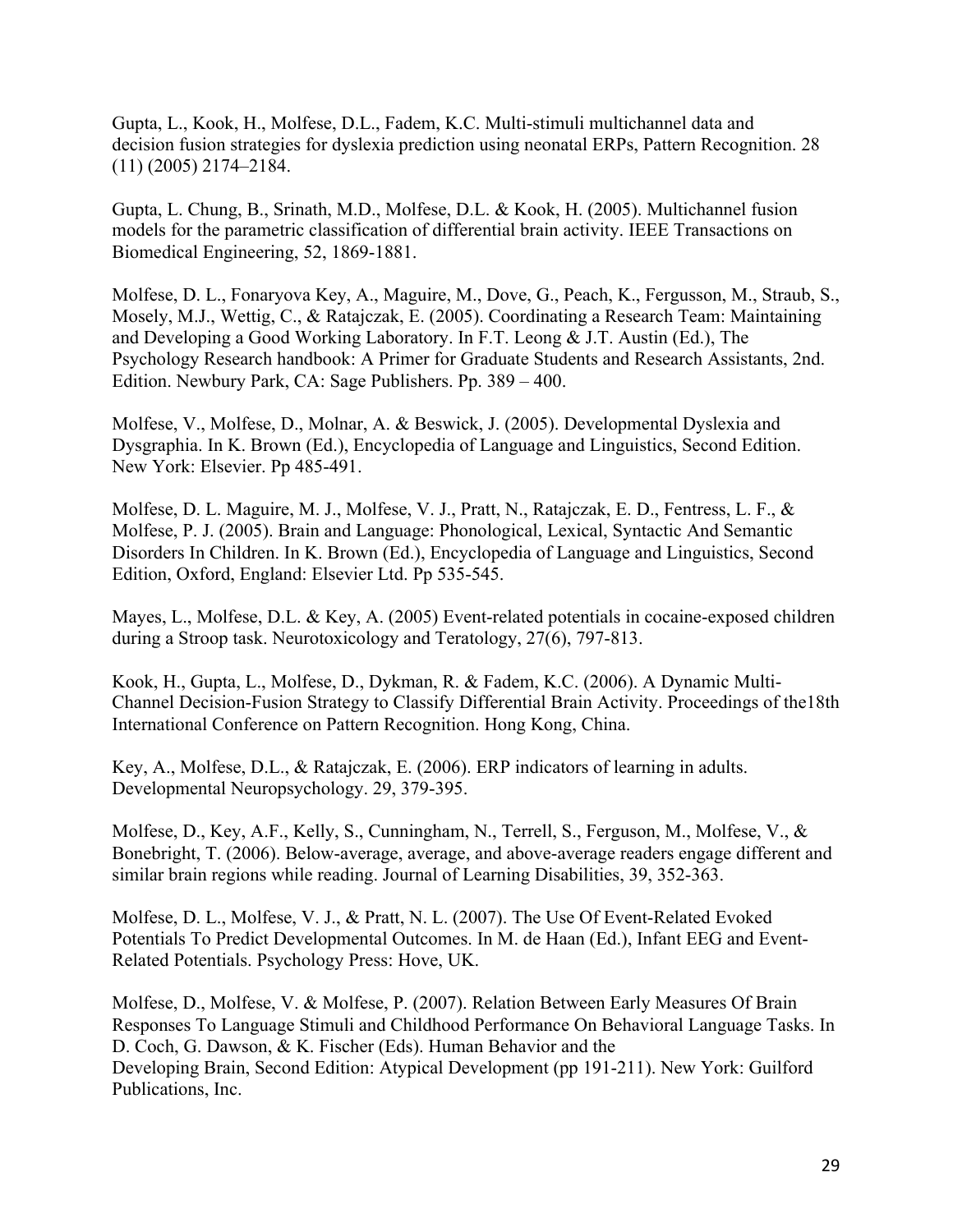Key, A., Ferguson, M., Molfese, D., Peach, K., Lehman, C. & Molfese V. (2007). Smoking during pregnancy affects speech discrimination ability in newborn infants. Environmental Health Perspectives, 115(4), 623-629.

Molfese, V., Molfese, D., Beswick, J., Jacobi-Vessels, J., Molfese, P., Molnar, A., Wagner, M., Haines, B. (2008). Event Related Potentials To Identify Language and Reading Skills. Topics in Language Disorders, 28, 28-45.

Kook, H., Gupta, L., Kota, S., Molfese, D.L., & Lyytinen, H. (2008), An Offline/Real- Time Artifact Rejection Strategy to Improve the Classification of Multi-Channel Evoked Potentials, Pattern Recognition, 41, 1985-1996.

Molfese, D., Molfese, V., Beswick, J., Jacobi-Vessels, J., & Molfese, P. (2008). Dynamic Links Between Emerging Cognitive Skills and Brain Processes. Special Issue on Neurobiological and experiential dimensions of dyslexia: Multiple perspectives. Developmental Neuropsychology, 33(6), 682–706.

Molfese, D., Molfese, V., Barnes, M., Warren, C., & Molfese, P. (2009). Familial predictors of dyslexia: Evidence from preschool children with and without familial dyslexia risk. In V. Berninger, A. Fawcett, G. Reid & L Siegel (Eds). Handbook of Dyslexia. New York Sage Publications, 99-120.

Barnes, Maria E., Huss, Elizabeth A., Garrod, Krista N., Van Raay, Eric, Dayyat, Ehab, Gozal, David, & Molfese, Dennis L. (2009). Impairments in Attention in Occasionally Snoring Children: An Event-Related Potential Study. Developmental Neuropsychology, 34, 629 - 649.

Molfese, D.L., Molfese, V.J., Ferguson, M., Key, A.P.F., Straub, S., Peach, K. & Pratt, N. (2009). Smoking During Pregnancy. In U.S. Surgeon General's Report on How Smoking Causes Disease.

Tan, A. & Molfese, D. L. (2009). ERP Correlates of Noun and Verb Processing in Preschool-Age Children. Biological Psychology, 80. 46-51.

Kota, S. Gupta, L. Molfese, D., & Vaidyanathan. R. (2009). A Dynamic Channel Selection Strategy for Dense Array ERP Classification. IEEE Transactions on Biomedical Engineering, 56 (4). 1040-1051.

Key, A., Molfese, D.L., O'Brien, L., & Gozal, D. (2009). Sleep-disordered breathing affects auditory processing in 5-7 year-old children: Evidence from brain recordings. Developmental Neuropsychology, 34, 615-628.

Harvison, K.W., Molfese, D.L., Woodruff-Borden, J., & Weigel, R.A. (2009). Neonatal auditory evoked responses are related to perinatal maternal anxiety. Brain And Cognition, 71 (3), 369- 374.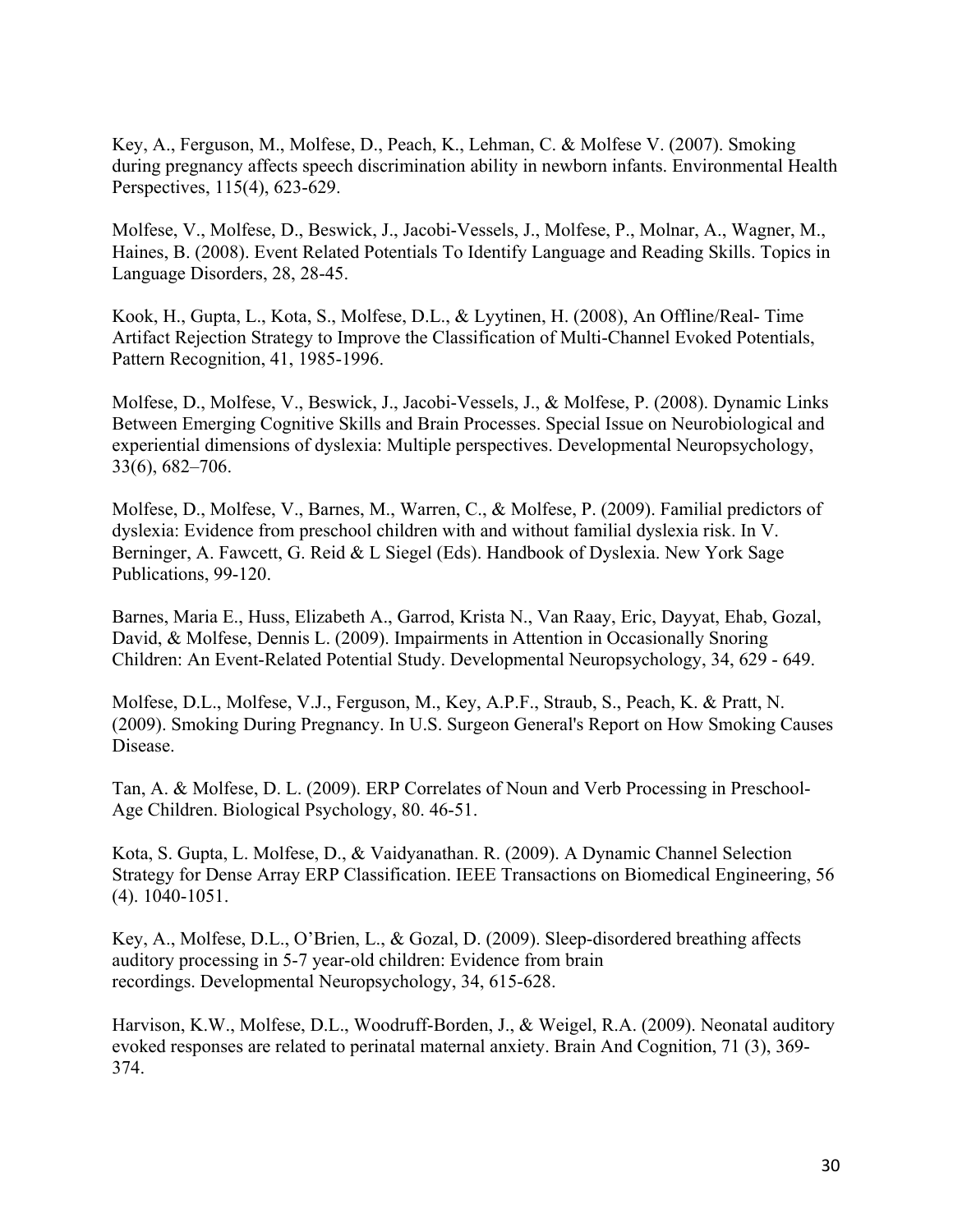Barnes, M.E., Huss, E.A., Garrod, K.N., Van Raay, E., Dayyat, E., Gozal, d & Molfese, D.L. (2009). Impairments in Attention in Occasionally Snoring Children: An Event- Related Potential Study. Developmental Neuropsychology, 34, 629-649.

Gupta, L., Kota, S., Murali, S., Molfese, D.L., & Vaidyanathan, R. (2010). A Feature Ranking Strategy to Facilitate Multivariate Signal Classification. IEEE Transactions On Systems, Man, And Cybernetics—Part C: Applications And Reviews, 40 (1), 98-108.

Molfese, V., Molfese, P., Molfese, D., Rudasill, K., Armstrong, N., & Starkey, G. (2010). Executive function skills of 6 to 8 year olds: Brain and behavioral evidence and implications for school achievement. Contemporary Educational Psychology: Special Issue on Brain and Academic Development, 30, 116-153

Spruyt, K., Molfese, D.L., Gozal, D. (2011). Community Study on Sleep Duration, Sleep Regularity, Body Weight, and Metabolic Homeostasis in School-Aged Children. Pediatrics, 127 (2) 345-352.

Gupta, L., Kota, S., Yarlagadda, P., and Molfese, D.L. (2011). Central-tendency estimation and nearest-estimate classification of event related potentials. Pattern Recognition Journal, 44. no. 7, 1418-1425.

Molfese, D., Molfese, V., Garrod, K. & Molfese, D. (2011). Evidence of dynamic changes in brain processing from imaging techniques: Implications for interventions for developmental disabilities. In Molfese, D., Breznitz, Z., Berninger, V., and Rubinsten, O. (Eds.). Too Many Voices: Reading, Writing, Mathematics and The Brain. Dordrecht: Springer.

Dayyat, E., Spruyt, K., Molfese, D.L., & Gozal, D. (2011). Sleep estimates in children: parental versus actigraphic assessments. Nature and Science of Sleep, 3 115–123.

Yoder, P.J., Molfese, D.L., & Gardnera, E. (2011). Initial Mean Length of Utterance Predicts the Relative Efficacy of Two Grammatical Treatments in Preschoolers With Specific Language Impairment. Journal of Speech, Language, and Hearing Research, 54, 1170–1181.

Molfese, D.L. (2011). One approach to establishing a research center in today's University environment. In M. Rice (Ed), Behavioral and social sciences as key components in national research initiatives. Merrill Advanced Studies Center. University of Kansas. Pp. 63 – 70.

Molfese, V., Beswick, J., White, J., Ferguson, M., Rudasill, K. & Molfese, D. (2011). Evidence of alphabetic knowledge in writing: Connections to letter and word identification skills in preschool and kindergarten. Reading and Writing: Special Issue on Writing Development: New Interdisciplinary Findings and Models, 24, 133-150.

Frishkoff, G., Sydes, J., Mueller, K., Frank, R., Curran, T., Connolly, J., Kilborn, K., Molfese, D., Charles Perfetti, C., Malony, A. (2011). Minimal Information for Neural Electromagnetic Ontologies (MINEMO): A standards-compliant method for analysis and integration of eventrelated potentials (ERP) data. *Standards in Genomic Sciences*, 5(2):211-23. DOI:10.4056/sigs.2025347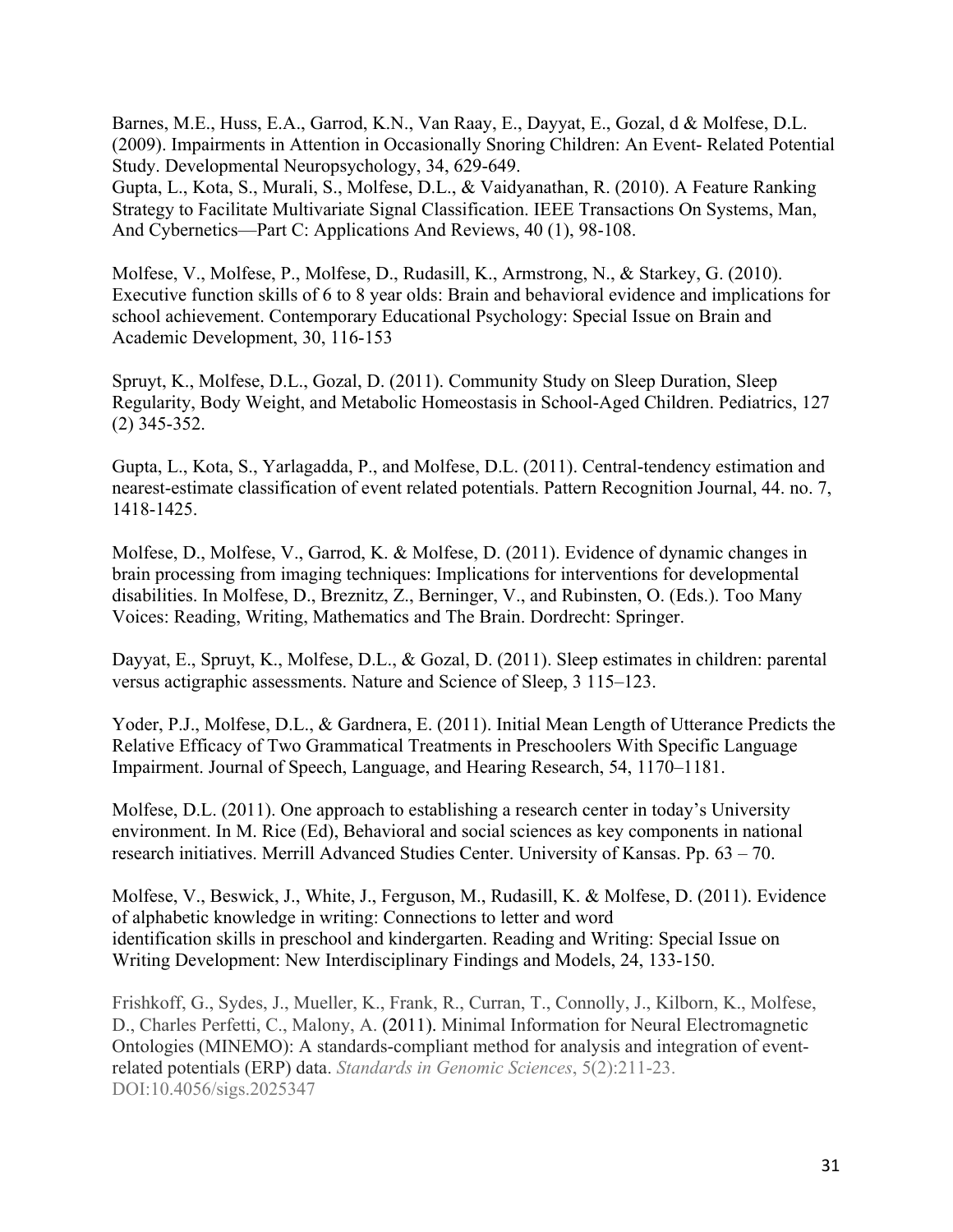Molfese, D., Molfese, V., Garrod, K. & Molfese, D. (2012). Evidence of dynamic changes in brain processing from imaging techniques: Implications for interventions for developmental disabilities. In Breznitz, Z., Rubinsten, O., Molfese, V., and Molfese, D. (Eds.). Listening To Many Voices: Reading, Writing, Mathematics and The Brain. Dordrecht: Springer.

Witcher, L.A., Gozal, D, Molfese, D.L., Salathe, S.M., Spruyt, K., & McLaughlin Crabtree, V. (2012). Sleep Hygiene and Problem Behaviors in Snoring and Non-Snoring School-Age Children. Sleep Medicine, 13, 802-809.

Hudac, C.M., Kota, S., Nedrow, J.L., & Molfese, D.L. (2012) Neural mechanisms underlying neuro-optometric rehabilitation following traumatic brain injury. Eye and Brain, 4, 1-12.

Kota, S., Gupta, L., Molfese, D. L. & R. Vaidynathan. (2012). Diversity-Based Selection of Polychotomous Components for Multi-Sensor Fusion Classifiers. Handbook of Pattern Recognition: Methods and Applications, iConcept Press Ltd. (Invited).

Barnes, M., Gozal, D. & Molfese, D.L. (2012). Attention in children with obstructive sleep apnea: An event-related potentials study. Sleep Medicine, 13, (4), 368–377.

Yoder, P.J., Molfese, D.L, Micah, M. & Key, F.A. (2013). Normative Topographic ERP Analyses of Speed of Speech Processing and Grammar Before and After Grammatical Treatment. Developmental Neuropsychology, 38 (8), 1-23.

Gupta L, Kota S, Molfese DL, Vaidyanathan R (2013). Pairwise Diversity Ranking of Polychotomous Features for Ensemble Physiological Signal Classifiers, Proceedings of the Institution of Mechanical Engineers, Part H, Journal of Engineering in Medicine, 227(6), 655- 662.

Molfese, D.L., Ivanenko, A., Fonaryova Key, A., Roman, A., Victoria J. Molfese, V.J., O'Brien, L.M., Gozal, D., Kota, S., & Hudac, C.M. (2013). A One-Hour Sleep Restriction Impacts Brain Processing in Young Children Across Tasks: Evidence From Brain Recordings. Developmental Neuropsychology, 38, 317-336.

Molfese, V.J., Rudasill, K., & Molfese, D. (2013). Sleep in Preschoolers: School Readiness, Academics and Behavior. In A. Wolfson, and H. Montgomery-Downs (Eds) Oxford Handbook of Infant, Child, and Adolescent Sleep: Development and Problems (pp 397- 413). New York: Oxford University Press.

Gupta, L., Kota, S., Molfese, D. L., & Vaidyanathan, R. (2013) Pairwise Diversity Ranking of Polychotomous Features for Ensemble Physiological Signal Classifiers. Journal of Engineering in Medicine, 227, 954-4119.

Dien, J., Brian, E.S., Molfese, D.L., Gold, B.T. (2013). Combined ERP/fMRI Evidence For Early Word Recognition Effects In The Posterior Inferior Temporal Gyrus. Cortex 49, 2307- 2321.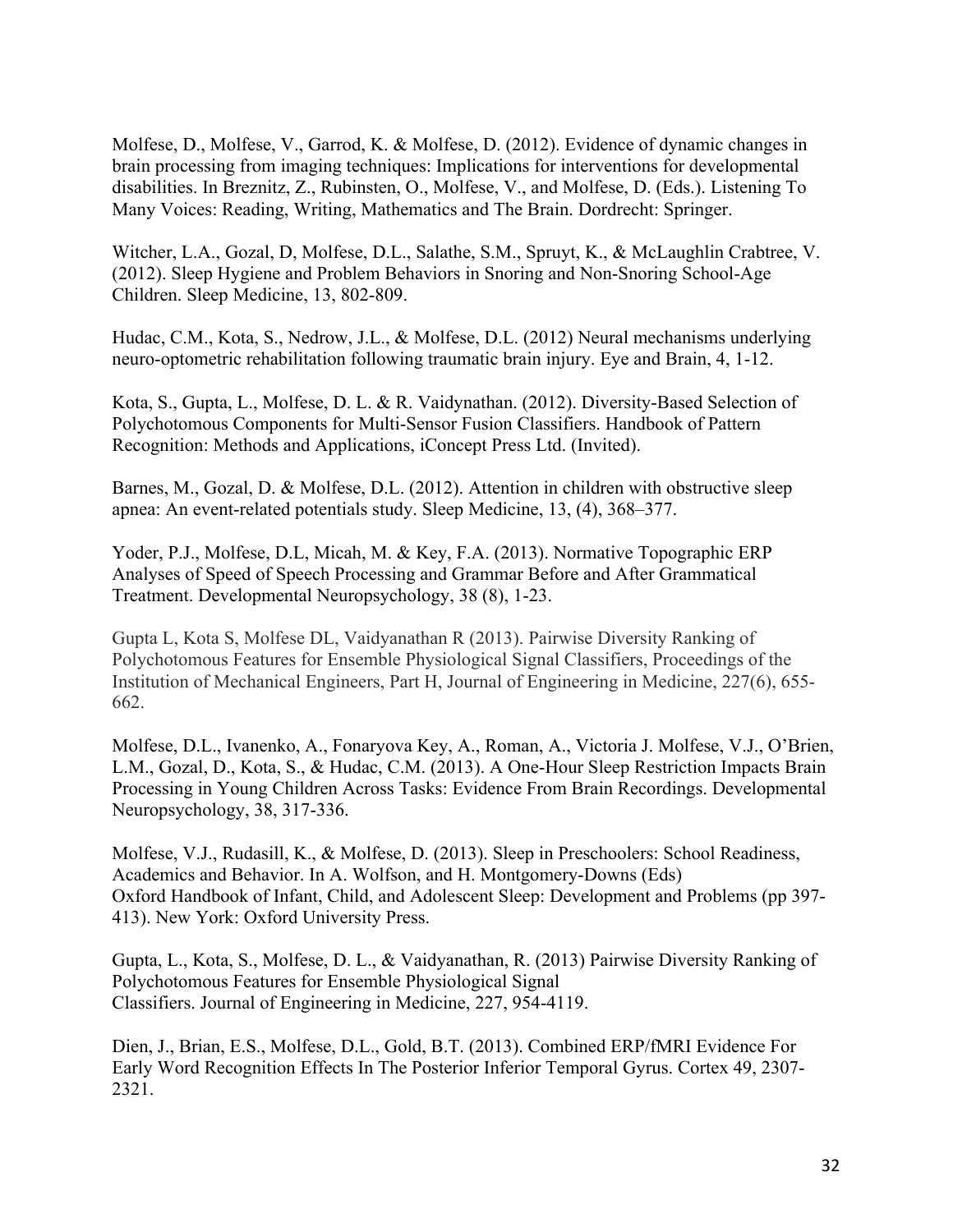Kota, S., Kelsey, K. K., Rigoni, J. B., & Molfese, D. L. (2013). Feasibility of using eventrelated-potentials as a sideline measure of neurocognitive dysfunction sporting events. Neuroreport, 24(8), 437-439.

Yoder, P.J., Molfese, D.L, Micah, M. & Key, F.A. (2013). Normative Topographic ERP Analyses of Speed of Speech Processing and Grammar Before and After Grammatical Treatment. Developmental Neuropsychology, 38, 514-533.

Nelson, T.D., Lundahl, A., Molfese, D.L., Waford, R., Roman, A., Gozal, D., Molfese, V.J., Rue, A., & Ferguson, M. (2014). Estimating child sleep from parent report of time in bed: Development and evaluation of adjustment approaches. Journal of Pediatric Psychology, 39(6), 624–632. doi: 10.1093/jpepsy/jsu020

Molfese, D.L. (2015). The Need for Theory to Guide Concussion Research. Developmental Neuropsychology, 40:1, 1-6, DOI: 10.1080/87565641.2015.100647

Molfese, D.L. (2015). Advances in concussion research: An applied research area with significant implications for the future conduct of brain science. *Developmental Neuropsychology, 40*:2, 57-58.

Bailes, J., Bravo, S., Breiter, H., Kaufman, D., Lu, Z., Molfese, D., Perrish, T., Slobounov, S., Talavage, T., & Zhu, D. (2015). A call to arms: The need to create an inter-institutional concussion neuroimaging consortium to discover clinically relevant diagnostic biomarkers and develop evidence-based interventions to facilitate recovery. *Developmental Neuropsychology, 40*:2, 59-62.

Molfese, V., Rudasill, K., Prokasky, A., Champagne, C., Holmes, M., Molfese, D., Bates, J. (2015). The relations between toddler sleep characteristics, sleep problems, and temperament. *Developmental Neuropsychology The relations between toddler sleep characteristics, sleep problems, and temperament. 40(3*, 138–154.

Schermerhorn, A. C., Bates, J. E., Puce, A., & Molfese, D. L. (2015). Neurophysiological correlates of children's processing of interparental conflict cues *Journal of Family Psychology, 29*, 518-527.

Molfese, V.J., Molfese, D.L., & Prokasky, A.A. (2016). Identifying early literacy practices that impact brain processing and behaviors. *Perspectives on Language and Literacy: Early Identification and Treatment of Dyslexia: a Brain-based Perspective, 42(1), 18-22.* 

Ledwidge, P. & Molfese, D.L. (2016). Long-term effects of concussion on electrophysiological indices of attention in varsity college athletes: An ERP and sLORETA approach. *Journal of Neurotrauma.* 2016 Dec 1;33(23):2081-2090.

Molfese, D.L, Molfese, V.J. & Molfese, P.J. (2016). Learning Disabilities. In Marc H. Bornstein (Ed.), *The Sage Encyclopedia Of Lifespan Human Development*. Sage Press.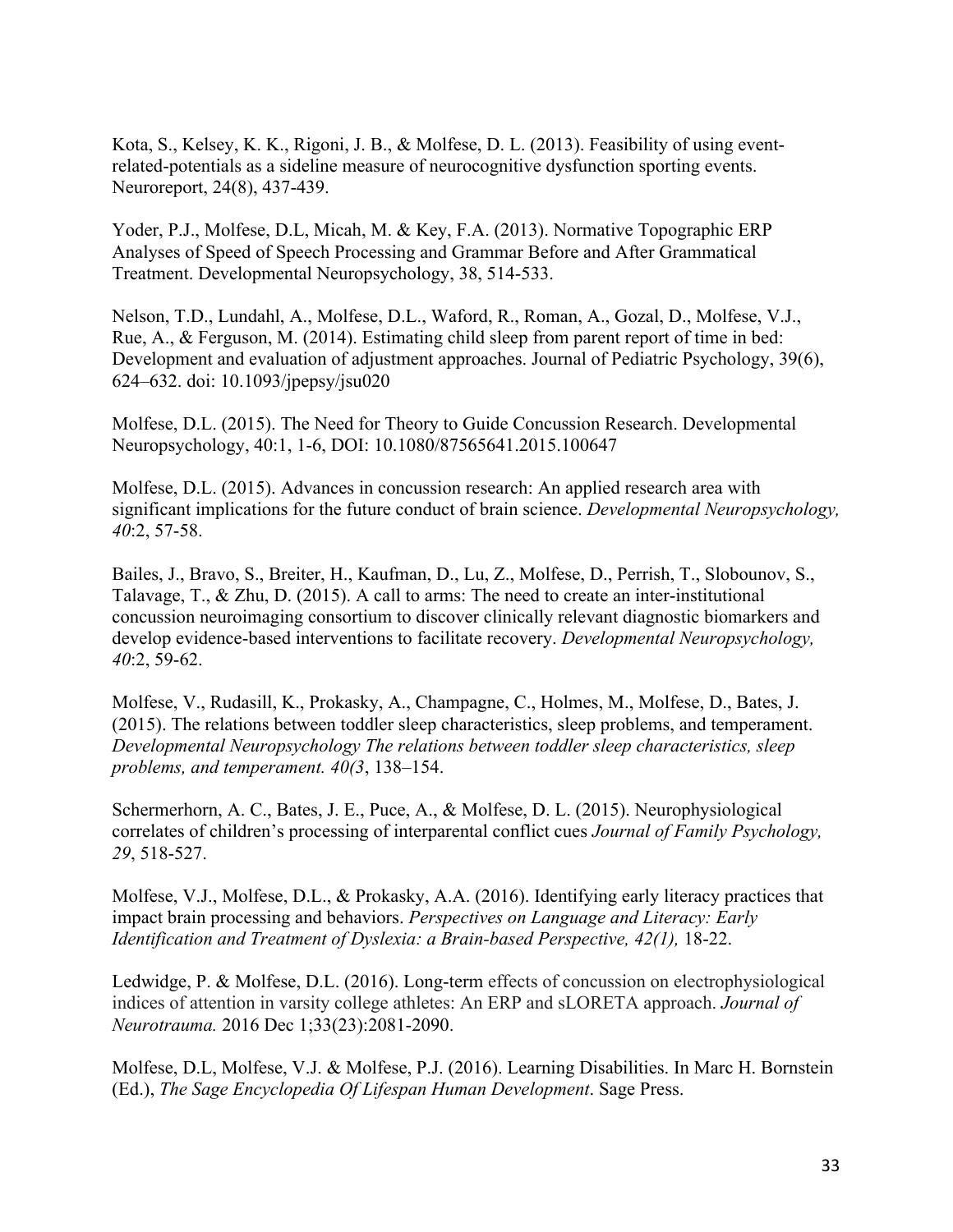Schermerhorn, A. C., Bates, J. E., Puce, A., & Molfese, D. L. (2017). Social-emotionally significant experiences and children's processing of irrelevant auditory stimuli. *International Journal of Psychophysiology, 112*, 52-63.

Molfese D.L. (2017). The invisible injury of concussions. *AASA School Administrator*, 74(8), 34- 38.

Ledwidge, P.S., Patterson, J.N., Molfese, D.L., & Honaker, J.A. (2018). Clinical utility of oculomotor and electrophysiological measures in identifying concussion history. *Clinical Journal of Sport Medicine*, doi:10.1097/JSM.0000000000000512.

Ledwidge, P. S., Masterson, C. R., Meinders, A., & Molfese, D. L. (In Press). Becoming Part of a Large. and Successful Research Team. In F. Leong (Ed.), *The Psychology Research Handbook: A primer for graduate students and research assistants.* Newbury Park, CA: Sage Publishers.

Cortesa, C. S., Hudac, C.M., Ledwidge, P.S. & Molfese, D.L. (In Press, 2017). History of concussion impacts electrophysiological correlates of working memory. International Journal of Psychophysiology.

Hoyniak, C., Petersen, I.T., Bates, J., & Molfese, D.L. (2018). The neural correlates of temperamental inhibitory control in toddlers. In *Philosphocal Transactions of the Royal Society: Diverse perspectives on diversity: multi-disciplinary approaches to taxonomies of individual differences*. (Editors: I. Trofimova, T. Robbins, W. Sulis & J. Uher.

Hoyniak, C., Petersen, I.T., Bates, J., Staples, A., Rudasill, K.M., & Molfese, D.L. & Molfese, V.J. (2018). Child Sleep and Socioeconomic Context in the Development of Cognitive Abilities in Early Childhood. *Child Development*, 1-20.

Hoyniak, C., Petersen, I.T., Bates, J., Staples, A., & Molfese, D.L. (In Press). A Longitudinal, Within- Person Investigation of the Association between the P3 ERP Component and Externalizing Behavior Problems in Young Children ́. (JCPP-SIOA-2017-00641). *Journal of Child Psychology and Psychiatry*.

Petersen, I.T., Hoyniak, C.P., Bates, J.E., Staples, A.D., & Molfese, D.L. (2018). A Longitudinal, Within-Person Investigation of the Association between the P3 ERP Component and Externalizing Behavior Problems in Young Children. *The Journal of Child Psychology and Psychiatry*. In Press.

Davidson C.A., Kiat J.E., Tarasenko M., Ritchie A.J., Molfese D., Spaulding WD. (2018). Exploring electrophysiological correlates of social cognition in subclinical schizotypy. Personal Mental Health. 2018 Mar 30. doi: 10.1002/pmh.1413.

# **C. MANUSCRIPTS CURRENTLY UNDER REVIEW:**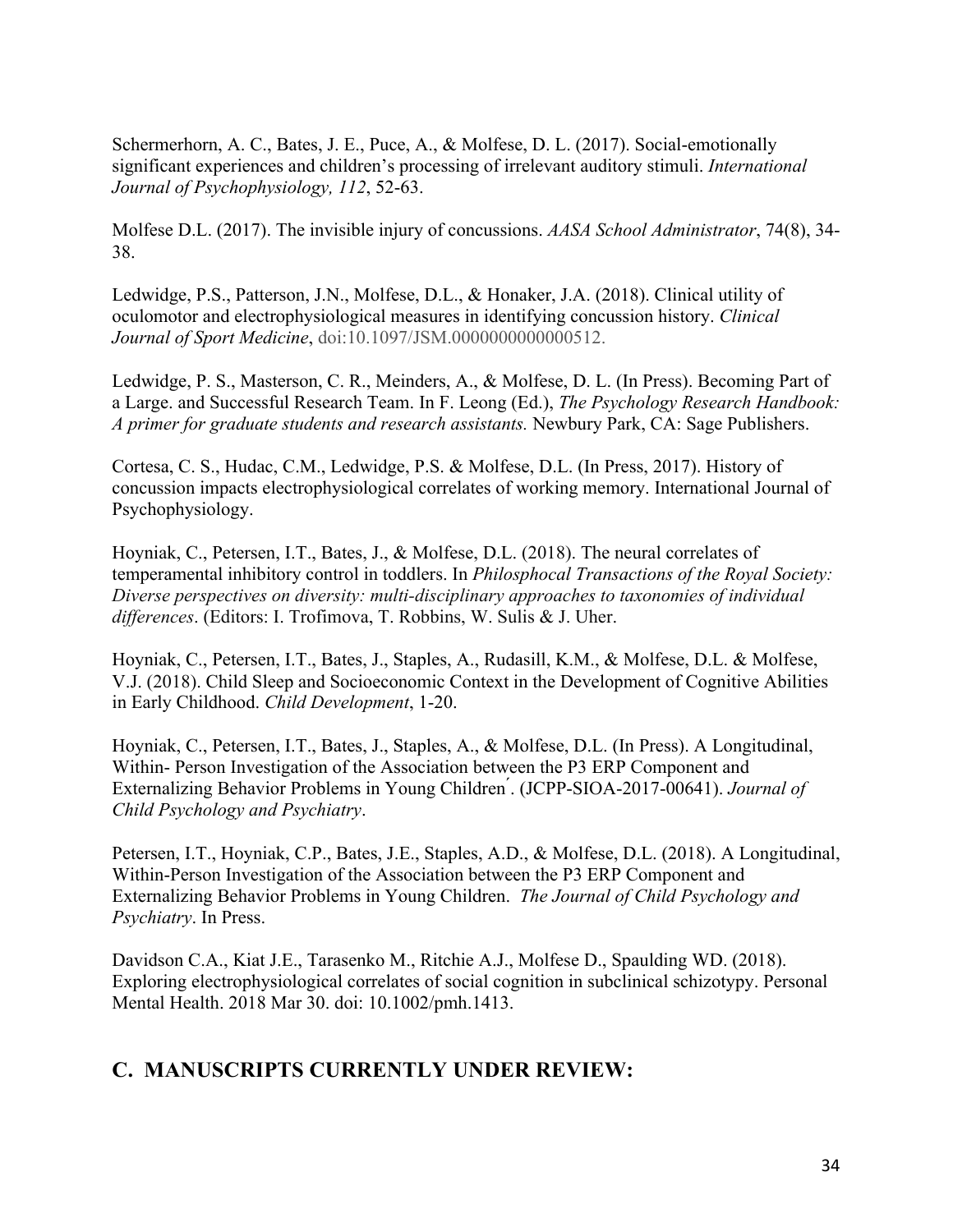Hudac C.M, Cortesa, C.S. & Molfese, D.L. (2017) Dynamic Effects of Habituation and Novelty Detection on Newborn Event-Related Potentials. Revision.

Chernyavskiy, P., Hudac, C.M., Marx, D.B., & Molfese, D.L. (2017). A quantitative approach to the diagnosis of head injuries through a spatio-temporal model of the electrophysiological assessment of working memory. *Annals of Statistics.* Submitted

Calvi, J.L., Masterson , C., Caze, C., Molfese, D.L., Mathiason , R., (2018) Multimodal Assessment of Sleep after Acute Mild Traumatic Brain Injury in Youth. Submitted.

#### **D. PUBLISHED BOOK REVIEWS:**

Brown, R. (1971). Psycholinguistics. Child Development Abstracts, 45, 169-170.

Bowerman, M. (1974). Early Syntactic Development. Child Development Abstracts, 48, 80.

Broen, P. (1974). The Verbal Environment of the Language-Learning Child. Child Development Abstracts, 48, 82.

Derwing, B. (1974). Transformational Grammar as a Theory of Language Acquisition. Child Development Abstracts, 48, 223-224.

Major, D. (1976). The acquisition of modal auxiliaries in the language of children. Child Development Abstracts, 50, 210-211.

Lenneberg, E. H., & Lenneberg, E. (1977). Foundations of Language Development. Child Development Abstracts, 51, 255-256.

Kuczaj, S. A. (1984). Crib Speech and Language Play. Child Development Abstracts, 58, 3. Chiavello, C. (Ed.). (1989). Right hemisphere contributions to lexical semantics. Child Development Abstracts, 63(3), 394-395.

# **E. INVITED CONFERENCE PRESENTATIONS**

Palermo, D. S., & Molfese, D. L. (1971, January). Language acquisition from age five onward. Third Annual Michigan Conference on Applied Linguistics, Ann Arbor.

Molfese, D. L. (1974, April). Evoked potential indices of lateralization and development for speech stimuli. International Symposium on Cerebral Evoked Potentials in Man. Brussels, Belgium.

Molfese, D. L. (1975, May). Infant Cerebral Asymmetry Revisited. Conference on Language Development and Neurological Theory, Canada.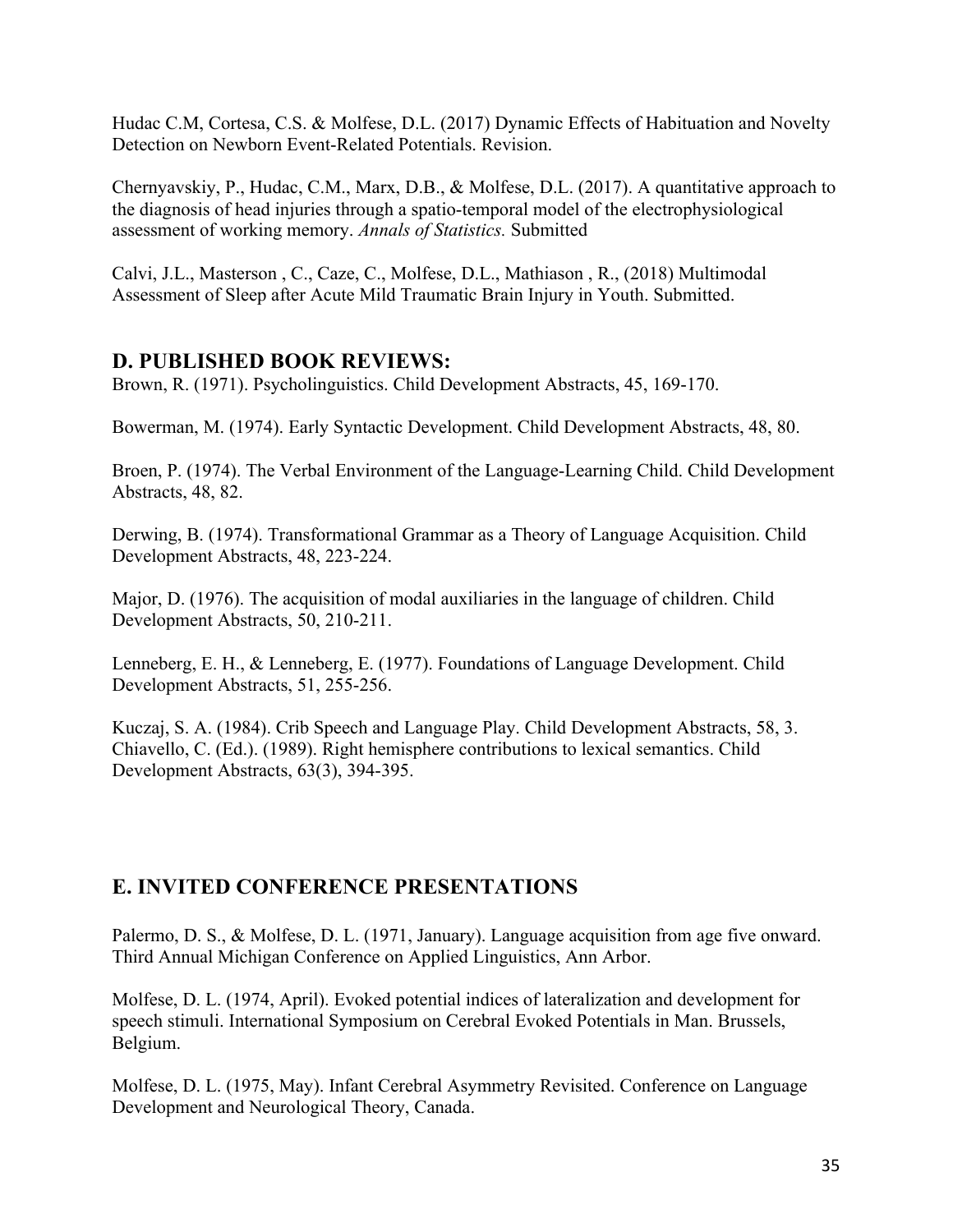Molfese, D. L. (1975, May). Symposium on the development of lateralization. Conference on Language Development and Neurological Theory, Canada.

Molfese, D. L. (1975, September). Cerebral asymmetry: Changes in factors affecting its development. New York Academy of Sciences Conference on Origins and Evolution of Language and Speech.

Molfese, D. L. (1976, February). Symposium on Sex Differences in Brain Asymmetry. International Neuropsychological Society, Toronto.

Molfese, D. L. (1976, April). Language and evoked potentials: Linguistic vs. lower order effects in infants and adults. The Fourth International Congress on Event Related Slow Potentials of the Brain. Hendersonville, North Carolina.

Molfese, D. L. (1977, May). Neuroelectrical correlates of semantic processes. Conference on Evoked Potentials and Semantic Processes. Downstate Medical Center, New York.

Pace, S., Molfese, D. L., Mikula, W., & Schmidt, A. (1977, May). Relationships between behavioral and electrocortical responses of aphasic and non-aphasic brain- damaged adults to semantic materials. Conference on Evoked Potentials and Semantic Processes. Downstate Medical Center, New York.

Molfese, D. L. (1978, August). Averaged evoked potentials and speech perception. Conference on the application of the averaged evoked potential to the study of psychological processes. Center for Research in Human Learning, University of Minnesota.

Molfese, D. L. (1980, February). Symposium on "Temporal Processing and Hemispheric Specialization." International Neuropsychological Society, San Francisco.

Molfese, D. L. (1980, March). The nature of the neural mechanisms which underly the processing of speech information in infants and adults. International Conference on the Neuropsychology of Language and Reading. Columbia University, New York.

Molfese, D. L. (1980, November). Scalp electrophysiological correlates of human language. Symposium on the Neurobiology of Language, Society for Neuroscience.

Molfese, D. L. (1980, December). ERP correlates of language processes during development. Conference on the Cortical Correlates of Information Processing, The Netherlands.

Molfese, D. L. (1981, January). Electrophysiological indices of hemispheric specialization in humans. Carmel Conference on Cognitive Psychophysiology.

Molfese, D. L., & Molfese, V. J. (1981, March). Auditory evoked responses in infant speech perception. Symposium on Electrophysiological studies of CNS development in infants. Society for Research in Child Development, Boston.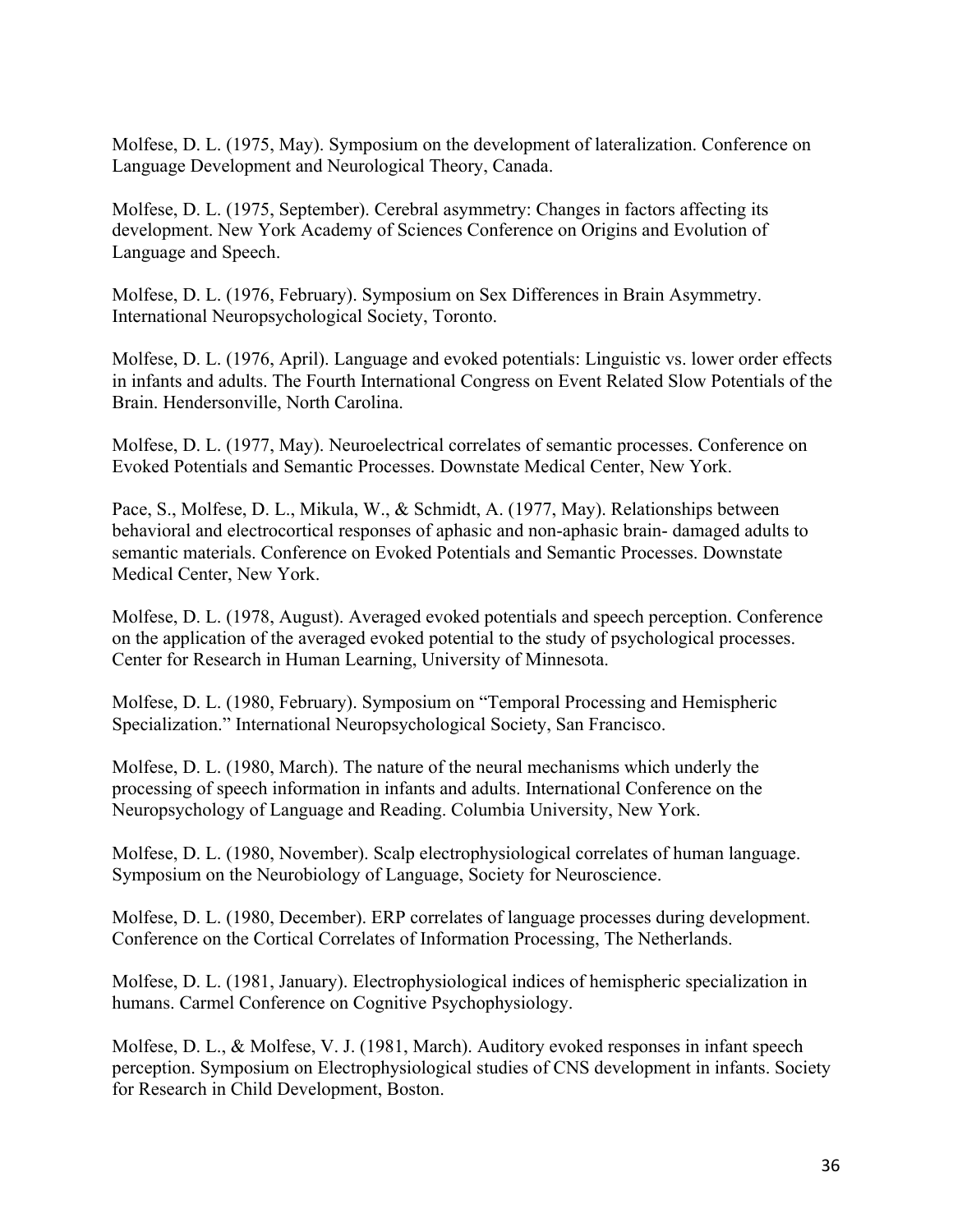Molfese, D. L., & Schmidt, A. (1982, February). Identification of language delayed children using electrophysiological techniques. Symposium on Inferring brain organization in individuals from experimental procedures. International Neuropsychology Society, Pittsburgh.

Molfese, D. L. (1983, August). Neural substrate for language processes. XI International Symposium on Language Origins, Congress of Anthropology and Ethological Sciences, Vancouver, Canada.

Molfese, D. L. (1983, November). Phonology: Central Processing. Keynote speaker, California Speech and Hearing Association, District 8.

Molfese, D. L., & Molfese, V. J. (1984, October). Predicting later language development based on brain responses recorded at birth. Nato conference on Individual Differences in Hemispheric Specialization, Maratea, Italy.

Molfese, D. L. (1985, July). The development of laterality. NATO Advanced Study Institute on Motor Development in Children: Aspects of Control and Coordination. Amsterdam, The Netherlands.

Molfese, D. L. (1985, May). Electrophysiological correlates of lateralization and its implications for later development. Conference on the Developmental Implications of Brain Lateralization. Brock University, St. Catharines, Ontario, Canada.

Molfese, D. L. (1986, June). Electrophysiological indices of brain reorganization for language in a left-hemispherectomized child. Symposium on Innovative procedures for studying brain functions. International Neuropsychological Society, Amsterdam.

Molfese, D. L. (1986, June). Keynote Speaker. University of Oklahoma Communications Disorders Conference. Electrophysiological Correlates of Language Processes. Oklahoma City, OK.

Molfese, D. L. (1987, March). Mind and Brain. Sigma Xi, University of Oklahoma. Molfese, D. L., & Molfese, V. J. (1987, April). Baby brains and baby talk. Sigma Xi Invited Lecture. Southern Illinois University at Carbondale.

Molfese, D. L. (1987, April). Early language acquisition and the brain. California State University at Long Beach.

Molfese, D. L. (1988, January). Auditory evoked responses and the prediction of later developmental outcomes. Symposium on Brainstem Auditory Evoked Responses: A window on the developing brain. International Neuropsychological Society, New Orleans, LA.

Molfese, D. L. (1988, April). Infant cerebral asymmetry: Electrophysiological correlates from studies of speech perception and word development. Advances in Cerebral Lateralization research. University of Toledo, Toledo, Ohio.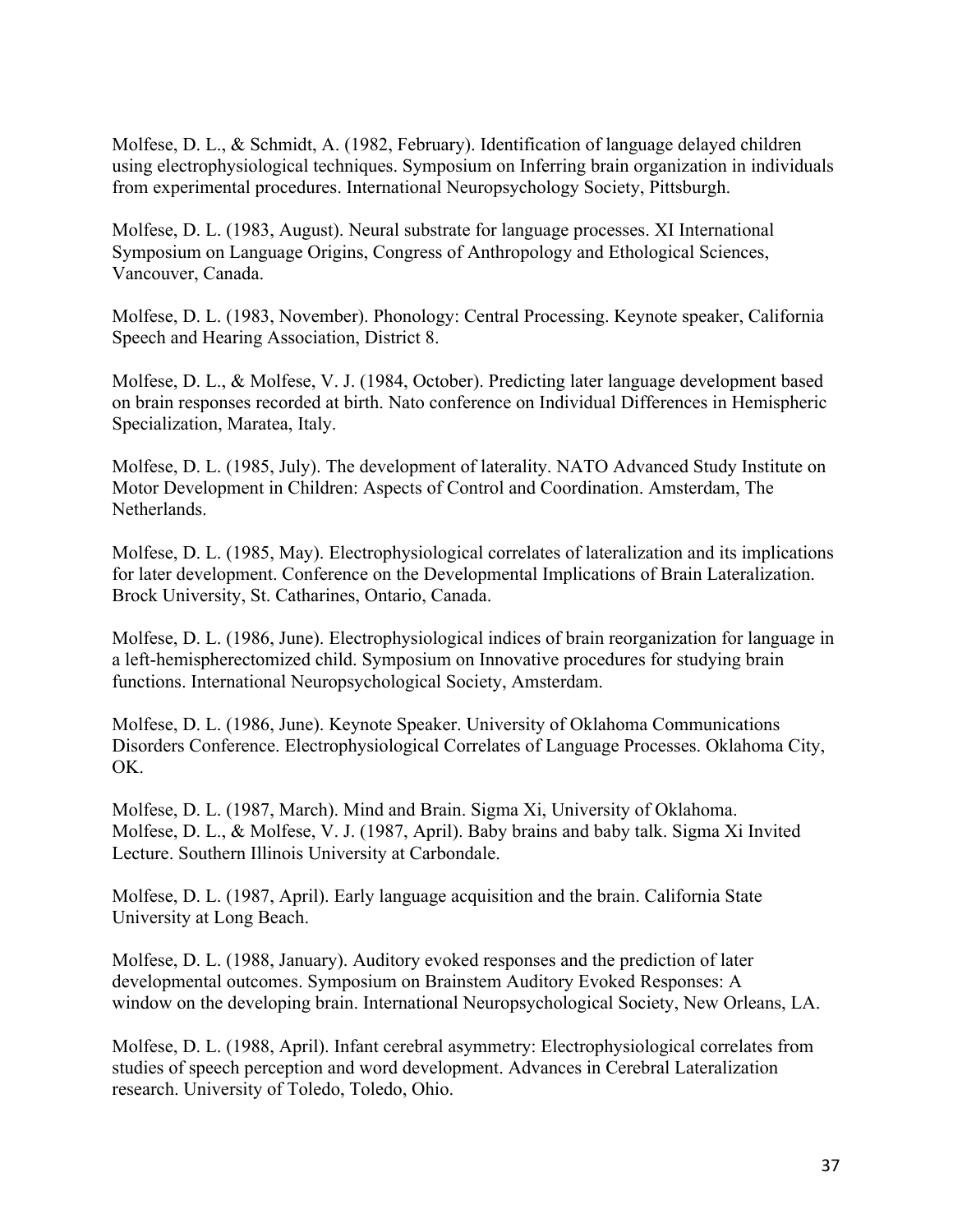Molfese, D. L. (1988, May). Infant hemisphere differences: A review of electrophysiological research over the past 15 years. Midwestern Psychological Association, Chicago, Illinois.

Molfese, D. L. (1988, May). Similarities and differences in the cortical evoked responses obtained from rhesus monkeys and pygmy chimpanzees. Symposium on Psychophysiological approaches to animal cognition and behavior. Midwestern Psychological Association, Chicago, Illinois.

Molfese, D. L. (1988, June). Lateralization in primates. NIH conference on Biobehavioral Foundations of Language Development. Washington, D.C.

Molfese, D. L., & Molfese, V. J. (1989, February). The use of auditory evoked responses recorded from newborns to predict later language skills. Invited address, ACLD 26th International Conference, Miami, Florida.

Molfese, D. L. (1989, March). Evoked potentials: Recent advances in the study of language and cognition. Conference on Neuropsychology: Experimental and Theoretical. Niagara Falls, Canada.

Molfese, D. L. (1989, March). Electrophysiological correlates of word learning. Conference on the developmental variations in language and learning: A neuropsychological and educational perspective. Columbia University, New York, New York.

Molfese, D. L. (1989, March). Electrophysiological correlates of early language acquisition. Symposium on evoked potentials: Recent advances in the study of language and cognition. Conference on the neuropsychology: Experimental and theoretical. Niagara Falls, New York.

Molfese, D. L. (1989, April). The role of the mentor in graduate training. Keynote speaker at the Center for Adolescent Development Banquet to honor David S. Palermo. The Pennsylvania State University, State College, PA.

Molfese, D. L. (1990, June). Electrophysiological correlates of language development in chimpanzees and humans. D. M. Rumbaugh, Symposium on Chimpanzees: Language, speech, counting, and video tasks. American Psychological Society, Dallas, Texas.

Molfese, D. L., Morris, R., & Romski, M. A. (1990, June). Concept learning in children with moderate to severe mental retardation: Neuroelectical correlates. D. M. Rumbaugh, Symposium on Chimpanzees: Language, speech, counting and video tasks. American Psychological Society, Dallas, Texas.

Molfese, D. L., & Molfese, V. J. (1990, September). Speech perception and functional hemispheric asymmetry in the human newborn infant. NATO Conference on Acquired Aphasia in Children. Sintra, Portugal.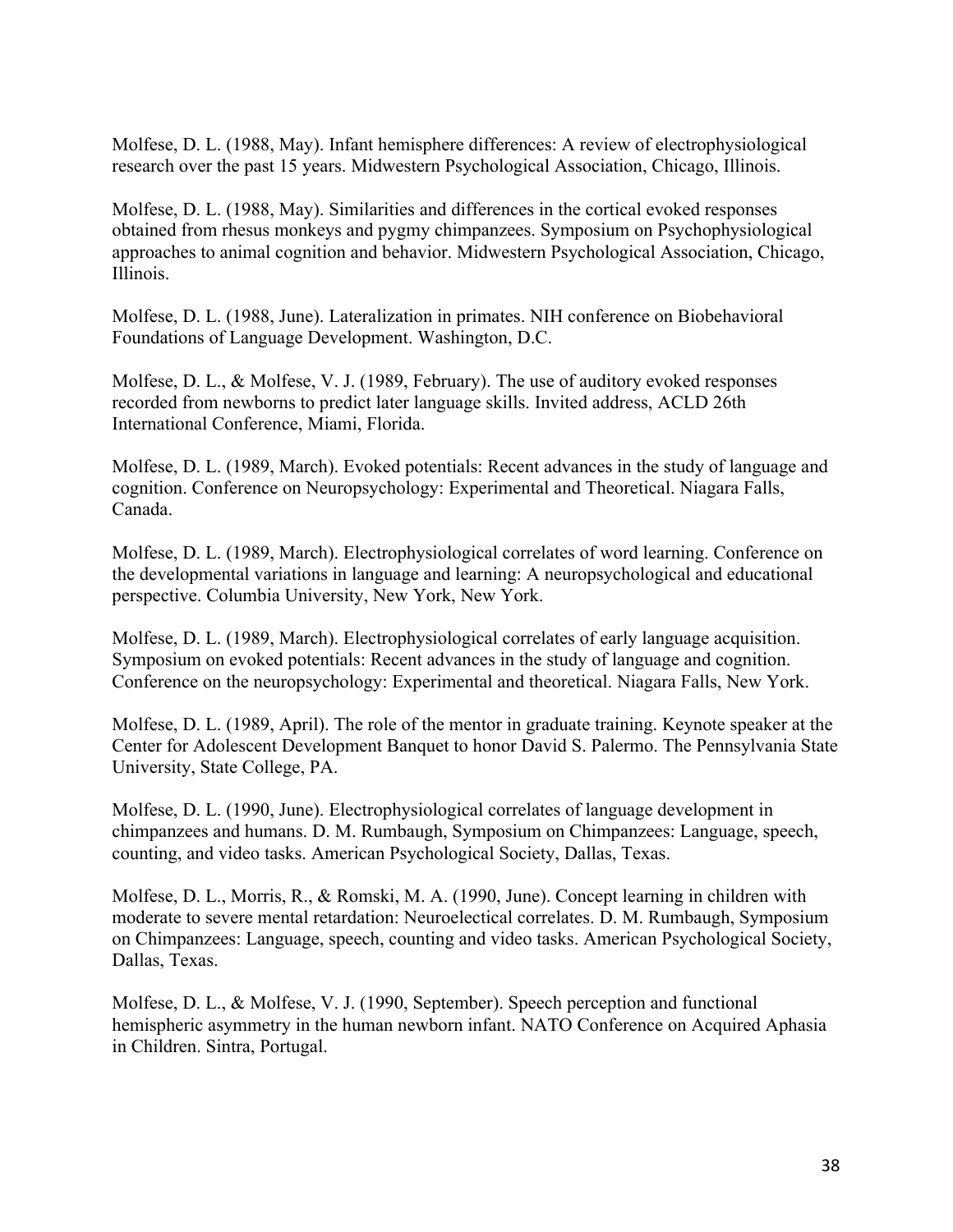Molfese, D. L., & Molfese, V. J. (1992, April). Electrophysiological correlates of language development. Presented at the Thirteenth West Virginia University Conference on Life Span Development Psychology: Biological and Neuropsychological Mechanisms. West Virginia University, Morgantown, WV.

Molfese, D. L. (1993, June). Utilizing neuroelectrical measures in early assessment of learning disabilities. Invited presentation, Panel on New Approaches with Children and Adolescents. American Association of Applied and Preventive Psychology, Chicago, IL.

Molfese, D. L. (August 24-25, 1995). Electrophysiological indices of auditory discrimination in young children. Workshop on Phonology and reading disorders: A multidisciplinary approach. Amsterdam, The Netherlands.

Molfese, D. L., & Molfese, V. J. (1996, June). Utilizing electrophysiological measures to assess language development. Symposium on electrophysiology and cognition. 8th World Congress of Psychophysiology, Tampere, Finland.

Molfese, D. L. (1996, September). Neurophysiological correlates of semantic and syntactic development across the infant and childhood years. Paper presented at the Conference on Approaches to bootstrapping in early language development. Berlin- Brandenburgische Akademie der Wissenschaffen (BBAW), Berlin, Germany. (Invited paper)

Molfese, D. L., & Gupta, L. (1998, April). Neural net approaches to analyzing neural processes. Invited paper, International Congress on Electrical Engineering, Taiwan.

Molfese, D. L. (1998, May). Utilization of neonatal neurophysiology for predicting cognitive development outcomes later in life. Invited paper, Conference on Dendritic Mechanisms in Mentally Retarded and Developmentally Disabled Populations. National Institutes of Health, Mental Retardation and Developmental Disabilities Branch, Bethesda, Maryland.

Molfese, D. L. & Ellefson, M. (1998, July). The use of event related potentials to study cognitive disorders. Invited paper, International Leukodystrophy Conference, DeKalb, IL

Molfese, D. L. (1998, July). Can we predict developmental outcomes in normal children and children with acquired and developmental disorders? Invited paper, Symposium on

"Predictors of cognitive and behavioral outcome in normally developing children and children with acquired and developmental disorders." International Neuropsychological Society meeting, Budapest, Hungary.

Molfese, D.L. (1998, August). Electrophysiological correlates of language development. Invited paper, Conference on Early cognitive development and learning disabilities, University of Jyvaskyla, Finland.

Molfese, D.L. (1998, September). Predicting dyslexia in children at 8 years from brain responses recorded at birth. Invited paper, COST European Conference on Reading Disabilities, Jyvaskyla, Finland.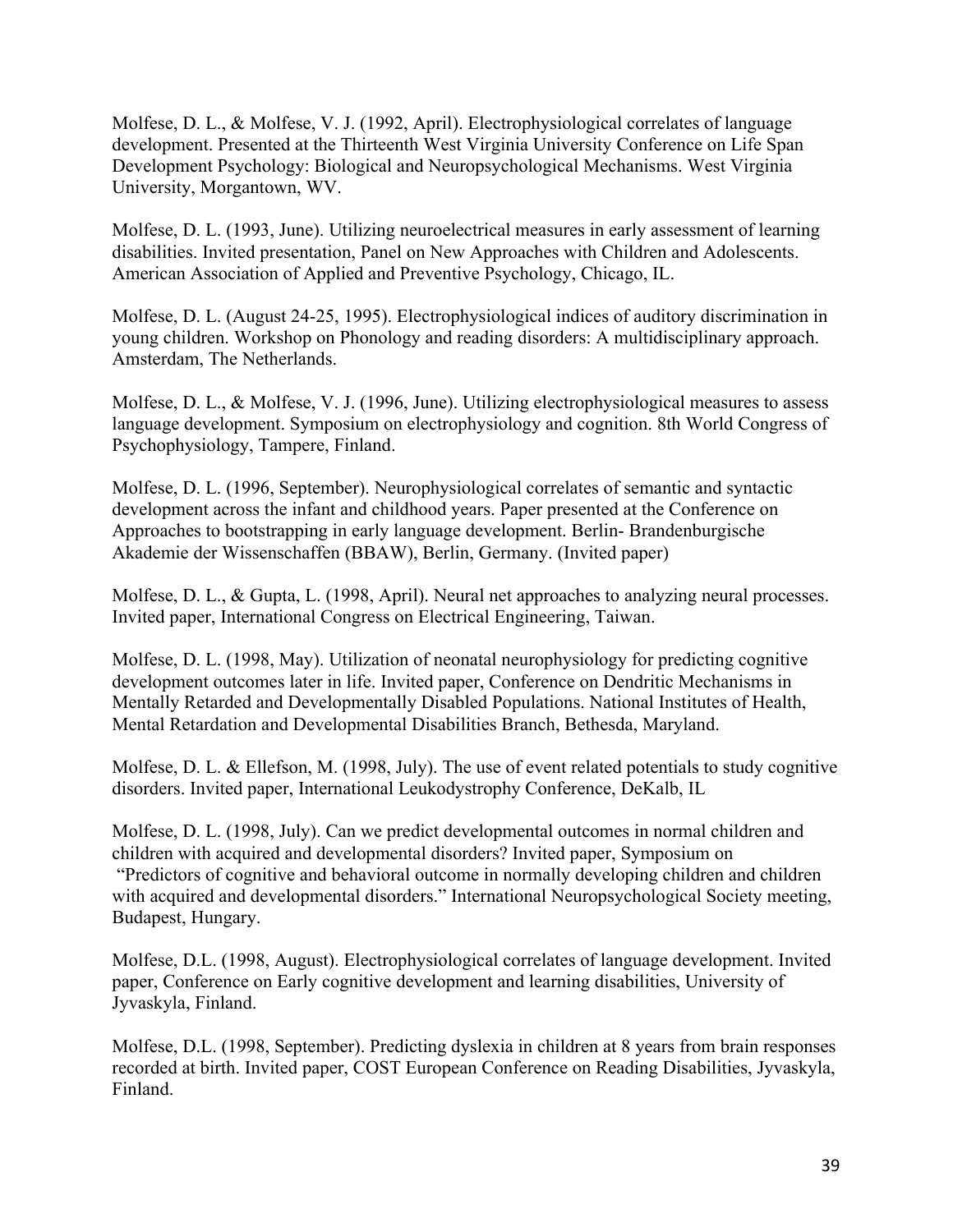Molfese, D. L. (1998, September). Changes in brain organization for language from birth to 8 years of age: Electrophysiological correlates. Invited paper, Brain Development and Cognition in Human Infants: Development and Functional Specialization of the Cortex. European Science Foundation. San Feliu de Guixols, Spain.

Molfese, D. L. (1999, March). Electrophysiological measures of cortical change. Invited Plenary Speaker. The 1999 Gatlinburg Conference on Research and Theory in Mental Retardation. Charleston, South Carolina.

Molfese, D. L. (1999, October). Invited paper, The use of infant brain responses to predict reading problems during the childhood years. Nijmegen Dyslexia Symposium: Searching for early precursors, Max-Planck Institute, Nijmegen, The Netherlands.

Molfese, D. L. & Hickey, K. (1999, October). Invited paper, Predicting the development of the brain's involvement in the integration of music, art, and language: Evidence from neuroelectrophysiology. Foundation for Academic Excellence. Oklahoma City, OK

Molfese, D. L. (2000, January). Invited paper, Neuroelectrical correlates of change: The use of ERPs to assess, predict, and monitor treatment of reading disabilities. Houston, TX.

Molfese, D. L. (2000, May). Invited paper, Electrophysiological correlates of certain drug effects on cognitive development. Conference on Neuroimaging of brain & behavioral development following early drug experience. Rockville, MD.

Molfese, D. L. (2000, June). Invited paper, Predicting development of brain involvement in the integration of music, art, and language - Evidence from neuropsychology. Foundation for Academic Excellence. San Antonio, TX.

Molfese, D. L. (2000, October). Invited paper, Using neonatal brain responses to predict later language and reading problems: A developmental perspective. NVN Conference on Developmental Disorders, Amsterdam, The Netherlands.

Molfese, D. L. (2000, October). Invited paper, Electrophysiological measures predict reading disabilities from birth. Symposium on The Reading Brain. Organized by the NVN, the Department of Clinical Neuropsychology, and Netherlands Institute of Scientific Research Dyslexia Workgroup. Amsterdam, The Netherlands.

Molfese, D. L. (2000, October). Invited paper, Dyslexia and the brain: A perspective on Dyslexia. Symposium on The Reading Brain. Organized by the NVN, the Department of Clinical Neuropsychology, and Netherlands Institute of Scientific Research Dyslexia Workgroup. Amsterdam, The Netherlands.

Molfese, D. L. (2001, April). Invited Paper. Predicting the emergence of reading disorders from electrophysiological measures recorded from birth into the preschool period. British Dyslexia Association International Conference on "Dyslexia: At the Dawn of the New Century". York, UK.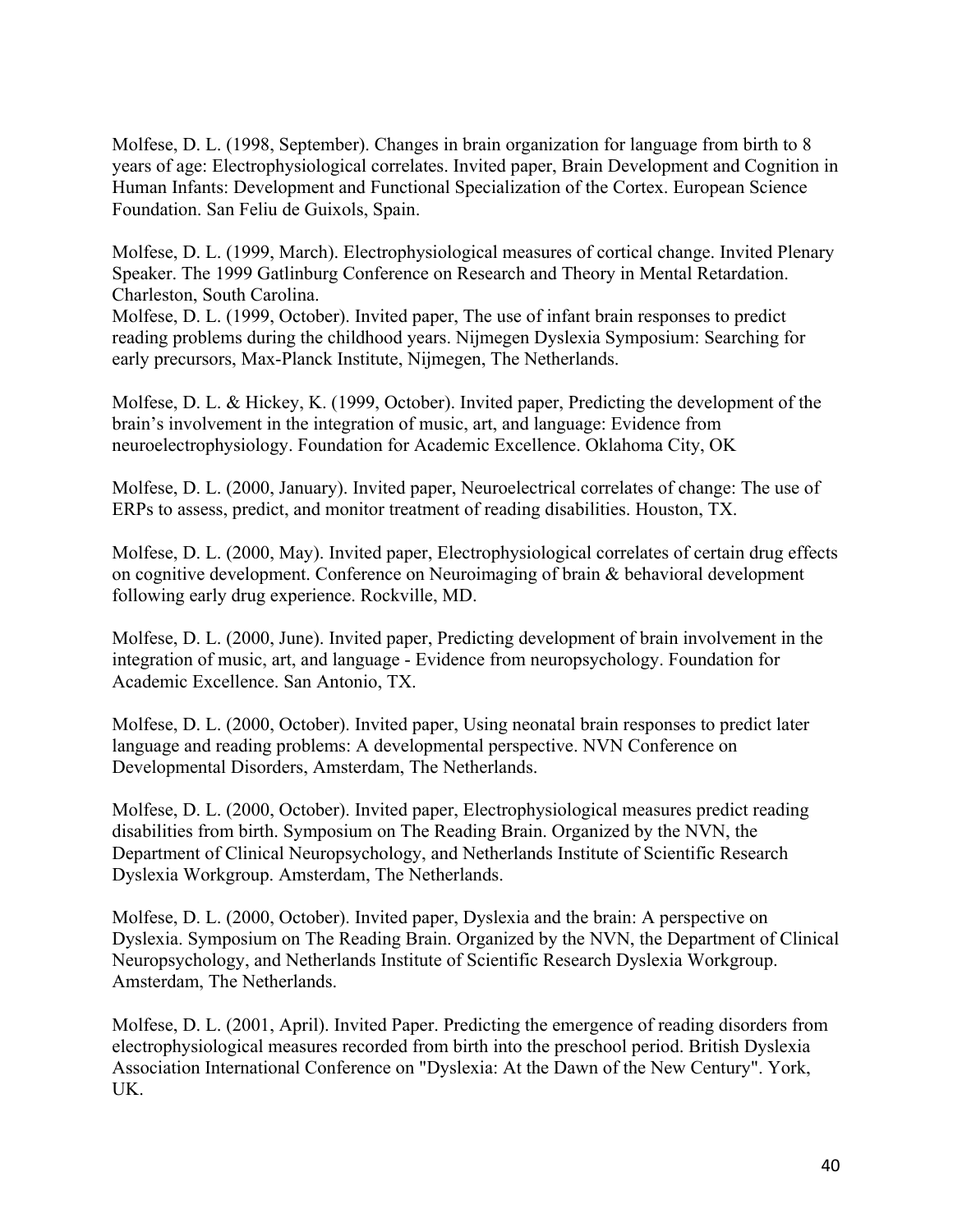Molfese, D.L., Modglin, A., Gill, L., Key, S., Kelly, S. & Natalie Cunningham, N. (2001, April). Invited Paper. ERPS & Behavioral Correlates of Reading Development: Studies of a Longitudinal Sample from Birth to 13 Years. Symposium on Assessment and intervention: Multiple approaches to the longitudinal study of language, reading, and emergent literacy in preschool children. Society for Research in Child Development, Minneapolis, MN.

Molfese, D.L. & Molfese, V.J. (April 24, 2001). Invited Paper. Identification of language and reading skills from brain waves recorded at birth. Second Annual First Steps Conference, Charlotte, South Carolina.

Molfese, D. L., J Barker, S. Key, M. Vossen, C. Maldonado, & W. Breidenbach. Invited Paper. (October, 2001). Event-related Potential Indices of Sensory and Cognitive Changes in a Hand Transplant Patient. Research! Louisville, Louisville, Kentucky.

Molfese, D.L. and Molfese, V.J. (October, 2001). Invited Paper. Identification of reading skills from brain and behavioral responses. Paper presented in session moderated by J. Gilger. The Annual Conference of the International Dyslexia Association. Albuquerque, New Mexico.

Molfese, D.L. and Molfese, V.J. (October, 2001). Invited Keynote Address. Longitudinal studies of reading-related learning disabilities: age-to-age relationships among neurocognitive, familial and academic variables. The Annual Conference of the International Dyslexia Association. Albuquerque, New Mexico.

Molfese, D. L. (December, 2001). Invited participant. Pursuing Initiatives. New Chair Symposium. Association of Heads of Departments of Psychology Annual Meeting. Atlanta, Georgia.

Molfese, D.L. & Molfese, V.J. (January, 2002). Invited Presentation. Neonatal screening for language and reading disabilities. Pediatric Grand Rounds, Richland Memorial Hospital, Columbia, South Carolina.

Molfese, D.L. & Molfese, V.J. (January 24-25, 2002). Invited Presentation. Neuroelectrical indices from infancy and childhood that predict and discriminate different reading levels later in development. Conference on Language and Literacy: Developmental, Cultural and Brain Mechanisms. Ann Arbor, MI.

Molfese, D.L. (June, 2002). Invited Presentation, Brain Imaging Approaches to Early Reading & Language Disabilities in Preschool Children. Paper presented in the symposium, "Applying brain science research to early childhood professional practices: Trends, opportunities and cautions". Annual Conference of the National Association for the Education of Young Children's National Institute for Early Childhood Professional Development. Albuquerque, New Mexico.

Molfese, D.L., Key, S., Kelly, S., Gozal, D., & Cunningham, N. (June, 2002). Invited Presentation, The use of high density electrode arrays to assess cognitive functions in Pediatric OSA, Symposium on Intermittent hypoxia across the lifespan: Neuropathologic Underpinings of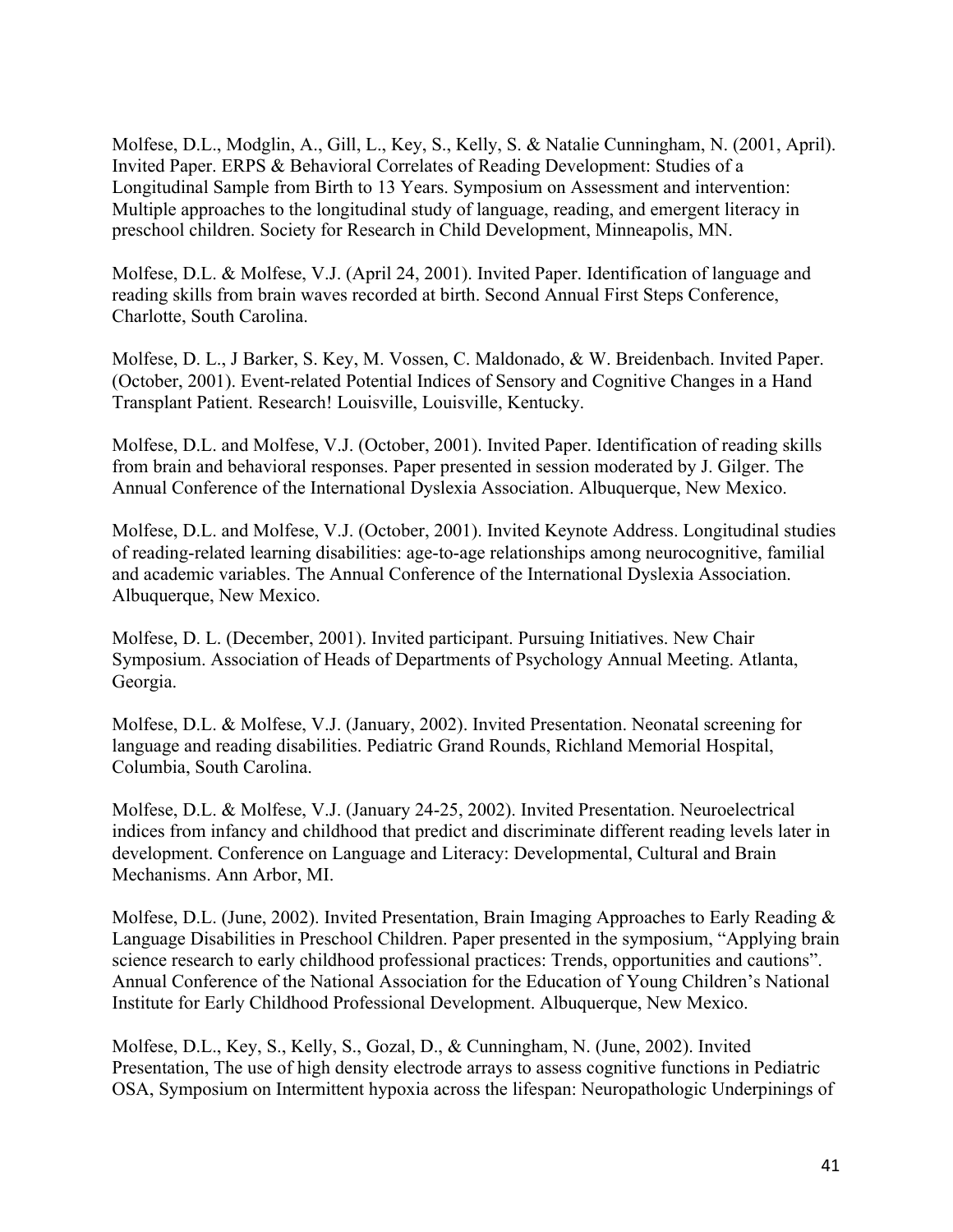Execute Dysfunction. Associated Professional Sleep Societies 16th Annual Meeting. Seattle, WA.

Molfese, D. and Molfese, V. (July, 2002). Invited Presentation, Neonatal brain responses as predictors of later developmental outcomes. Paper presented in a symposium, Electrophysiological Correlates of Normal and Abnormal Development in Infants at the World Congress of Psychophysiology. Montreal, Quebec, Canada.

Molfese, V. and Molfese, D. (September, 2002). Invited Address, Preschool reading skills: Using a screening tool to assess early abilities – Brain and behavior findings. Paper presented as part of a panel Brain Research and Its Practical Applications. Association of American Publishers School Division Reading Summit. Washington, D.C.

Molfese, V.J. & Molfese, D.L. (November, 2002). Invited Address, Early Brain and behavioral Measures reflect Reading and Mathematics Skills. International Dyslexia Association. Atlanta, Georgia.

Molfese, D. L. & Molfese, V. J. (2003). Plenary Speakers. Evoked Potentials and Language. Conference on Human Electrophysiology. Jyvaskyla, Finland,

Molfese, D. L. & Molfese, V. J. (2003). Invited Presentation. The Relationship Between Auditory Evoked Potentials in Infants and Emerging Language Processes in School-Age Children. International Dyslexia Association, San Diego, CA.

Molfese, D. L. & Molfese, V.J. (2003). Plenary Speakers. Early phonological porcesses and language development. XX SINPIA National Congress, Rome, Italy.

Molfese, D.L. (November, 2004). Invited Presentation. Put that child to bed! The critical role of sleep in the development of cognitive processing in children. Kentucky Psychological Association. Louisville, Ky.

Molfese, D.L. (2004). Plenary Speaker. Brain responses as a predictor of emerging dyslexia: The basis for eliminating learning disabilities in the next generation. Kentucky Academy of Science, Murray, KY.

Molfese, D.L. (November, 2004). ACNC Symposium: Cortical Event Related Potentials and Early Language Development: Variations with age, gender and nutrition. Little Rock, Arkansas.

Molfese, D.L., Fonaryova Key, A., Kelly, S., Molfese, V.J., Cunningham, N. Ferguson, M., Terrell, S. & Bonebright, T. (April, 2005). Dyslexic, Average, and Above Average Readers Engage Different and Similar Brain Regions While Reading. Symposium on "Reading Skills Of Struggling and Beginning Readers: Implications for Identification, Developmental Paths, Intervention". SRCD, Atlanta, Georgia.

Molfese, D.L. (April, 2005). Invited Presentation. The Brain's Role in Dyslexia: A True Story with a Happy Ending. International Dyslexia Association. Nashville, TN.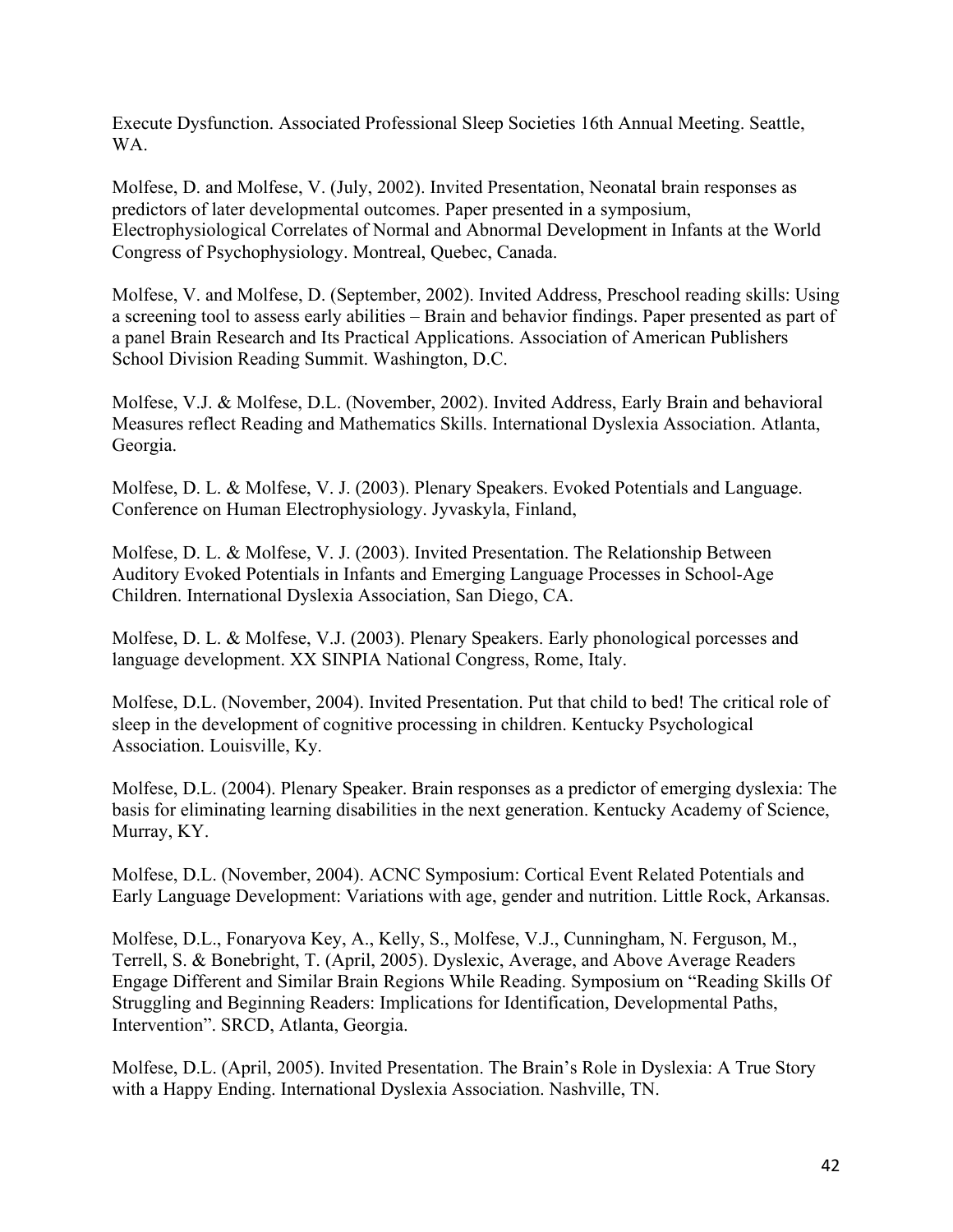Molfese, D.L. (July, 2005). Invited Presentation. Advances in Brain Imaging and its Impact on Dyslexia Treatment. International Dyslexia Association. Washington, D.C.

Molfese, D.L. (April, 2006), Unraveling the Gordian Knot: Investigating the spatial and temporal dynamics of neural processing. Neuroscience Day: The Louisville Chapter for Neuroscience.

Molfese, D.L. & Molfese, V.J. (June, 2006). Dynamic links between emerging brain processes and cognitive processes. Society for Research into Child Learning Disabilities. University of Wisconsin - Madison. Madison, Wisconsin.

Molfese, V.J. & Molfese, D.L. Invited Presentation. (June, 2006). Dynamic Links Between Emerging Cognitive Functions & Brain Processes. Society for the Scientific Studies of Reading: Pre-conference Symposium on Neurobiological and experiential dimensions of Dyslexia – Multiple Perspectives. Vancouver, Canada.

Molfese, D.L. Invited Presentation. (August, 2006). The Use of High-Density Array Event-Related Potentials and Near-infrared Technologies to Provide Spatio-Temporal Insights into Language Processing. International Society on Oxygen Transport to Tissue (ISOTT). Louisville, KY.

Molfese, D.L., Waford, R.N., Warren, C., Pratt, N. Barnes, M., Roman, A., Stone, M., Gozal, D., & Molfese, V. Invited Presentation. (November, 2006). Cognitive Impact of Weightlessness in NASA Astronauts. Kentucky Psychological Association, Louisville, KY.

Molfese, D.L., Molfese, V.J. , Gozal, D., Roman, A. Invited Presentation. (June, 2007). Event-Related Potentials in Sleepy Preschool & Primary Children. APSS. Minneapolis, MN.

Molfese, D.L. & Waford, R.N. (Invited Presentation, October, 2007). The Science of Living in Space. Louisville Science Center, Research!Louisville Conference. Louisville, KY.

Molfese, D.L., Garrod, K. Henderson, D., Molfese, V.J., Molfese, P.J., & Molfese, D.L. (Invited Presentation, October, 2007). Dynamic Links Between Emerging Brain & Reading Processes. Conference on The Development and Analysis of Neural Systems Supporting Language (DANSSL). New York, New York.

Molfese, D.L., Fonaryova Key, A. & Rue, A., & Roman, A. (Invited Presentation, October, 2007). Developmental Changes In Word Learning Effects To Auditorally Named Visual Stimuli. Symposium on "How Early Is Semantics? Electrophysiological Correlates Of Semantic Processing Peaking Earlier Than The N400." 47th Annual Meeting of the Society for Psychophysiological Research (SPR), Savanah, Georgia.

Molfese, D. L. & Molfese, V. (Invited Speakers). Development of very young infants impacts later learning: Part 1 and Part 2. Paper presentation to the Learning Disabilities Association, Chicago, IL, February, 2008.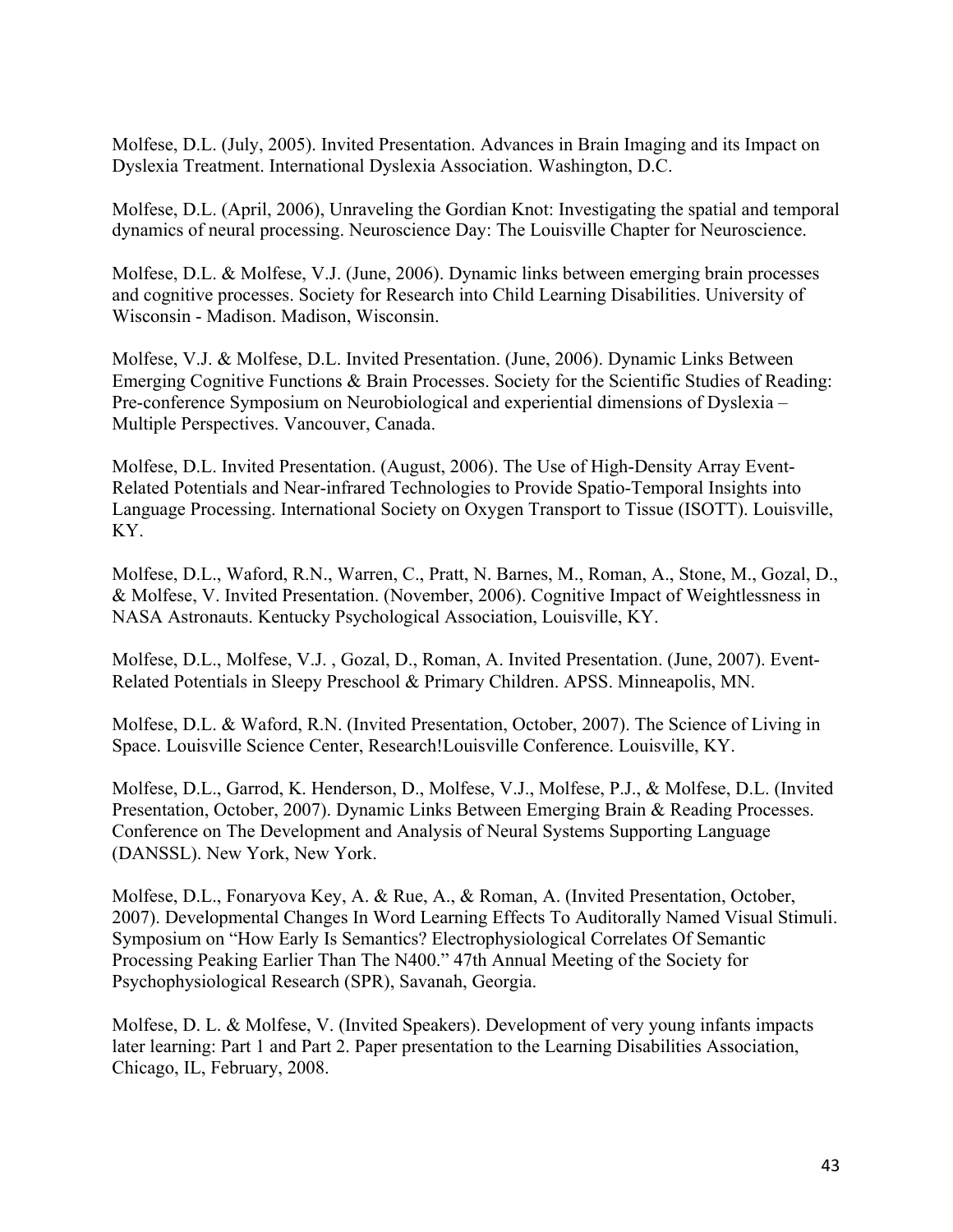Molfese, D. L. & Molfese, V. J. (Invited Speakers). The Dynamic Relationship Between Brain Organization, Reading Development And Other Cognitive Processes: From Neonates To Adolescents. 16th Annual Lindamood-Bell International Conference, Anaheim, California, March 2008.

Molfese, D. L., Molfese, V. J. (Invited Presentation). A theory of neurocognitive development and its implications for early interventions for learning disabilities. Conference on Human Development, Indianapolis, IN, April, 2008.

Molfese, D. L., Garrod, K. & Molfese, V. (Keynote Speaker). The Developing Brain - Birth to Senility. Lessons from Astronauts - Applications for Athletes. Academy for Sports Dentistry, St. Louis, MO, June, 2008.

Molfese, D. & Molfese, V (June, 2008). Invited Presentation. Brain Research: Children as Learners. New York State Reading First and Adolescent Literacy Conference - Creating a P-12 Culture of Literacy. Brooklyn, NY.

Molfese, D.L., & Molfese, V.J. (July, 2008). Invited Presentation. The Brain and Reading Development: From Infancy To Adolescence. The 5th Annual National Reading First Conference in Nashville, TN.

Molfese, D., & Molfese, V. (January, 2009). Invited Presentation. Current Brain Research about Learning. Presentation to Lunch & Learn, University of Louisville, Louisville, KY.

Molfese, D.L., Molfese, V.J., Barnes, M., Starkey, G., Tucker, L., Millis, B., Pratt, N., Waford, R. & Gozal, D. (March, 2009). Invited Presentation. ERP Measures of Brain Activity Predict the Effects of Sleep Restriction on Attention. Symposium on Brain Measures of Cognitive Functioning: Understanding the Roles of Environment and Phenotype. 42nd Annual Gatlinburg Conference, New Orleans.

Molfese, V.J., Molfese, D.L. Rudasill, K., Armstrong, N., Beswick, J., Starkey, G. & Gozal, D. (March, 2009). Invited Presentation. Measures of Brain Activity in Young Children Map onto Behavioral Performance During Executive Function Tasks. Symposium on Brain Measures of Cognitive Functioning: Understanding the Roles of Environment and Phenotype. 42nd Annual Gatlinburg Conference, New Orleans.

Molfese, D. L. & Molfese, V. J., Starkey, G., Armstrong, N., Molfese, P. J., Harris, L. & Garrod, K. (April, 2009). Invited Presentation. Brain & Behavioral Evidence of the Impact of Sleep Restriction on Executive Functions. Symposium on "How Children's Sleep Is Related to Daytime Functioning." 2009 Bi-Annual Meeting of The Society for Research in Child Development. Denver, CO.

Molfese, V.J., Beswick,J., Jacobi-Vessels, J., Armstrong,N., Culver, B., White, J., Ferguson, M., & Molfese. D.L. (April, 2009). Invited Presentation. Connections of Alphabet Writing, Naming and Sound Skills in Preschool and Kindergarten. Symposium on "Writing Development From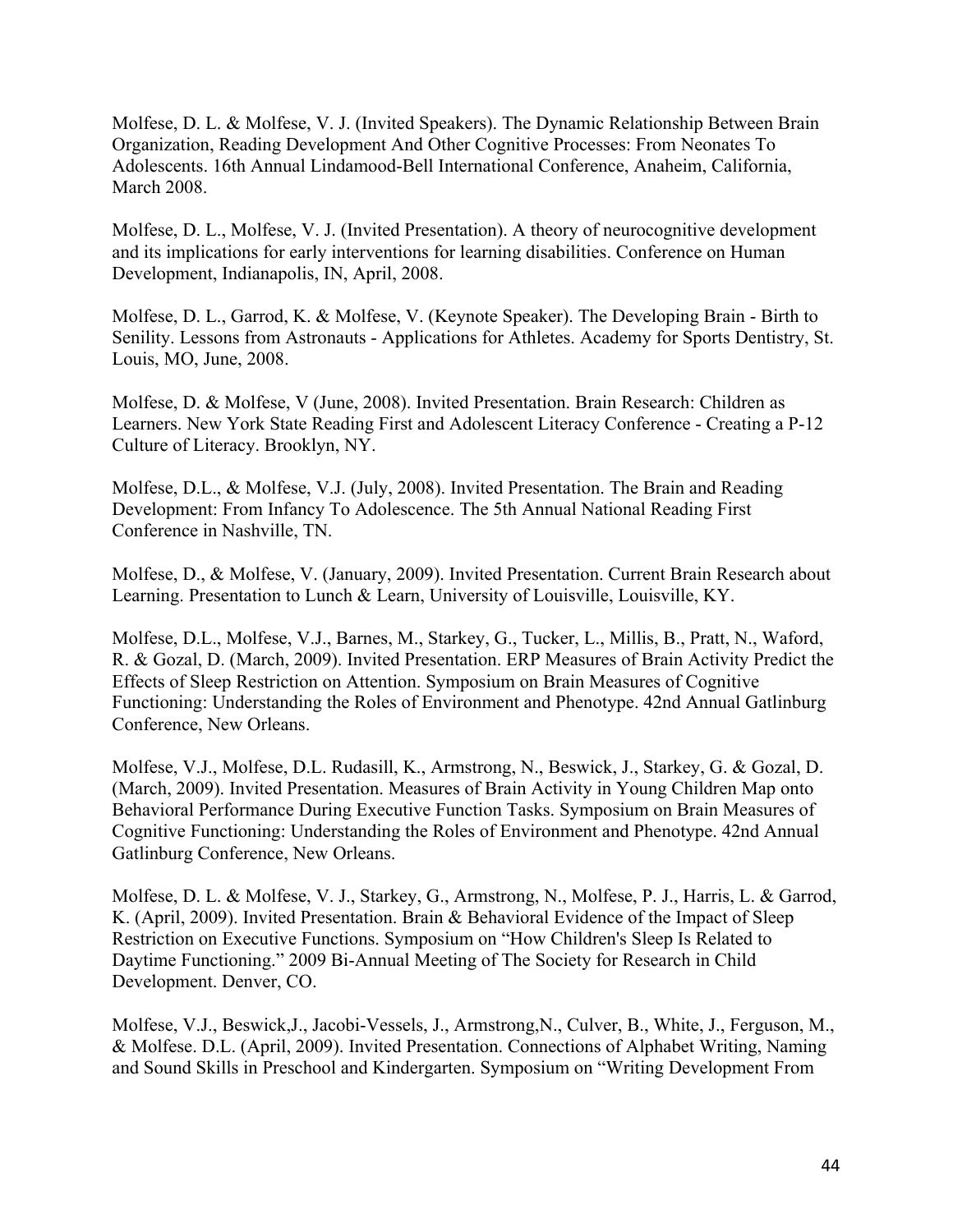Early to Middle Childhood: New Interdisciplinary Findings and Models." 2009 Bi-Annual Meeting of The Society for Research in Child Development. Denver, CO.

Molfese, D.L. & Molfese, V.J. (May, 2009). Invited Presentation. The Young and the Adult Brain Learning Disabilities: Prevention and Intervention. The Edmond J. Safra Brain Research Center for the Study of Learning Disabilities Inaugural Conference. University of Haifa, Haifa, Israel.

Molfese, D. L. & Molfese, V. J. (September, 2009). Invited Presentation. Advances in reading intervention technique to address reading problems in normal developing and reading disabled children. First Steps, the Kentucky Early Intervention System. General Butler State Park Conference Center.

Molfese, D.L., Molfese, V.J., Molfese, P.J. & Molfese, D.L. (September, 2009). Invited Presentation. The Role of ERPs in Early Risk Identification & Intervention. NIMH Conference on Using EEG/ERP/MEG to Understand Neural Mechanisms and Treatment Effects in Mental Illness in Children and Adolescents. Bethesda, Maryland.

Molfese, D.L. (October, 2009). Keynote Address. How Neuroscience Can Help The Teacher In The Classroom. EPCL Public Seminar. The Hong Kong Institute of Education. Hong Kong, China.

Molfese, D.L. (October, 2009). Invited Presentation. The Use of Brain Responses to Study the Relationship Between the Developing Brain and Emerging Cognitive Functions. EPCL Public Seminar. The Hong Kong Institute of Education. Hong Kong, China.

Molfese, D.L. (December, 2009). The neural correlates of language intervention in SLI children. Multi-University InterBrain Alliance of Finland, Jyvaskyla, Finland.

Molfese, D., and Molfese, V. (May, 2011). The Brain and Reading Development: Fro Infancy To Adolescence. Keynote presentation at the Developmental & Learning Sciences Summit, University of Cincinnati, Cincinnati, OH.

Molfese, D.L. & Molfese, V.J. (October, 2011). Interventions in the First Years of Life to Mitigate Later Emerging Language Impairment. Reading, Language, and the Brain: Understanding the Development of Literacy. Haskins Training Institute., New Haven CT.

Molfese, D.L. (November, 2011). The Cognitive Neuroscience of Second Language Acquisition: Present challenges and future potential. Center for Advanced Study of Language. University of Maryland.

Molfese, D.L. (March, 2012). "Learning Styles and Perceptual Pathways: Tapping in to Neurological Proclivities". Dragon Fly Community-Connect Webinar Series.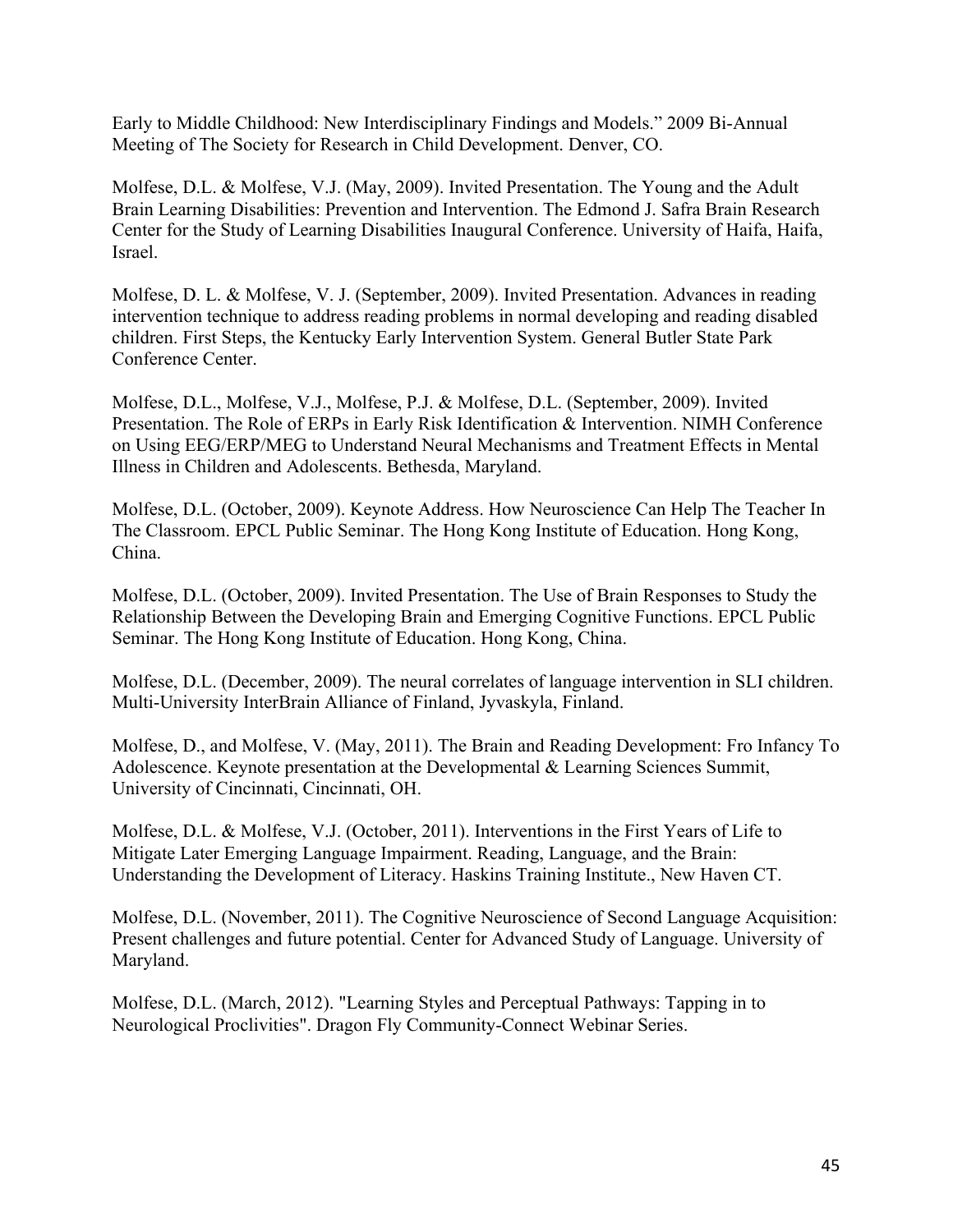Molfese, D.L., Kota, S., Hudac, C., Nedrow, J., Smith, M. & Davidson, A. (2012). Keynote Speaker. Sports Concussion: Present & Future. Nebraska Head Injury Association Annual Meeting, Kaerney, NE.

Molfese, D.L. & Earnest, N. (2012). Invited Presentation. The Brain, Aging & Sex Differences. Nebraska Head Injury Association Annual Meeting, Kaerney, NE.

Molfese, D.L. & Molfese, V.J. (2012) Keynote Address. The Brain's Role in Dyslexia: A True Story with A Happy ending. 2012 CYFS Creating Connections Lecture, University of Nebraska-Lincoln. April 2, 2012.

Molfese, D.L., Hudac, C., Cortesa, C., Kota, S., Devlin, L.A., & Radmacher, P. (May 3, 2012). Contrasting the use of MMN and Equal Probability Paradigms to Study Memory in Late Preterm and Term Infants. Presentation at the 6th Conference on Mismatch Negativity (MMN) and Its Clinical and Scientific Applications. The Graduate Center, CUNY, New York, NY.

Hudac, C.M., Kota, S., Nedrow, J.L., & Molfese, D.L. (2012, April). Invited Paper: Neural mechanisms underlying neuro-optometric rehabilitation following traumatic brain

injury. Invited oral presentation at the annual Neuro-Optometric Rehabilitation Association in Memphis, TN.

Molfese, D. & Molfese, V. (April, 2012). Sleep habits and cognitive development. Invited Presentation, 2012 Child, Youth, Families, and Schools Summit on Research in Early Childhood: Creating Connections Between Research and Practice, Lincoln, NE.

Molfese, D.L. (April, 2012). Keynote Speaker. The brain's role in Dysexia: A true story with a happy ending. Presentation at Child, Youth, Families and Schools Creating Connections Speaker Series, Lincoln, NE.

Molfese, D.L. (2014, September). Keynote Speaker. Madonna Chairman's 2014 GOAL Awards. Lincoln, NE.

Molfese, D.L. (2014, October). Keynote Speaker. The Brain and Dyslexia. The Nebraska Dyslexia Association. Lincoln, NE.

Molfese, D.L. (2014, October). UNL Nebraska Lecture" Concussion: The New Reality. West Stadium Club, Memorial Stadium.

Molfese, D.L. (February, 2015). Invited Presentation, Leading Internal and External Collaborations. Committee on Institutional Collaboration Big10 Conference. Northwestern University, Chicago, IL.

Molfese, D.L. (2015, June). Keynote Speaker, Advances in Dyslexia Research and Intervention. Mensa National Meeting. Louisville, KY.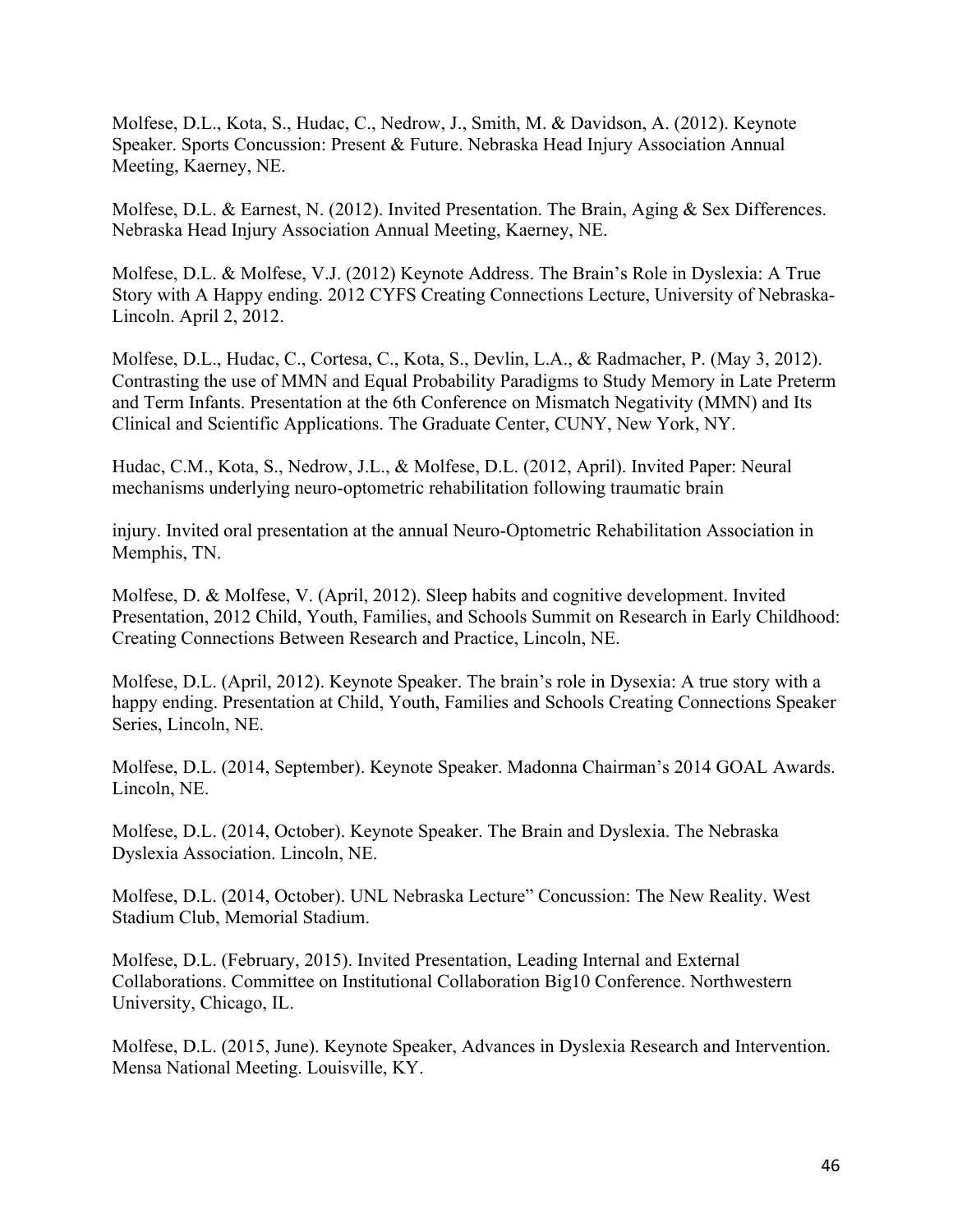Molfese, D.L. & Molfese, V.J. (2017, November). Timing of Brain Responses to Speech Sounds in Infancy: Predicting Language and Reading Skills. Symposium on Speech in Reading (Chair, Margie B. Gills), Atlanta, Ga.

## **F. PRESENTATIONS AT PROFESSIONAL MEETINGS**

Molfese, D. L. (1972, December). Cerebral asymmetry in infants, children, and adults: Auditory evoked responses to speech and non-speech stimuli. Paper presented at the 84th meeting of the Acoustic Society of America, Miami.

Molfese, D. L., & Freeman, Jr. R. B. (1973, April). Zerebrale asymmetrie der sprachwahrnehmung bei neugeborenen. Paper presented to the 15th Tagung Experimentell Arbeitender Psychologen, Erlangen.

Molfese, D. L. (1973, May). Cerebral asymmetry: The development of speech perception in the human brain. Paper presented to Midwestern Psychological Association meeting, Chicago.

Molfese, D. L., & Goldberger, K. (1974, May). The development of passive sentence comprehension. Paper presented to the 46th Annual Meeting of the Midwestern Psychological Association, Chicago.

Molfese, D. L. (1974, September). The role of Semantic and Syntactic factors in integrative memory. Paper presented to the 82nd meeting of the American Psychological Association, New Orleans.

Uselding, D., & Molfese, D. L. (1974, September). Adult speech perception: Asymmetrical effects in categorical perception. Paper presented to the 82nd meeting of the American Psychological Association, New Orleans.

Molfese, D. L. (1974, November). The development of speech production in children: A physiological model. Paper presented to the 88th meeting of the Acoustical Society of America, St. Louis.

Molfese, D. L. (1975, April). Factors affecting differential hemispheric processing of speech materials in human infants. Paper presented at the 1975 Biennial meeting of the Society for Research in Child Development, Denver.

Molfese, D. L. (1975, May). Factors affecting differential hemispheric responding in premature infants. Paper presented to the 47th annual meeting of the Midwestern Psychological Association, Chicago.

Molfese, D. L. (1976, May). Asymmetries in infant speech perception. Paper presented to the 48th Annual Meeting of the Midwestern Psychological Association, Chicago.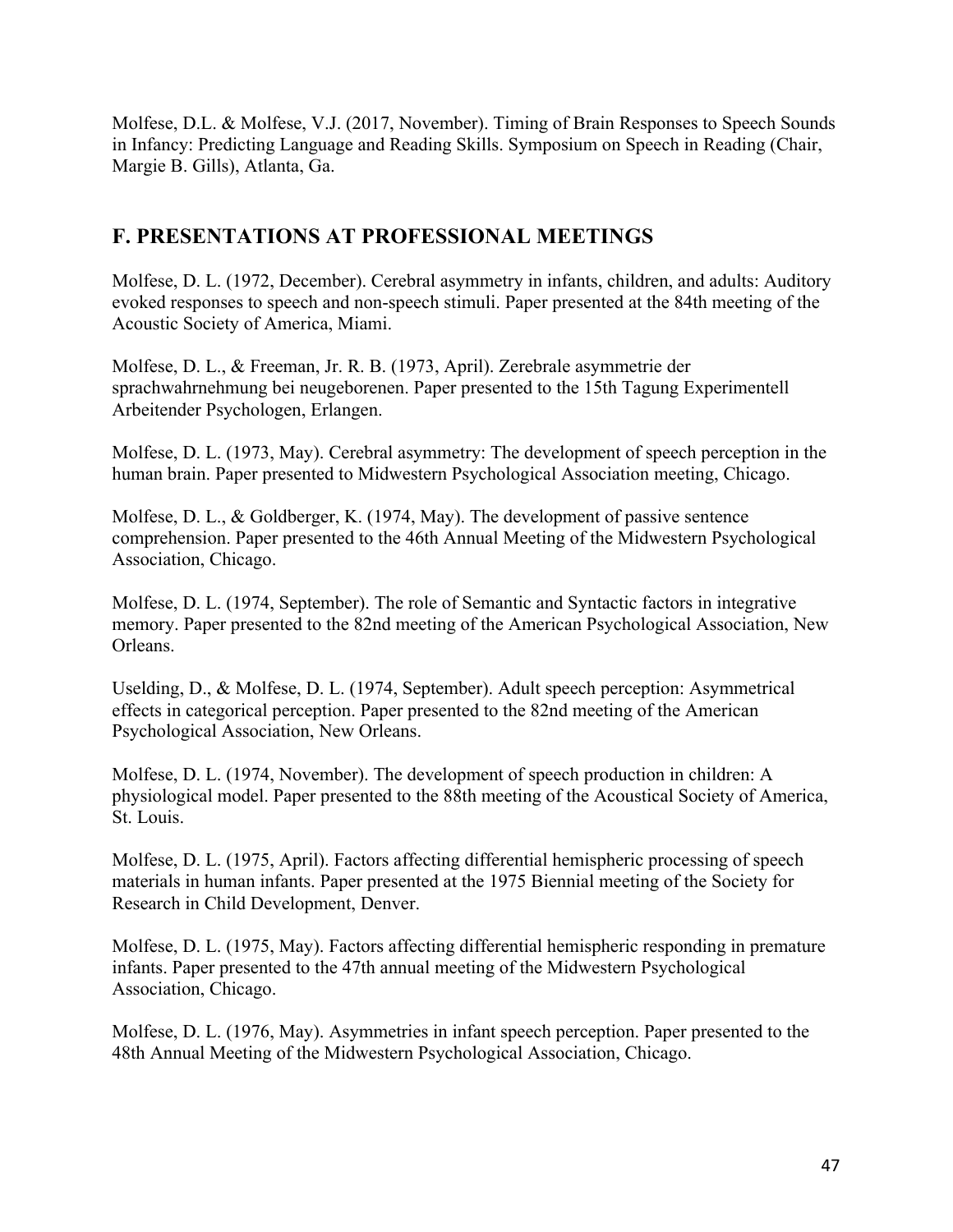Molfese, D. L., Nunez, G., & Seibert, S. M. (1976, May). Electrophysiological correlates of speech perception in neonates. Paper presented to the 48th Annual Meeting of the Midwestern Psychological Association, Chicago.

Molfese, D. L. (1976, September). Neurocortical processing of speech sounds: Infancy to adulthood. Conference on Sign Language and Neurolinguistics. Rochester, New York.

Molfese, D. L., & Jones-Molfese, V. (1977, March). Electrophysiological correlates of categorical speech perception in infants two to four months old. Paper presented at the 1977 Biennial Meeting of the Society for Research in Child Development, New Orleans.

Hess, T. H., & Molfese, D. L. (1977, March). Cortical processes underlying categorical perception in 4 year olds: Neuroelectrical correlates. Paper presented at the 1977 Biennial Meeting of the Society for Research in Child Development, New Orleans.

Molfese, D. L. (1977, May). Electrophysiological correlates of meaning. Paper presented at the 49th Annual Meeting of the Midwestern Psychological Association, Chicago.

Papanicolaou, A. C., & Molfese, D. L. (1977, May). Evoked potential components related to handedness processing strategies and stimulus features. Paper presented at the 49th Annual Meeting of the Midwestern Psychological Association, Chicago.

Papanicolaou, A., & Molfese, D. L. (1977, June). Latent components of evoked potentials related to phonological and semantic features of verbal stimuli. Paper presented at the 93rd Annual Meeting of the Acoustical Society of America.

Molfese, D. L., & Hess, R. M. (1977, June). Neuroelectrical correlates of categorical speech perception in preschool aged children. Paper presented at the 93rd Annual Meeting of the Acoustical Society of America.

Molfese, D. L. (1978, February). Subcortical involvement in semantic processes: Electrophysiological evidence. International Neuropsychological Society.

Molfese, D. L. (1978, February). Left hemisphere involvement in the perception of consonant transitions. International Neuropsychological Society.

Molfese, D. L., & Molfese, V. (1978, April). VOT Discriminations - Developmental Changes. Fifth Biennial Meeting of the Southeastern Conference on Human Development, Atlanta.

Molfese, D. L., & Molfese, V. (1978, May). VOT Discrimination is not innate. 50th Annual Meeting of the Midwestern Psychological Association, Chicago.

Molfese, D. L., & Molfese, V. J. (1979, February). Left hemisphere involvement of newborn infants in speech perception. International Neuropsychological Society, New York.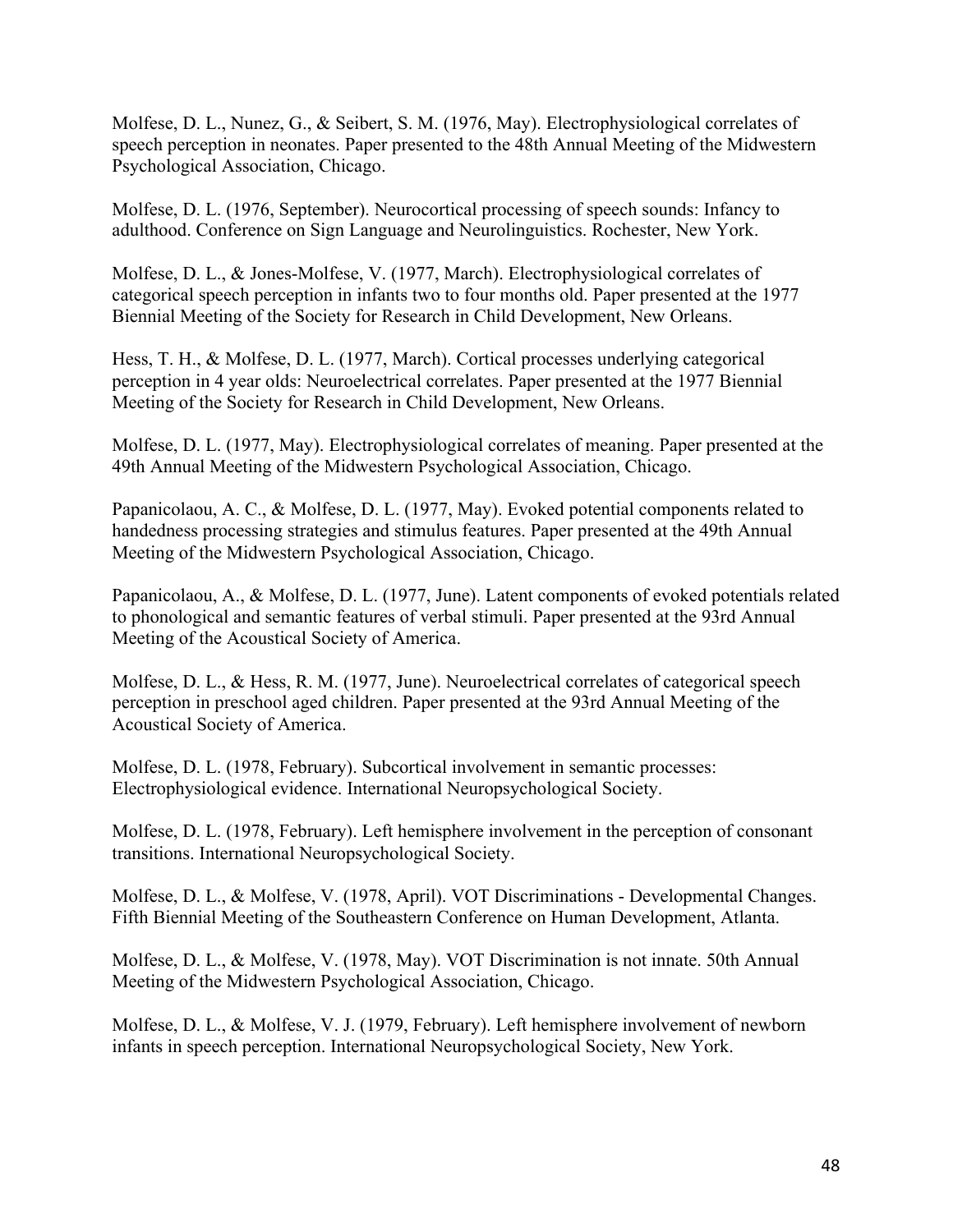Molfese, D. L., & Molfese, V. J. (1979, March). Left hemisphere discrimination of consonants in newborn infants. Society for Research in Child Development, San Francisco.

Molfese, D. L., & Schmidt, A. (1980, May). Electrophysiological evidence for consonant invariance during speech perception. Midwestern Psychological Association.

Erwin, R. J., & Molfese, D. L. (1980, May). Hemispheric processing of vowel sounds. Midwestern Psychological Association.

Molfese, D. L., Erwin, R. J., & Deen, M. E. (1980, November). Electrophysiological indices of consonant invariant cues from scalp recorded potentials of preschool age children during speech perception. Society for Neuroscience.

Molfese, D. L., Erwin, R. J., & Deen, M. E. (1980, November). Hemispheric discrimination of tone onset times by preschool children. Psychonomic Society, St. Louis.

Molfese, D. L., Parsons, C., & Sode, J. (1980, October). Auditory evoked responses distinguish between right and left cerebral damage in adult men. American Physiological Society.

Molfese, D., Morse, P., Taylor, J., & Erwin, R. (1981, February). Cortical responses of infant rhesus monkeys to consonant invariant cues: Evidence for an innate basis for language development. International Neuropsychological Society.

Molfese, D. L., & Molfese, V. J. (1981, March). Neuroelectrical evidence for phoneme perception in newborn human infants. Society for Research in Child Development, Boston.

Molfese, D. L., & Molfese, V. J. (1982, February). Hemispheric responses of preschool age children to speech and nonspeech temporal cues. International Neuropsychology Society, Pittsburgh.

Morse, P. A., Laughlin, N., Linnville, S., Wetzel, F., & Molfese, D. (1983, March). A longitudinal study of phonetic distinctions in nonhuman primates: Electrophysiological indices of categorical-like perception. Body for the Advancement of Brain, Behavioral and Language Enterprises.

Molfese, D. L., Linnville, S., Wetzel, F., Morse, P. A., Laughlin, N., & Bowman, R. E. (1983, May). Prenatal versus postnatal effects of lead on brain responses to speech sounds: Electrophysiological indices in Rhesus Macques. Midwestern Psychological Association.

Molfese, D. L., & Molfese, V. J. (1983, May). Predicting language performance at age three years from neuroelectrical measures obtained at birth. Midwestern Psychological Association.

Wetzel, F., Linnville, S., & Molfese, D. L. (1984, May). A study of semantic features: Electrophysiological correlates. Paper presented to the 56th annual meeting of the Midwestern Psychological Association, Chicago.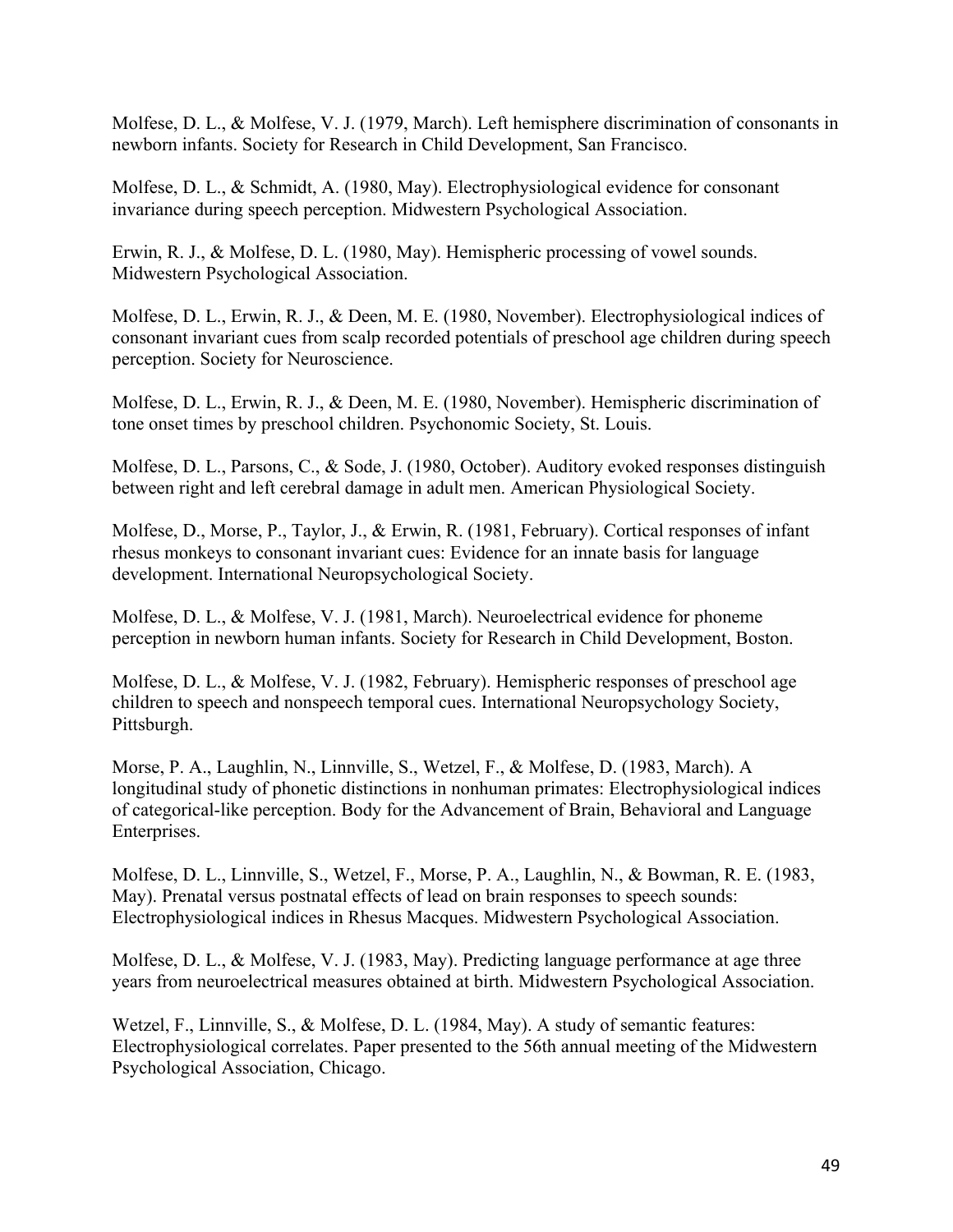Linnville, S., Wetzel, F., Leicht, D., & Molfese, D. L. (1984, May). Electrophysiological correlates of handedness and speech perception. Paper presented to the 56th annual meeting of the Midwestern Psychological Association, Chicago.

Molfese, D. L. (1985, February). Hemisphere differences and the emergence of word discriminations during infancy. Paper presented to the 14th Annual meeting of the International Neuropsychological Society, Denver.

Molfese, D. L., Wetzel, F., Linnville, S., Imbasciate, C., Leicht, D., Courtney, C., Baldwin, K., & Adams, C. (1985, May). Word recognition in 16-month old infants: Electrophysiological indices. Paper presented to the 57th annual meeting of the Midwestern Psychological Association.

Molfese, D. L., & Wetzel, F. (1986, May). Infant memory for frequent and infrequent events: Electrophysiological correlates. Midwestern Psychological Association Meeting, Chicago.

Boliek, C. A., Peters, C., Oestricker, J., & Molfese, D. L. (1987, March). Electrophysiological correlates of consonant and vowel perception with learning disabled adults. Body for the Advancement for Brain, Behavior, and Language Enterprises: A Conference on the Neuropsychology of Language. Niagara Falls, Canada.

Boliek, C. A., Molfese, D. L., & MacGregor, L. A. (1987, May). Electrophysiological correlates of learning disabilities and speech perception. Midwestern Psychological Association, Chicago, IL.

Betz, J. C., Adams, C. A., & Molfese, D. L. (1987, May). Electrophysiological correlates of consonant categorical speech perception in dogs: Does Fido know his place. Midwestern Psychological Association, Chicago, IL.

Adams, C. A., Betz, J. C., & Molfese, D. L. (1987, May). Electrophysiological correlates of categorical perception of voicing contrasts in dogs: See Spot tell "BA" from "PA." Midwestern Psychological Association, Chicago, IL.

Molfese, D. L., & Molfese, V. J. (1987, July). Developmental changes in the hemisphere differences of human infants from birth to one year of age during speech perception. International Neuropsychological Society, Barcelona, Spain.

Molfese, D. L., & Molfese, V. J. (1988, January). Auditory evoked responses and prediction of later developmental outcomes. International Neuroscience Society.

Molfese, D. L. (1988, November). Electrophysiological correlates of word meanings in young infants. American Speech-Language-Hearing Association, Boston, MA.

Molfese, D. L., & Betz, J. C. (1988, November). Use of microcomputers as portable and inexpensive evoked potential systems. American Speech- Language-Hearing Association, Boston, MA.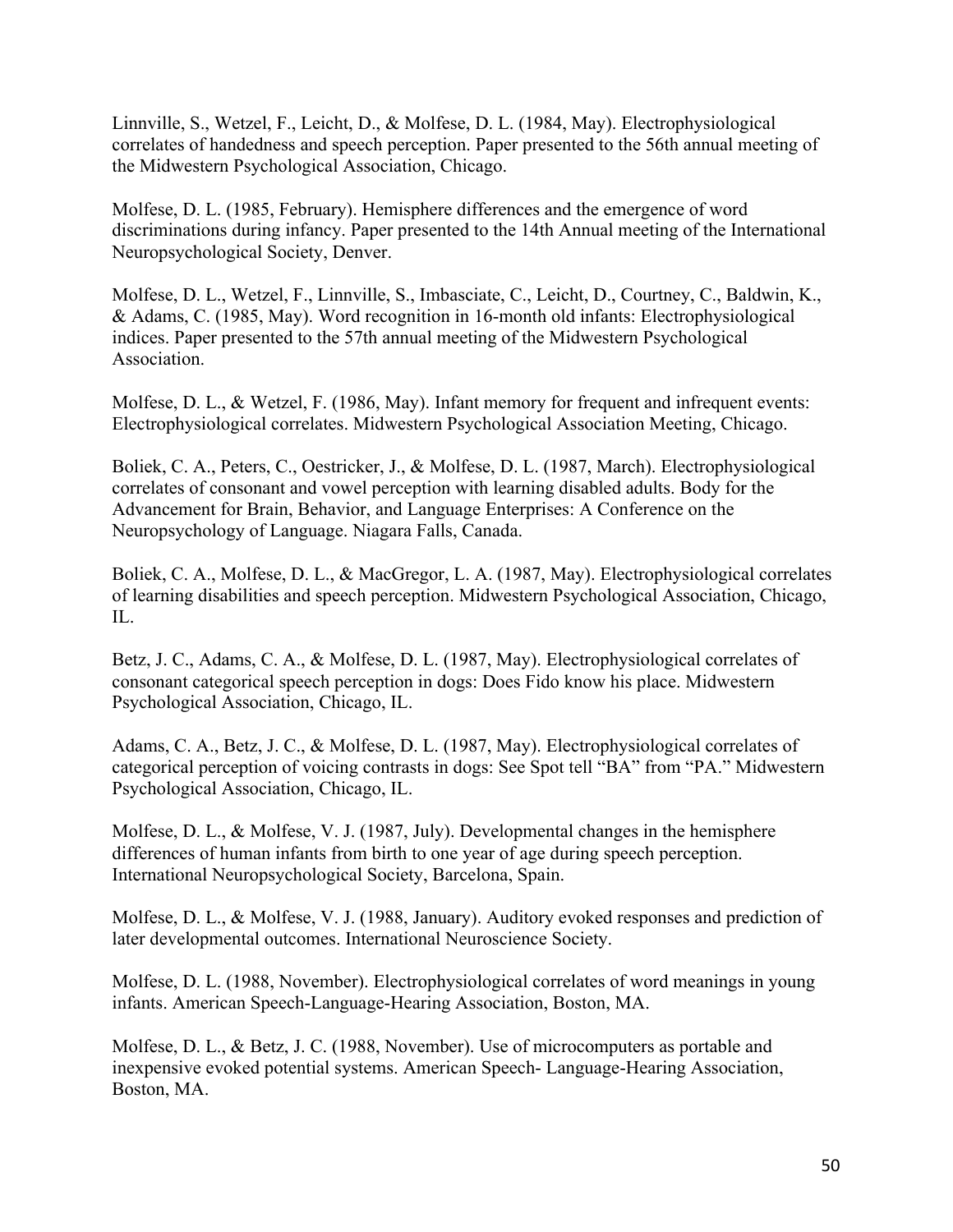Molfese, D. L., Peters, C. J., & Morse, P. A. (1989, February). Auditory evoked responses from infants to verbal labels for different objects: Cross-modal processing as a basis for early language acquisition. International Neuropsychological Society.

Molfese, D. L. (1989, March). The use of ERPs to study early word development. Symposium on Evoked potentials: Recent Advances in the study of language and

cognition. Conference on Neuropsychology: Experimental and Theoretical. Niagara Falls, New York.

Molfese, D. L., & Molfese, V. J. (1989, May). Brain responses at birth discriminate between children at three years-of-age with different levels of language skills: Results from a longitudinal study. Midwestern Psychological Association, Chicago, IL.

Camperlengo, L. L., Burger-Judisch, L. & Molfese, D. L. (1989, May). Perceptual constancy for consonant sounds in human newborns: Electrophysiological implications. Midwestern Psychological Association, Chicago, IL.

Burger-Judisch, L., Campberlengo, L. L., & Molfese, D. L. (1989, May). Electrophysiological correlates of speech and nonspeech perception in human newborn infants. Midwestern Psychological Association, Chicago, IL.

Morris, R., Molfese, D. L., & Romski, M. A. (1989, June). International Neuropsychology Society Meeting, Helsinki, Finland.

Molfese, D. L., Morse, P. A., & Cornblatt, R. (1990, February). Comprehending what's in a name: Auditory evoked responses of receptive naming in traumatic brain injured adults. International Neuropsychology Society, Orlando, FL.

Morse, P. A., Molfese, D. L., & Cornblatt, R. (1990, March). Auditory evoked response measures of language comprehension in TBI individuals. Sixth Annual National Traumatic Brain Injury Symposium, Boston, MA.

Cercy, S. P., Adams-McGlasson, C. L., & Molfese, D. L. (1990, May). Comprehending what's in a name: Auditory evoked responses of receptive naming in traumatic brain injured adults. Midwestern Psychological Association, Chicago, IL.

Molfese, D. L., Morse, P. A., & Cornblatt, R. (1990, May). Auditory evoked response measures of sentence comprehension in head injured adults. Midwestern Psychological Association, Chicago, IL.

Morse, P. A., Molfese, D. L., & Cornblatt, R. (1990, August). Sentence comprehension to severe head injury: Auditory evoked response measures. American Psychological Association, Boston, MA.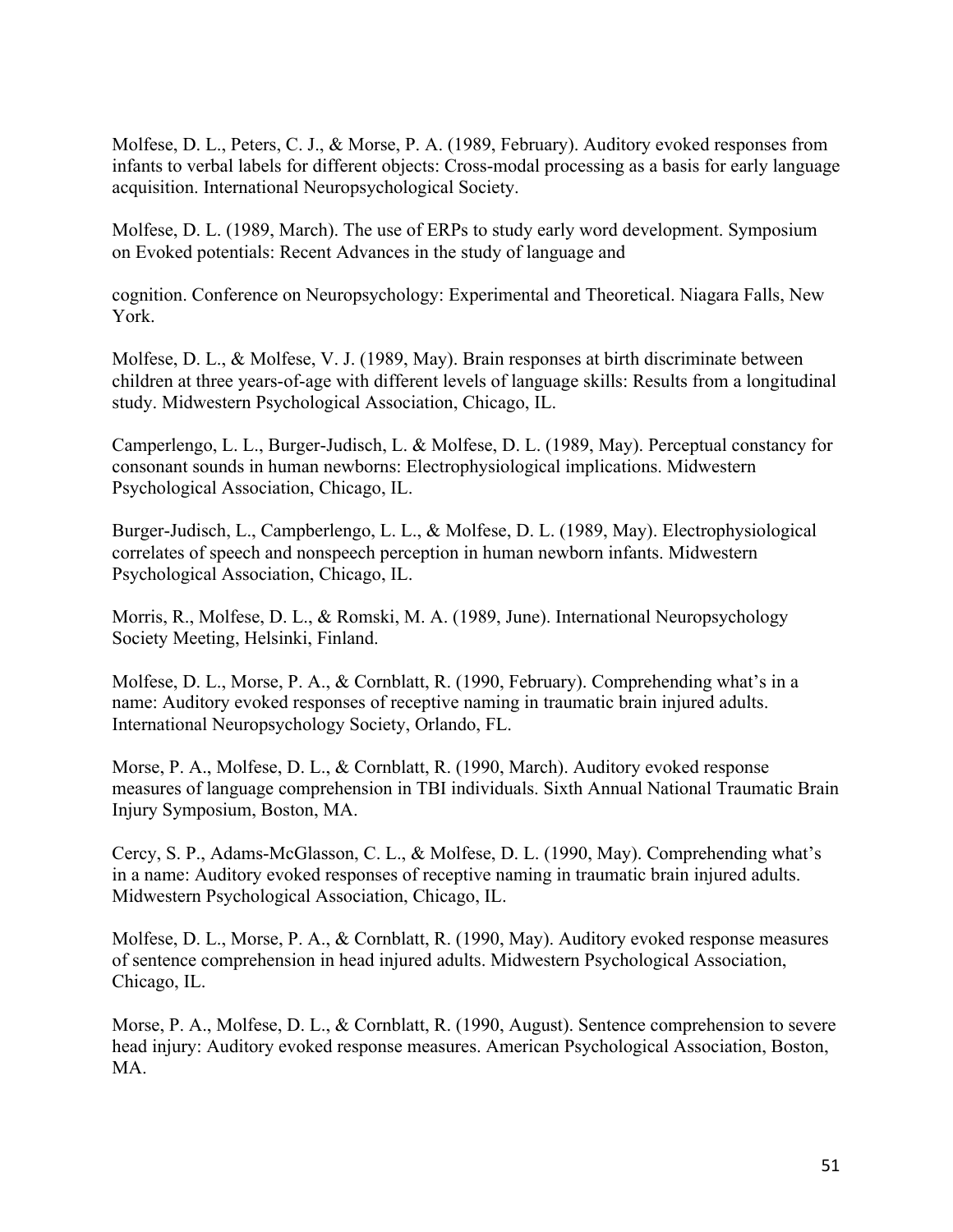Molfese, D. L., & Molfese, V. J. (1991, February). The use of scalp recorded evoked responses at birth to predict language performance at 3 years of age. International Neuropsychology Society, San Antonio, TX.

Molfese, D. L., & Molfese, V. J. (1991, April). Auditory evoked brain responses at birth predict language performance at 3 years of age. Society for Research in Child Development, Seattle, Washington.

Molfese, D. L., & Wetzel, W. F. (1991, April). Neural correlates of early cognitive and linguistic development. Society for Research in Child Development, Seattle, Washington.

Molfese, D. L., & Molfese, V. J. (1991, May). Newborn auditory evoked brain responses discriminate language skills at 3 years-or-age. Midwestern Psychological Association, Chicago, IL.

Burger-Judisch, L. M., & Molfese, D. L. (1991, May). Maturational sex differences in the auditory evoked response to speech and nonspeech stimuli. Midwestern Psychological Association, Chicago, IL.

Gill, L., Burger, L., & Molfese, D. L. (1992, February). Auditory evoked responses recorded from adults to nouns and verbs during a matching task. International Neuropsychological Society, San Diego, CA.

Molfese, D. L., & Shucard, D. W. (1992, April). Current and future directions in infant developmental neuropsychology from an electrophysiological perspective. Symposium organized for the 8th international conference on infant studies, Miami.

Molfese, D. L. (1992, April). What event related potentials offer to the study of infant language development. 8th International conference on infant studies, Miami.

Burger-Judisch, L. M., Gill, L. A., & Molfese, D. L. (1992, May). Evoked responses discriminate nouns from verbs during a visual-auditory matching task. Midwestern Psychological Association, Chicago, IL.

Murray, K. L., & Molfese, D. L. (1992, May). Perceptual invariance for consonant sounds in 4 year-old children: Electrophysiological correlates. Midwestern Psychological Association, Chicago, IL.

Simos, P. G., Clark, K. B., & Molfese, D. L. (1992, May). Perceptual invariance for consonant and vowel information in newborn infants: Electrophysiological correlates. Midwestern Psychological Association, Chicago, IL.

Molfese, D. L. (1993, March). Biological influences on lifelong changes. Conference on The Assessment of Biological Mechanisms Across the Lifespan, Carbondale, IL.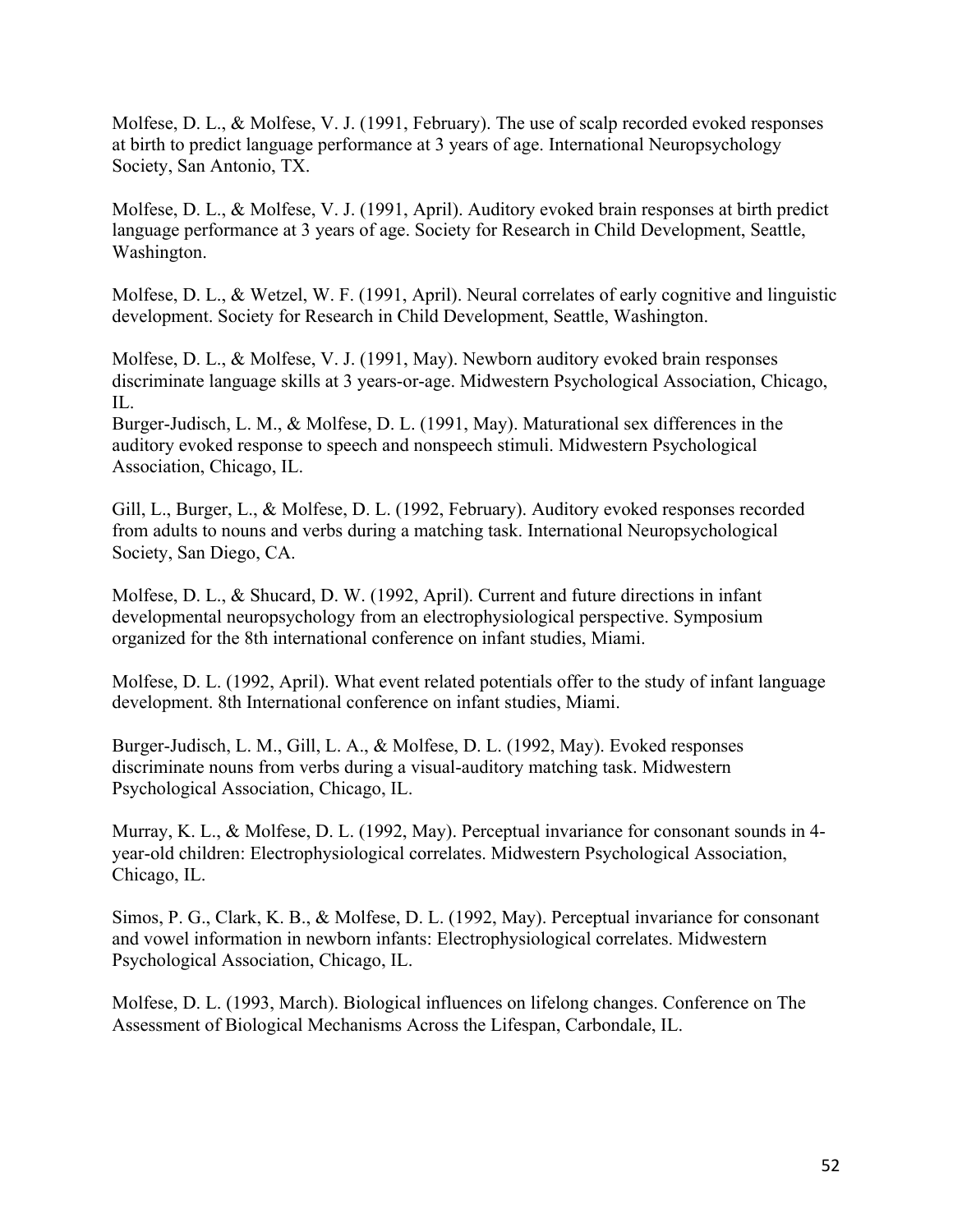Simos, P., Murray, K., & Molfese, D. L. (1993, March). Consonant cue discrimination in 5 year old children: Electrophysiological correlates. Conference on The Assessment of Biological Mechanisms Across the Lifespan, Carbondale, IL.

Molfese, D. L., Wetzel, W. F., & Gill, L. A. (1993, March). Known vs. unknown word discrimination in 12-month-old human infants: Electrophysiological correlates. Conference on Developmental Neuropsychology. New Orleans, LA.

Molfese, D. L., Molfese, V. J., Benshoff, S., & Gill, L. A. (1993, March). Auditory evoked brain responses at birth predict language performance at 3 years of age. Society for Research in Child Development, New Orleans, LA.

Gill, L. A., & Molfese, D. L. (1993, May). Electrophysiological correlates of word meanings in 12-month-old infants. Midwestern Psychological Association, Chicago, IL.

Molfese, D. L., & Molfese, V. J. (1993, May). Brain responses at birth predict language skills at three-years-of-age: A longitudinal study. Midwestern Psychological Association, Chicago, IL.

Murray, K., & Molfese, D. L. (1993, May). Consonant sound discrimination in 4 year old children: Electrophysiological correlates. Midwestern Psychological Association, Chicago, IL.

Simos, P., Murray, K., & Molfese, D. L. (1993, May). Bilateral and right hemisphere discrimination of consonant sounds in 5-year-old children. Midwestern Psychological Association, Chicago, IL.

Murray, K., & Molfese, D. L. (1993, May). Effects of head down tilt on cognitive processing. Aerospace Medical Association meeting, Toronto, Ontario, Canada.

Molfese, D.L. & Gupta, L. (1993). A brain-response based artificial neural network control system for spinal cord and brain-injured patients, 24th Annual Neural Prosthesis Workshop, NIH, Bethesda, MD, October 13-15.

Brenden, R. A., Simos, P. G., & Molfese, D. L. (1993, October). Electrophysiological evidence of innate basis for temporal perception. Undergraduate Conference, Rockford College, Rockford,  $\Pi$ .

Simos, P. G., Molfese, D. L., & Brenden, R. A. (1994, February). Innate basis for the perception of voicing contrasts: Electrophysiological correlates. 22nd Annual International Neuropsychology Society Meeting, Cincinnati, OH.

Molfese, D. L., Molfese, V. J., & Gill, L. A. (1994, February). Predicting language performance at 5 years of age from evoked potentials recorded at birth. 22nd Annual International Neuropsychology Society Meeting, Cincinnati, OH.

Molfese, D. L. (1994, February). Discussant. Language and the brain: Insights from imaging studies. 22nd Annual International Neuropsychology Society Meeting, Cincinnati, OH.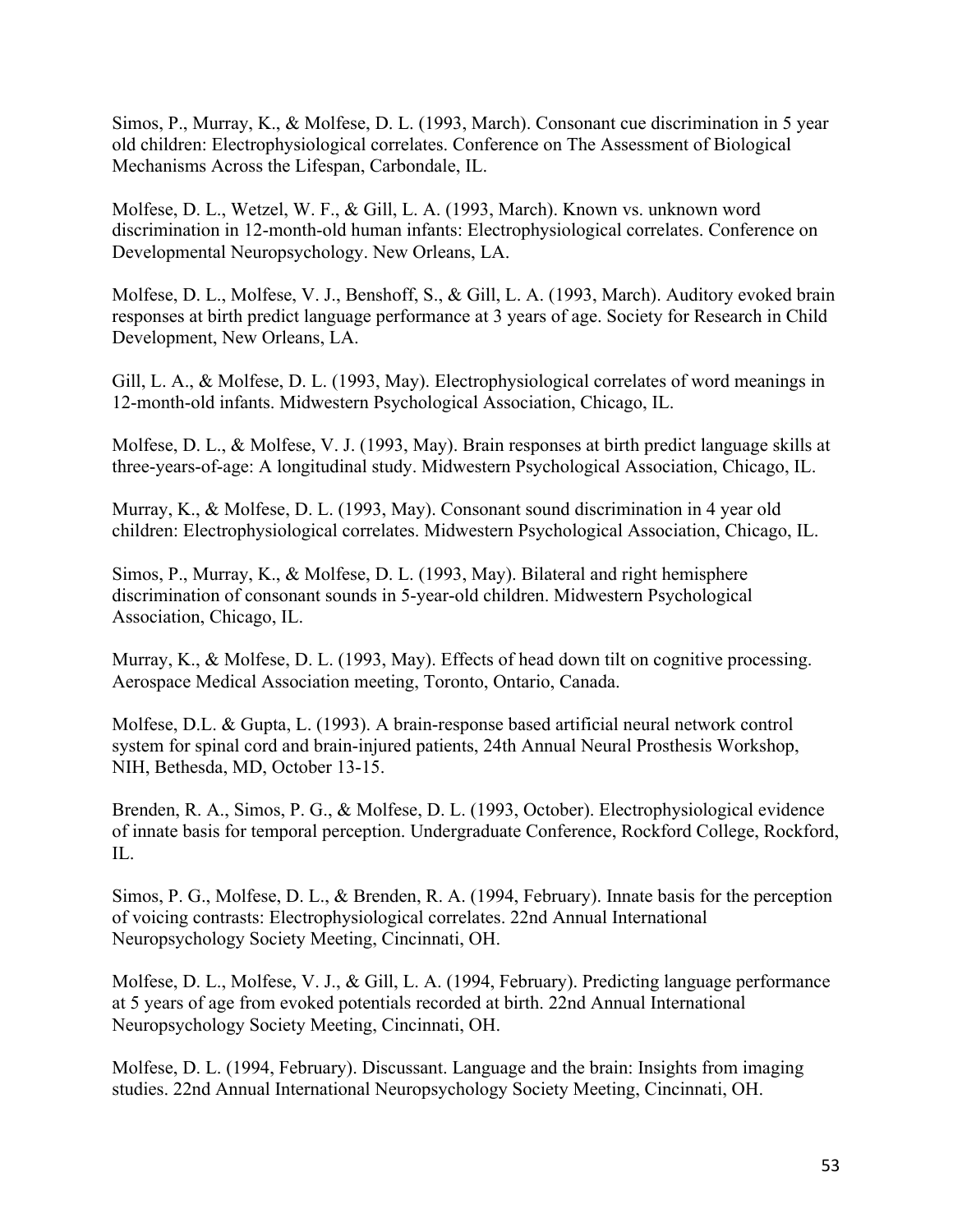Murray, K. L., Benshoff, S. J., & Molfese, D. L. (1994, May). The effects of head- down-tilt on cognitive processing. Midwestern Psychological Association, Chicago, IL.

Simos, P. G. Molfese, D. L., & Brenden, R. A. (1994, May). Consonant place discrimination in newborn infants. Midwestern Psychological Association, Chicago, IL.

Molfese, D. L., Wetzel, W. F., & Tan, A. (1994, May). Eight month retest for memory changes in 22 month old infants: Data from evoked potentials. Midwestern Psychological Association, Chicago, IL.

Molfese, D. L., Gill, L., & Benshoff, S. (1994, June). Predicting language performance at 5 years of age from evoked brain potentials recorded at birth. International Conference on Infant Studies, Paris, France.

Molfese, D. L. (1994, June). Cross-species comparisons for speech sound discrimination. Symposium on Developmental Neuropsychology: Implications from Studies in Great Apes. International Conference on Infant Studies, Paris, France.

Gill, L. A., Tan, A., & Molfese, D. L. (1995, February). Preschoolers' auditory evoked responses to nouns and verbs in a matching task. International Neuropsychological Society Meeting, Seattle, Washington.

Sakari, S., Molfese, D. L., & Simos, P. G. (1995, February). Electrophysiological correlates of orthographic and phonological processing using the probe procedure. International Neuropsychological Society Meeting, Seattle, Washington.

Gill, L. A., Tan, A., & Molfese, D. L. (1995, March). Auditory evoked responses to nouns and verbs in preschoolers. Society for Research in Child Development, Indianapolis, IN.

Molfese, D. L., Gill, L. A., & Simos, P. G. (1995, March). Predicting language performance at 5 years from evoked potentials recorded at birth. Society for Research in Child Development, Indianapolis, IN.

Acheson, S., & Molfese, D. L. (1995, May). Electrophysiological correlates of the WISC-III verbal-performance IQ discrepancy: Evidence from newborn event related potentials. Midwestern Psychological Association meeting, Chicago, IL.

Simos, P. G., Peters, C. J., & Molfese, D. L. (1995, May). Consonant cue discrimination of speech and nonspeech sounds in newborn infants: Electrophysiological correlates. Midwestern Psychological Association meeting, Chicago, IL.

Molfese, D. L., & Tan, A. (1995, May). Classification by sex of event related potentials (ERPs) to speech and nonspeech stimuli. Midwestern Psychological Association meeting, Chicago, IL.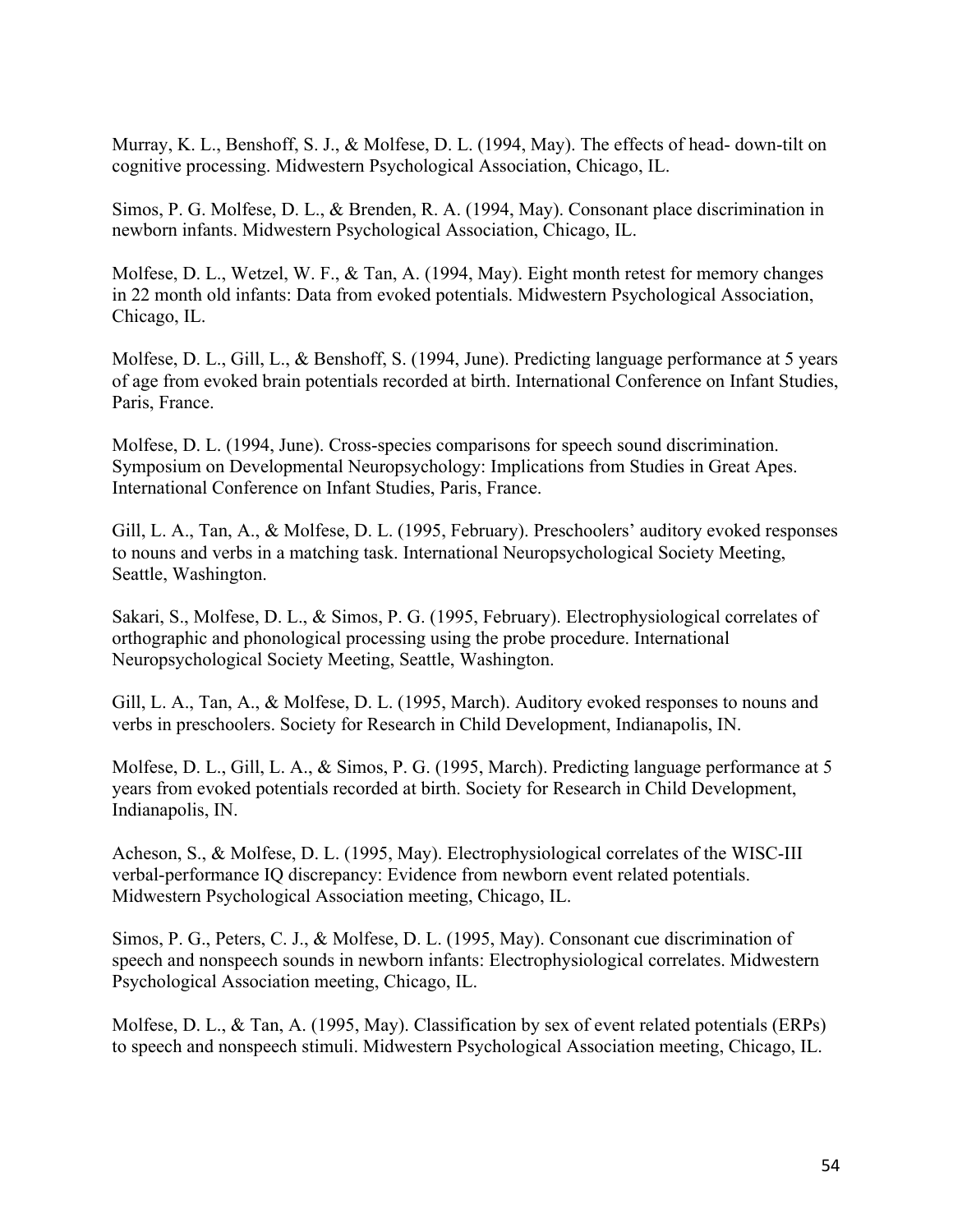Molfese, D. L. (1995, May). Predicting language performance at 5 years of age from auditory evoked potentials recorded at birth. Midwestern ERP Conference, Beckman Institute, Urbana-Champaign, IL.

Gupta, L., Molfese, D.L., Tammana, R., & M. McAvoy, M. (l995), "Artifact rejection for improving the performance of evoked potential neural network classifiers. Optical Engineering Midwest 95, Chicago, Illinois, May 18-19.

Molfese, D. L.. & Molfese, V. J. (1996, February). Brain responses discriminate learning from familiarity in adolescents. International Neuropsychological Society meeting, Chicago, IL.

Tan, A., Gill, L. A., & Molfese, D. L. (1996, February). Differential hemispheric involvement during syntactic processing in preschools: Electrophysiological correlates. International Neuropsychological Society meeting, Chicago, IL.

Tan, A., Fox, D. R., & Molfese, D. L. (1996, May). Developmental changes in the auditory event-related potential (ERP) across a longitudinal sample. Midwestern Psychological Association meeting, Chicago, IL.

Thomas-Thrapp, L. J., Sarkari, S., & Molfese, D. L. (1996, May). Evidence for developmental differences in the latency of event related potentials (ERPs) to speech and non-speech stimuli. Midwestern Psychological Association meeting, Chicago, IL.

Molfese, D. L., & Molfese, V. J. (1996, June). Predicting language performance at 5 years of age from evoked potentials recorded at birth. 8th World Congress of Psychophysiology, Tampere, Finland.

Carrell, M., & Molfese, D. L. (1996, October). Undergraduate conference on graduate education, Plattville, WI.

Fox, D., Tan, A., & Molfese, D. L. (1997, February). Developmental changes during orthographic, ponological, and visual processes in 9 and 10 year olds. International Neuropsychological Society Meeting, Orlando, Florida.

Molfese, D. L., & Molfese, V. J. (1997, February). Predicting language performance at 8 years of age from evoked potentials recorded at birth. International Neuropsychological Society Meeting, Orlando, Florida.

Fox, D. R., House, J. A., Scott, C. E., & Molfese, D. L. (1997, May). Electrophysiological correlates of orthographic processing in young children. Midwestern Psychological Association, Chicago, IL.

Tan, A. A., Carrell, M. D., Nicol, C. C., & Molfese, D. L. (1997, May). Electrophysiological correlates of orthograhic, phonological and visual processes during a reading task. Midwestern Psychological Association, Chicago, IL.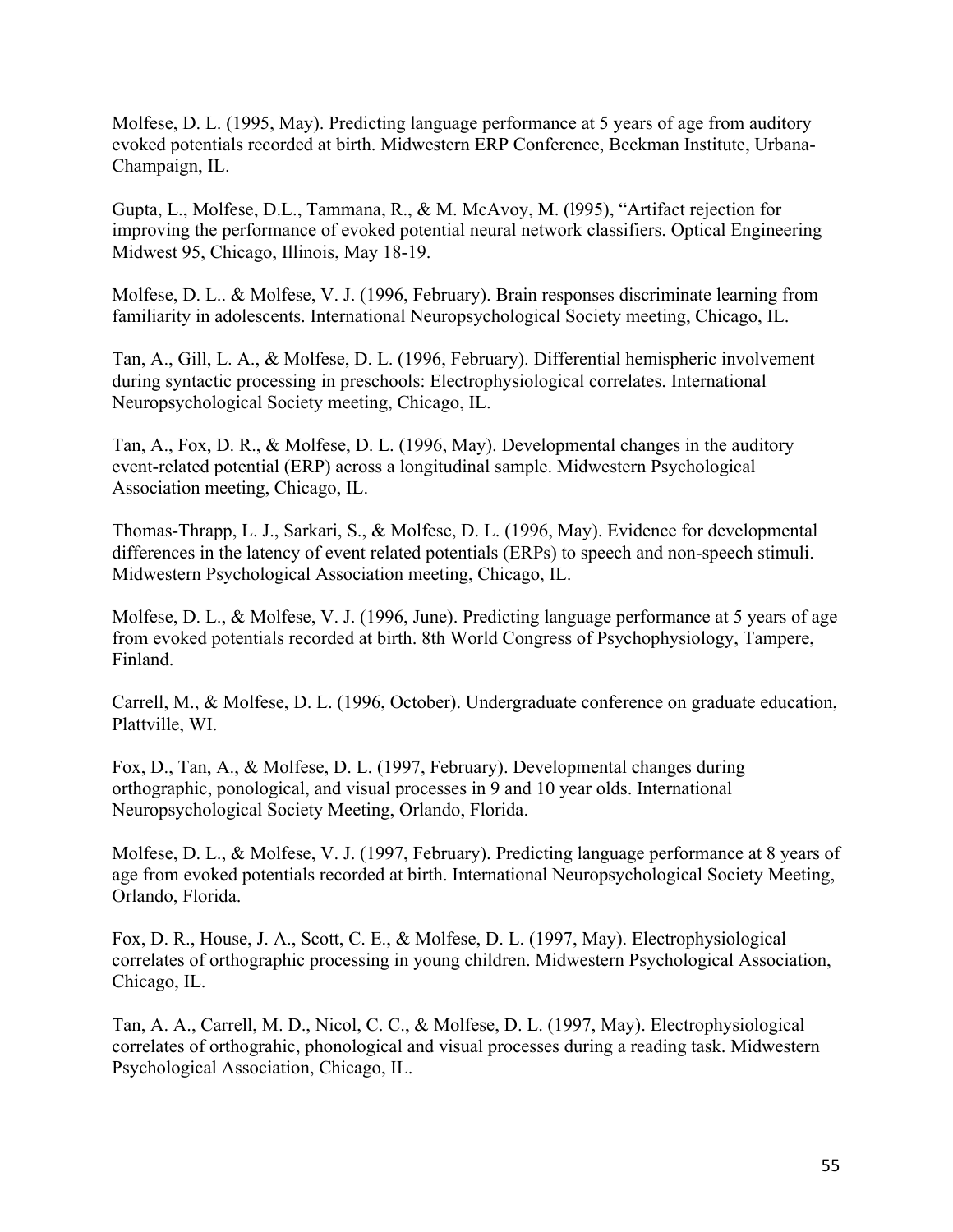Molfese, D. L., Narter, D.A., Ellefson, M. R., Van Matre, A. J., Chambers, E. A. , & Modglin, A. A. (1998, February). Developmental Changes in Event-Related Potential Peak Latencies to Speech and Nonspeech Sounds.

Narter, D., Elefson, M., Tan, A. A., Van Metre, A. & Molfese, D.L. (1998, May). Electrophysiological correlates of orthographic processing in young children. Midwestern Psychological Association, Chicago, IL.

Molfese, D. L., Espy, K. A., & Molfese, V. J. (1999, February). Developmental Changes In Brain Event-Related-Potential Latencies And Later Language Skills: A Growth Curve Analysis. International Neuropsychological Society meeting, Alburgueque, NM.

Narter, D.A., Arlene A. Modglin, A.A.,Van Matre, A.J., Ellefson, M.E., Chambers, E.A., & Molfese, D. L.. (1999, May). Event-Related Potentials to Semantic Anomalies in Twelve-Year-Old Children. Midwestern Psychological Association, Chicago, IL.

Gupta, L., Phegley, J., & Molfese, D.L. (July, 2000). "Robust classification of multichannel match and mismatch evoked potentials," 22nd Annual International Conference of the IEEE Engineering in Medicine & Biology Society, July 23-28, Chicago,

Gregg, R., Read, D., Ball, S., Peachey, N., Molfese, D., Powers, P., & McCall, M. (November, 2000). Role of the ß2 subunit of voltage gated calcium channels in photoreceptors to bipolar cell synapse structure and function. Society for Neuroscience, New Orleans, LA.

Molfese, V.J., Molfese, D.L., Modglin, A., Schaper, K. (November, 2000). Language Development, Reading and Narrative Skills: A Longitudinal Study of Interacting Skills In Early Childhood. University of Louisville and Jewish Hospital Foundation. Research! Louisville First Place Award for "Innovation in Behavioral Science (2000).

Schaper, K., Conway, K., Modglin, A., Molfese, V.J., & Molfese, D.L. (April, 2001). Measurement of reading, language, and narrative discourse skills: A longitudinal study skills in elementary school children. Society for Research in Child Development, Minneapolis, MN.

Molfese, V. J., Molfese, D. L., S., Terrell, M., Ferguson, M., Fonaryova Key, A. Kelly , S., Cunningham, N., Rumage, C. (October, 2001). Language, reading, and mathematics abilities in preschool children: evidence of skills from behavior and brain processing. Research! Louisville.

Molfese, V. J., Molfese, D. L., Modglin A. & K. Schaper, K. (October, 2001). Language Development, Reading and Narrative Skills: A Longitudinal Study of Interacting Skills In Early Childhood. Research! Louisville.

Molfese, D.L., Fonaryova Key, A. Kelly , S., Cunningham, N., Rumage, C., Wambacq, I., Molfese, V., Terrell, S., & Ferguson, M. (October, 2001). Brain response differences in dyslexia, average and above average readers. Research! Louisville.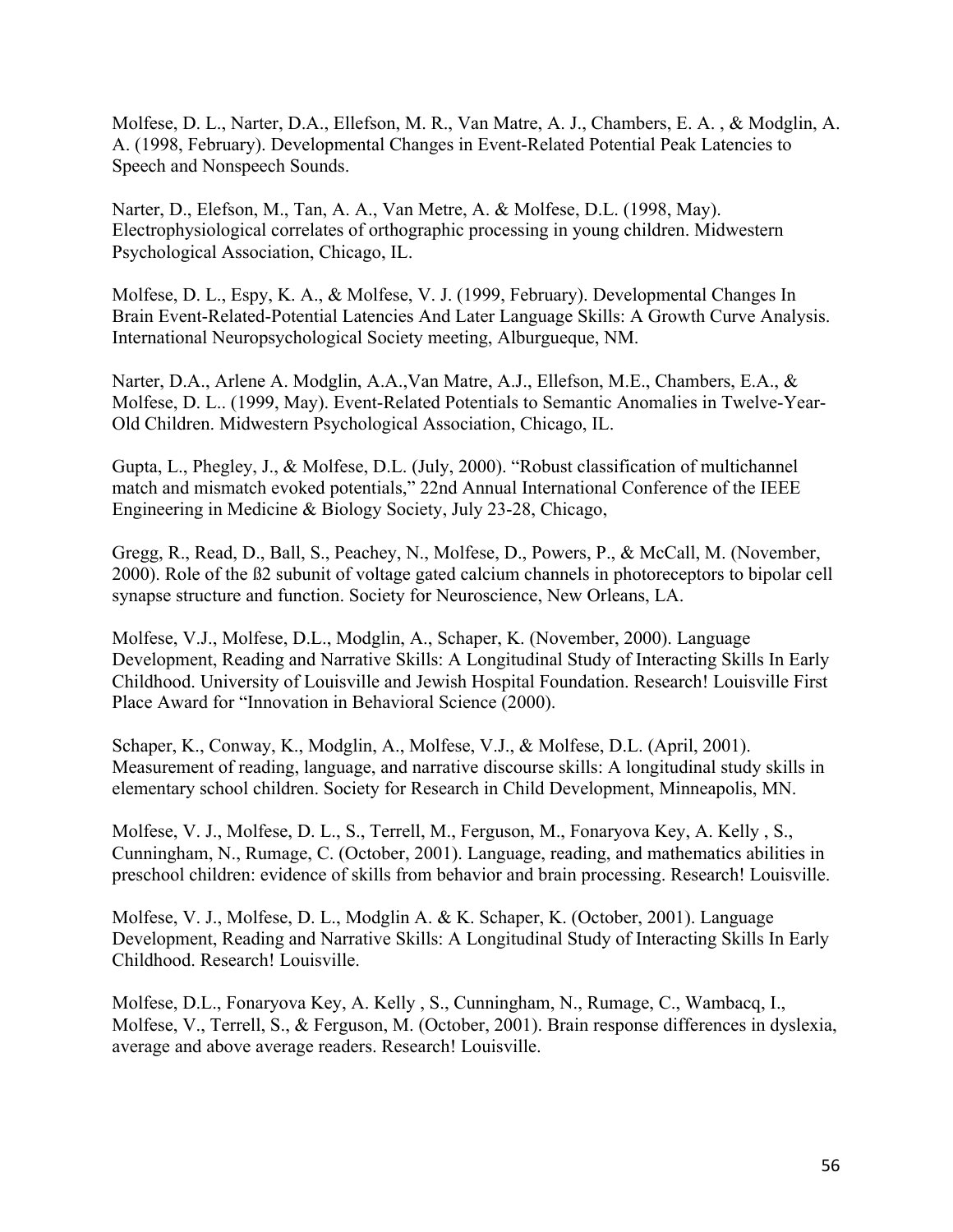Molfese, V.J. & Molfese, D.L. (October, 2001) Language and mathematics abilities in preschool children: an interdisciplinary assessment of developmental status and prediction of outcome trajectories. University of Louisville and Jewish Hospital Foundation. Research! Louisville, Louisville, KY.

Vossen M, Molfese DL, Fonaryova-Key A, Kelly S, Maldonado C, Kon M, Barker JH. Brain plasticity following hand transplantation. 37th Congress of the European Society for Surgical Research, Szeged, Hongary (23-25 May 2002). (Finalist for the Walter Brendel Award.)

Vossen M, Molfese DL, Fonaryova-Key A, Maldonado C, Kon M, Barker JH. Cortical reorganization following hand transplantation. 13th Annual meeting of the European Association of Plastic Surgeons, Crete, Greece (30 May-1 June 2002).

Molfese, V., Molfese, D., Key, A.F., Kelly, S., Kelley, M., Wilson, T., Cunningham, N., Ratajczak, E., Jardine, D., and Rumage,, C. (October, 2002). Dynamic Brain Processing of Speech Sounds in Newborn Infants. Poster presented at the University of Louisville and Jewish Hospital Foundation. Research! Louisville, Louisville, KY.

Molfese, D., Key, A.F., Kelly, S., Cunningham, N., Rumage,, C., Molfese, V., Tyrrell, S., Ferguson, M., and Bonebright, T. (October, 2002). Dyslexic, Average and Advanced Readers Engage Different Brain Regions While Reading. Poster presented at the University of Louisville and Jewish Hospital Foundation. Research! Louisville, Louisville, KY.

Fonaryova Key, A., Molfese, D.L., Mervis, C., & Cunningham, N. (February, 2003). Hemisphere Asymmetry for Language Processing in 4-year-old Children With Williams Syndrome. Paper presented at the 31st Annual Meeting of the International Neuropsychological Society, Honolulu Hawaii.

Molfese, D.L., Fonaryova Key, A., Molfese, V., Kelly, S., Cunningham, N., Rumage, C., Terrell, S. & Ferguson, M. (February, 2003). Brain response differences between dyslexic, average, and advanced readers. Paper presented at the 31st Annual Meeting of the International Neuropsychological Society, Honolulu Hawaii.

Molfese, D.L., Molfese, V., Fonaryova Key, S., Kelly, S., Kelley, M., Wilson, T., Cunningham, N. & Rumage, C. (February, 2003). High-density array electrode systems identify dynamic processes during speech perception in newborn infants. Paper presented at the 31st Annual Meeting of the International Neuropsychological Society, Honolulu Hawaii.

Kelley, M., Ronau, R., Molfese, D.L., Fonaryova Key, A., Molfese, V., Terrell, S., Ferguson, M., Wilson, T., Cunningham, N. & C. Rumage. (February, 2003). Electrophysiological Correlates of Math Processing in Children. Paper presented at the 31st Annual Meeting of the International Neuropsychological Society, Honolulu Hawaii.

Molfese, D.L., Fonaryova Key, A., Gozal, D. Cunningham, N., Kelley, M. Kelly, S. and Robinson, S. (February, 2003). Effects of sleep disturbances on auditory ERPs in young children.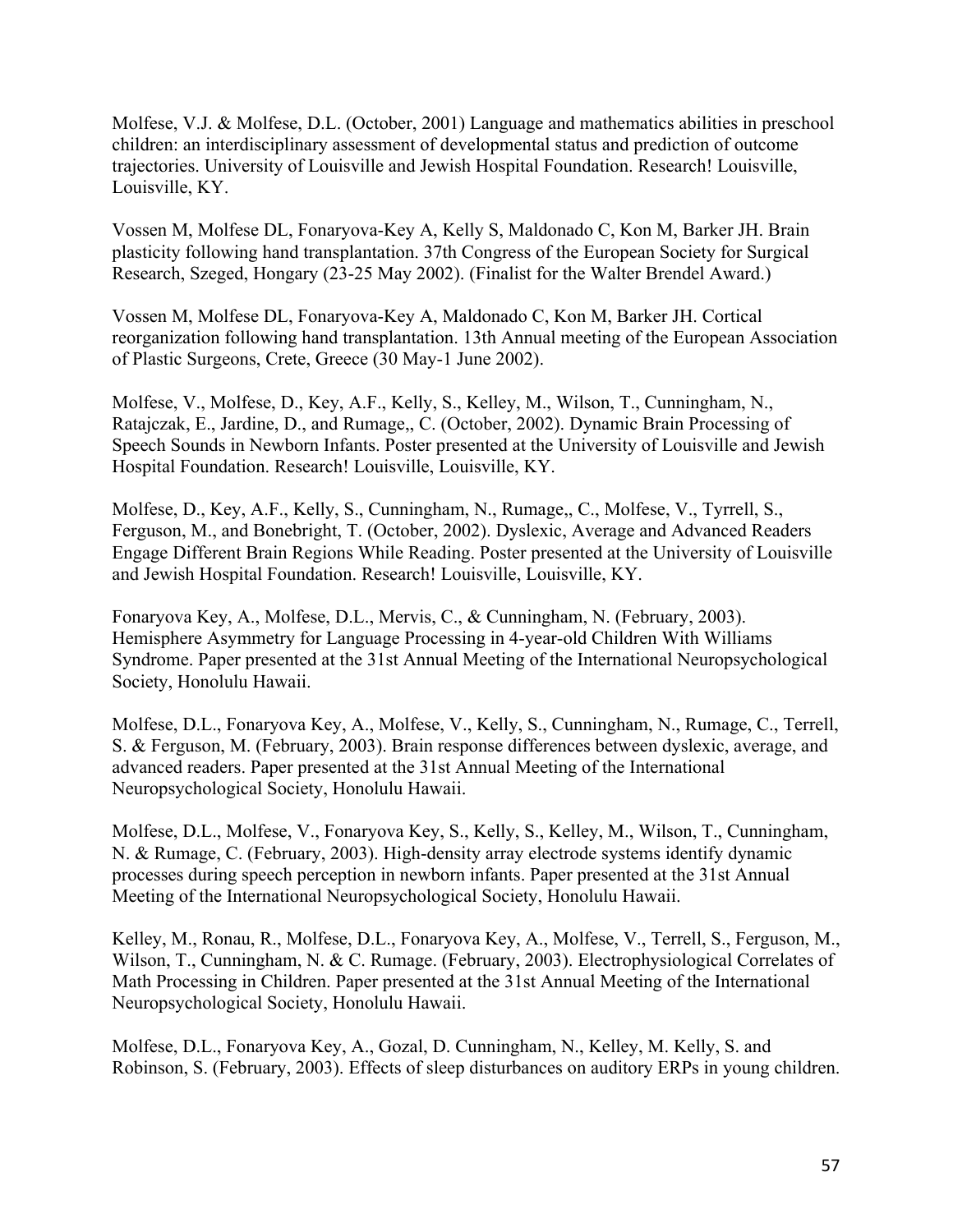Paper presented at the 31st Annual Meeting of the International Neuropsychological Society, Honolulu Hawaii.

Diamond, A., Molfese, D., Ratajczak, E., & Fonaryova Key, A. (2003, March). An investigation of whether assumptions underlying the use of fMRI can be validly applied to children. Paper presented at the 10th Annual Meeting of the Cognitive Neuroscience Society, New York, New York.

Molfese D., Fonaryova Key, A., & Ratajczak, E. (2003, April). Brain response differences to learned and not-learned material in infants, children, and adults. Paper presented at the 2003 Biennial Meeting of the Society for Research in Child Development, Tampa, Florida.

Fonaryova Key, A., Ivanenko, L.M. O'Brien, D. Gozal, D. Molfese (2003, June). Mild sleep restrictions affect cognitive functions in young children: Evidence from brain recordings. Paper presented at the 17th Annual meeting of the Associated Professional Sleep Societies, Chicago, Illinois.

Mayes, L., Molfese, D., & Fonaryova Key, A. (2003, October). Event-related potentials in cocaine-exposed children. Paper presented at 50th Annual meeting of the American Academy of Child and Adolescent Psychiatry.

Fonaryova Key, A., Molfese, D.L., Mayes, L., Ratajczak, E., & Cunningham, N. (2003, November). Prenatal Cocaine Exposure Affects Executive Functions In Young Children. Paper presented at Research!Louisville 2003, Louisville, Kentucky.

Molfese, D.L., Fonaryova Key, A., Peach, K., Gozal, D., O'Brien, L., & Ivanenko, A. (2003, November) Effects Of Mild Sleep Restriction On Children's Cognitive Abilities. Paper presented at Research!Louisville 2003, Louisville, Kentucky.

Ferguson, M., Straub, S., Molfese, V., Molfese, D.L., Fonaryova Key, A., Peach, K., Walker, J. & Neamon, J. (2003, November). Brain Evidence Of Association Between Early Reading And Math Skills In Preschool Children. Paper presented at Research!Louisville 2003, Louisville, Kentucky.

Fonaryova Key, A., Molfese, D.L., Molfese, V., Ferguson, M., Straub, S., Peach, K., Walker, J. & Neamon, J. (2004, February). Links Between Early Reading And Math Skills In Preschool Children: Electrophysiological Evidence. Paper presented at the 32nd Annual Meeting of the International Neuropsychological Society, Baltimore, Maryland.

Molfese, D.L., Fonaryova Key, A., Vossen, M., Barker, J., Francois, C., Maldonado, C., Grossi, F., & Breidenbach, W. (2004, February). Event-Related Potential Indices Of Brain Reorganization In Sensory And Motor Areas In A Hand Transplant Patient. Paper presented at the 32nd Annual Meeting of the International Neuropsychological Society, Baltimore, Maryland.

Molfese, D.L., Fonaryova Key, A., Mayes, L., Ratajczak, E., & Cunningham, N. (2004, February). Prenatal Cocaine Exposure: Changes In Executive Functions In Young Children As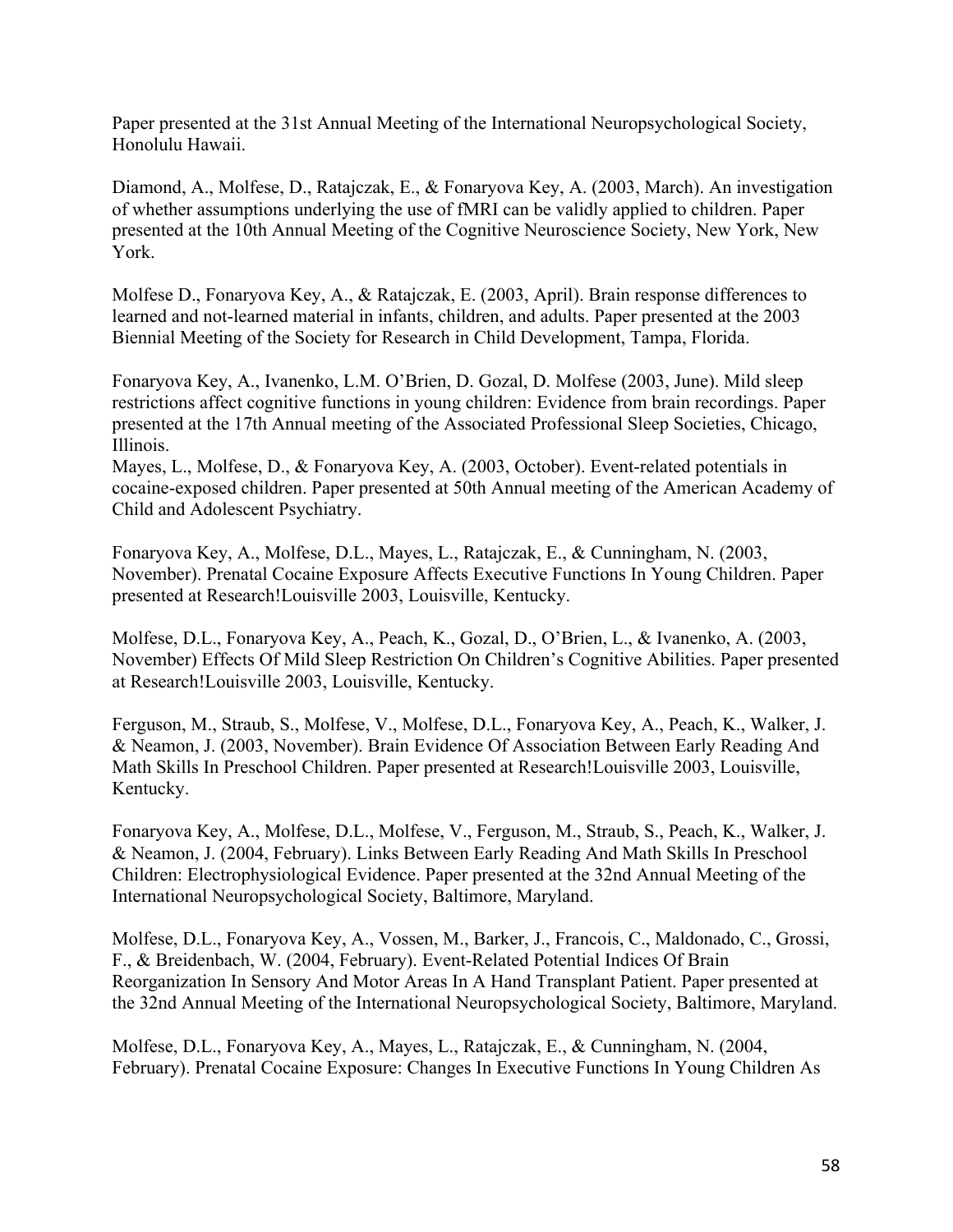Measured By Event-Related Potentials. Paper presented at the 32nd Annual Meeting of the International Neuropsychological Society, Baltimore, Maryland.

Molfese, D.L., Fonaryova Key, A., Peach, K., Gozal, D., O'Brien, L., & Ivanenko, A. (2004, February). Delayed Bedtime Alters Brain Processing. Paper presented at the 32nd Annual Meeting of the International Neuropsychological Society, Baltimore, Maryland.

Molfese, D.L., Fonaryova Key, A., Peach, K., Wettig, C., Ratajczak, E., Ferguson, M. & Straub, S. (2004, April). Changes in brain organization for language in the first two years of life: Electrophysiological evidence. Paper presented at the Conference on Human Development (CHD 2004), Washington, DC.

Molfese, D.L., Fonaryova Key, A., Peach, K., Ratajczak, E., Ferguson, M. & Straub, S. (2004, April). Sex-related memory differences for complex tone sounds in one-year-old infants. Paper presented at the Conference on Human Development (CHD 2004), Washington, DC.

Ferguson, M., Alexandra P. Fonaryova-Key, Peach, K., Molfese, D.L., Lehman, C. & Pratt, N. (October, 2004). Effects of cigarette smoking during pregnancy on early language abilities in young infants. Research!Louisville Conference, Louisville, KY.

Molfese, D.L., Molfese, V.J., Fonaryova,-Key, S., Fergusson, M., Straub, S., & Peach, K. (2004, November). Evidence of common brain mechanisms for reading and shape discrimination in children. Research!Louisville Conference, Louisville, KY.

Molfese, D.L., Molfese, V.J., Ferguson, M., Fonaryova Key, A. & Ratajczak, E. (2004, November). Dyslexic, Average, and Advanced Readers Process Speech In Different Brain Regions. Research!Louisville Conference, Louisville, KY.

Straub, S., Ferguson, M., Fonaryova Key, A. & Molfese. D.L. (2004, November). The impact of early nutrition on brain processing in breast-fed and bottle-fed infants. Research!Louisville Conference, Louisville, KY.

Barnes, M.E., Lesak, K.A., Wakeman, D.G., Molfese, D. L. (2004, November) Auditory Processing in Children with Sleep Apnea: A Traditional Approach. Research!Louisville Conference, Louisville, KY.

Fonaryova-Key, A., Molfese, D.L., Mayes, L., Cunningham, N., Ratajczak, E. & Hunter, N. (2004, November). Frontal lobe functioning in cocaine-exposed children: evidence from eventrelated potentials. Research!Louisville Conference, Louisville, KY.

Moseley, M.J., Molfese, D.L., Maguire, M., Dove, G., Key, A.P.F., & Hacet, D. ERPs with young children using cochlear implants and hering aids. American Speech and Hearing Association, November 2004.

Molfese, D.L., Molfese, V.J., Ferguson, M., Key, A.P.F., Straub, S., Peach, K. & Pratt, N. (2004). The impact of prenatal exposure to smoking on the brain organization of newborn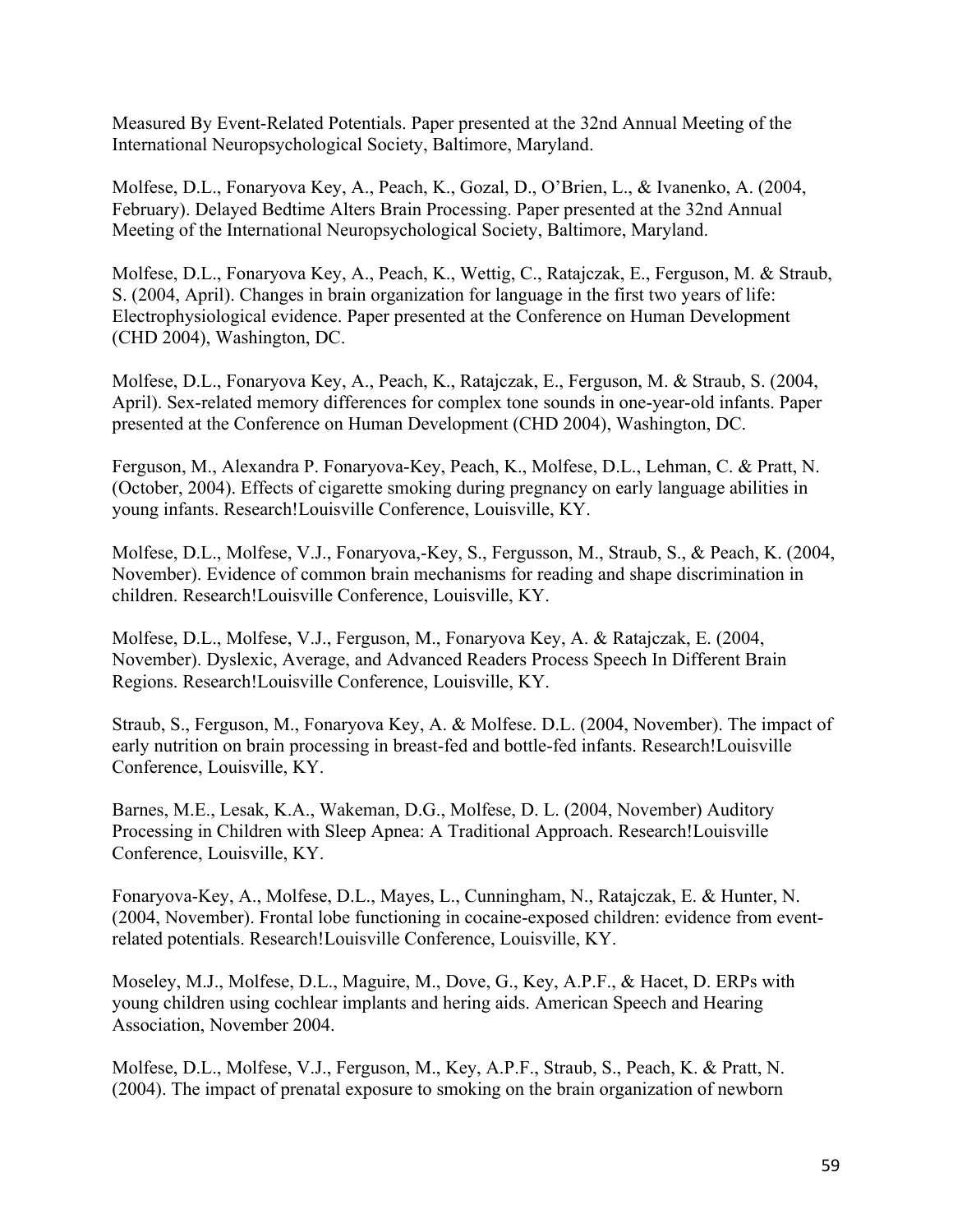infants. 3rd Annual Conference of the International Society for Tobacco Induced Diseases, Louisville, KY.

Harvison, K.W., Woodruff-Borden, J., & Molfese, D.L. (2004, November). Event related potentials in the prediction of anxious vulnerabilities. Poster Session presented at the meeting of the Association for the Advancement of Behavior Therapy, New Orleans, LA.

Fonaryova Key, A., Molfese, D.L.,. Molfese, V.J., Cunningham, N., Kelly, S., Ferguson, M. & Terrell, S. (April 2005). Differences in Speech Sound Discrimination Between Dyslexic, Average, and Advanced Readers: Electrophysiological Evidence. SRCD, Atlanta, Georgia.

Harvison , K.W., Woodruff-Borden, J., & Molfese, D.L. (2004, November). Event Related Potentials in the Prediction of Anxious Vulnerabilities. Association for the Advancement of Behavior Therapy, New Orleans, LA.

Peach, K., Fonaryova Key, A., Molfese, D.L., Wettig, C., Ratajczak, E., Ferguson, M., Straub, S., & Wu, J. (February, 2005). Language Development During the First Two Years of Life: Changes in Brain Organization. International Neuropsychological Society, St. Louis, MO.

Ratajczak, E., Molfese, D.L., Fonaryova Key, A., Peach, K., Ferguson, M. & Straub, S. (February, 2005). Early Sex Differences in Auditory Memory Mechanisms: Evidence From 1- Year-Old Infants. International neuropsychological Society, St. Louis, MO.

Molfese, D.L., Molfese, V.J., Fonaryova Key, A. Ferguson, M. Straub, S. Peach, K., Walker , F. & Neamon, J. (February, 2005). Electrophysiological Correlates of Shape Discrimination in 5 year-olds. International Neuropsychological Society, St. Louis, MO.

Ratajczak, E., Molfese, D.L., Fonaryova Key, A. (February, 2005). Rule Internalization And Learning In Young Adults Using ERP Measurements. International Neuropsychological Society, St. Louis, MO.

Wakeman, Daniel G., Lesak, K., Barnes, M, Key, A. F., Cunningham, N., Kelly, S. D., Gozal, D., Robinson, S., Molfese, D. L. (February, 2005). Sleep Apnea Changes the

Brain's Processing of Syllables in Children. Poster presented at the International Neuropsychological Society, St. Louis, MO.

Fonaryova Key, A. Ferguson, M., Molfese, D.L., Peach, K., Lehman, C. & Pratt, N. (February, 2005). Effects of smoking during pregnancy on speech discrimination ability in newborn infants. International neuropsychological Society, St. Louis, MO.

Peach, K. Fonaryova Key, A. Molfese, D.L.. Molfese, V.J.. Ratajzcak, E. Ferguson, M. & Straub, S. (2005). Effects of sex and age on auditory memory in infants during the first 18 months of life: ERP indicators. SRCD, Atlanta, Georgia.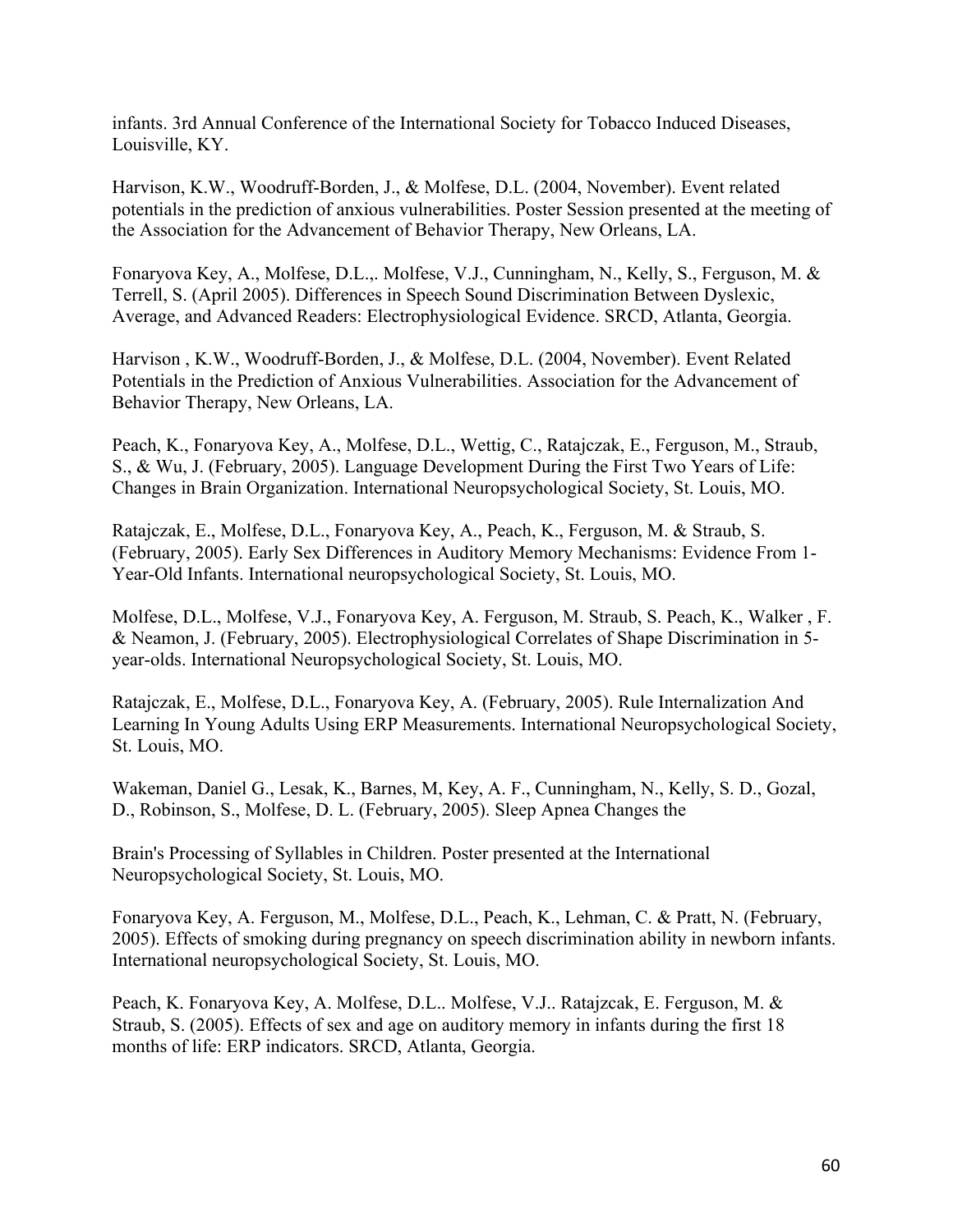Fonaryova Key, A. Ferguson, M. Straub, S. Peach, K., Molfese, D.L., Molfese, V.J.,. Walker , F. & Neamon, J. (April, 2005). Early reading and shape discrimination in young children: ERP evidence of common brain mechanisms. SRCD, Atlanta, Georgia.

Hunter, N., Fonaryova Key, A., Molfese, D.L. (April, 2005). Event related potentials in cocaineexposed children. SRCD, Atlanta, Georgia.

Ratajczak, E., Molfese, D.L., Key, A., Peach, K. (April, 2005). Rule internalization and learning in young adults using ERP measurements. SRCD, Atlanta, Georgia.

Wang, E. M., Adams, Z. W., Saunders, K. A., Maguire, M. & Molfese, D.L. (April, 2005). Electrophysiological Correlates of Shape Discrimination in 5-year-olds. SRCD, Atlanta, Georgia.

J.M Banks, V.J. Molfese, A. Fonaryova Key, K.R. Peach, D.L. Molfese. (2005). Zygosity-Related Memory Differences For Complex Tone Sounds In 18 Month-Old Infants. Research!Louisville, November, 2005.

Laricia Longworth and Dennis L. Molfese. (2005). Impact of Sleep Restriction on Speech Processing in Children. Research!Louisville, November, 2005.

Ferguson, M. C., Molfese, P. J., Straub, S. L., Fonaryova Key, A., & Molfese, D. L. (2005). Brain Processing Differences in Breast-fed and Bottle-fed Infants. Research!Louisville, November, 2005.

Mary C. Wagner, Dennis L. Molfese, & Victoria J. Molfese. (2005). Investigating The Relationship Between Early Reading Skills And Phonological Processing. Research!Louisville, November, 2005.

M.E. Barnes, K. Peach, L. Fentress D. Gozal, D.L. Molfese (2005). ERP Differences Detect Changes In Executive Functioning of Children When Sleep Is Reduced. Research!Louisville, November, 2005.

Chris Snowdy, Kelley Peach, Jennifer Beswick, Andrew Molnar, Victoria Molfese, Dennis Molfese (2005). Effect of Pre-natal Smoking on Visual Evoked Response Potentials (ERPs) in 4 to 5 year-old Children. Research!Louisville, November, 2005.

C. Rightmyer, M. Ferguson, V. Molfese, K. Peach, J. Walker, & D.L. Molfese (2005). ERPs Index The Relation Between Prereading Skills And Math Abilities. Research!Louisville, November, 2005.

Molfese, D.L. Brain Imaging and the Gordian Knot: Advances in the use of 128 electrode highdensity recording techniques in pediatric populations. Department of Molecular, Cellular and Craniofacial Biology and the Birth Defects Center. University of Louisville. February, 2006.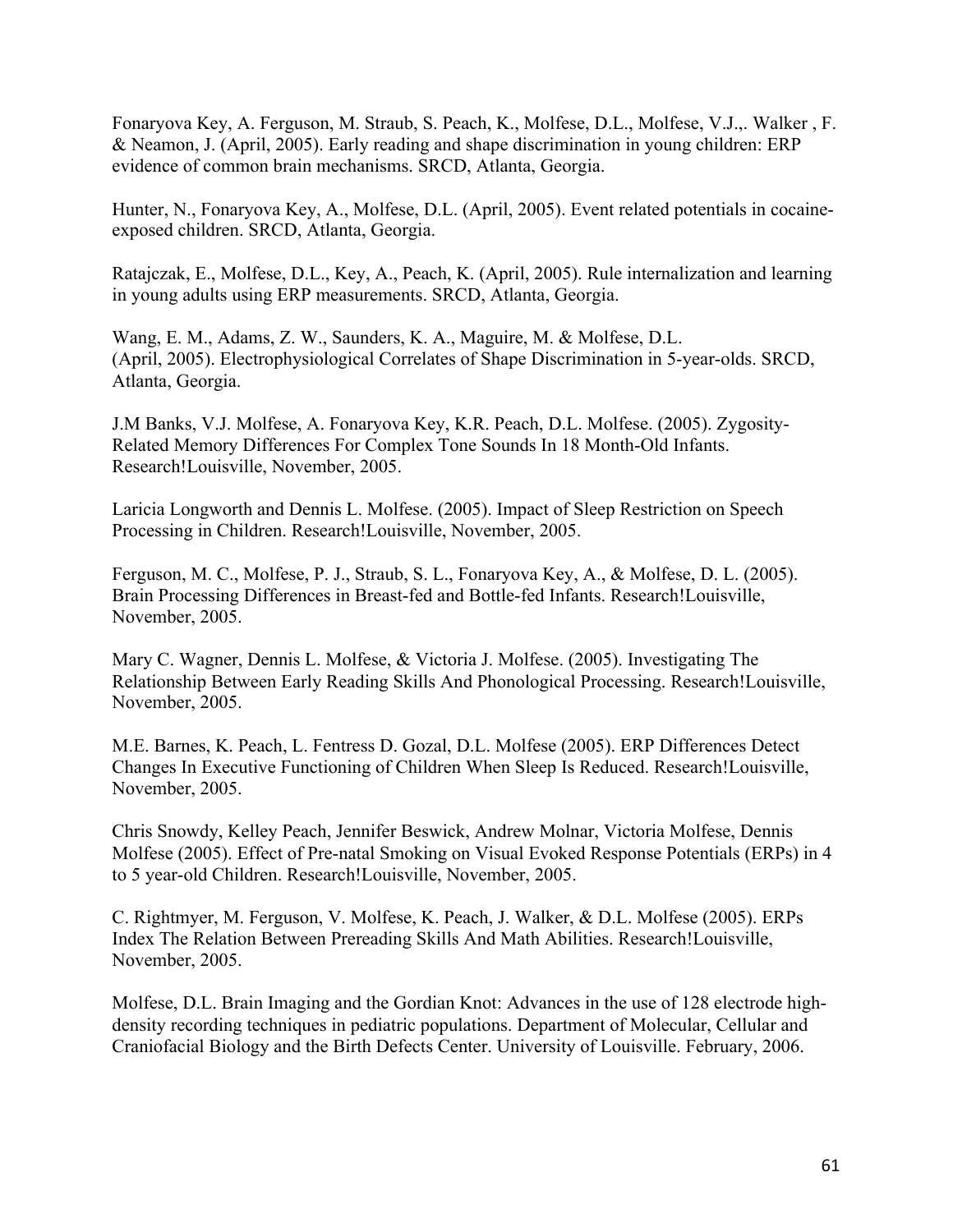Barnes, M. E., Peach, K., , Fentress, L., Gozal, D., & Molfese, D.L. (February, 2006). ERP Differences Detect Changes In Executive Functioning of Children When Sleep Is Reduced By Only One-Hour. International Neuropsychological Association Meeting, Boston, MA.

Banks, J.M., V.J. Molfese, A. Fonaryova Key, K.R. Peach, D.L. Molfese. (February, 2006). Zygosity-Related Memory Differences For Complex Tone Sounds In 18 Month- Old Infants. International Neuropsychological Association Meeting, Boston, MA.

Rightmyer, C., M. Ferguson1, V. Molfese2, K. Peach1, J. Walker2, , Jill Jacobi-Vessels, & D.L. Molfese. (February, 2006). ERPs Index The Relation Between Prereading Skills And Math Abilities. International Neuropsychological Association Meeting, Boston, MA.

Ferguson, M., Straub, S., Molfese, P.J., Fonaryova Key, A. & Molfese, D.L. (February, 2006). Differences in Early Speech Processing in Breast-fed and Bottle-fed Infants. International Neuropsychological Association Meeting, Boston, MA.

Longworth, L. & Molfese, D.L. (February, 2006). Impact of Minor Sleep Reduction on Speech Processing in Children. (February, 2006). International Neuropsychological Association Meeting, Boston, MA.

Pratt, Nikki L.; Guttorm, Tomi; Peitso, Satu; Lyytinen, Heikki; Molfese, Dennis. (February, 2006). Short Term Training Impacts the Adult Brain. International Neuropsychological Association Meeting, Boston, MA.

Gupta, L., Kook, H., Molfese, D, Lyytinen, H., Fadem. K.C. (August, 2006). An Offline/Real-Time Artifact Rejection Strategy to Improve the Classification of Multi- Channel Evoked Potentials. 28th Annual International Conference of the IEEE Engineering in Medicine and Biology Society. New York, New York.

Molfese, D., Price, J., Molnar, A., Snowdy, C., Molfese, P., Beswick, J. & Molfese, V., (October, 2006). Hemispheric Differences in Speech Processing among 4-year-old Males and Females. Poster presented at Research!Louisville, Louisville, Kentucky. 64

Molnar, A., Wagner, M., Wu, J., Waford, R., & Molfese, D. L. (October, 2006). Spatio- temporal characteristics of auditory oddball processing using ERP and nearinfrared procedures. Poster presented at Research!Louisville, Louisville, Kentucky.

Snowdy, C., Molfese, P., Molfese, V., & Molfese, D. (October, 2006). The effect of smoking during pregnancy on speech sound discrimination In newborn infants: An auditory ERP study. Poster presented at Research!Louisville, Louisville, Kentucky.

Pratt, N.L., Whitaker, H.A., & Molfese, D.L. (October, 2006). Amygdala Activation in Varying Mood States Influences Early Processing of Black and White Line Drawings. Society for Neuroscience.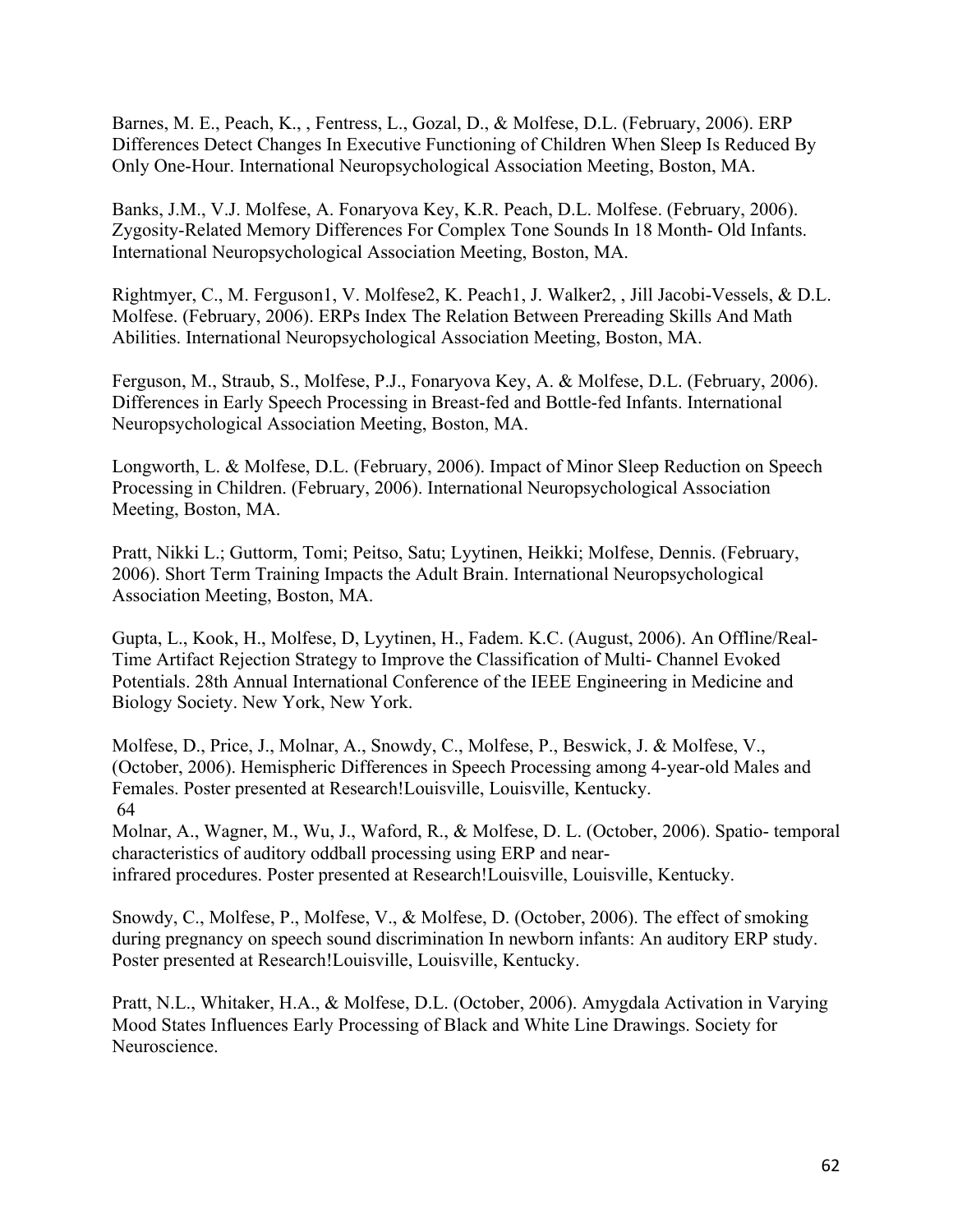Wu, J., Yoder, P.J., Molfese, D.L., Dykman, R.A. (October, 2006). Comparison of Speech-Perception in SLI and Normal Children. Society for Neuroscience Conference, Atlanta, Georgia.

Wu, J., Molnar, A., Wagner, M., Waford, R., Warren, C., & Molfese, D. L. (October, 2006). Sex differences in oddball task across ERP and Near-infrared methodology. Poster presented at Research Louisville, Louisville, Kentucky.

Harvison, K.W., Molfese, D.L., & Woodruff-Borden, J. (2006, November). Auditory- evoked brain responses and anxious vulnerabilities in neonates. Poster session presented at the annual meeting of the Indiana Psychological Association, Indianapolis, IN.

Molfese, D.L., Waford, R., Warren, C., Pratt, N., Brian, E., Barnes, M., Gozal., D., & Molfese, P. (February, 2007). Brain organization during an attention task changes following minor sleep loss and head-down tilt. NASA Human Research Program Investigators' Workshop, League City, Texas.

Molnar, A., Wagner, M., Beswick, J., Molfese, V., & Molfese, D. (February, 2007). Alphabetic Letter-Knowledge and Speech Sound Discrimination: A Preliminary Study using Electrophysiology in a Preschool Sample. International Neuropsychological Society, Portland, Oregon.

Barnes, M., Van Raay, E., Pratt, N., Gozal, D., Molfese, V., Molfese, D.. (February, 2007). Rarely Snoring Children Exhibit ERP Differences From Controls. International Neuropsychological Society, Portland, Oregon.

Price, J., Molnar, A., Snowdy, C., Molfese, P., Molfese, V., & Molfese, D. (February, 2007). Differences in Processing Speech Cues Within and Between Hemispheres in Male and Female 4 year-old Children. International Neuropsychological Society, Portland, Oregon.

Wu, J., Molnar, A., Wagner, M., Waford, R. Warren, C., & Molfese, D. L. (Febr uary, 2007). Sex Differences In Attention Across ERP and Near-Infrared Procedures On The Same Participants. International Neuropsychoogical Society, Portland, Oregon. 65

Molfese, D.L., Waford, R., Warren, C., Pratt, N., Brian, E., Barnes, M., Gozal., D., & Molfese, P. (February, 2007). Brain organization during an attention task changes following minor sleep loss and head-down tilt. NASA Human Research Program Investigators' Workshop, League City, Texas.

Molfese, V., Siegel, S., Berninger, V., Leonard, C., Lyytinen, H., & Molfese, D. Controversies In Interpretations Of Reading Studies: Implications For Intervention Based On Brain and Behavior Evidence. Roundtable Discussion Symposium presented at at the Biennial Meeting of Society for Research In Child Development, Boston, MA.

Wheatley, M., Snowdy, C., Ferguson, M., Banerjee, E., Molfese, V., Molfese, D. (March, 2007) The Difference That an Hour of Sleep Makes on Attentional Auditory Event- Related Potentials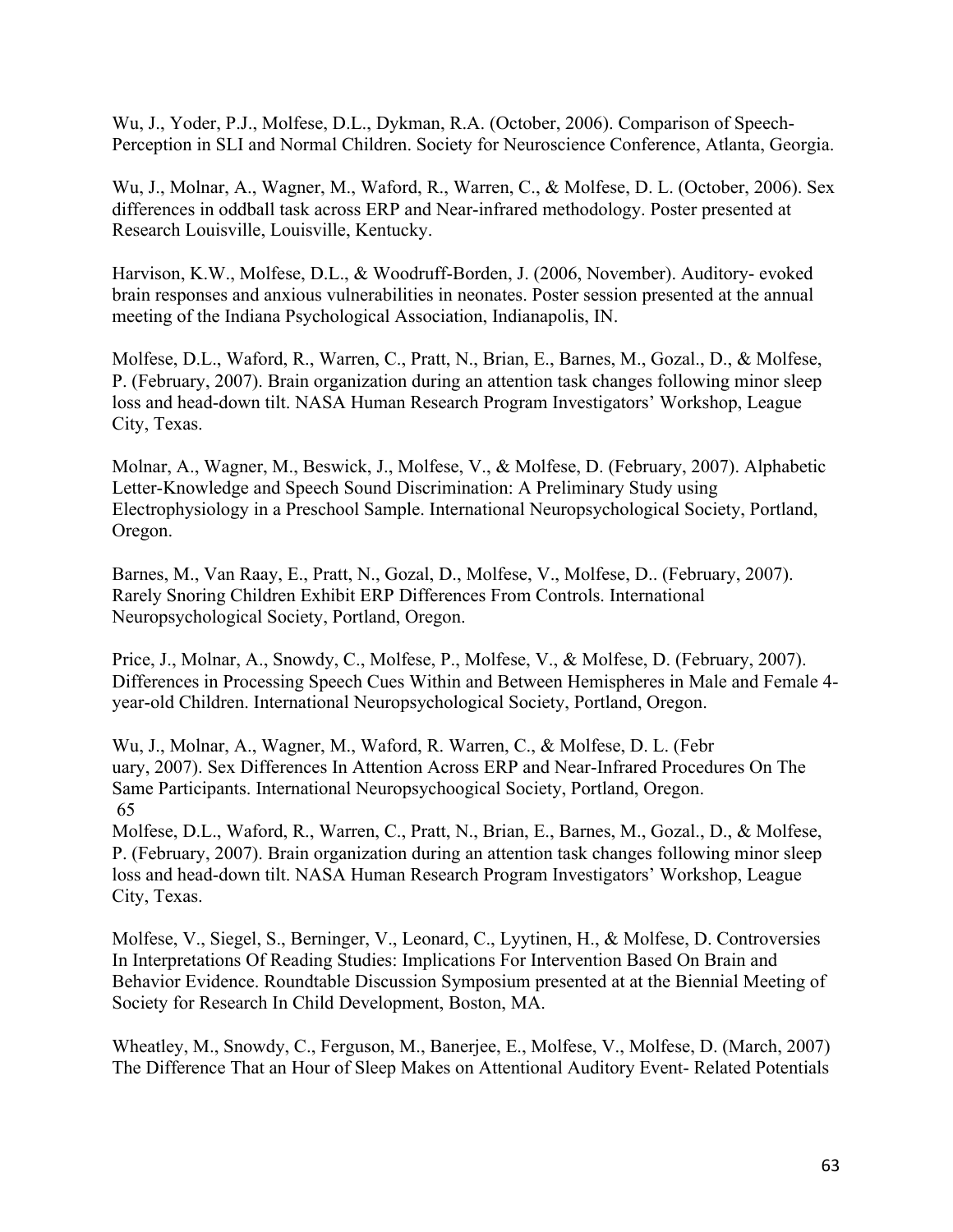in Children. Poster presented at the Biennial Meeting of Society for Research In Child Development, Boston, MA.

Kook, H., Gupta, L., Kota, S., Molfese, D. (August, 2007). A Dynamic Multi-Channel Decision-Fusion Strategy to Classify Differential Brain Activity. 29th International Conference of the IEEE Engineering in Medicine and Biology Society. Lyon, France.

Warren, C. G., Pratt, N. L., Molnar, A. E., Millis, B. G., Gozal, D., Molfese, V. J., & Molfese, D. L. (2007, August). The effects of sleep restriction on speech perception in children. Poster to be presented at the 115th annual convention of the American Psychological Association, San Francisco, CA.

Witcher, L, Gozal, D., Molfese, D.L., & Crabtree, V. (June, 2007). Sleep Hygiene and problem behaviors in children. APSS, Minneapolis, MN.

Armstrong, N. E., Barnes, M. E., Waford, R. A., Bayarsaihan, N., Gozal, D., Molfese, V. J., & Molfese, D. L. (2007, October). Event related potentials mediate performance on RBANS following alteration of sleep/wake cycles. Poster presented at Research!Louisville, Louisville, KY

Brian, E. S., Emerson, J. L., Gozal, D., Molfese, V. J., & Molfese, D. L. (2007, October). The effects of simulated microgravity on speech perception under different sleep conditions. Poster presented at Research! Louisville, Louisville, KY

Johnson, J. M., Miller, S. D., Vallentine, S. D., Yoder, P. J., Molfese, V. J., & Molfese, D. L. (2007, October). The perception of place of articulation by preschool children with specific language impairment. Poster presented at Research! Louisville, Louisville, KY

Osborne, C. N., Romas, R., Gozal, D., Molfese, V. J., & Molfese, D. L. (2007, October). The effects of mild sleep restriction on visual attention in school-age children. Poster presented at Research! Louisville, Louisville, KY

Roman, A. S., Kang, Y. J., Gozal, D., Molfese, V. J., & Molfese, D. L. (2007, October). Does true sleep time matter? Relationship to auditory attention of 6 to 8 year old children. Poster presented at Research! Louisville, Louisville, KY

Rue, Alysia R., Baker, K. E., Molfese, V. J., Molfese, D. L. (2007, October). Auditory evoked responses recorded at birth corresponding to Bayley receptive scores at 2 years of age. Poster presented at Research! Louisville, Louisville, KY

Tucker, L. G., Bartolotti, J. V., Molfese, V. J., & Molfese, D. L. (2007, October). AER responses to speech sounds at birth and parental education level linked to receptive language scores at two years of age. Poster presented at Research! Louisville, Louisville, KY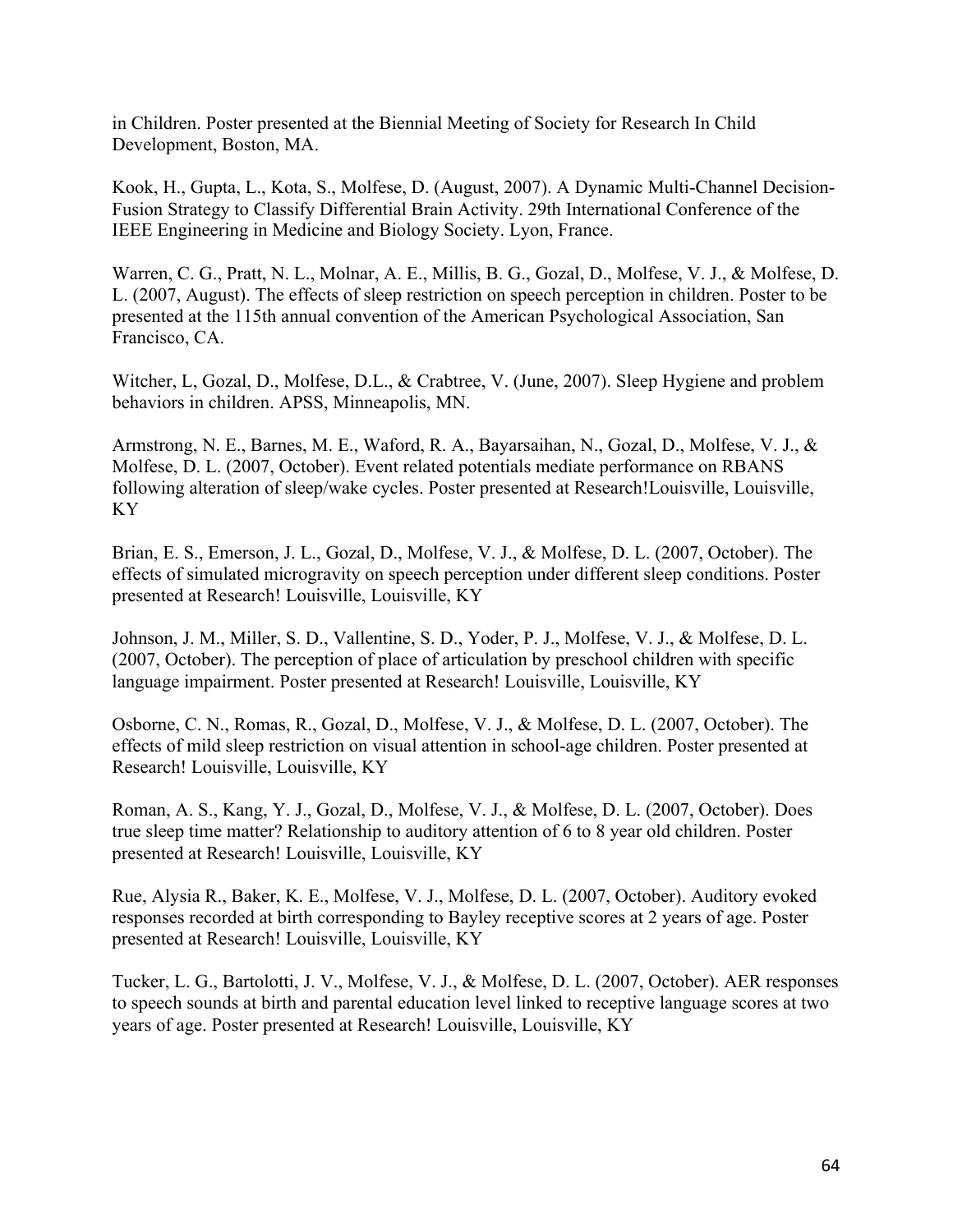Waford, R.N., Bayarsaihan, N., Gozal, D., Molfese, V., Molfese, D.L. (October, 2007). Sex Differences and Electrophysiological Correlates of Attention Deficits using the CPT II. Poster presented at Research!Louisville, Louisville, Kentucky.

Warren, C. G., Starkey, G. S., Molfese, V. J., & Molfese, D. L. (2007, October). Performance on shapes task shows differences between groups based on DAS scores. Poster presented at Research! Louisville, Louisville, KY

Wu, J., Pratt P., Alysia R., Key, A., Briedenbach, W.C., & Molfese, D.L. (October, 2007). Increased Activation of Left Hemisphere After Right Hand Transplantation Using Event Related Potentials: A Case Study. Society For Psychophysiological Research, Savannah, Georgia.

Pratt P. & Molfese, D.L. (October, 2007). The Influence of Motivation and Reward on Selective Visual Attention. Society For Psychophysiological Research, Savannah, Georgia.

Wagner, M. C., Molnar, A. E., Molfese, P. J., Beswick, J. L., Molfese, V. J., & Molfese, D. L. (February, 2008). Electrophysiological indices of age-related differences in response inhibition. Poster presented at the 36th Annual International Neuropsychological Society Meeting. Waikoloa, HI.

Molfese, P., Molfese, V., Beswick, J., Jacobi-Vessels, J., & Molfese, D. (February, 2008). Dynamic Links Between Emerging Cognitive Skills and Brain Processes. Poster presented at the 36th Annual Meeting of the International Neuropsychological Society, Waikoloa, Hawaii.

Molnar, A. E., Wagner, M. C., Molfese, P. J., Beswick, J. L., Molfese, D. L., & Molfese, V. J. (February, 2008). Electrophysiological differences from two executive functioning ERP paradigms in the same children 5-to-8 years of age. Poster presented at the 36th Annual Meeting of the International Neuropsychological Society, Waikoloa, Hawaii.

Roman, A., Beswick, J., Molnar, A., Molfese, V., Gozal, D., & Molfese, D. (February, 2008). Impact of minor sleep loss on speech perception in 7-year-olds. Poster presented at the 36th Annual Meeting of the International Neuropsychological Society, Waikoloa, Hawaii.

Armstrong, N., Barnes, Maria E., Waford, R. A., Bayarsaihan, N., Gozal, D., Molfese, V. & Molfese, D.L. (April, 2008). Event Related Potentials Mediate Performance on RBANS Following Alteration of Sleep/Wake Cycles. Conference on Human Development, Indianapolis, IN.

Osborne, C., Romas, R., Gozal, D., Molfese, V., & Molfese, D.L. (April, 2008).Sleep Restriction Effects Children's Performance on Visual Attention Task. Conference on Human Development, Indianapolis, IN.

Emerson, J., Brian, E., Gozal, D., Molfese, V., & Molfese, D.L. (April, 2008). The Effects of Simulated Microgravity on Speech Perception Under Different Sleep Conditions. Conference on Human Development, Indianapolis, IN.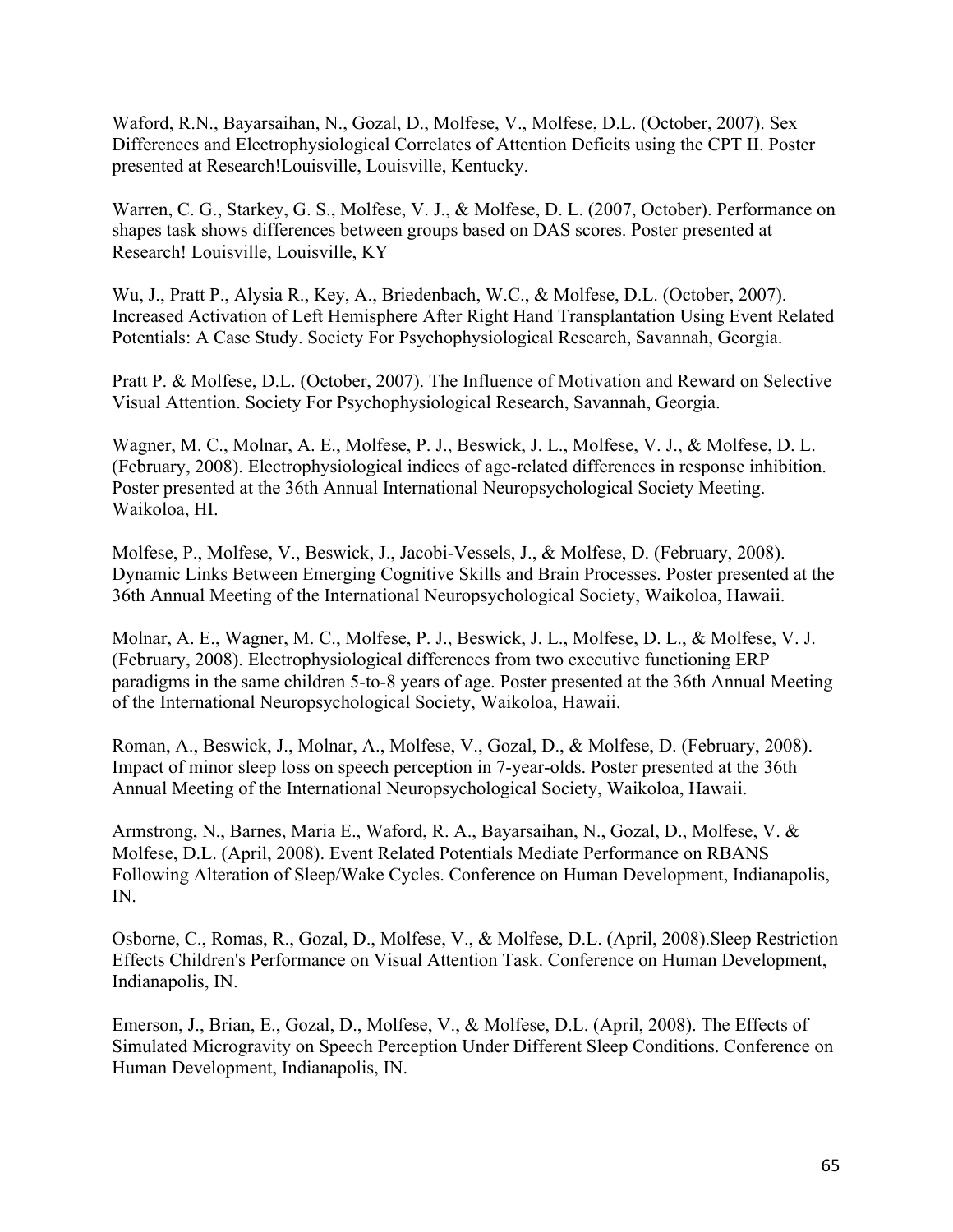Starkey, G., Warren, C., Molfese, V., & Molfese, D.L. (April, 2008). Shape Matching Tasks May Show Predictive Relationships to Early Mathematics Abilities in Children. Conference on Human Development, Indianapolis, IN.

Kang, Y., Roman, A., Gozal, D., Molfese, V. J., & Molfese, D.L. (April, 2008). Impact of True Sleep Time on the Auditory Attention of 6 to 8 Year Old Children. Conference on Human Development, Indianapolis, IN.

Warren, C., Waford, R., Gozal-Kheirandish, L., Molfese, V., & Molfese, D.L. (April, 2008). Sleep Restriction in Adult Participants Shows Differences in Semantic Processing. Conference on Human Development, Indianapolis, IN.

Waford, R., Warren, C., Gozal-Kheirandish, L., Molfese, V., & Molfese, D.L. (April, 2008). Differential Processing of Congruent and Incongruent Stimuli in Adults. Conference on Human Development, Indianapolis, IN.

Bartolotti, J., Tucker, L., Molfese, D.L., & Molfese, V.J. (April, 2008). Predicting Child's Receptive Language Scores at Two Years of Age Based on AER Responses to Speech Sounds Recorded at Birth and Parental Education Level. Conference on Human Development, Indianapolis, IN.

Bayarsaihan, Namulen, Waford, R., Barnes, Maria, Armstrong, N., Kheirandish-Gozal, L., Molfese, D.L. (April, 2008). Sex Differences and Electrophysiological Correlates of Attention Deficits using the CPT II. Conference on Human Development, Indianapolis, IN.

Molfese, D. L., Molfese, V. J. (April, 2008). Invited Presentation. A theory of neurocognitive development and its implications for early interventions for learning disabilities. Conference on Human Development, Indianapolis, IN.

Roman, A.S., Pratt, N.L., Dayyat, E. Gozal, D. Molfese V., & Molfese, D.L. (June, 2008). Using Electrophysiology to Better Predict Minor Sleep Loss in Children. 22nd Annual Meeting of the Associated Professional Sleep Societies, Baltimore, Maryland.

M.E. Barnes, C. Osborne, S. Schemke, E. Dayyat, Gozal, D., & Molfese, D.L. (June, 2008). Occasional snoring during sleep in children and impairments on a speech discrimination task. 22nd Annual Meeting of the Associated Professional Sleep Societies, Baltimore, Maryland.

J. Shannon, E. Shannon, R. Waford, Kheirandish-Gozal, L., Molfese, D.L. (June, 2008). Sleep Restriction Causes Phonemic Decoding Differences in Adults. 22nd Annual Meeting of the Associated Professional Sleep Societies, Baltimore, Maryland.

K. Garrod, R. Waford, Kheirandish-Gozal, L., Molfese, D.L. (June, 2008). Changes In Brain Organization During An Attention Task Following Minor Sleep Loss And Head- Down Tilt. 22nd Annual Meeting of the Associated Professional Sleep Societies, Baltimore, Maryland.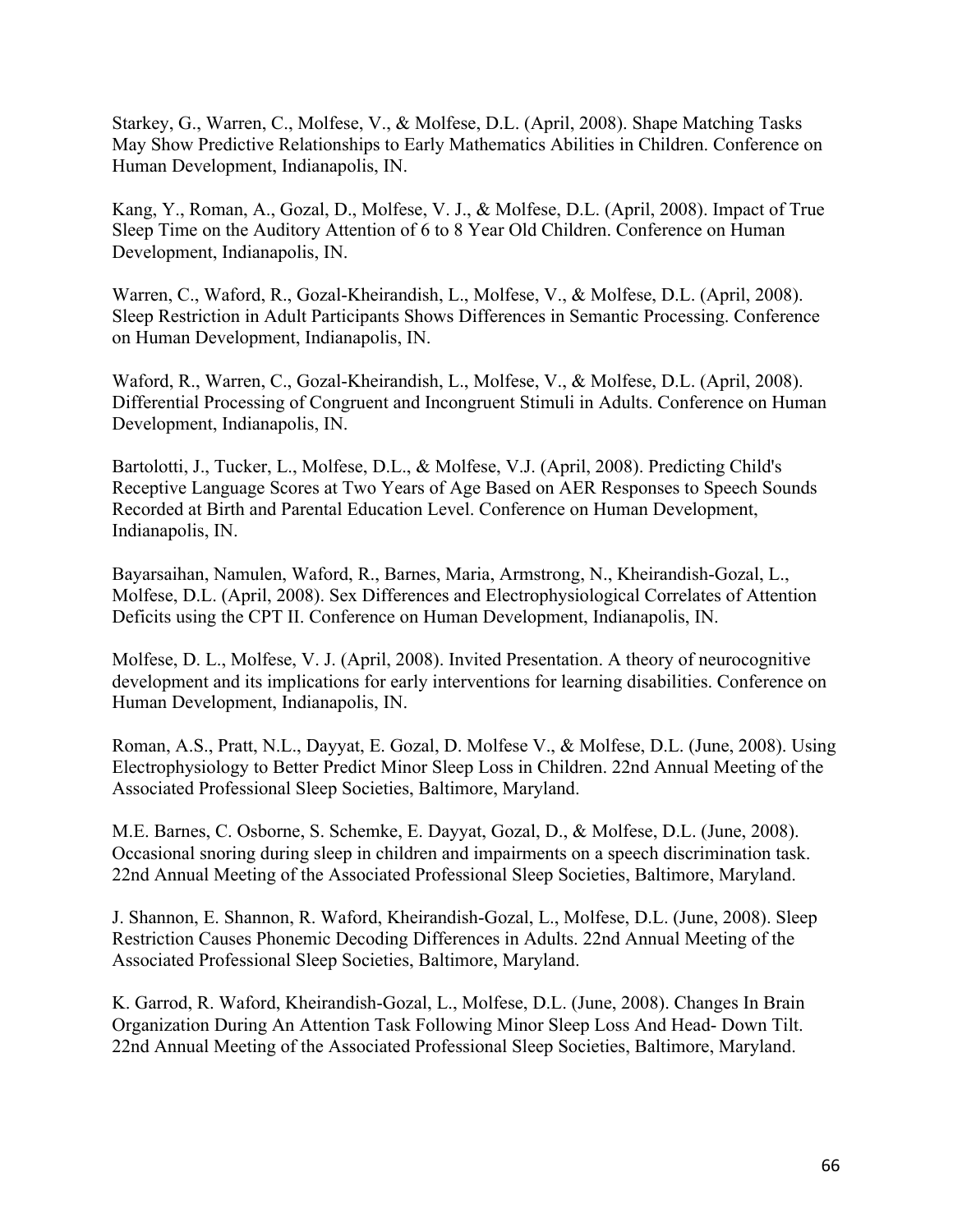Brian, E.S., Kheirandish-Gozal, L. Molfese V., Molfese, D.L. (June, 2008). The Effects of Sleep Loss and Simulated Microgravity in Adults Using a Rock-Paper-Scissors Paradigm. 22nd Annual Meeting of the Associated Professional Sleep Societies, Baltimore, Maryland.

Warren C., Kheirandish-Gozal L., Molfese V., Molfese D.L. (June, 2008). Three-Hour Sleep Loss Impacts Speech Perception in Adults. 22nd Annual Meeting of the Associated Professional Sleep Societies, Baltimore, Maryland.

Osborne C., Dayyat E., Gozal, D., Molfese V., Molfese D.L. (June, 2008). Consistent Sleep Aids Children's Performance on Auditory Attention Task. 22nd Annual Meeting of the Associated Professional Sleep Societies, Baltimore, Maryland.

Dayyat E., Spruyt K., Roman A., Molfese D.L., Gozal D. (June, 2008). Recovery from 1- Week Mild Sleep Restriction in 4-8 Year-Old Healthy Children. 22nd Annual Meeting of the Associated Professional Sleep Societies, Baltimore, Maryland.

Warren, C. G., Waford, R. N., Kheirandish-Gozal, L., Molfese, V. J., & Molfese, D. L. (2008, August). Sleep restriction shows differences in semantic processing in adult participants. Poster presented at the 116th annual convention of the American Psychological Association, Boston, MA. Recipient of second-place graduate student poster presentation, APA Division of Experimental Psychology.

Roman, A. S., Warren, C. G., Kheirandish-Gozal, D., Molfese, V. J., & Molfese, D. L., (2008, August). Sleep restriction and recovery on speech discrimination in adults. Poster to be presented at the 116th annual convention of the American Psychological Association, Boston, MA.

Molfese, V. & Molfese, D. (October, 2008). The 3 R's: Research Readiness and Reading. Keynote address at The Hindman Settlement School's Prevention of Failure Institute: Children of Promise, Hindman KY.

King, A., Warren, C., Armstrong, N, Kheirandish-Gozal, L., Molfese, V., Molfese, D., (February, 2009). Event related potentials express the impacts of stress and sleep loss via n auditory attention task. International Neuropsychology Society, Atlanta, GA.

O'Brien, K.M., Brian, E., Garrod, K.N., Kheirandish-Gozal, L., Molfese, V., & Molfese, D. (February, 2009) The Effects of Minor Sleep Restriction Elicited by an Oddball Task. International Neuropsychological Society, Atlanta Georgia

Molfese, D.L., Molfese, V.J., Starkey, G., Armstrong, N., & Molfese, P.J. (April, 2009). Brain and Behavioral Evidence Of The Impacts Of Sleep Restriction On Executive Functions. Symposium on Children's Sleep is Related to Daytime Functioning. Biennial Meeting of Society for Research Child Development. Denver, CO.

Huss, R., Barnes, M.E., Tucker, L.G., Gozal, D., Molfese, V.J. & Molfese, D.L. (April, 2009). Is Childhood Snoring Benign? ERP and Behavioral Evidence. Biennial Meeting of Society for Research Child Development. Denver, CO.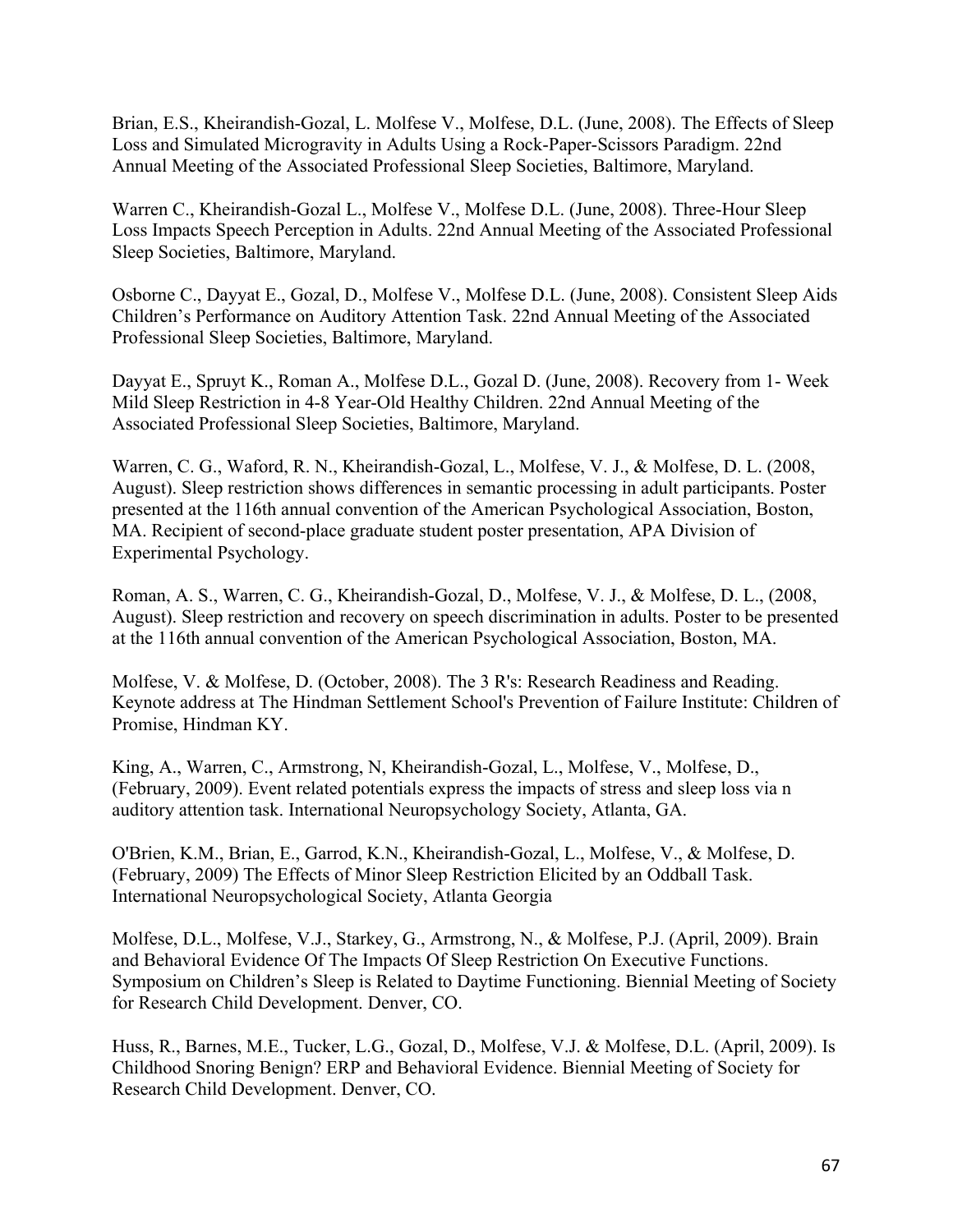Warren, C. G., Garrod, K. N., Kheirandish-Gozal, L., Molfese V. J., & Molfese, D. L. (2009, May). Simulated weightlessness changes cognitive processing during an auditory oddball task. The 80th annual meeting of the Aerospace Medical Association, Los Angeles, CA.

Johnson, J.M., Shannon, E., Shannon, J. & Molfese, D.L. (2009). Recognition of Semantic Incongruity in Children with Cochlear Implants. 2009 International Symposium on Cochlear Implants in Children. Seattle, Washington.

Allison N. J. Dudley, Anne R. Harrell, Adrienne S. Roman, Nikki L. Pratt, Victoria J. Molfese, & Dennis L. Molfese. (February, 2011). One-Hour Per Night Sleep Loss Impacts Hemisphere Processing In 6-Year Old Children: Electrophysiological Correlates. International Nuropsychological Society, Boston, MA.

Ben M. James, Naomi R. David, Krista N. Garrod, Nikki Pratt, Victoria J. Molfese, & Dennis L. Molfese. (February, 2011). The Effects Of Minor Sleep Loss On Speech Processing In Adults. International Nuropsychological Society, Boston, MA. 70

Naomi R. David, Ben M. James, Krista N. Garrod, Rachel Wafford, Victoria J. Molfese, & Dennis L. Molfese. (February, 2011). International Nuropsychological Society, Boston, MA.

Harrell, A.R. Dudley A. Roman, A.S., Nikki L. Pratt, Victoria J. Molfese, & Dennis L. Molfese (2011).Impact Of Minor Sleep Loss On Speech Perception In 6-yr Old Children: Electrophysiological Effects. International Nuropsychological Society, Boston, MA.

Radmacher PG, Devlin LA, Molfese DL. (2011). Speech perception in late preterm infants: Brain response correlates. Journal of Investigative Medicine 59 (2): 543A.

Devlin LA, Radmacher PG, Molfese DL. (2011). Auditory event-related brain potential correlates of memory in late preterm infants. Journal of Investigative Medicine 59 (2): 547A.

Yoder, P., Molfese, D., Murray, M., & Key, A. (2011). Speed of speech processing in preschoolers with specific language impairment before and after grammatical treatment. Poster presented at the Society for Research on Child Development, Montreal, Canada.

Petersen, I.T., Bates, J.E., Kelsey, K., Hudac, C.M., Kota, S., Cortesa, C., Molfese, D.L., & Staples, A.D. (April 18-20, 2013). Longer P3 Latencies Associated with Externalizing Behavior Problems in Young Children. Presented at the biannual Society for Research in Child Development in Seattle, WA.

Cortesa, C.S., Hudac, C.M., & Molfese, D.L. (October 11, 2012). Brain-Behavior Relationships in Collegiate Athletes: Utility of Event-Related Potentials. Concussion in Athletics: From Brain to Behavior, 2nd Annual Conference. Penn State University Park, State College, PA.

Munsche, H.A., Molfese, D.L., Decker, P.S., Cortesa, C.S., & Hudac, C.M. (October 11, 2012). The Effect of mTBI on ERP & Behavioral Measures for College Football Players. Concussion in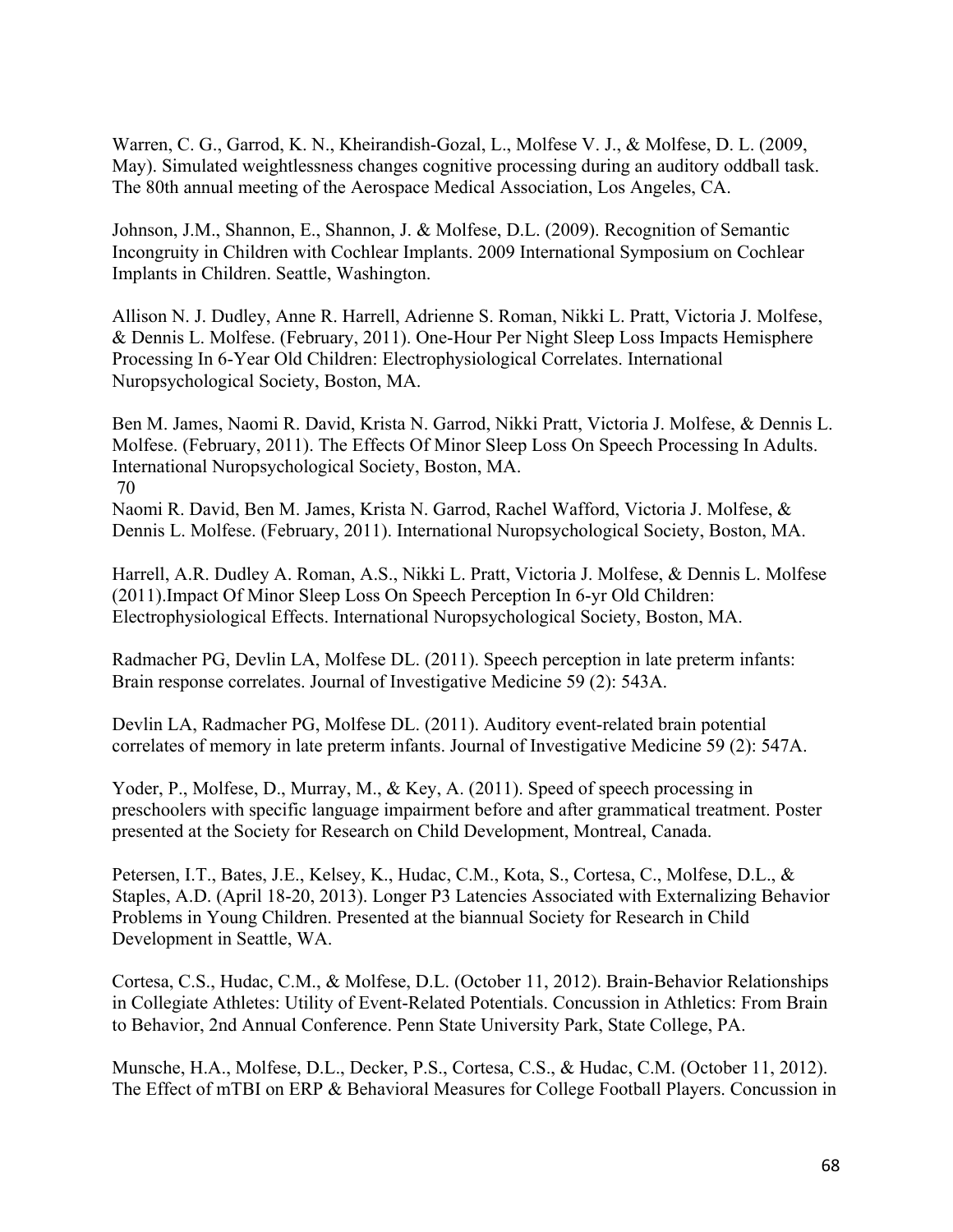Athletics: From Brain to Behavior, 2nd Annual Conference. Penn State University Park, State College, PA.

Decker, P.S., Cortesa, C.S., Hudac, C.M., & Molfese, D.L. (October 11, 2012). Concussion Self-Report and Working Memory Function in University Football Players. Concussion in Athletics: From Brain to Behavior, 2nd Annual Conference. Penn State University Park, State College, PA.

Hudac, C.M. & Molfese, D.L. (June 26, 2012). Electrophysiological correlates of theory of mind. Presentation at the Maryland Neuroimaging Center Summer Institute on Social Developmental Neuroscience. University of Maryland, College Park, MD.

Molfese, D.L., Hudac, C.M., Cortesa, C., Kota, S., Devlin, L.A., & Radmacher, P. (May 3, 2012). Contrasting the use of MMN and Equal Probability Paradigms to Study Memory in Late Preterm and Term Infants. Presentation at the 6th Conference on

Mismatch Negativity (MMN) and Its Clinical and Scientific Applications. The Graduate Center, CUNY, New York, NY.

Hudac, C.M., Kota, S., Nedrow, J.L., & Molfese, D.L. (2012, April). Invited Paper: Neural mechanisms underlying neuro-optometric rehabilitation following traumatic brain injury. Invited oral presentation at the annual Neuro-Optometric Rehabilitation Association in Memphis, TN.

Hudac, C.M., Petro, N., Meidlinger, K.M., Haslam, R., Kota, S., Nedrow, J.L., & Molfese, D.M. (2012, March). Correction of visual dysfunction following traumatic brain injury during Stroop color-naming task. Presented at the annual Cognitive Neuroscience Society (CNS) Meeting in Chicago, IL.

S. Kota, K. M. Kelsey, J. B. Rigoni, & D. L. Molfese, "Change in Relative Delta Power During Attention Task to Index Sport Related Concussion", Biomedical Engineering Society Conference, Atlanta, October 2012.

S. Kota, K. M. Kelsey, J. B. Rigoni, & D. L. Molfese, "Feasibility of Event-Related Potentials as a Sideline Measure of Concussion", 2nd Conference on Concussion in Athletics: From Brain to Behavior, State College, October 2012.

Petersen, I.T., Bates, J.E., Kelsey, K., Hudac, C.M., Kota, S., Cortesa, C., Molfese, D.L., & Staples, A.D. (April 18-20, 2013). Longer P3 Latencies Associated with Externalizing Behavior Problems in Young Children. Presented at the biannual Society for Research in Child Development in Seattle, WA.

Cortesa, C. S., Meinders, A. M., Fangmeir, A., & Molfese, D. M. (October 3, 2013). Infant Familiarization: Dynamic Time Course of Learning. Poster presented at the Nebraska Neuroscience Symposium, Omaha, NE.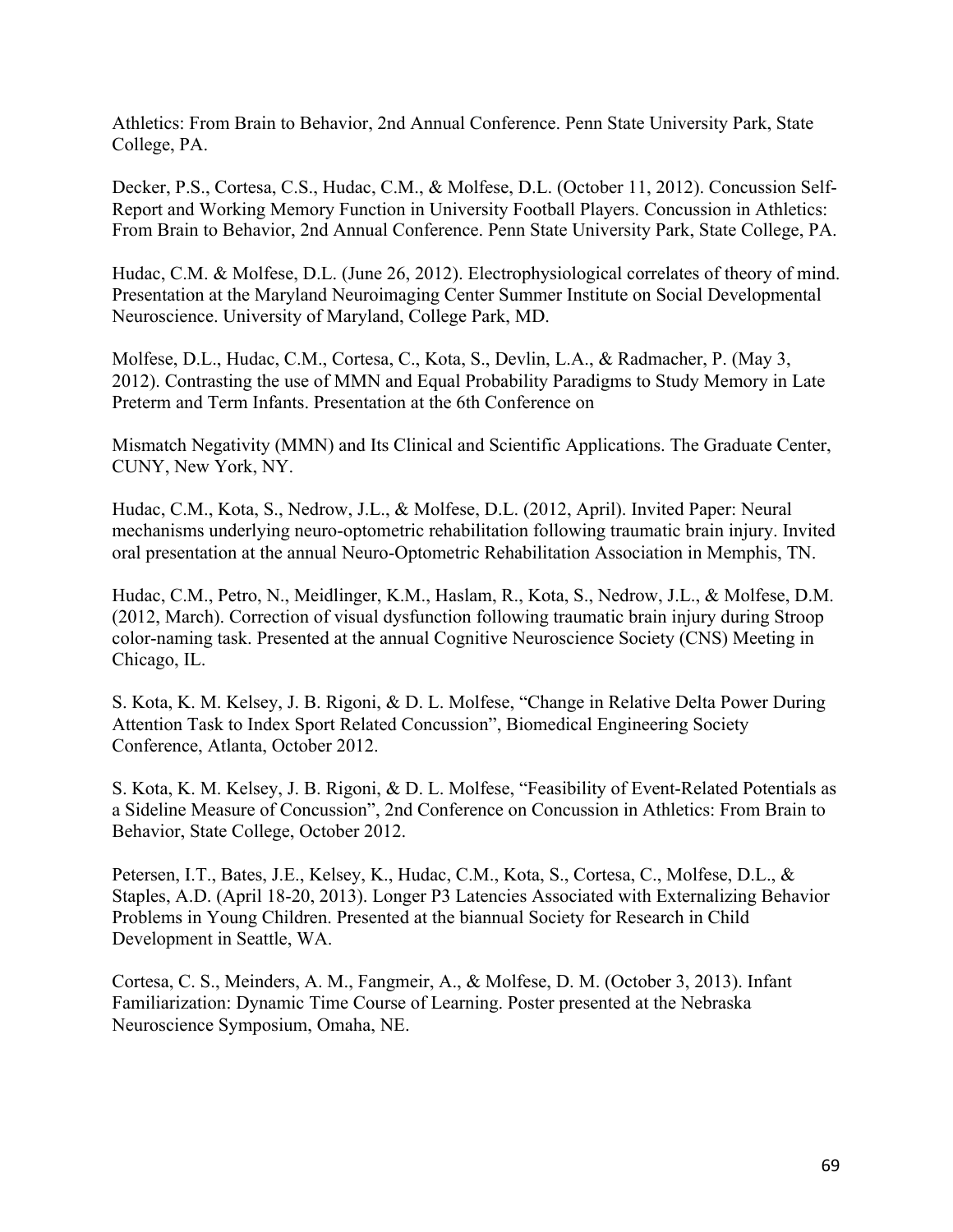Kota, S., Cortesa, C. S., Molfese, D. M. (September 27, 2013). Relative Spectral Power based Clustering of Dense-Array Event Related Potentials. Poster presented at the Biomedical Engineering Society 2013 Annual Meeting, Seattle, WA.

Peterson, I. T., Bates, J. E., Kelsey, K. M., Hudac, C. M., Kota, S., Cortesa, C. S., Molfese, D. L., & Staples, A. D. (May 23, 2013) N2 ERP latencies associated with self- regulation in toddlers. Poster presented at the meeting of the Association for Psychological Science, Washington DC.

Kota, S., Cortesa, C. S., & Molfese, D. L. (April 19, 2013). Spectral analysis of event related potentials during auditory oddball in college football players. Poster presented at the 2013 Midwest Biomedical Engineering Career Conference, University of Illinois at Chicago, Chicago, IL.

Damme, K.S., Hudac, C.M., & Molfese, D.L. (May 8-10, 2014). Pubertal Development Modulates Event Related Potential During Gambling Task: Preliminary Data. Presented at Society of Biological Psychiatry annual meeting in New York, NY.

Cortesa, C. S., Molfese, D.M. (April 8, 2014) Dynamic Changes in Attention to Familiar and Novel Stimuli in Newborn Infants. Poster presented at the Cognitive Neuroscience Society 2014 Annual Meeting, Boston, MA.

Frank, C., Molfese, D.L., Gozal, D., Waford, R., Garrod, K. & Roman, A. (May, 2015). Basic Speech Perception Deficits in Microgravity Simulation and Controlled Sleep Loss. Aerospace Medical Association.

Molfese, D.L., Mayes, L. & Prokasky, A. (March, 2015). Prenatal Cocaine Exposure Impacts Neurocognitive Functioning in Early Adolescents. In SRCD symposium on Neural Mechanisms of Psychopathology in Early Childhood (Chair: Isaac Petersen). Philadelphia, PA.

Molfese, P.J., Ledwidge, P., Zosky , J., Masterson , C., Shattuck , J., Patterson, J., Honaker, J., Burnfield, J. & Molfese, D.L. (June, 2016). Cortical Thickness differences in retired athletes with and without a history of concussion. Conference on Human Brain Mapping, Geneva, Switzerland.

Halvorsen, A. & Molfese, D.L. (August, 2016). Infant language assessment predicts later Math Skills. Nebraska Research Symposium, University of Nebraska-Lincoln.

Hoyniak, C.P., Bates, J.E., Staples, A.D., Rudasill, K.M., Molfese, D.L., & Molfese, V.M. (April, 2017). Child Sleep and Socioeconomic Context in the Development of Cognitive Abilities in Early Childhood. SRCD.

Leonhardt, S. & Molfese, D.L. (March, 2017). The Effects of 1 Hour Sleep Loss in School-Aged Children: An Event-Related Potentials Study". CNS Annual meeting in San Francisco, CA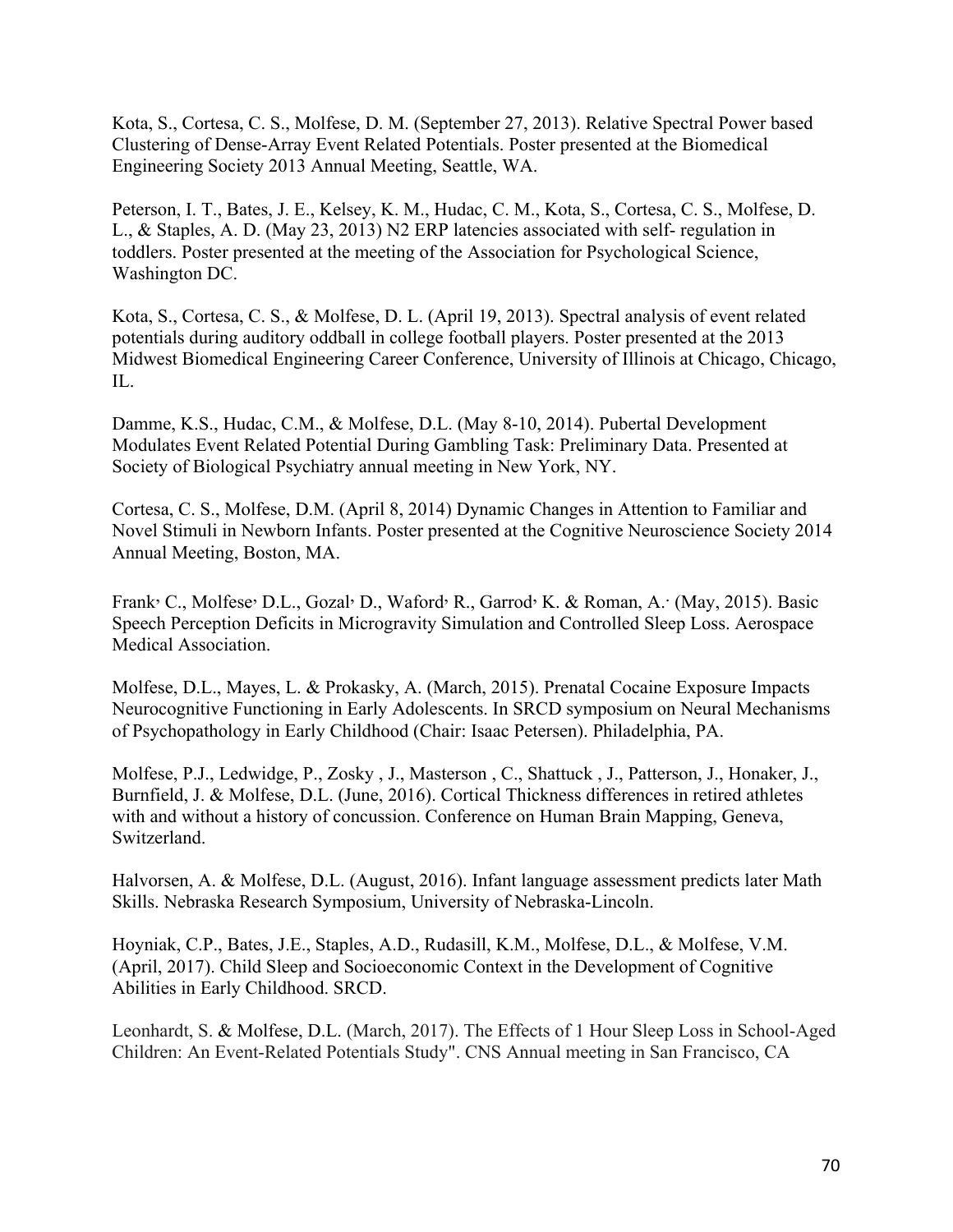Thomas Delahunty, Lance C. Perez, Rivera-Reyes, Eric Psota and Dennis Molfese (2018). INVITED PRESENTATION. Investigating the relationship between spatial ability and electrical circuits problem solving in an engineering degree program. Seventh International Congress on Spatial Cognition. Rome, Italy.

Molfese, P., Nielson, D., Molfese, D., Bandettini, P., Windisch, S., Derrick, D., Ligon, G., & Simi, P. (2018, June). Simultaneous EEG-fMRI Reveal Temporal-Spatial Bias Patterns in Former White Supremacists. Poster presented at the annual meeting of the Organization for Human Brain Mapping, Singapore.

## **G. INVITED ACADEMIC COLLOQUIA**

Department of Neonatology, Stanford University Medical School, December, 1972 Department of Neonatology, Stanford University Medical School, January, 1975 Central Institute for the Deaf, St. Louis, April, 1975 Department of Psychology, The Pennsylvania State University, April, 1975 Department of Psychology, Massachusetts Institute of Technology, April, 1975 Fachbereich Psychologie und Soziologie, Universitat Konstanz, West Germany, July, 1975 Department of Psychology, University of Rochester, February, 1976 Department of Psychology, Rockefeller University, February, 1976 Department of Psychology, McGill University, February, 1976 Department of Neonatology, Stanford University Medical School, January, 1977 Department of Psychology, North Carolina State University, Raleigh, April, 1977 Department of Neonatology, Stanford University Medical School, January, 1979 New York University Medical Center, March, 1980 Department of Psychology, The University of Waterloo, March, 1981 Department of Psychology, The Pennsylvania State University, March, 1981 Department of Speech & Hearing Sciences, University of Maryland, April, 1981 J. F. Kennedy Medical Center, Baltimore, April, 1981 Veterans Administration Hospital, Pittsburgh, April, 1981 Department of Neonatology, Stanford University Medical School, May, 1981 Department of Psychology, Emory University, April, 1982 Central Institute for the Deaf, St. Louis, April, 1984 Department of Neurology, University of North Dakota Medical Center, Fargo, August, 1984 Department of Psychology, University of Mississippi, April, 1987 Department of Psychology, Georgia State University, July, 1987 Department of Psychology, University of Delaware, April, 1989 Department of Psychology, University of Toledo, May 1989 Sechenov Institute of Evolutionary Physiology and Biochemistry of the Academy of Sciences of the USSR, September, 1989 Loyola Medical School, Chicago, Il., June, 1991 Department of Psychology, University of Jyvaskyla, Finland, October, 1992, 1996. University of Washington, Seattle, June, 1994 Department of Psychology, The Pennsylvania State University, October, 1996. Department of Psychology, Washington University, December, 1996. Department of Psychology, Vanderbilt University, November, 1997.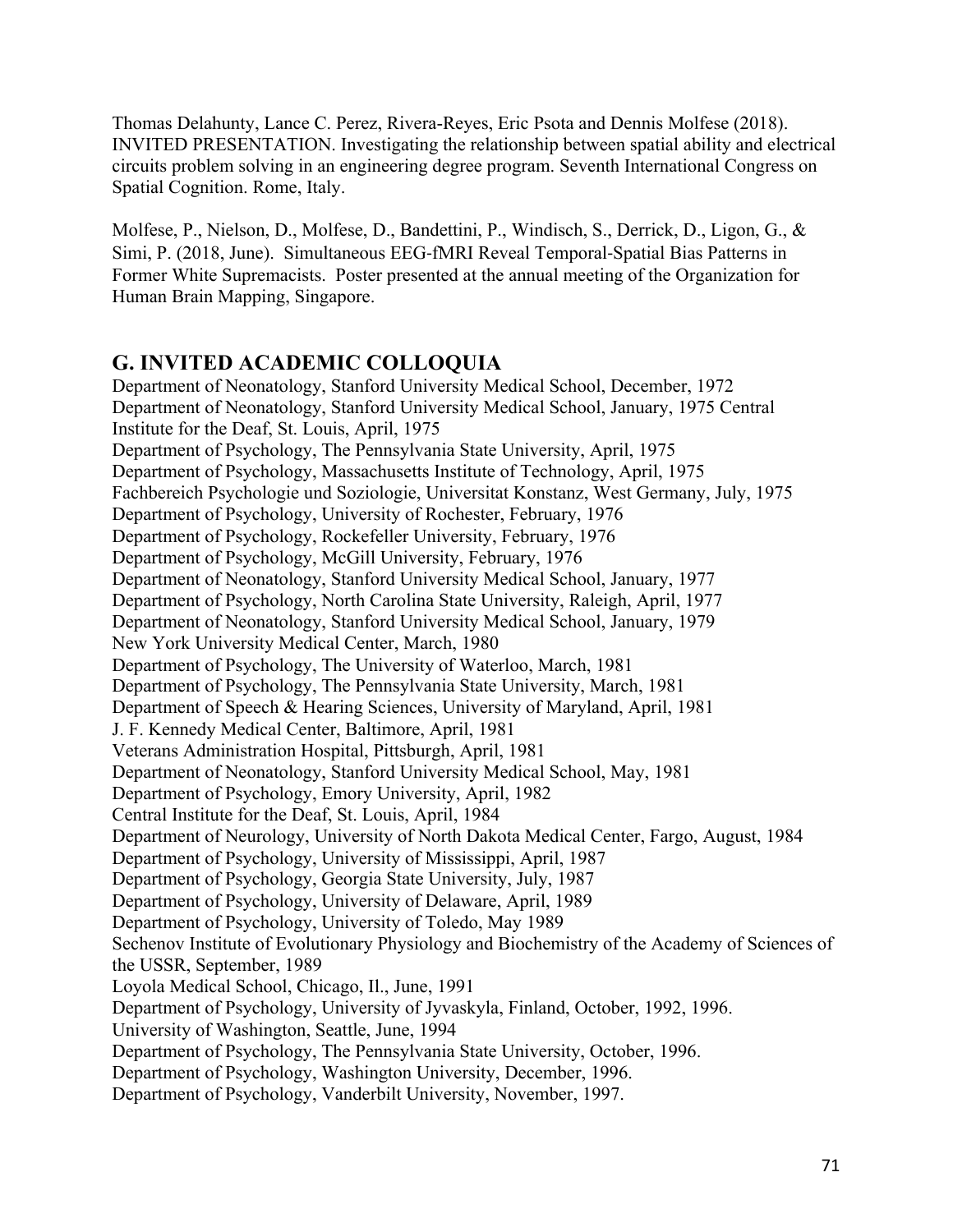Department of Psychology, University of Minnesota, March, 1998. Department of Psychology, University of Memphis, November, 1998. Mental Retardation Center, University of Kansas, February, 1999. Department of Child & Juvenile Psychiatry, University of Utrecht, The Netherlands. June, 1999. Department of Psychology, Cornell University, September, 1999. Department of Psychology, DePauw University, April, 2000. College of Human Development, University of Texas – Dallas, June, 2001. Child Study Center, School of Medicine, Yale University, July 2001. Department of Psychology, University of Cincinnati, October, 2001. Department of Psychology, University of Quebec - Montreal, March, 2002. The Krasnow Institute for Advanced Study, George Mason University, March, 2002. Eunice Kennedy-Shriver Institute for Advanced Studies, Boston, July, 2003. Department of Psychology, Emory University, March, 2004. Child Study Center, School of Medicine, Yale University, July 2004. Department of Psychology, Western Illinois University, October, 2004. Department of Psychology, Butler University, January, 2005 Department of Psychology, University of Kansas, February, 2005 Roy A. Roberts Lecturer, University of Kansas, February, 2005 The Reading Institute, University of Jyvaskyla, Finland, August, 2005. The Yale Child Study Center, Yale University, New Haven, CN, June, 2006. Department of Psychology, Western Illinois University, Mocomb, IL, September, 2006. Department of Psychology, Our Lady of the Woods College, Terra Haute, IN, September, 2006. Department of Psychology, Lake Forest College, IL, November, 2006. Department of Psychology, Western Kentucky University, KY, November, 2006. Department of Department of Psychology, DePauw University, Greencastle, IN, February, 2007. Department of Department of Psychology, University of Notre Dame, South Bend, IN, February, 2008. Purdue Department of Psychology, University, West Lafayette, IN, June, 2008. Yale Child Study Center, Yale University, New Haven, CT, August, 2008. Department of Psychology, Indiana University, Bloomington, IN, November, 2008. Department of Psychology, University of Cincinnati, Cincinnati, OH, January, 2009. School of Medicine, University of Cincinnati, Cincinnati, OH, July, 2009. Department of Psychology, University of China, Hong Kong, China, October, 2009. Yale Child Study Center, Yale University, November, 2009. Agora Center, University of Jyvaskyla, Jyvaskyla, Finland, December, 2009. Georgia State University, Language & Literacy Distinguished Lecture Series, Feb. 2010. Hastings College, Department of Psychology, October, 2012. Hong Kong Institute of Education, January, 2013. Molecular, Cellular & Integrative Neuroscience, Colorado State University – Ft Collins, CO, October, 2013. University of Pennsylvania School of Medicine, Philadelphia, PA. May, 2014. NCAA, New York, March, 2014 Research Administration, Northwestern University, Chicago, IL February, 2015 University of Oregon, Department of Psychology & EGI, Inc., August, 2015. University of Nebraska Medical School, Psychiatry Grand Rounds, September, 2015.

"Commentary on Concussion", Exploring Medicine Learning Community, January, 2016.